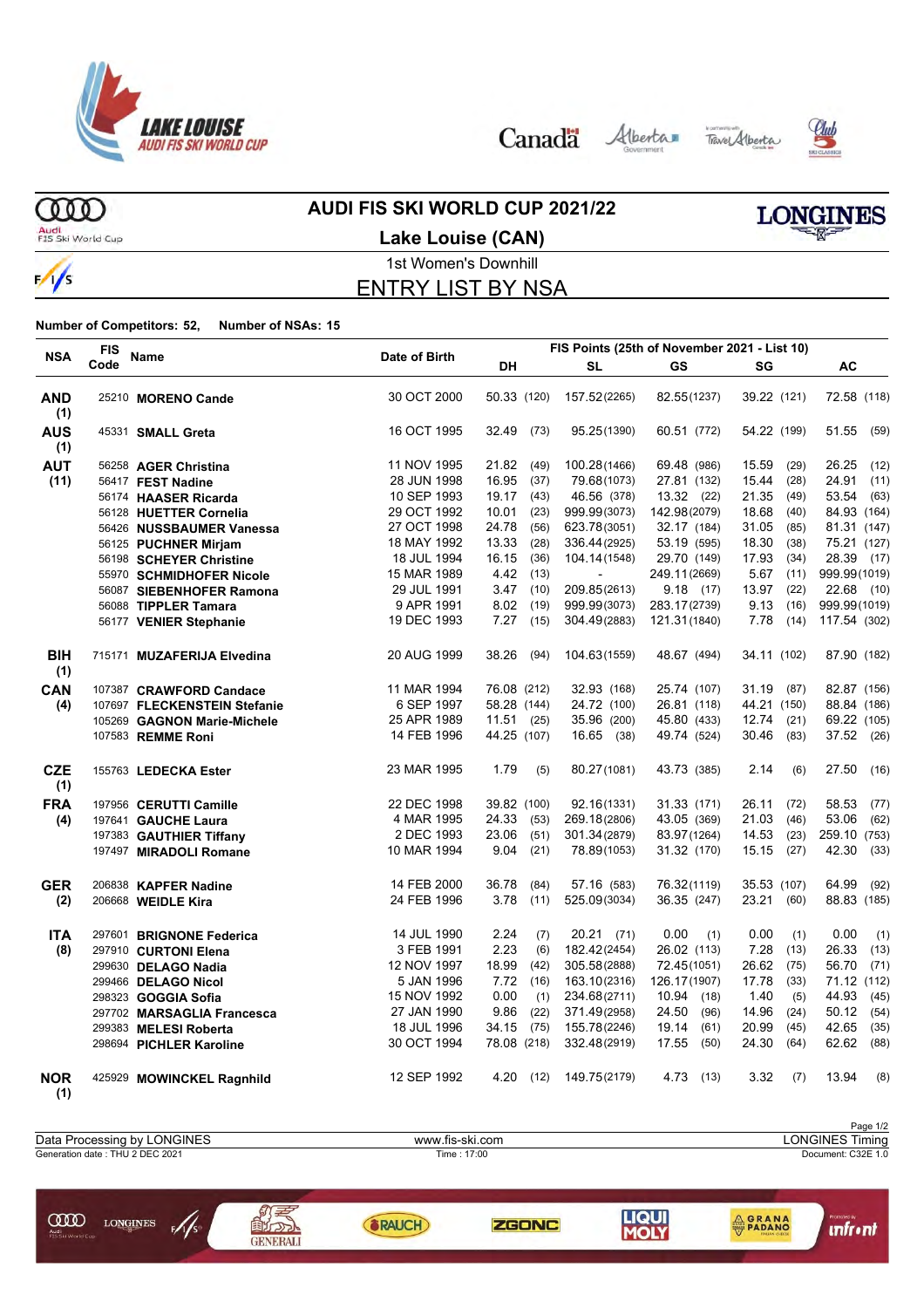

#### Audi<br>FIS Ski World Cup

### **AUDI FIS SKI WORLD CUP 2021/22**

**Lake Louise (CAN)**



1st Women's Downhill ENTRY LIST BY NSA

|                   | <b>FIS</b>       | Name                                                                                                                                                                    |                                                                                                      | FIS Points (25th of November 2021 - List 10)              |                                                    |                                                                                                              |                                                                                                        |                                                                                                            |                                                                                                                   |  |  |
|-------------------|------------------|-------------------------------------------------------------------------------------------------------------------------------------------------------------------------|------------------------------------------------------------------------------------------------------|-----------------------------------------------------------|----------------------------------------------------|--------------------------------------------------------------------------------------------------------------|--------------------------------------------------------------------------------------------------------|------------------------------------------------------------------------------------------------------------|-------------------------------------------------------------------------------------------------------------------|--|--|
| <b>NSA</b>        | Code             |                                                                                                                                                                         | Date of Birth                                                                                        | DH                                                        |                                                    | <b>SL</b>                                                                                                    | GS                                                                                                     | SG                                                                                                         | AC                                                                                                                |  |  |
| <b>RUS</b><br>(1) | 485941           | <b>PLESHKOVA Julia</b>                                                                                                                                                  | 17 MAY 1997                                                                                          | 26.30                                                     | (58)                                               | 157.80(2269)                                                                                                 | 20.30<br>(71)                                                                                          | 20.08<br>(42)                                                                                              | 100.59 (238)                                                                                                      |  |  |
| <b>SLO</b>        |                  | 565320 FERK Marusa                                                                                                                                                      | 27 SEP 1988                                                                                          | 29.56                                                     | (64)                                               | 20.05<br>(69)                                                                                                | 27.30 (126)                                                                                            | 18.24<br>(37)                                                                                              | 33.88<br>(21)                                                                                                     |  |  |
| (2)               |                  | 565360 STUHEC IIka                                                                                                                                                      | 26 OCT 1990                                                                                          | 8.36                                                      | (20)                                               | 59.67 (625)                                                                                                  | 45.06 (406)                                                                                            | 25.93<br>(71)                                                                                              | 42.90<br>(36)                                                                                                     |  |  |
| SUI<br>(7)        | 516521<br>516219 | 516248 FLURY Jasmine<br>516138 GUT-BEHRAMI Lara<br>516185 HAEHLEN Joana<br>516517 JENAL Stephanie<br><b>KOLLY Noemie</b><br><b>NUFER Priska</b><br>516319 SUTER Corinne | 16 SEP 1993<br>27 APR 1991<br>23 JAN 1992<br>9 MAR 1998<br>20 JUL 1998<br>11 FEB 1992<br>28 SEP 1994 | 13.55<br>0.00<br>11.29<br>31.67<br>26.38<br>14.35<br>0.00 | (29)<br>(1)<br>(24)<br>(72)<br>(59)<br>(31)<br>(1) | 999.99(3073)<br>179.82(2438)<br>627.09(3052)<br>103.76(1535)<br>200.71(2567)<br>367.74(2956)<br>999.99(3073) | 75.47(1103)<br>1.04<br>(6)<br>149.43(2142)<br>38.83 (284)<br>37.69 (259)<br>29.06 (142)<br>28.27 (137) | 4.49<br>(9)<br>0.00<br>(1)<br>9.18<br>(17)<br>21.11<br>(47)<br>32.87 (100)<br>17.94<br>(35)<br>0.21<br>(3) | 206.36 (639)<br>94.70 (208)<br>178.44<br>(556)<br>62.62<br>(88)<br>51.07<br>(56)<br>63.32<br>(90)<br>120.75 (317) |  |  |
| <b>SWE</b><br>(1) | 506701           | <b>HOERNBLAD Lisa</b>                                                                                                                                                   | 6 MAR 1996                                                                                           | 18.07                                                     | (40)                                               | 54.98 (540)                                                                                                  | 30.62 (163)                                                                                            | 20.79<br>(43)                                                                                              | 34.75<br>(23)                                                                                                     |  |  |
| <b>USA</b>        |                  | 6536213 CASHMAN Keely                                                                                                                                                   | 4 APR 1999                                                                                           | 19.95                                                     | (44)                                               | 21.34(75)                                                                                                    | 19.98<br>(69)                                                                                          | 18.20<br>(36)                                                                                              | 68.09 (101)                                                                                                       |  |  |
| (7)               |                  | 6535455 JOHNSON Breezy                                                                                                                                                  | 19 JAN 1996                                                                                          | 2.81                                                      | (8)                                                | 222.03(2665)                                                                                                 | 157.74(2214)                                                                                           | 22.79<br>(57)                                                                                              | 101.65 (243)                                                                                                      |  |  |
|                   | 6536821          | <b>MACUGA Lauren</b>                                                                                                                                                    | 4 JUL 2002                                                                                           | 56.74 (140)                                               |                                                    | 67.42 (824)                                                                                                  | 45.43 (417)                                                                                            | 44.01 (146)                                                                                                | 130.25 (369)                                                                                                      |  |  |
|                   | 6535237          | <b>SHIFFRIN Mikaela</b>                                                                                                                                                 | 13 MAR 1995                                                                                          | 0.74                                                      | (4)                                                | 0.00<br>(1)                                                                                                  | 0.00<br>(1)                                                                                            | 1.06<br>(4)                                                                                                | 1.00<br>(3)                                                                                                       |  |  |
|                   |                  | 539536 WILES Jacqueline                                                                                                                                                 | 13 JUL 1992                                                                                          | 23.17                                                     | (52)                                               | 166.55(2340)                                                                                                 | 238.29(2634)                                                                                           | 42.44 (140)                                                                                                | 139.62 (407)                                                                                                      |  |  |
|                   |                  | 6536396 WILKINSON Alix                                                                                                                                                  | 2 AUG 2000                                                                                           | 39.00                                                     | (98)                                               | 48.71 (412)                                                                                                  | 33.22 (195)                                                                                            | 40.87 (131)                                                                                                | 181.65 (567)                                                                                                      |  |  |
|                   | 6535791          | <b>WRIGHT Isabella</b>                                                                                                                                                  | 10 FEB 1997                                                                                          | 24.38                                                     | (54)                                               | 54.33 (525)                                                                                                  | 36.76 (251)                                                                                            | 22.84 (58)                                                                                                 | 86.57 (171)                                                                                                       |  |  |

| Legend:<br>SG                  | No points<br>Super-G            | AC<br><b>SL</b>                    | Alpine Combined<br>Slalom | DH              | Downhill     | GS   | Giant Slalom |                               |
|--------------------------------|---------------------------------|------------------------------------|---------------------------|-----------------|--------------|------|--------------|-------------------------------|
|                                |                                 |                                    |                           |                 |              |      |              | Page 2/2                      |
|                                | Data Processing by LONGINES     |                                    |                           | www.fis-ski.com |              |      |              | <b>LONGINES Timing</b>        |
|                                | Generation date: THU 2 DEC 2021 |                                    |                           | Time: 17:00     |              |      |              | Document: C32E 1.0            |
| ഝ<br>Audi<br>FIS Ski World Cup | <b>LONGINES</b><br>5/1/s        | 围<br>$\sqrt{2}$<br><b>GENERALI</b> | <b>BRAUCH</b>             |                 | <b>ZGONC</b> | LIQU | <b>ORANA</b> | Promoted by<br><b>unfront</b> |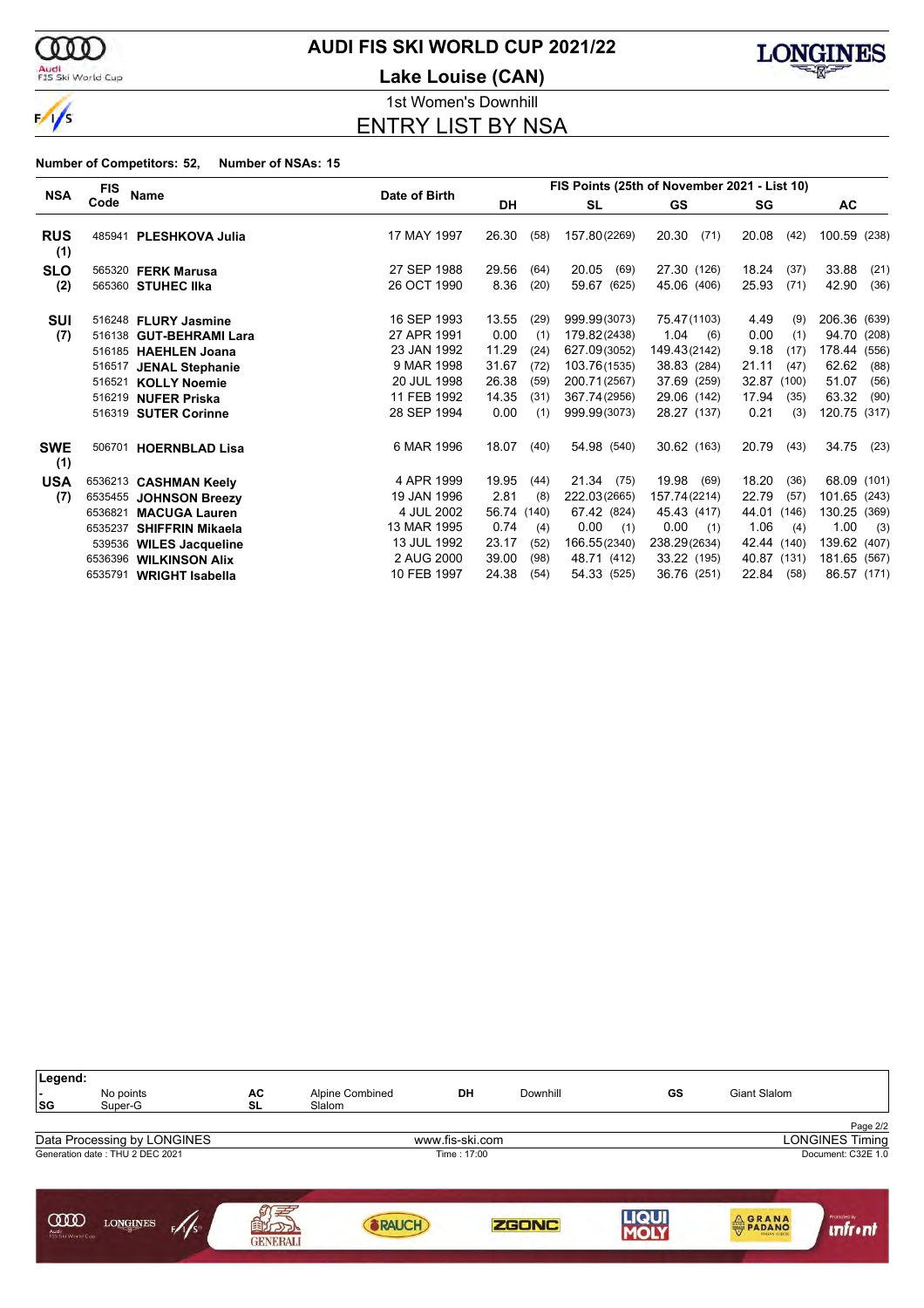

Canada Alberta Tave Alberta





ത്ത

## **AUDI FIS SKI WORLD CUP 2021/22**

## **LONGINES**

Audi<br>FIS Ski World Cup

 $\frac{1}{s}$ 

| Lake Louise (CAN)    |
|----------------------|
| 1st Women's Downhill |
| <b>DRAW LIST</b>     |

FRI 3 DEC 2021

Start Time 12:30 Number of Competitors: 52, Number of NSAs: 15 **Rank 120 in the FIS List: MORENO Cande** 50.33 FIS Points

| No.            | <b>FIS</b><br>Code | Name                        | <b>NSA</b><br>Code | <b>WCSL-DH</b>           |      | <b>WCSL-O</b>  |       | <b>FIS DH</b> |      |
|----------------|--------------------|-----------------------------|--------------------|--------------------------|------|----------------|-------|---------------|------|
| 1              | 516319             | <b>SUTER Corinne</b>        | SUI                | 510                      | (1)  | 930            | (6)   | 0.00          | (1)  |
| $\mathbf 2$    | 298323             | <b>GOGGIA Sofia</b>         | <b>ITA</b>         | 480                      | (2)  | 734            | (9)   | 0.00          | (1)  |
| 3              | 516138             | <b>GUT-BEHRAMI Lara</b>     | <b>SUI</b>         | 443                      | (3)  | 1513           | (2)   | 0.00          | (1)  |
| 4              | 6535455            | <b>JOHNSON Breezy</b>       | <b>USA</b>         | 359                      | (4)  | 412            | (17)  | 2.81          | (8)  |
| 5              | 206668             | <b>WEIDLE Kira</b>          | <b>GER</b>         | 345                      | (5)  | 396            | (19)  | 3.78          | (11) |
| 6              | 155763             | <b>LEDECKA Ester</b>        | <b>CZE</b>         | 256                      | (6)  | 584            | (11)  | 1.79          | (5)  |
| $\overline{7}$ | 56088              | <b>TIPPLER Tamara</b>       | <b>AUT</b>         | 247                      | (7)  | 555            | (12)  | 8.02          | (19) |
| 8              | 56087              | <b>SIEBENHOFER Ramona</b>   | <b>AUT</b>         | 239                      | (9)  | 514            | (14)  | 3.47          | (10) |
| 9              | 297910             | <b>CURTONI Elena</b>        | <b>ITA</b>         | 238                      | (10) | 505            | (15)  | 2.23          | (6)  |
| 10             | 565360             | <b>STUHEC IIka</b>          | <b>SLO</b>         | 163                      | (14) | 179            | (44)  | 8.36          | (20) |
| 11             | 55970              | <b>SCHMIDHOFER Nicole</b>   | <b>AUT</b>         | 154                      | (15) | 381            | (20)  | 4.42          | (13) |
| 12             | 516248             | <b>FLURY Jasmine</b>        | <b>SUI</b>         | 154                      | (15) | 189            | (40)  | 13.55         | (29) |
| 13             | 105269             | <b>GAGNON Marie-Michele</b> | CAN                | 148                      | (18) | 313            | (25)  | 11.51         | (25) |
| 14             | 56125              | <b>PUCHNER Mirjam</b>       | <b>AUT</b>         | 137                      | (19) | 186            | (42)  | 13.33         | (28) |
| 15             | 516219             | <b>NUFER Priska</b>         | SUI                | 125                      | (20) | 266            | (29)  | 14.35         | (31) |
| 16             | $+500$<br>297601   | <b>BRIGNONE Federica</b>    | <b>ITA</b>         | 96                       | (22) | 817            | (8)   | 2.24          | (7)  |
| 17             | 299630             | <b>DELAGO Nadia</b>         | <b>ITA</b>         | 111                      | (21) | 111            | (57)  | 18.99         | (42) |
| 18             | 425929             | <b>MOWINCKEL Ragnhild</b>   | <b>NOR</b>         | 84                       | (23) | 338            | (23)  | 4.20          | (12) |
| 19             | 56177              | <b>VENIER Stephanie</b>     | <b>AUT</b>         | 80                       | (24) | 133            | (51)  | 7.27          | (15) |
| 20             | 297702             | <b>MARSAGLIA Francesca</b>  | <b>ITA</b>         | 57                       | (26) | 203            | (38)  | 9.86          | (22) |
| 21             | 516185             | <b>HAEHLEN Joana</b>        | <b>SUI</b>         | 56                       | (27) | 116            | (56)  | 11.29         | (24) |
| 22             | 56198              | <b>SCHEYER Christine</b>    | <b>AUT</b>         | 52                       | (28) | 164            | (46)  | 16.15         | (36) |
| 23             | 299466             | <b>DELAGO Nicol</b>         | <b>ITA</b>         | 51                       | (29) | 100            | (60)  | 7.72          | (16) |
| 24             | 197497             | <b>MIRADOLI Romane</b>      | <b>FRA</b>         | 51                       | (29) | 147            | (49)  | 9.04          | (21) |
| 25             | 56174              | <b>HAASER Ricarda</b>       | <b>AUT</b>         | 51                       | (29) | 216            | (34)  | 19.17         | (43) |
| 26             | 56128              | <b>HUETTER Cornelia</b>     | <b>AUT</b>         | 39                       | (33) | 49             | (82)  | 10.01         | (23) |
| 27             | 6535791            | <b>WRIGHT Isabella</b>      | <b>USA</b>         | 39                       | (33) | 73             | (70)  | 24.38         | (54) |
| 28             | 6536213            | <b>CASHMAN Keely</b>        | <b>USA</b>         | 29                       | (36) | 55             | (77)  | 19.95         | (44) |
| 29             | 197383             | <b>GAUTHIER Tiffany</b>     | <b>FRA</b>         | 23                       | (38) | 101            | (59)  | 23.06         | (51) |
| 30             | 539536             | <b>WILES Jacqueline</b>     | <b>USA</b>         | 21                       | (39) | 21             | (111) | 23.17         | (52) |
| 31             | +500 6535237       | <b>SHIFFRIN Mikaela</b>     | <b>USA</b>         | $\overline{\phantom{a}}$ |      | 1470           | (3)   | 0.74          | (4)  |
| 32             | 56417              | <b>FEST Nadine</b>          | <b>AUT</b>         | 13                       | (43) | 35             | (98)  | 16.95         | (37) |
| 33             | 506701             | <b>HOERNBLAD Lisa</b>       | <b>SWE</b>         | ÷,                       |      | $\overline{a}$ |       | 18.07         | (40) |
| 34             | 56258              | <b>AGER Christina</b>       | <b>AUT</b>         |                          |      | 6              | (130) | 21.82         | (49) |
| 35             | 197641             | <b>GAUCHE Laura</b>         | <b>FRA</b>         | 17                       | (41) | 97             | (62)  | 24.33         | (53) |
| 36             | 56426              | <b>NUSSBAUMER Vanessa</b>   | <b>AUT</b>         |                          |      |                |       | 24.78         | (56) |
| 37             | 485941             | <b>PLESHKOVA Julia</b>      | <b>RUS</b>         | 18                       | (40) | 37             | (96)  | 26.30         | (58) |
| 38             | 516521             | <b>KOLLY Noemie</b>         | SUI                | 13                       | (43) | 35             | (98)  | 26.38         | (59) |

| FRI 3 DEC 2021 / Lake Louise (CAN) / 5092                  |                 |                 |              |            |                                | Page 1/2          |  |  |
|------------------------------------------------------------|-----------------|-----------------|--------------|------------|--------------------------------|-------------------|--|--|
| Data Processing by LONGINES                                |                 | www.fis-ski.com |              |            | <b>LONGINES Timing</b>         |                   |  |  |
| Generation date: THU 2 DEC 2021                            |                 |                 | Time : 17:00 |            |                                | Document: C45 1.0 |  |  |
| ŒŒ<br><b>LONGINES</b><br>F/JS<br>Audi<br>FIS Ski World Cup | <b>GENERALI</b> | RAUCH           | ZGONC        | <b>JQU</b> | <b>AGRANA</b><br><b>PADANO</b> |                   |  |  |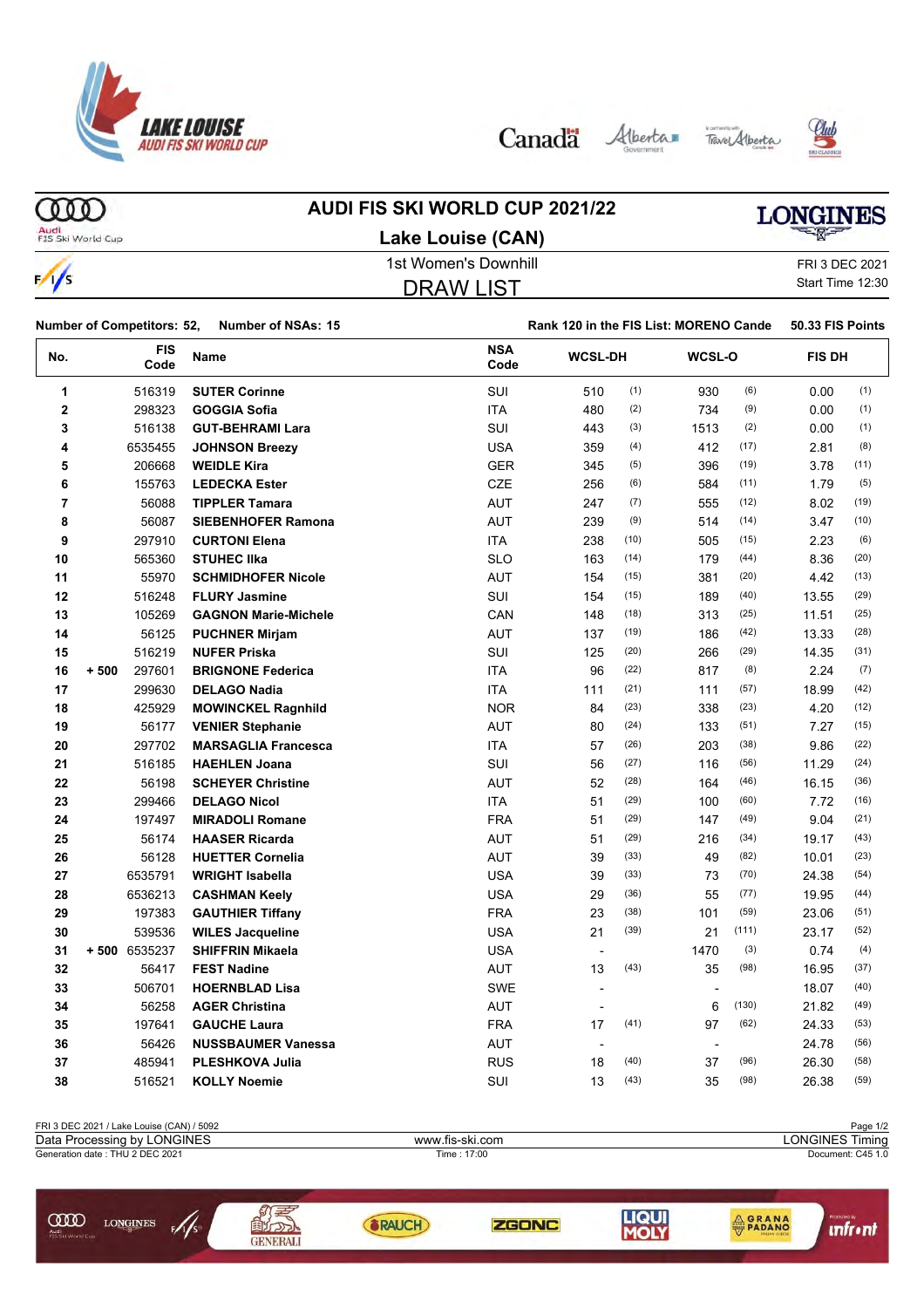

**Lake Louise (CAN)**

#### 1st Women's Downhill **FRI** 3 DEC 2021

#### DRAW LIST

Start Time 12:30

**Number of Competitors: 52, Number of NSAs: 15 Rank 120 in the FIS List: MORENO Cande** 50.33 FIS Points **No. FIS Code Name NSA Code WCSL-DH WCSL-O FIS DH** 565320 **FERK Marusa** SLO 3 (50) 69 (71) 29.56 (64) 516517 **JENAL Stephanie** SUI - - 31.67 (72) 45331 **SMALL Greta** AUS - 16 (115) 32.49 (73) 299383 **MELESI Roberta** ITA 8 (48) 47 (84) 34.15 (75) 206838 **KAPFER Nadine** GER - - 36.78 (84) 715171 **MUZAFERIJA Elvedina** BIH - - 38.26 (94) 6536396 **WILKINSON Alix** USA - - 39.00 (98) 197956 **CERUTTI Camille** FRA - - 39.82 (100) 107583 **REMME Roni** CAN - - 44.25 (107) 25210 **MORENO Cande** AND - - 50.33 (120) 6536821 **MACUGA Lauren** USA - - >56.74 (140) 107697 **FLECKENSTEIN Stefanie** CAN - - >58.28 (144) 107387 **CRAWFORD Candace** CAN - - >76.08 (212) 298694 **PICHLER Karoline** ITA - - >78.08 (218)





000

**Legend:**

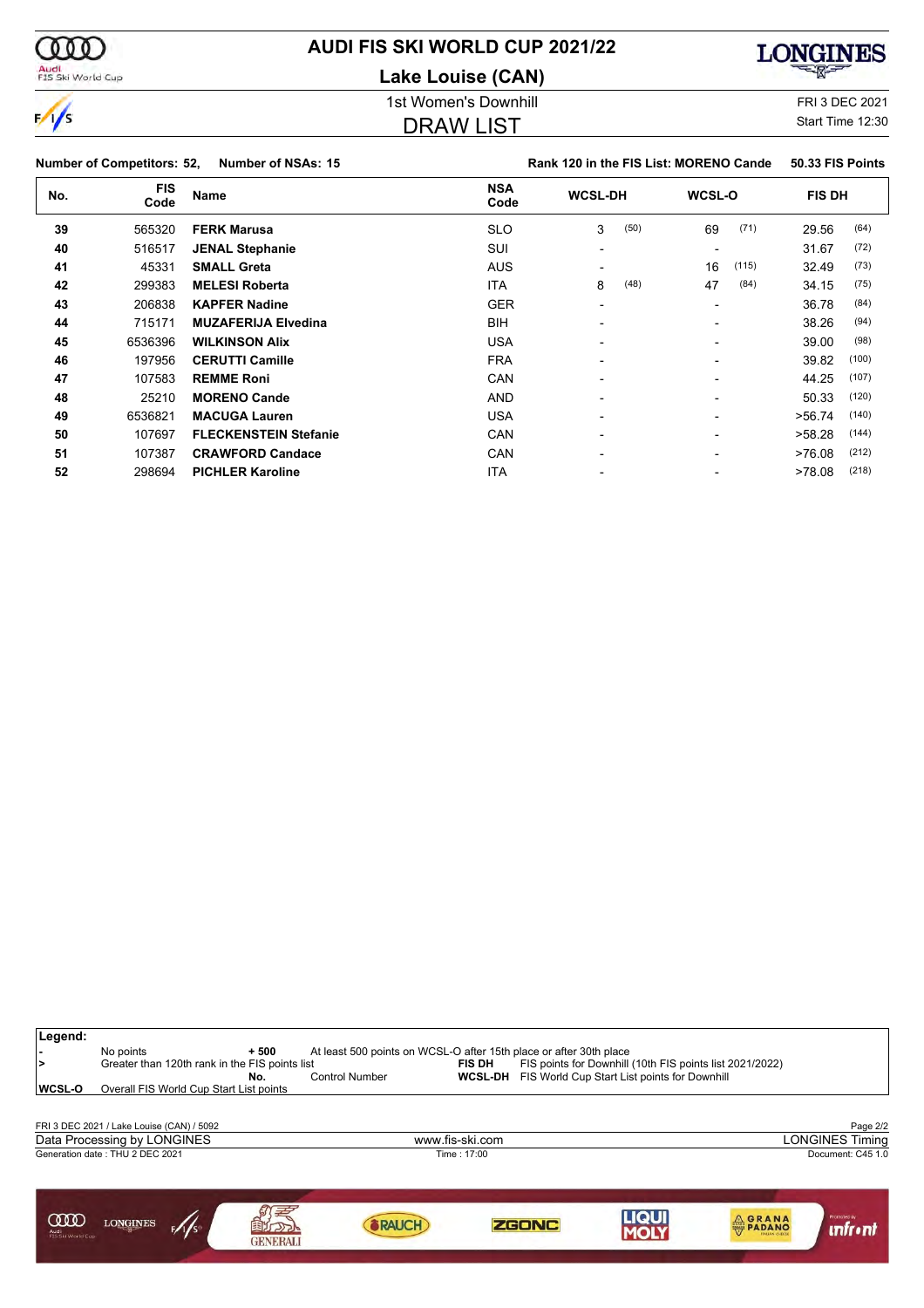

Canada Alberta Tave Alberta





ത്ത Audi<br>FIS Ski World Cup

 $\frac{1}{s}$ 

#### **AUDI FIS SKI WORLD CUP 2021/22 Lake Louise (CAN)**

# **LONGINES**

1st Women's Downhill FRI 3 DEC 2021 START LIST

Start Time 12:30

| Number of Competitors: 52, Number of NSAs: |  | 15 |
|--------------------------------------------|--|----|
|                                            |  |    |

| <b>Bib</b>     | <b>FIS</b> |                                                       | Year of NSA          |          |      |                      |
|----------------|------------|-------------------------------------------------------|----------------------|----------|------|----------------------|
|                | Code       | Name                                                  | <b>Birth</b>         | Code     | Time | Ski                  |
| 1              |            | 56087 SIEBENHOFER Ramona                              | 1991                 | AUT      |      | Fischer              |
| $\overline{2}$ |            | 299630 DELAGO Nadia                                   | 1997 ITA             |          |      | Atomic               |
| 3              |            | 6535455 JOHNSON Breezy                                |                      | 1996 USA |      | Atomic               |
| 4              |            | 56177 VENIER Stephanie                                | 1993 AUT             |          |      | Head                 |
| 5              |            | 298323 <b>GOGGIA Sofia</b>                            | 1992 ITA             |          |      | Atomic               |
| 6              |            | 516219 NUFER Priska                                   | 1992 SUI             |          |      | Dynastar             |
| 7              |            | 516319 SUTER Corinne                                  | 1994 SUI             |          |      | Head                 |
| 8              |            | 105269 GAGNON Marie-Michele                           |                      | 1989 CAN |      | Head                 |
| 9              |            | 516138 GUT-BEHRAMI Lara                               | 1991 SUI             |          |      | Head                 |
| 10             |            | 56125 PUCHNER Mirjam                                  | 1992 AUT             |          |      | Atomic               |
|                |            | ------------------- break                             |                      |          |      |                      |
| 11             |            | 155763 LEDECKA Ester                                  | 1995 CZE             |          |      | Atomic               |
| 12             |            | 55970 SCHMIDHOFER Nicole                              | 1989 AUT             |          |      | Fischer              |
| 13<br>14       |            | 206668 <b>WEIDLE Kira</b><br>297601 BRIGNONE Federica | 1990 ITA             | 1996 GER |      | Rossignol            |
| 15             |            | 56088 TIPPLER Tamara                                  | 1991 AUT             |          |      | Rossignol<br>Salomon |
| 16             |            | 516248 FLURY Jasmine                                  | 1993 SUI             |          |      | Fischer              |
| 17             |            | 297910 CURTONI Elena                                  | 1991                 | ITA      |      | Head                 |
| 18             |            | 297702 MARSAGLIA Francesca                            | 1990 ITA             |          |      | Salomon              |
| 19             |            | 565360 STUHEC IIka                                    | 1990 SLO             |          |      | Stoeckli             |
| 20             |            | 425929 MOWINCKEL Ragnhild                             |                      | 1992 NOR |      | Head                 |
|                |            | -------------- break                                  |                      |          |      |                      |
| 21             |            | 516185 HAEHLEN Joana                                  | 1992 SUI             |          |      | Atomic               |
| 22             |            | 56174 HAASER Ricarda                                  | 1993 AUT             |          |      | Fischer              |
| 23             |            | 56128 HUETTER Cornelia                                | 1992 AUT             |          |      | Head                 |
| 24             |            | 299466 DELAGO Nicol                                   | 1996 ITA             |          |      | Atomic               |
| 25             |            | 6536213 CASHMAN Keely                                 |                      | 1999 USA |      | Rossignol            |
| 26             |            | 6535791 WRIGHT Isabella                               | 1997 USA             |          |      | Atomic               |
| 27             |            | 197383 GAUTHIER Tiffany                               | 1993 FRA             |          |      | Rossignol            |
| 28             |            | 539536 WILES Jacqueline                               | 1992 USA             |          |      | Rossignol            |
| 29             |            | 56198 SCHEYER Christine                               | 1994 AUT             |          |      | Head                 |
| 30             |            | 197497 MIRADOLI Romane                                | 1994 FRA             |          |      | Dynastar             |
|                |            | ------ break                                          |                      |          |      |                      |
| 31             |            | 6535237 SHIFFRIN Mikaela                              |                      | 1995 USA |      | Atomic               |
| 32             |            | 56417 FEST Nadine                                     | 1998 AUT             |          |      | Rossignol            |
| 33             |            | 506701 HOERNBLAD Lisa                                 |                      | 1996 SWE |      | Fischer              |
| 34             |            | 56258 AGER Christina                                  | 1995 AUT             |          |      | Atomic               |
| 35             |            | 197641 GAUCHE Laura                                   | 1995 FRA             |          |      | Head                 |
| 36             |            | 56426 NUSSBAUMER Vanessa                              | 1998 AUT             |          |      | Head                 |
| 37             |            | 485941 PLESHKOVA Julia                                |                      | 1997 RUS |      | Head                 |
| 38             |            | 516521 KOLLY Noemie                                   | 1998 SUI             |          |      | Stoeckli             |
| 39<br>40       |            | 565320 <b>FERK Marusa</b>                             | 1988 SLO             |          |      | Salomon              |
| 41             |            | 516517 JENAL Stephanie<br>45331 SMALL Greta           | 1998 SUI<br>1995 AUS |          |      | Atomic<br>Atomic     |
| 42             |            | 299383 MELESI Roberta                                 | 1996 ITA             |          |      | Dynastar             |
|                |            |                                                       |                      |          |      |                      |

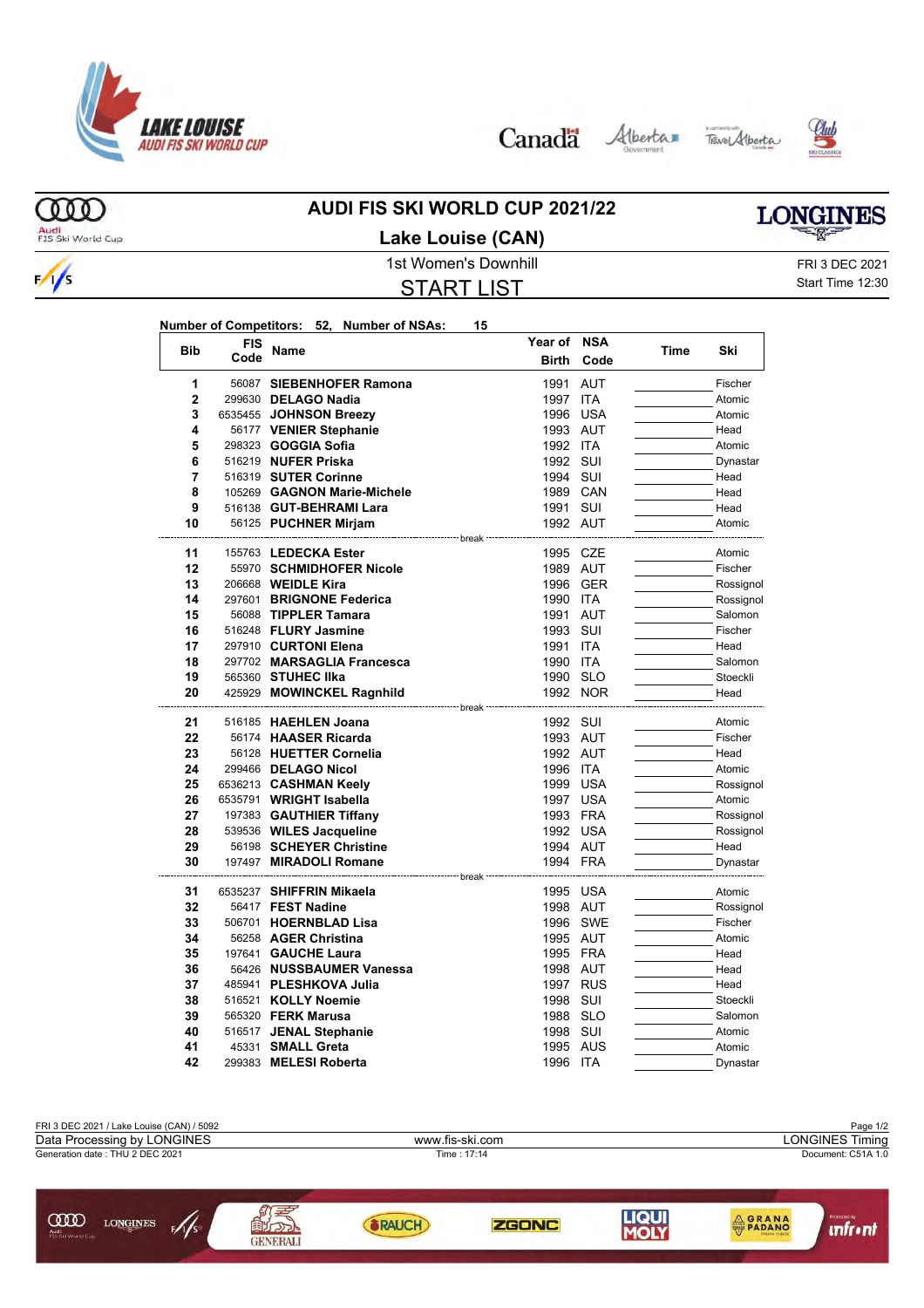| Audi<br>FIS Ski World Cup                                                                    |                                                                                                      | Lake Louise (CAN)                             |                                                                                                                                                     |                          |                  |              | <b>CONTROLL</b>                                                               |
|----------------------------------------------------------------------------------------------|------------------------------------------------------------------------------------------------------|-----------------------------------------------|-----------------------------------------------------------------------------------------------------------------------------------------------------|--------------------------|------------------|--------------|-------------------------------------------------------------------------------|
|                                                                                              |                                                                                                      | 1st Women's Downhill                          |                                                                                                                                                     |                          |                  |              | FRI 3 DEC 2021                                                                |
| $\frac{1}{s}$                                                                                |                                                                                                      | <b>START LIST</b>                             |                                                                                                                                                     |                          |                  |              | Start Time 12:30                                                              |
|                                                                                              | Number of Competitors: 52, Number of NSAs:<br><b>FIS</b><br><b>Bib</b><br><b>Name</b>                |                                               | 15<br>Year of NSA                                                                                                                                   |                          | <b>Time</b>      | Ski          |                                                                               |
|                                                                                              | Code                                                                                                 |                                               | <b>Birth</b>                                                                                                                                        | Code                     |                  |              |                                                                               |
|                                                                                              | 206838 KAPFER Nadine<br>43<br>44<br><b>MUZAFERIJA Elvedina</b><br>715171                             |                                               | 2000<br>1999                                                                                                                                        | <b>GER</b><br><b>BIH</b> |                  | Atomic       |                                                                               |
|                                                                                              | 45<br>6536396 WILKINSON Alix<br>46<br>197956 CERUTTI Camille                                         |                                               | 2000<br>1998 FRA                                                                                                                                    | <b>USA</b>               |                  | Atomic       |                                                                               |
|                                                                                              | 47<br>107583 REMME Roni<br>48<br>25210 MORENO Cande                                                  |                                               | 1996<br>2000 AND                                                                                                                                    | CAN                      |                  | Head<br>Head |                                                                               |
|                                                                                              | 49<br>6536821<br><b>MACUGA Lauren</b><br>50<br>107697 FLECKENSTEIN Stefanie                          |                                               | 2002<br>1997 CAN                                                                                                                                    | <b>USA</b>               |                  | Rossignol    |                                                                               |
|                                                                                              | 51<br>107387 CRAWFORD Candace<br>52<br>298694 PICHLER Karoline                                       |                                               | 1994<br>1994 ITA                                                                                                                                    | CAN                      |                  | Head<br>Head |                                                                               |
| Jury                                                                                         |                                                                                                      |                                               | <b>Technical Data</b>                                                                                                                               |                          |                  |              |                                                                               |
| <b>FIS Technical Delegate</b><br>Referee<br><b>Assistant Referee</b><br><b>Chief of Race</b> | <b>ABPLANALP Randy</b><br><b>GERDOL Peter</b><br><b>VULLIET Jean-Philippe</b><br><b>SCHWARTZ Sue</b> | <b>USA</b><br><b>FIS</b><br><b>FIS</b><br>CAN | <b>Course Name</b><br><b>Start Altitude</b><br><b>Finish Altitude</b><br><b>Vertical Drop</b><br><b>Course Length</b><br><b>Homologation Number</b> |                          |                  |              | Men's Olympic / East Summit<br>2476m<br>1680m<br>796m<br>3052m<br>14105/10/21 |
| <b>Race Information</b>                                                                      |                                                                                                      |                                               |                                                                                                                                                     |                          |                  |              |                                                                               |
| <b>Course Setter</b><br>Gates<br><b>Start Time</b>                                           | <b>VULLIET Jean-Philippe</b><br>44<br>12:30                                                          | FIS                                           |                                                                                                                                                     |                          |                  |              |                                                                               |
| Forerunners:                                                                                 | F1 - MOLLIN Alison<br>F4 - BIGATEL Justin                                                            | <b>USA</b><br><b>USA</b>                      | F2 - PENNINGTON Trent<br>F5 - FERGUSON Jessie                                                                                                       | <b>USA</b><br>CAN        | F3 - POULTER Jay |              | <b>USA</b>                                                                    |

**AUDI FIS SKI WORLD CUP 2021/22**

000

LONGINES

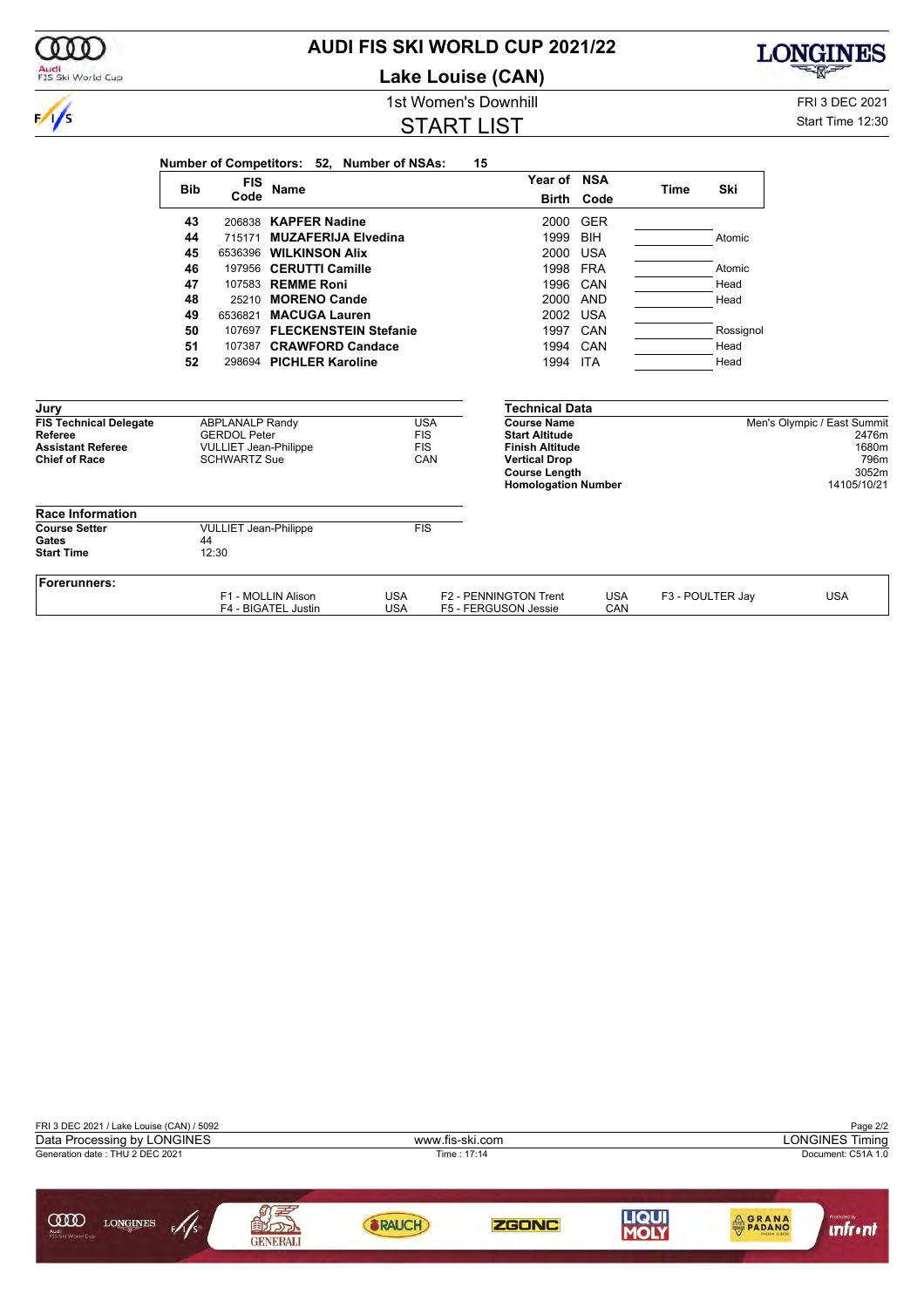

Canada Alberta Tave Alberta





ന്ത

### **AUDI FIS SKI WORLD CUP 2021/22**

## **LONGINES**

Audi<br>FIS Ski World Cup

 $\frac{1}{s}$ 

#### 1st Women's Downhill FRI 3 DEC 2021 **Lake Louise (CAN)**

#### OFFICIAL RESULTS

Start Time 12:30

**Number of Competitors: 52, Number of NSAs: 15 Penalty applied: 0.00**

|                |                | FIS     |                              | YB   | <b>NSA</b> |         |                   | <b>Distance</b> | Race   | Ski       |
|----------------|----------------|---------|------------------------------|------|------------|---------|-------------------|-----------------|--------|-----------|
| Rank           | <b>Bib</b>     | Code    | Name                         |      | Code       | Time    | <b>Difference</b> | (m)             | Points |           |
| 1              | 5              | 298323  | <b>GOGGIA Sofia</b>          | 1992 | <b>ITA</b> | 1:46.95 |                   |                 | 0.00   | Atomic    |
| 2              | 3              | 6535455 | <b>JOHNSON Breezy</b>        | 1996 | <b>USA</b> | 1.48.42 | 1.47              | 41.38           | 17.18  | Atomic    |
| 3              | 10             | 56125   | <b>PUCHNER Mirjam</b>        | 1992 | <b>AUT</b> | 1.48.49 | 1.54              | 43.32           | 18.00  | Atomic    |
| 4              | $\mathbf{1}$   | 56087   | <b>SIEBENHOFER Ramona</b>    | 1991 | <b>AUT</b> | 1:48.91 | 1.96              | 54.93           | 22.91  | Fischer   |
| 5              | $\overline{7}$ | 516319  | <b>SUTER Corinne</b>         | 1994 | SUI        | 1:48.97 | 2.02              | 56.58           | 23.61  | Head      |
| 6              | $\overline{c}$ | 299630  | <b>DELAGO Nadia</b>          | 1997 | <b>ITA</b> | 1:49.04 | 2.09              | 58.50           | 24.43  | Atomic    |
| $\overline{7}$ | 23             | 56128   | <b>HUETTER Cornelia</b>      | 1992 | <b>AUT</b> | 1:49.10 | 2.15              | 60.14           | 25.13  | Head      |
| 8              | 24             | 299466  | <b>DELAGO Nicol</b>          | 1996 | <b>ITA</b> | 1:49.11 | 2.16              | 60.42           | 25.25  | Atomic    |
| 9              | 16             | 516248  | <b>FLURY Jasmine</b>         | 1993 | SUI        | 1.49.26 | 2.31              | 64.53           | 27.00  | Fischer   |
| 10             | 13             | 206668  | <b>WEIDLE Kira</b>           | 1996 | <b>GER</b> | 1:49.27 | 2.32              | 64.80           | 27.12  | Rossignol |
| 11             | 15             | 56088   | <b>TIPPLER Tamara</b>        | 1991 | <b>AUT</b> | 1.49.29 | 2.34              | 65.35           | 27.35  | Salomon   |
| 12             | 11             | 155763  | <b>LEDECKA Ester</b>         | 1995 | <b>CZE</b> | 1:49.34 | 2.39              | 66.71           | 27.93  | Atomic    |
| 13             | 14             | 297601  | <b>BRIGNONE Federica</b>     | 1990 | <b>ITA</b> | 1.49.36 | 2.41              | 67.26           | 28.17  | Rossignol |
| 14             | 6              | 516219  | <b>NUFER Priska</b>          | 1992 | SUI        | 1:49.59 | 2.64              | 73.52           | 30.86  | Dynastar  |
| 15             | 29             | 56198   | <b>SCHEYER Christine</b>     | 1994 | <b>AUT</b> | 1.49.63 | 2.68              | 74.61           | 31.32  | Head      |
| 16             | 8              | 105269  | <b>GAGNON Marie-Michele</b>  | 1989 | CAN        | 1.49.66 | 2.71              | 75.42           | 31.67  | Head      |
| 17             | 9              | 516138  | <b>GUT-BEHRAMI Lara</b>      | 1991 | SUI        | 1:49.69 | 2.74              | 76.24           | 32.02  | Head      |
| 17             | 4              | 56177   | <b>VENIER Stephanie</b>      | 1993 | AUT        | 1.49.69 | 2.74              | 76.24           | 32.02  | Head      |
| 19             | 30             | 197497  | <b>MIRADOLI Romane</b>       | 1994 | <b>FRA</b> | 1:49.95 | 3.00              | 83.27           | 35.06  | Dynastar  |
| 20             | 20             | 425929  | <b>MOWINCKEL Ragnhild</b>    | 1992 | <b>NOR</b> | 1:50.19 | 3.24              | 89.74           | 37.87  | Head      |
| 20             | 19             | 565360  | <b>STUHEC IIka</b>           | 1990 | <b>SLO</b> | 1:50.19 | 3.24              | 89.74           | 37.87  | Stoeckli  |
| 22             | 17             | 297910  | <b>CURTONI Elena</b>         | 1991 | <b>ITA</b> | 1:50.20 | 3.25              | 90.01           | 37.99  | Head      |
| 23             | 28             | 539536  | <b>WILES Jacqueline</b>      | 1992 | <b>USA</b> | 1:50.23 | 3.28              | 90.82           | 38.34  | Rossignol |
| 24             | 33             | 506701  | <b>HOERNBLAD Lisa</b>        | 1996 | <b>SWE</b> | 1:50.27 | 3.32              | 91.89           | 38.80  | Fischer   |
| 25             | 32             | 56417   | <b>FEST Nadine</b>           | 1998 | <b>AUT</b> | 1:50.31 | 3.36              | 92.96           | 39.27  | Rossignol |
| 26             | 31             | 6535237 | <b>SHIFFRIN Mikaela</b>      | 1995 | <b>USA</b> | 1:50.55 | 3.60              | 99.39           | 42.08  | Atomic    |
| 27             | 26             | 6535791 | <b>WRIGHT Isabella</b>       | 1997 | <b>USA</b> | 1:50.57 | 3.62              | 99.92           | 42.31  | Atomic    |
| 28             | 21             | 516185  | <b>HAEHLEN Joana</b>         | 1992 | SUI        | 1:50.66 | 3.71              | 102.32          | 43.36  | Atomic    |
| 29             | 37             | 485941  | <b>PLESHKOVA Julia</b>       | 1997 | <b>RUS</b> | 1:50.67 | 3.72              | 102.59          | 43.48  | Head      |
| 30             | 22             | 56174   | <b>HAASER Ricarda</b>        | 1993 | <b>AUT</b> | 1:50.83 | 3.88              | 106.85          | 45.35  | Fischer   |
| 31             | 35             | 197641  | <b>GAUCHE Laura</b>          | 1995 | <b>FRA</b> | 1.51.03 | 4.08              | 112.15          | 47.69  | Head      |
| 32             | 18             | 297702  | <b>MARSAGLIA Francesca</b>   | 1990 | <b>ITA</b> | 1.51.09 | 4.14              | 113.74          | 48.39  | Salomon   |
| 33             | 45             | 6536396 | <b>WILKINSON Alix</b>        | 2000 | <b>USA</b> | 1:51.14 | 4.19              | 115.06          | 48.97  |           |
| 34             | 42             | 299383  | <b>MELESI Roberta</b>        | 1996 | <b>ITA</b> | 1:51.49 | 4.54              | 124.28          | 53.06  | Dynastar  |
| 35             | 12             | 55970   | <b>SCHMIDHOFER Nicole</b>    | 1989 | <b>AUT</b> | 1:51.57 | 4.62              | 126.38          | 54.00  | Fischer   |
| 36             | 46             | 197956  | <b>CERUTTI Camille</b>       | 1998 | <b>FRA</b> | 1.51.66 | 4.71              | 128.74          | 55.05  | Atomic    |
| 36             | 39             | 565320  | <b>FERK Marusa</b>           | 1988 | <b>SLO</b> | 1:51.66 | 4.71              | 128.74          | 55.05  | Salomon   |
| 38             | 50             | 107697  | <b>FLECKENSTEIN Stefanie</b> | 1997 | CAN        | 1:51.97 | 5.02              | 136.83          | 58.67  | Rossignol |
| 39             | 36             | 56426   | <b>NUSSBAUMER Vanessa</b>    | 1998 | AUT        | 1:52.04 | 5.09              | 138.65          | 59.49  | Head      |
| 40             | 48             | 25210   | <b>MORENO Cande</b>          | 2000 | <b>AND</b> | 1:52.16 | 5.21              | 141.77          | 60.89  | Head      |
| 41             | 27             | 197383  | <b>GAUTHIER Tiffany</b>      | 1993 | <b>FRA</b> | 1:52.23 | 5.28              | 143.59          | 61.71  | Rossignol |
| 42             | 34             | 56258   | <b>AGER Christina</b>        | 1995 | AUT        | 1:52.25 | 5.30              | 144.10          | 61.94  | Atomic    |
| 43             | 47             | 107583  | <b>REMME Roni</b>            | 1996 | CAN        | 1:52.38 | 5.43              | 147.47          | 63.46  | Head      |
| 44             | 40             | 516517  | <b>JENAL Stephanie</b>       | 1998 | SUI        | 1.52.46 | 5.51              | 149.53          | 64.40  | Atomic    |
| 45             | 43             | 206838  | <b>KAPFER Nadine</b>         | 2000 | <b>GER</b> | 1:52.47 | 5.52              | 149.79          | 64.52  |           |
| 46             | 52             | 298694  | <b>PICHLER Karoline</b>      | 1994 | <b>ITA</b> | 1:52.57 | 5.62              | 152.37          | 65.68  | Head      |
|                |                |         |                              |      |            |         |                   |                 |        |           |

| FRI 3 DEC 2021 / Lake Louise (CAN) / 5092                             |                 |                 |              |       |                                | Page 1/2               |
|-----------------------------------------------------------------------|-----------------|-----------------|--------------|-------|--------------------------------|------------------------|
| Data Processing by LONGINES                                           |                 | www.fis-ski.com |              |       |                                | <b>LONGINES Timing</b> |
| Generation date: FRI 3 DEC 2021                                       |                 |                 | Time: 14:22  |       |                                | Document: C73A 1.0     |
| ŒŒ<br>$\mathscr{N}_s$<br><b>LONGINES</b><br>Audi<br>FIS Ski World Cup | <b>GENERALI</b> | <b>BRAUCH</b>   | <b>ZGONC</b> | LIQUI | <b>AGRANA</b><br><b>PADANO</b> | ıntr ınt               |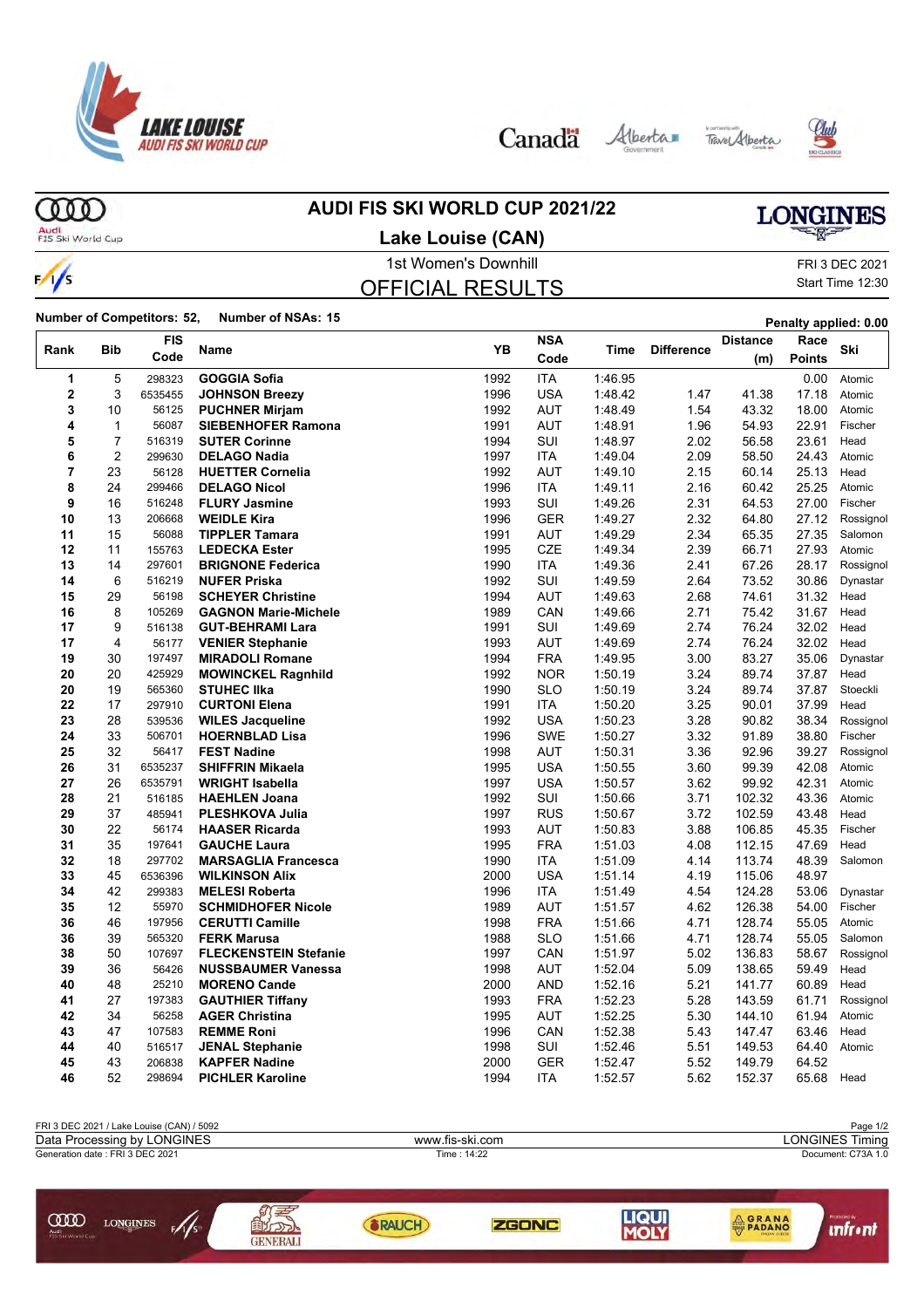

### **AUDI FIS SKI WORLD CUP 2021/22**

**Lake Louise (CAN)**



### OFFICIAL RESULTS

**LONGINES** 

池

#### Start Time 12:30

|                                                                                              |              | <b>Number of Competitors: 52,</b> | Number of NSAs: 15                                                                                   |                          |                   |                                               |                                                                                                                                                     |                   |                       |                        |                       | Penalty applied: 0.00                                                         |
|----------------------------------------------------------------------------------------------|--------------|-----------------------------------|------------------------------------------------------------------------------------------------------|--------------------------|-------------------|-----------------------------------------------|-----------------------------------------------------------------------------------------------------------------------------------------------------|-------------------|-----------------------|------------------------|-----------------------|-------------------------------------------------------------------------------|
| Rank                                                                                         | <b>Bib</b>   | <b>FIS</b><br>Code                | <b>Name</b>                                                                                          |                          |                   | <b>YB</b>                                     | <b>NSA</b><br>Code                                                                                                                                  | Time              | <b>Difference</b>     | <b>Distance</b><br>(m) | Race<br><b>Points</b> | Ski                                                                           |
| 47                                                                                           | 25           | 6536213                           | <b>CASHMAN Keely</b>                                                                                 |                          |                   | 1999                                          | <b>USA</b>                                                                                                                                          | 1:52.67           | 5.72                  | 154.94                 | 66.85                 | Rossignol                                                                     |
| 48                                                                                           | 44           | 715171                            | <b>MUZAFERIJA Elvedina</b>                                                                           |                          |                   | 1999                                          | BIH                                                                                                                                                 | 1:52.68           | 5.73                  | 155.20                 | 66.97                 | Atomic                                                                        |
| 49                                                                                           | 49           | 6536821                           | <b>MACUGA Lauren</b>                                                                                 |                          |                   | 2002                                          | <b>USA</b>                                                                                                                                          | 1:53.31           | 6.36                  | 171.31                 | 74.33                 |                                                                               |
| 50                                                                                           | 41           | 45331                             | <b>SMALL Greta</b>                                                                                   |                          |                   | 1995                                          | AUS                                                                                                                                                 | 1:53.80           | 6.85                  | 183.71                 | 80.06                 | Atomic                                                                        |
| 51                                                                                           | 51           | 107387                            | <b>CRAWFORD Candace</b>                                                                              |                          |                   | 1994                                          | CAN                                                                                                                                                 | 1:54.21           | 7.26                  | 194.01                 | 84.85                 | Head                                                                          |
|                                                                                              |              | DID NOT FINISH: 1 competitor      |                                                                                                      |                          |                   |                                               |                                                                                                                                                     |                   |                       |                        |                       |                                                                               |
|                                                                                              | 38           | 516521                            | <b>KOLLY Noemie</b>                                                                                  |                          |                   | 1998                                          | SUI                                                                                                                                                 |                   |                       |                        |                       | Stoeckli                                                                      |
| Jury                                                                                         |              |                                   |                                                                                                      |                          |                   |                                               | <b>Technical Data</b>                                                                                                                               |                   |                       |                        |                       |                                                                               |
| <b>FIS Technical Delegate</b><br>Referee<br><b>Assistant Referee</b><br><b>Chief of Race</b> |              |                                   | <b>ABPLANALP Randy</b><br><b>GERDOL Peter</b><br><b>VULLIET Jean-Philippe</b><br><b>SCHWARTZ Sue</b> | <b>FIS</b><br><b>FIS</b> | <b>USA</b><br>CAN |                                               | <b>Course Name</b><br><b>Start Altitude</b><br><b>Finish Altitude</b><br><b>Vertical Drop</b><br><b>Course Length</b><br><b>Homologation Number</b> |                   |                       |                        |                       | Men's Olympic / East Summit<br>2476m<br>1680m<br>796m<br>3052m<br>14105/10/21 |
| <b>Race Information</b>                                                                      |              |                                   |                                                                                                      |                          |                   |                                               |                                                                                                                                                     |                   |                       |                        |                       |                                                                               |
| <b>Course Setter</b><br>Gates<br><b>Start Time</b>                                           |              |                                   | <b>VULLIET Jean-Philippe</b><br>44<br>12:30                                                          | <b>FIS</b>               |                   |                                               |                                                                                                                                                     |                   |                       |                        |                       |                                                                               |
| <b>Forerunners:</b>                                                                          |              |                                   |                                                                                                      |                          |                   |                                               |                                                                                                                                                     |                   |                       |                        |                       |                                                                               |
|                                                                                              |              |                                   | F1 - MOLLIN Alison<br>F4 - BIGATEL Justin                                                            | <b>USA</b><br><b>USA</b> |                   | F2 - PENNINGTON Trent<br>F5 - FERGUSON Jessie |                                                                                                                                                     | <b>USA</b><br>CAN | F3 - POULTER Jay      |                        |                       | <b>USA</b>                                                                    |
| <b>Conditions on course:</b>                                                                 |              |                                   |                                                                                                      |                          |                   |                                               |                                                                                                                                                     |                   |                       |                        |                       |                                                                               |
|                                                                                              | <b>SUNNY</b> |                                   | <b>HARD PACKED</b><br>Snow:                                                                          |                          |                   | Temperature - Start:                          | $-13^{\circ}$ C                                                                                                                                     |                   | Temperature - Finish: |                        | $-10^{\circ}$ C       |                                                                               |

| Legend:<br>YB<br>Year of Birth                                           |                 |                 |              |      |              |                                    |
|--------------------------------------------------------------------------|-----------------|-----------------|--------------|------|--------------|------------------------------------|
| FRI 3 DEC 2021 / Lake Louise (CAN) / 5092<br>Data Processing by LONGINES |                 | www.fis-ski.com |              |      |              | Page 2/2<br><b>LONGINES Timing</b> |
| Generation date: FRI 3 DEC 2021                                          |                 |                 | Time: 14:22  |      |              | Document: C73A 1.0                 |
| <b>COD</b><br><b>LONGINES</b><br>F/1/s<br>Audi<br>FIS Ski World Cup      | <b>GENERALI</b> | <b>BRAUCH</b>   | <b>ZGONC</b> | LIQU | <b>ORANA</b> | Promoted by<br><b>unfr</b> • nt    |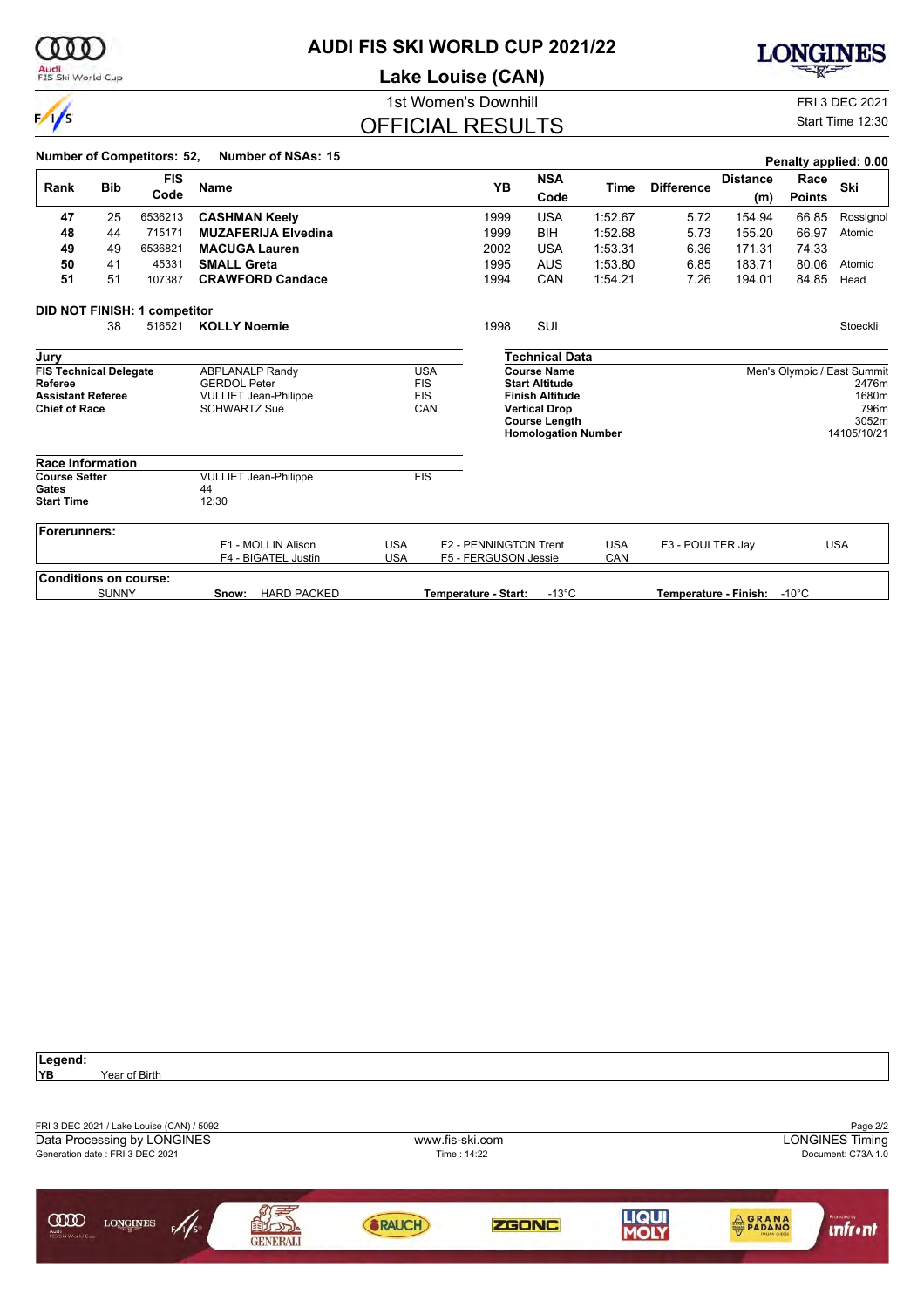

Canada





#### **AUDI FIS SKI WORLD CUP 2021/22**  $000$ **LONGINES** Audi<br>FIS Ski World Cup **Lake Louise (CAN)** 1st Women's Downhill FRI 3 DEC 2021  $\frac{1}{s}$ Start Time 12:30 PENALTY CALCULATION **Best 10 at Finish F-factor:** 1250 **FIS NSA FIS Race Rank Bib Name Best 5 Code Code Points Points 1** 5 298323 **GOGGIA Sofia** ITA 0.00 0.00 0.00 **2** 3 6535455 **JOHNSON Breezy** USA 2.81 2.81 17.18 **3** 10 56125 **PUCHNER Mirjam** AUT 13.33 **4** 1 56087 **SIEBENHOFER Ramona** AUT 3.47 3.47 22.91 **7 516319 SUTER Corinne 6** 2 299630 **DELAGO Nadia** 18.99<br> **18.99 18.99 18.99 18.99 18.99 18.99 18.99 18.99 18.99 18.01 18.01 18.01 18.01 56128 HUETTER Cornelia 8** 24 299466 **DELAGO Nicol** ITA 7.72 **9** 16 516248 **FLURY Jasmine 13.55** SUI 13.55<br>**10** 13 206668 WEIDLE Kira **13.55** SER 3.78 **10** 13 206668 **WEIDLE Kira** GER 3.78 3.78 27.12 **Best 5 FIS Points Started NSA FIS FIS Rank Bib Name Code Code Points 1** 5 298323 **GOGGIA Sofia** ITA 0.00 **5** 7 516319 **SUTER Corinne** SUI 0.00 **516138 GUT-BEHRAMI Lara 26** 31 6535237 **SHIFFRIN Mikaela** USA 0.74 **12** 11 155763 **LEDECKA Ester** CZE 1.79 **TOTALS: FIS Points of Best 5 Started (B) 2.53 FIS Points of Best 5 at Finish in Top 10 (A) 10.06 Race Points of Corresponding Competitors (C) 90.82 Calculated Penalty (A+B-C):10 => -7.823 Rounded -7.82 Category Adder 0.00 Correction Value (Z) 0.00 Calculated Penalty -7.82 Penalty Applied 0.00**

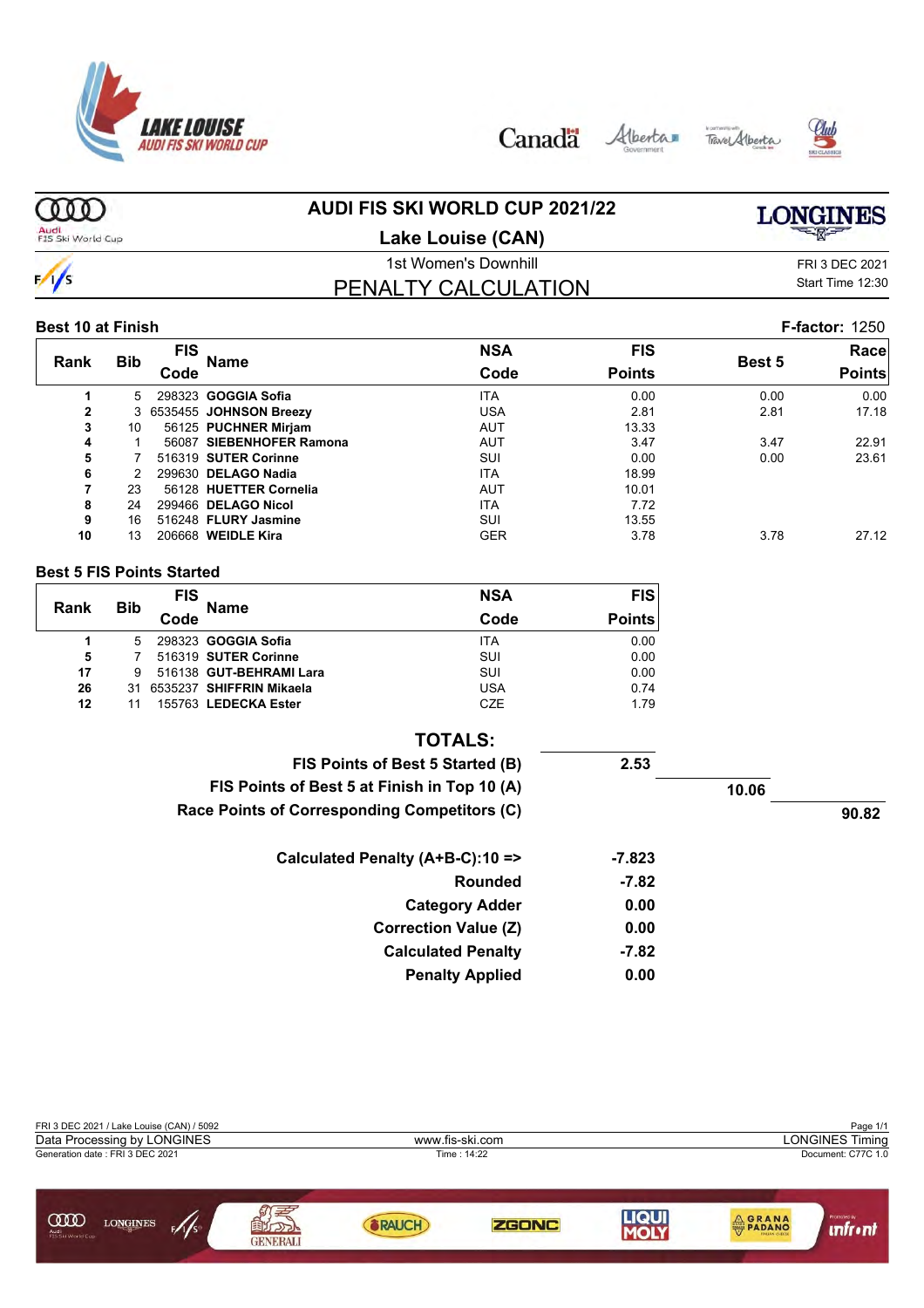

Canada Alberta Tave Alberta





**AUDI FIS SKI WORLD CUP 2021/22**

Audi<br>FIS Ski World Cup

 $000$ 

 $\frac{1}{s}$ 

### **Lake Louise (CAN)**

## **LONGINES**

### 1st Women's Downhill FRI 3 DEC 2021

### PERFORMANCE ANALYSIS BY RANK

Start Time 12:30

|              |              |                           | <b>NSA</b> |       | <b>Positions</b> |                      |                              | <b>Partials</b> |      |      | <b>Difference</b>                        |                 | Speed                    |              |
|--------------|--------------|---------------------------|------------|-------|------------------|----------------------|------------------------------|-----------------|------|------|------------------------------------------|-----------------|--------------------------|--------------|
|              |              | Rank Bib Name<br>Ski      | Code       | Pos   |                  | <b>Time Rank Pos</b> |                              |                 |      |      | Time Rank Time Dist.(m) Pos. (km/h) Rank |                 |                          |              |
| 1            |              | 5 GOGGIA Sofia            | <b>ITA</b> | Int1: | 21.60            |                      | $(1)$ 11-12:                 | 10.95           | (1)  | 0.00 |                                          | Sp1             | 125.75                   | (3)          |
|              |              | Atomic                    |            | Int2: | 32.55            |                      | $(1)$ 12-13:                 | 20.61           | (1)  | 0.00 |                                          | Sp2             | 138.44                   | (5)          |
|              |              |                           |            | Int3: | 53.16            | (1)                  | $13 - 14:$                   | 23.09           | (2)  | 0.00 |                                          |                 | Sp3 114.23               | (1)          |
|              |              |                           |            | Int4: | 1:16.25          |                      | $(1)$ 14-15:                 | 17.06           | (1)  | 0.00 |                                          |                 |                          |              |
|              |              |                           |            | Int5: | 1:33.31          |                      | $(1)$ 15-Fin:                | 13.64           | (1)  | 0.00 |                                          |                 |                          |              |
|              |              |                           |            | Fin:  | 1:46.95          | (1)                  |                              |                 |      | 0.00 | 0.00                                     |                 | Avg: 102.73              |              |
| $\mathbf{2}$ |              | 3 JOHNSON Breezy          | <b>USA</b> | Int1: | 22.00            |                      | $(15)$ 11-12:                |                 |      | 0.40 |                                          | Sp1             | 117.02                   | (45)         |
|              |              | Atomic                    |            | Int2: | 33.23            |                      | $(6)$ 12-13:                 | 11.23           | (6)  | 0.68 |                                          | Sp2             | 138.15                   | (6)          |
|              |              |                           |            | Int3: | 54.38            | (9)                  | $13-14:$                     | 21.15           | (13) | 1.22 |                                          |                 | Sp3 113.34               | (2)          |
|              |              |                           |            | Int4: | 1:17.40          | (3)                  | $14 - 15$ :                  | 23.02<br>17.34  | (1)  | 1.15 |                                          |                 |                          |              |
|              |              |                           |            | Int5: | 1:34.74          |                      | $(2)$ 15-Fin:                | 13.68           | (2)  | 1.43 |                                          |                 |                          |              |
|              |              |                           |            | Fin:  | 1:48.42          | (2)                  |                              |                 | (3)  | 1.47 | 41.38                                    |                 | Avg: 101.34              |              |
| 3            |              | 10 PUCHNER Mirjam         | <b>AUT</b> | Int1: | 21.82            |                      |                              |                 |      | 0.22 |                                          | Sp1             | 121.95                   | (17)         |
|              |              | Atomic                    |            | Int2: | 33.00            |                      | $(2)$ 11-12:                 | 11.18           | (3)  | 0.45 |                                          | Sp <sub>2</sub> | 138.65                   | (4)          |
|              |              |                           |            | Int3: | 53.88            |                      | $(3)$ 12-13:<br>$(2)$ 13-14: | 20.88           | (2)  | 0.72 |                                          |                 | Sp3 109.63               | (19)         |
|              |              |                           |            | Int4: | 1:17.22          |                      | $(2)$ 14-15:                 | 23.34           | (9)  | 0.97 |                                          |                 |                          |              |
|              |              |                           |            | Int5: | 1:34.76          | (3)                  | 15-Fin:                      | 17.54           | (9)  | 1.45 |                                          |                 |                          |              |
|              |              |                           |            | Fin:  | 1:48.49          | (3)                  |                              | 13.73           | (7)  | 1.54 | 43.32                                    |                 | Avg: 101.27              |              |
| 4            | $\mathbf{1}$ | <b>SIEBENHOFER Ramona</b> | <b>AUT</b> | Int1: | 22.02            |                      |                              |                 |      | 0.42 |                                          |                 |                          |              |
|              |              | Fischer                   |            | Int2: | 33.23            |                      | $(17)$ 11-12:                | 11.21           | (4)  | 0.68 |                                          |                 | Sp1 121.66<br>Sp2 134.62 | (18)<br>(24) |
|              |              |                           |            | Int3: | 54.45            |                      | $(6)$ 12-13:                 | 21.22           | (16) | 1.29 |                                          |                 | Sp3 112.85               |              |
|              |              |                           |            | Int4: | 1:17.72          | (6)                  | $(12)$ 13-14:                | 23.27           | (6)  | 1.47 |                                          |                 |                          | (3)          |
|              |              |                           |            | Int5: | 1:35.14          |                      | $14-15:$                     | 17.42           | (5)  | 1.83 |                                          |                 |                          |              |
|              |              |                           |            | Fin:  | 1:48.91          | (4)<br>(4)           | 15-Fin:                      | 13.77           | (10) | 1.96 | 54.93                                    |                 | Avg: 100.88              |              |
|              |              |                           |            |       |                  |                      |                              |                 |      |      |                                          |                 |                          |              |
| 5            |              | 7 SUTER Corinne<br>Head   | SUI        | Int1: | 21.83            |                      | $(3)$ 11-12:                 | 11.26           | (10) | 0.23 |                                          | Sp1             | 118.34                   | (41)         |
|              |              |                           |            | Int2: | 33.09            | (4)                  | $12-13:$                     | 21.21           | (15) | 0.54 |                                          |                 | Sp2 137.48               | (9)          |
|              |              |                           |            | Int3: | 54.30            | (8)                  | $13-14:$                     | 23.55           | (16) | 1.14 |                                          |                 | Sp3 111.48               | (7)          |
|              |              |                           |            | Int4: | 1:17.85          |                      | $(7)$ 14-15:                 | 17.41           | (4)  | 1.60 |                                          |                 |                          |              |
|              |              |                           |            | Int5: | 1:35.26          | (7)                  | 15-Fin:                      | 13.71           | (5)  | 1.95 |                                          |                 |                          |              |
|              |              |                           |            | Fin:  | 1:48.97          | (5)                  |                              |                 |      | 2.02 | 56.58                                    |                 | Avg: 100.83              |              |
| 6            |              | 2 DELAGO Nadia            | <b>ITA</b> | Int1: | 21.83            |                      | $(3)$ 11-12:                 | 11.09           | (2)  | 0.23 |                                          | Sp1             | 125.80                   | (2)          |
|              |              | Atomic                    |            | Int2: | 32.92            |                      | $(2)$ 12-13:                 | 21.22           | (16) | 0.37 |                                          | Sp2             | 139.18                   | (1)          |
|              |              |                           |            | Int3: | 54.14            |                      | $(3)$ 13-14:                 | 23.72           | (25) | 0.98 |                                          |                 | Sp3 109.63               | (19)         |
|              |              |                           |            | Int4: | 1:17.86          |                      | $(9)$ 14-15:                 | 17.35           | (3)  | 1.61 |                                          |                 |                          |              |
|              |              |                           |            | Int5: | 1:35.21          | (6)                  | 15-Fin:                      | 13.83           | (12) | 1.90 |                                          |                 |                          |              |
|              |              |                           |            | Fin:  | 1:49.04          | (6)                  |                              |                 |      | 2.09 | 58.50                                    |                 | Avg: 100.76              |              |
| 7            |              | 23 HUETTER Cornelia       | <b>AUT</b> | Int1: | 21.94            |                      | $(10)$ 11-12:                |                 | (15) | 0.34 |                                          | Sp1             | 123.00                   | (9)          |
|              |              | Head                      |            | Int2: | 33.29            |                      | $(11)$ 12-13:                | 11.35<br>21.17  | (14) | 0.74 |                                          | Sp2             | 137.74                   | (7)          |
|              |              |                           |            | Int3: | 54.46            |                      | $(13)$ 13-14:                | 23.18           | (3)  | 1.30 |                                          | Sp3             | 110.37                   | (11)         |
|              |              |                           |            | Int4: | 1:17.64          | (4)                  | $14 - 15$ :                  | 17.56           | (10) | 1.39 |                                          |                 |                          |              |
|              |              |                           |            | Int5: | 1:35.20          | (5)                  | 15-Fin:                      | 13.90           | (21) | 1.89 |                                          |                 |                          |              |
|              |              |                           |            | Fin:  | 1:49.10          | (7)                  |                              |                 |      | 2.15 | 60.14                                    |                 | Avg: 100.71              |              |

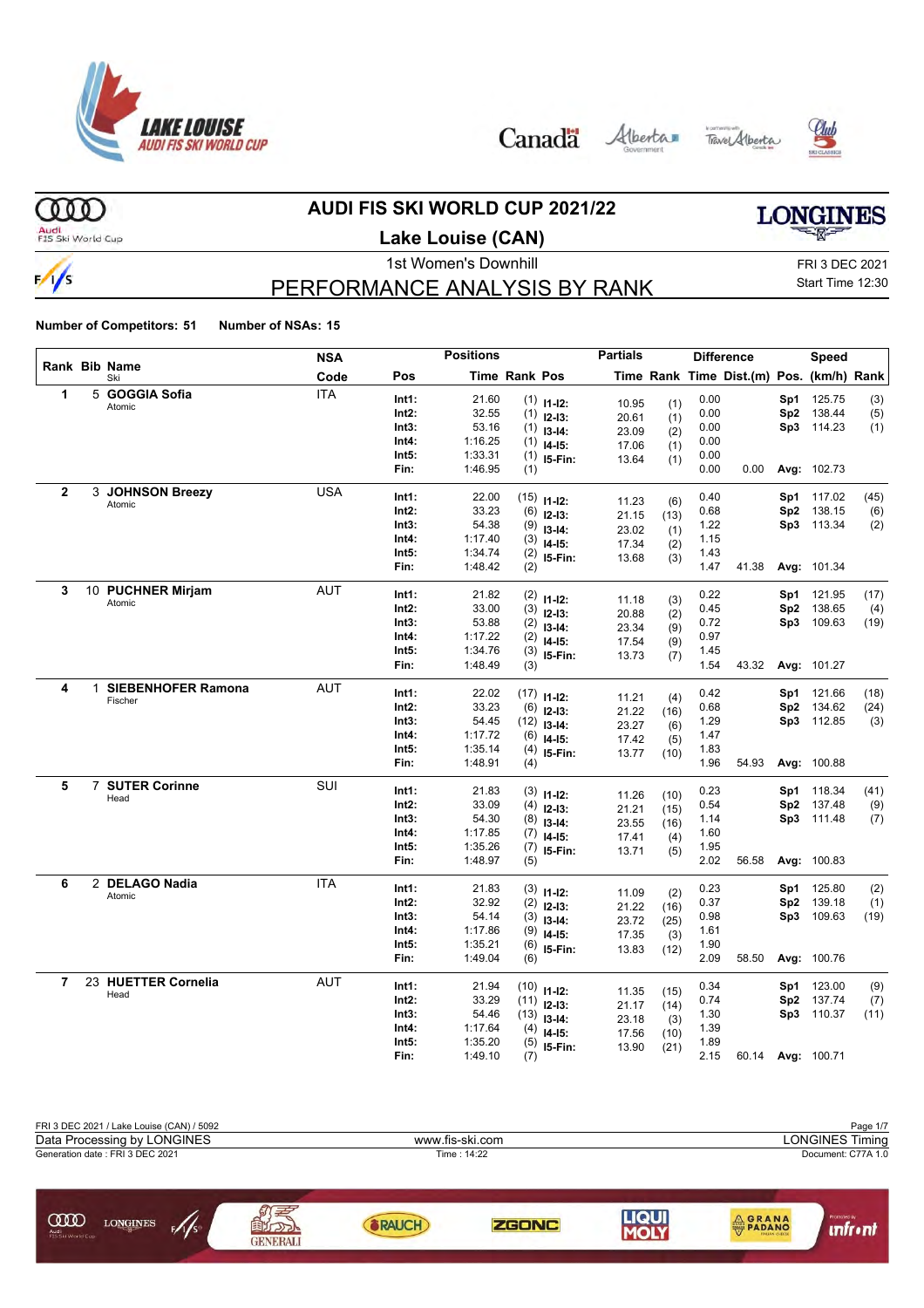

#### **AUDI FIS SKI WORLD CUP 2021/22**

**Lake Louise (CAN)**



### PERFORMANCE ANALYSIS BY RANK

1st Women's Downhill FRI 3 DEC 2021 Start Time 12:30

|    |    |                             | <b>NSA</b> |                | <b>Positions</b>   |                      |                                 | <b>Partials</b> |              |              | <b>Difference</b>                        |                 | Speed              |              |
|----|----|-----------------------------|------------|----------------|--------------------|----------------------|---------------------------------|-----------------|--------------|--------------|------------------------------------------|-----------------|--------------------|--------------|
|    |    | <b>Rank Bib Name</b><br>Ski | Code       | Pos            |                    | <b>Time Rank Pos</b> |                                 |                 |              |              | Time Rank Time Dist.(m) Pos. (km/h) Rank |                 |                    |              |
| 8  | 24 | <b>DELAGO Nicol</b>         | <b>ITA</b> | Int1:          | 21.88              |                      | $(6)$ 11-12:                    | 11.51           | (28)         | 0.28         |                                          | Sp1             | 128.11             | (1)          |
|    |    | Atomic                      |            | Int2:          | 33.39              |                      | $(16)$ 12-13:                   | 21.04           | (9)          | 0.84         |                                          | Sp <sub>2</sub> | 137.31             | (10)         |
|    |    |                             |            | Int3:          | 54.43              |                      | $(11)$ 13-14:                   | 23.46           | (12)         | 1.27         |                                          | Sp3             | 112.27             | (4)          |
|    |    |                             |            | Int4:          | 1:17.89            |                      | $(12)$ 14-15:                   | 17.52           | (7)          | 1.64         |                                          |                 |                    |              |
|    |    |                             |            | Int5:          | 1:35.41            |                      | $(10)$ 15-Fin:                  | 13.70           | (4)          | 2.10         |                                          |                 |                    |              |
|    |    |                             |            | Fin:           | 1:49.11            | (8)                  |                                 |                 |              | 2.16         | 60.42                                    |                 | Avg: 100.70        |              |
| 9  |    | 16 FLURY Jasmine            | SUI        | Int1:          | 22.10              |                      |                                 |                 |              | 0.50         |                                          | Sp1             | 122.89             | (12)         |
|    |    | Fischer                     |            | Int2:          | 33.33              |                      | $(21)$ 11-12:<br>$(13)$ 12-13:  | 11.23           | (6)          | 0.78         |                                          | Sp <sub>2</sub> | 139.18             | (1)          |
|    |    |                             |            | Int3:          | 54.68              |                      | $(17)$ 13-14:                   | 21.35           | (26)         | 1.52         |                                          | Sp3             | 109.98             | (14)         |
|    |    |                             |            | Int4:          | 1:17.99            |                      |                                 | 23.31           | (8)          | 1.74         |                                          |                 |                    |              |
|    |    |                             |            | Int5:          | 1:35.48            |                      | $(14)$ 14-15:<br>$(11)$ 15-Fin: | 17.49           | (6)          | 2.17         |                                          |                 |                    |              |
|    |    |                             |            | Fin:           | 1:49.26            | (9)                  |                                 | 13.78           | (11)         | 2.31         | 64.53                                    |                 | Avg: 100.56        |              |
| 10 |    | 13 WEIDLE Kira              | <b>GER</b> |                |                    |                      |                                 |                 |              |              |                                          |                 |                    |              |
|    |    | Rossignol                   |            | Int1:<br>Int2: | 22.14              |                      | $(25)$ 11-12:                   | 11.56           | (34)         | 0.54         |                                          | Sp1             | 123.48             | (7)          |
|    |    |                             |            |                | 33.70              |                      | $(29)$ 12-13:                   | 20.98           | (5)          | 1.15         |                                          | Sp <sub>2</sub> | 137.08             | (12)         |
|    |    |                             |            | Int3:          | 54.68              |                      | $(17)$ 13-14:                   | 23.19           | (4)          | 1.52         |                                          | Sp3             | 109.82             | (15)         |
|    |    |                             |            | Int4:          | 1:17.87            |                      | $(11)$ 14-15:                   | 17.66           | (14)         | 1.62         |                                          |                 |                    |              |
|    |    |                             |            | Int5:<br>Fin:  | 1:35.53<br>1:49.27 |                      | $(14)$ 15-Fin:                  | 13.74           | (8)          | 2.22<br>2.32 |                                          |                 |                    |              |
|    |    |                             |            |                |                    | (10)                 |                                 |                 |              |              | 64.80                                    |                 | Avg: 100.55        |              |
| 11 |    | 15 TIPPLER Tamara           | <b>AUT</b> | Int1:          | 21.99              |                      | $(12)$ 11-12:                   | 11.35           | (15)         | 0.39         |                                          | Sp1             | 120.63             | (28)         |
|    |    | Salomon                     |            | Int2:          | 33.34              |                      | $(14)$ 12-13:                   | 21.12           | (12)         | 0.79         |                                          | Sp <sub>2</sub> | 137.50             | (8)          |
|    |    |                             |            | Int3:          | 54.46              |                      | $(13)$ 13-14:                   | 23.21           | (5)          | 1.30         |                                          | Sp3             | 109.66             | (17)         |
|    |    |                             |            | Int4:          | 1:17.67            | (5)                  | $14 - 15$ :                     | 17.60           |              | 1.42         |                                          |                 |                    |              |
|    |    |                             |            | Int5:          | 1:35.27            | (8)                  | 15-Fin:                         | 14.02           | (12)<br>(30) | 1.96         |                                          |                 |                    |              |
|    |    |                             |            | Fin:           | 1:49.29            | (11)                 |                                 |                 |              | 2.34         | 65.35                                    |                 | Avg: 100.53        |              |
| 12 | 11 | <b>LEDECKA Ester</b>        | CZE        | Int1:          | 21.89              |                      | $(7)$ 11-12:                    |                 |              | 0.29         |                                          | Sp1             | 121.40             | (21)         |
|    |    | Atomic                      |            | Int2:          | 33.23              | (6)                  | $12-13:$                        | 11.34           | (12)         | 0.68         |                                          |                 |                    |              |
|    |    |                             |            | Int3:          | 54.26              |                      | $(5)$ 13-14:                    | 21.03           | (7)          | 1.10         |                                          | Sp3             | 106.25             | (45)         |
|    |    |                             |            | Int4:          |                    |                      |                                 |                 |              |              |                                          |                 |                    |              |
|    |    |                             |            | Int5:          | 1:35.30            | (9)                  | $14-15:$<br>15-Fin:             |                 |              | 1.99         |                                          |                 |                    |              |
|    |    |                             |            | Fin:           | 1:49.34            | (12)                 |                                 | 14.04           | (31)         | 2.39         | 66.71                                    |                 | Avg: 100.49        |              |
| 13 |    | 14 BRIGNONE Federica        | <b>ITA</b> | Int1:          | 22.20              |                      |                                 |                 |              | 0.60         |                                          | Sp1             | 122.60             |              |
|    |    | Rossignol                   |            | Int2:          | 33.44              |                      | $(29)$ 11-12:                   | 11.24           | (8)          | 0.89         |                                          | Sp <sub>2</sub> | 137.08             | (13)<br>(12) |
|    |    |                             |            | Int3:          | 54.41              |                      | $(19)$ 12-13:                   | 20.97           | (4)          | 1.25         |                                          | Sp3             | 110.23             | (13)         |
|    |    |                             |            | Int4:          | 1:17.85            |                      | $(10)$ 13-14:                   | 23.44           | (11)         | 1.60         |                                          |                 |                    |              |
|    |    |                             |            | Int5:          | 1:35.49            | (7)                  | $14-15:$                        | 17.64           | (13)         | 2.18         |                                          |                 |                    |              |
|    |    |                             |            | Fin:           | 1:49.36            | (13)                 | $(12)$ 15-Fin:                  | 13.87           | (16)         | 2.41         | 67.26                                    |                 | Avg: 100.47        |              |
| 14 |    | 6 NUFER Priska              | SUI        |                |                    |                      |                                 |                 |              |              |                                          |                 |                    |              |
|    |    | Dynastar                    |            | Int1:          | 21.90              |                      | $(8)$ 11-12:                    | 11.37           | (17)         | 0.30         |                                          | Sp1             | 122.98             | (10)         |
|    |    |                             |            | Int2:          | 33.27              |                      | $(10)$ 12-13:                   | 21.00           | (6)          | 0.72         |                                          | Sp <sub>2</sub> | 135.64             | (17)         |
|    |    |                             |            | Int3:<br>Int4: | 54.27<br>1:18.04   | (6)                  | $13 - 14:$                      | 23.77           | (27)         | 1.11<br>1.79 |                                          | Sp3             | 109.45             | (22)         |
|    |    |                             |            |                |                    |                      | $(15)$ 14-15:                   | 17.71           | (18)         |              |                                          |                 |                    |              |
|    |    |                             |            | Int5:<br>Fin:  | 1:35.75<br>1:49.59 | (14)                 | $(16)$ 15-Fin:                  | 13.84           | (13)         | 2.44<br>2.64 | 73.52                                    |                 | <b>Avg: 100.26</b> |              |
| 15 |    | 29 SCHEYER Christine        | AUT        |                |                    |                      |                                 |                 |              |              |                                          |                 |                    |              |
|    |    | Head                        |            | Int1:          | 21.99              |                      | $(12)$ 11-12:                   | 11.44           | (20)         | 0.39         |                                          | Sp1             | 124.01             | (5)          |
|    |    |                             |            | Int2:          | 33.43              |                      | $(18)$ 12-13:                   | 21.23           | (18)         | 0.88         |                                          |                 | Sp2 136.90         | (15)         |
|    |    |                             |            | Int3:          | 54.66              |                      | $(16)$ 13-14:                   | 23.51           | (14)         | 1.50         |                                          |                 | Sp3 106.99         | (39)         |
|    |    |                             |            | Int4:          | 1:18.17            |                      | $(16)$ 14-15:                   | 17.70           | (17)         | 1.92         |                                          |                 |                    |              |
|    |    |                             |            | Int5:          | 1:35.87            |                      | $(18)$ 15-Fin:                  | 13.76           | (9)          | 2.56         |                                          |                 |                    |              |
|    |    |                             |            | Fin:           | 1:49.63            | (15)                 |                                 |                 |              | 2.68         |                                          |                 | 74.61 Avg: 100.22  |              |

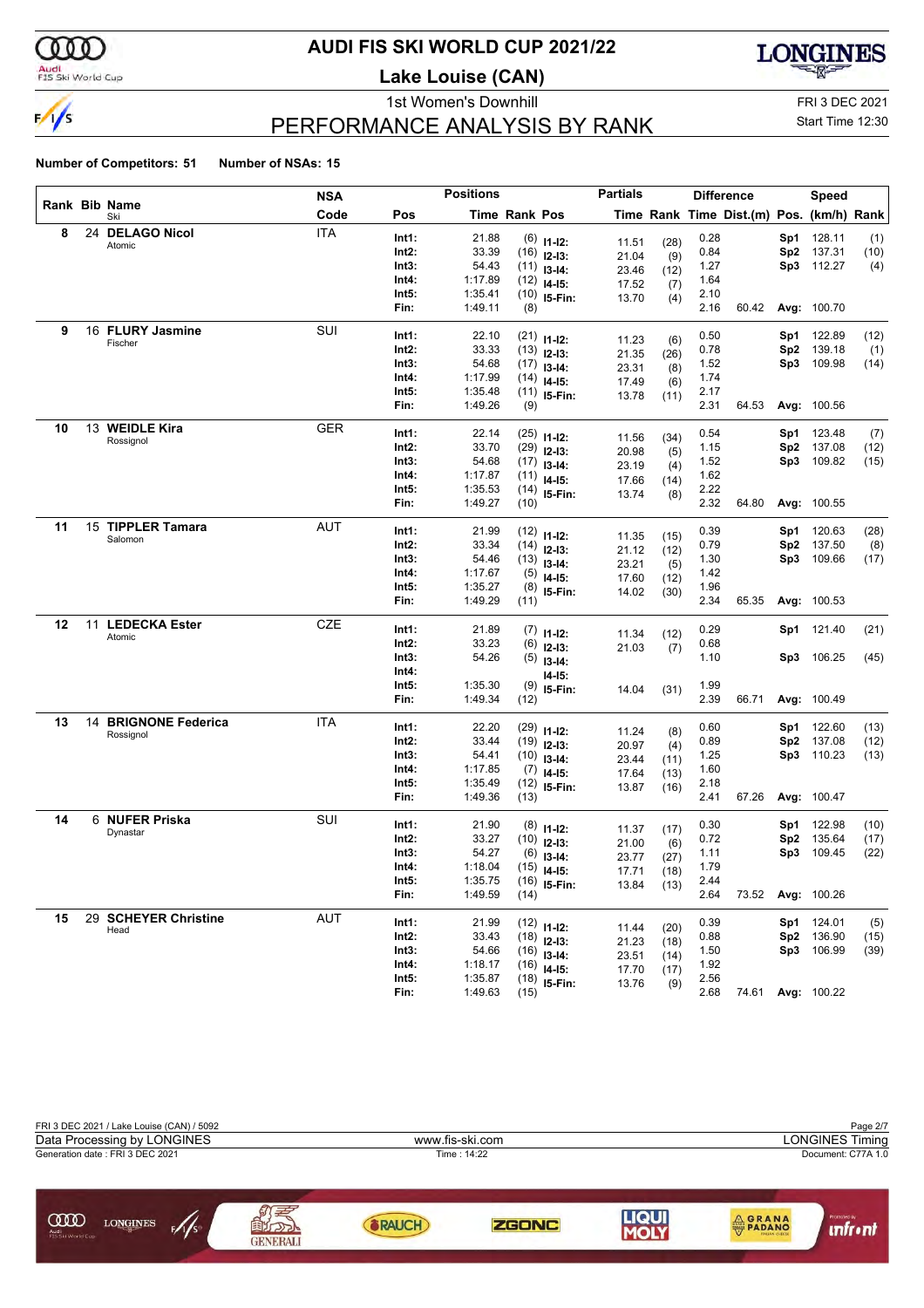

#### **AUDI FIS SKI WORLD CUP 2021/22**

**Lake Louise (CAN)**



### PERFORMANCE ANALYSIS BY RANK

1st Women's Downhill FRI 3 DEC 2021 Start Time 12:30

| Rank Bib Name<br>Code<br>Time Rank Pos<br>Time Rank Time Dist.(m) Pos. (km/h) Rank<br>Pos<br>Ski<br>CAN<br>16<br>8 GAGNON Marie-Michele<br>21.87<br>0.27<br>Int1:<br>Sp1<br>124.17<br>$(5)$ 11-12:<br>(12)<br>11.34<br>Head<br>33.21<br>Int2:<br>0.66<br>Sp2<br>136.93<br>$(5)$ 12-13:<br>(9)<br>21.04<br>54.25<br>1.09<br>109.25<br>Int3:<br>Sp3<br>$(4)$ 13-14:<br>23.68<br>(23)<br>1:17.93<br>Int4:<br>1.68<br>$(13)$ 14-15:<br>17.59<br>(11)<br>1:35.52<br>2.21<br>Int5:<br>$(13)$ 15-Fin:<br>14.14<br>(36)<br>1:49.66<br>2.71<br>75.42<br>Avg: 100.19<br>Fin:<br>(16)<br>9 GUT-BEHRAMI Lara<br>SUI<br>17<br>22.11<br>0.51<br>Int1:<br>Sp1<br>120.74<br>$(23)$ 11-12:<br>11.25<br>(9)<br>Head<br>Int2:<br>33.36<br>0.81<br>135.41<br>Sp2<br>$(15)$ 12-13:<br>20.92<br>(3)<br>54.28<br>Int3:<br>1.12<br>Sp3 109.33<br>$(7)$ 13-14:<br>23.58<br>(17)<br>1:17.86<br>1.61<br>Int4:<br>$(9)$ 14-15:<br>17.88<br>(24)<br>1:35.74<br>Int5:<br>2.43<br>$(15)$ 15-Fin:<br>13.95<br>(23)<br>2.74<br>Fin:<br>1:49.69<br>76.24<br>(17)<br><b>Avg: 100.17</b><br>17<br>4 VENIER Stephanie<br>AUT<br>22.14<br>Int1:<br>0.54<br>120.39<br>(29)<br>$(25)$ 11-12:<br>Sp1<br>11.46<br>(24)<br>Head<br>33.60<br>1.05<br>Int2:<br>Sp2<br>138.69<br>$(24)$ 12-13:<br>(3)<br>21.39<br>(28)<br>54.99<br>1.83<br>Int3:<br>Sp3 111.79<br>$(28)$ 13-14:<br>23.29<br>(7)<br>1:18.28<br>2.03<br>Int4:<br>$(18)$ 14-15:<br>17.52<br>(7)<br>1:35.80<br>2.49<br>Int5:<br>$(17)$ 15-Fin:<br>13.89<br>(17)<br>2.74<br>Fin:<br>1:49.69<br>76.24<br>Avg: 100.17<br>(17)<br>30 MIRADOLI Romane<br><b>FRA</b><br>19<br>22.21<br>0.61<br>Sp1 122.25<br>Int1:<br>(15)<br>$(30)$ 11-12:<br>(26)<br>11.47<br>Dynastar<br>Int2:<br>33.68<br>1.13<br>136.36<br>Sp2<br>(16)<br>$(28)$ 12-13:<br>21.26<br>(21)<br>54.94<br>Int3:<br>1.78<br>Sp3 110.41<br>(10)<br>$(26)$ 13-14:<br>23.36<br>(10)<br>2.05<br>Int4:<br>1:18.30<br>$(19)$ 14-15:<br>17.67<br>(16)<br>Int5:<br>1:35.97<br>2.66<br>$(19)$ 15-Fin:<br>13.98<br>(25)<br>Fin:<br>1:49.95<br>3.00<br>83.27<br>Avg: 99.93<br>(19)<br>20<br>20 MOWINCKEL Ragnhild<br><b>NOR</b><br>22.32<br>0.72<br>122.04<br>Int1:<br>$(38)$ 11-12:<br>Sp1<br>(16)<br>(20)<br>11.44<br>Head<br>33.76<br>1.21<br>Int2:<br>Sp2<br>134.69<br>(23)<br>$(33)$ 12-13:<br>21.03<br>(7)<br>54.79<br>109.82<br>Int3:<br>1.63<br>Sp3<br>(15)<br>$(22)$ 13-14:<br>23.59<br>(20)<br>2.13<br>Int4:<br>1:18.38<br>$(21)$ 14-15:<br>17.92<br>(26)<br>1:36.30<br>2.99<br>Int5:<br>$(21)$ 15-Fin:<br>13.89<br>(17)<br>1:50.19<br>3.24<br>89.74<br>Avg: 99.71<br>Fin:<br>(20)<br>19 STUHEC IIka<br><b>SLO</b><br>20<br>21.97<br>0.37<br>Int1:<br>Sp1<br>116.99<br>$(11)$ 11-12:<br>(20)<br>11.44<br>Stoeckli<br>Int2:<br>33.41<br>0.86<br>133.83<br>Sp2<br>(31)<br>$(17)$ 12-13:<br>21.47<br>(34)<br>54.88<br>Int3:<br>1.72<br>Sp3 111.17<br>$(24)$ 13-14:<br>(8)<br>24.00<br>(40)<br>2.63<br>1:18.88<br>Int4:<br>$(27)$ 14-15:<br>17.66<br>(14)<br>Int5:<br>1:36.54<br>3.23<br>$(26)$ 15-Fin:<br>13.65<br>(2)<br>Fin:<br>1:50.19<br>3.24<br>89.74<br>Avg: 99.71<br>(20)<br>17 CURTONI Elena<br><b>ITA</b><br>22<br>22.08<br>Int1:<br>0.48<br>118.75<br>$(20)$ 11-12:<br>Sp1<br>11.44<br>(20)<br>Head<br>33.52<br>0.97<br>Int2:<br>Sp2<br>134.01<br>$(21)$ 12-13:<br>21.24<br>(19)<br>54.76<br>Int3:<br>1.60<br>Sp3<br>108.27<br>(32)<br>$(20)$ 13-14:<br>23.46<br>(12)<br>1:18.22<br>1.97<br>Int4:<br>$(17)$ 14-15:<br>18.05<br>(33)<br>1:36.27<br>2.96<br>Int5:<br>$(20)$ 15-Fin:<br>13.93<br>(22)<br>1:50.20<br>3.25<br>Avg: 99.70<br>90.01<br>Fin:<br>(22)<br><b>USA</b><br>23<br>28 WILES Jacqueline<br>Int1:<br>22.25<br>0.65<br><b>Sp1</b> 121.51<br>$(33)$ 11-12:<br>11.46<br>(24)<br>Rossignol<br>33.71<br>137.15<br>Int2:<br>1.16<br>Sp2<br>(11)<br>$(31)$ 12-13:<br>21.40<br>(29)<br>55.11<br>Sp3 109.65<br>Int3:<br>1.95<br>(18)<br>$(30)$ 13-14:<br>23.61<br>(21)<br>1:18.72<br>Int4:<br>2.47<br>$(25)$ 14-15:<br>17.80<br>(19)<br>Int5:<br>1:36.52<br>3.21<br>$(25)$ 15-Fin:<br>13.71<br>(5)<br>90.82 Avg: 99.68 |  | NSA |      | <b>Positions</b> |      | <b>Partials</b> |      | <b>Difference</b> | Speed |      |
|-----------------------------------------------------------------------------------------------------------------------------------------------------------------------------------------------------------------------------------------------------------------------------------------------------------------------------------------------------------------------------------------------------------------------------------------------------------------------------------------------------------------------------------------------------------------------------------------------------------------------------------------------------------------------------------------------------------------------------------------------------------------------------------------------------------------------------------------------------------------------------------------------------------------------------------------------------------------------------------------------------------------------------------------------------------------------------------------------------------------------------------------------------------------------------------------------------------------------------------------------------------------------------------------------------------------------------------------------------------------------------------------------------------------------------------------------------------------------------------------------------------------------------------------------------------------------------------------------------------------------------------------------------------------------------------------------------------------------------------------------------------------------------------------------------------------------------------------------------------------------------------------------------------------------------------------------------------------------------------------------------------------------------------------------------------------------------------------------------------------------------------------------------------------------------------------------------------------------------------------------------------------------------------------------------------------------------------------------------------------------------------------------------------------------------------------------------------------------------------------------------------------------------------------------------------------------------------------------------------------------------------------------------------------------------------------------------------------------------------------------------------------------------------------------------------------------------------------------------------------------------------------------------------------------------------------------------------------------------------------------------------------------------------------------------------------------------------------------------------------------------------------------------------------------------------------------------------------------------------------------------------------------------------------------------------------------------------------------------------------------------------------------------------------------------------------------------------------------------------------------------------------------------------------------------------------------------------------------------------------------------------------------------------------------------------------------------------------------------------------------------------------------------------------------------------------------------------------------------------------------------------------------------------------------------------------------------------------------------------------------------------|--|-----|------|------------------|------|-----------------|------|-------------------|-------|------|
|                                                                                                                                                                                                                                                                                                                                                                                                                                                                                                                                                                                                                                                                                                                                                                                                                                                                                                                                                                                                                                                                                                                                                                                                                                                                                                                                                                                                                                                                                                                                                                                                                                                                                                                                                                                                                                                                                                                                                                                                                                                                                                                                                                                                                                                                                                                                                                                                                                                                                                                                                                                                                                                                                                                                                                                                                                                                                                                                                                                                                                                                                                                                                                                                                                                                                                                                                                                                                                                                                                                                                                                                                                                                                                                                                                                                                                                                                                                                                                                                           |  |     |      |                  |      |                 |      |                   |       |      |
|                                                                                                                                                                                                                                                                                                                                                                                                                                                                                                                                                                                                                                                                                                                                                                                                                                                                                                                                                                                                                                                                                                                                                                                                                                                                                                                                                                                                                                                                                                                                                                                                                                                                                                                                                                                                                                                                                                                                                                                                                                                                                                                                                                                                                                                                                                                                                                                                                                                                                                                                                                                                                                                                                                                                                                                                                                                                                                                                                                                                                                                                                                                                                                                                                                                                                                                                                                                                                                                                                                                                                                                                                                                                                                                                                                                                                                                                                                                                                                                                           |  |     |      |                  |      |                 |      |                   |       | (4)  |
|                                                                                                                                                                                                                                                                                                                                                                                                                                                                                                                                                                                                                                                                                                                                                                                                                                                                                                                                                                                                                                                                                                                                                                                                                                                                                                                                                                                                                                                                                                                                                                                                                                                                                                                                                                                                                                                                                                                                                                                                                                                                                                                                                                                                                                                                                                                                                                                                                                                                                                                                                                                                                                                                                                                                                                                                                                                                                                                                                                                                                                                                                                                                                                                                                                                                                                                                                                                                                                                                                                                                                                                                                                                                                                                                                                                                                                                                                                                                                                                                           |  |     |      |                  |      |                 |      |                   |       | (14) |
|                                                                                                                                                                                                                                                                                                                                                                                                                                                                                                                                                                                                                                                                                                                                                                                                                                                                                                                                                                                                                                                                                                                                                                                                                                                                                                                                                                                                                                                                                                                                                                                                                                                                                                                                                                                                                                                                                                                                                                                                                                                                                                                                                                                                                                                                                                                                                                                                                                                                                                                                                                                                                                                                                                                                                                                                                                                                                                                                                                                                                                                                                                                                                                                                                                                                                                                                                                                                                                                                                                                                                                                                                                                                                                                                                                                                                                                                                                                                                                                                           |  |     |      |                  |      |                 |      |                   |       | (24) |
|                                                                                                                                                                                                                                                                                                                                                                                                                                                                                                                                                                                                                                                                                                                                                                                                                                                                                                                                                                                                                                                                                                                                                                                                                                                                                                                                                                                                                                                                                                                                                                                                                                                                                                                                                                                                                                                                                                                                                                                                                                                                                                                                                                                                                                                                                                                                                                                                                                                                                                                                                                                                                                                                                                                                                                                                                                                                                                                                                                                                                                                                                                                                                                                                                                                                                                                                                                                                                                                                                                                                                                                                                                                                                                                                                                                                                                                                                                                                                                                                           |  |     |      |                  |      |                 |      |                   |       |      |
|                                                                                                                                                                                                                                                                                                                                                                                                                                                                                                                                                                                                                                                                                                                                                                                                                                                                                                                                                                                                                                                                                                                                                                                                                                                                                                                                                                                                                                                                                                                                                                                                                                                                                                                                                                                                                                                                                                                                                                                                                                                                                                                                                                                                                                                                                                                                                                                                                                                                                                                                                                                                                                                                                                                                                                                                                                                                                                                                                                                                                                                                                                                                                                                                                                                                                                                                                                                                                                                                                                                                                                                                                                                                                                                                                                                                                                                                                                                                                                                                           |  |     |      |                  |      |                 |      |                   |       |      |
|                                                                                                                                                                                                                                                                                                                                                                                                                                                                                                                                                                                                                                                                                                                                                                                                                                                                                                                                                                                                                                                                                                                                                                                                                                                                                                                                                                                                                                                                                                                                                                                                                                                                                                                                                                                                                                                                                                                                                                                                                                                                                                                                                                                                                                                                                                                                                                                                                                                                                                                                                                                                                                                                                                                                                                                                                                                                                                                                                                                                                                                                                                                                                                                                                                                                                                                                                                                                                                                                                                                                                                                                                                                                                                                                                                                                                                                                                                                                                                                                           |  |     |      |                  |      |                 |      |                   |       |      |
|                                                                                                                                                                                                                                                                                                                                                                                                                                                                                                                                                                                                                                                                                                                                                                                                                                                                                                                                                                                                                                                                                                                                                                                                                                                                                                                                                                                                                                                                                                                                                                                                                                                                                                                                                                                                                                                                                                                                                                                                                                                                                                                                                                                                                                                                                                                                                                                                                                                                                                                                                                                                                                                                                                                                                                                                                                                                                                                                                                                                                                                                                                                                                                                                                                                                                                                                                                                                                                                                                                                                                                                                                                                                                                                                                                                                                                                                                                                                                                                                           |  |     |      |                  |      |                 |      |                   |       | (26) |
|                                                                                                                                                                                                                                                                                                                                                                                                                                                                                                                                                                                                                                                                                                                                                                                                                                                                                                                                                                                                                                                                                                                                                                                                                                                                                                                                                                                                                                                                                                                                                                                                                                                                                                                                                                                                                                                                                                                                                                                                                                                                                                                                                                                                                                                                                                                                                                                                                                                                                                                                                                                                                                                                                                                                                                                                                                                                                                                                                                                                                                                                                                                                                                                                                                                                                                                                                                                                                                                                                                                                                                                                                                                                                                                                                                                                                                                                                                                                                                                                           |  |     |      |                  |      |                 |      |                   |       | (21) |
|                                                                                                                                                                                                                                                                                                                                                                                                                                                                                                                                                                                                                                                                                                                                                                                                                                                                                                                                                                                                                                                                                                                                                                                                                                                                                                                                                                                                                                                                                                                                                                                                                                                                                                                                                                                                                                                                                                                                                                                                                                                                                                                                                                                                                                                                                                                                                                                                                                                                                                                                                                                                                                                                                                                                                                                                                                                                                                                                                                                                                                                                                                                                                                                                                                                                                                                                                                                                                                                                                                                                                                                                                                                                                                                                                                                                                                                                                                                                                                                                           |  |     |      |                  |      |                 |      |                   |       | (23) |
|                                                                                                                                                                                                                                                                                                                                                                                                                                                                                                                                                                                                                                                                                                                                                                                                                                                                                                                                                                                                                                                                                                                                                                                                                                                                                                                                                                                                                                                                                                                                                                                                                                                                                                                                                                                                                                                                                                                                                                                                                                                                                                                                                                                                                                                                                                                                                                                                                                                                                                                                                                                                                                                                                                                                                                                                                                                                                                                                                                                                                                                                                                                                                                                                                                                                                                                                                                                                                                                                                                                                                                                                                                                                                                                                                                                                                                                                                                                                                                                                           |  |     |      |                  |      |                 |      |                   |       |      |
|                                                                                                                                                                                                                                                                                                                                                                                                                                                                                                                                                                                                                                                                                                                                                                                                                                                                                                                                                                                                                                                                                                                                                                                                                                                                                                                                                                                                                                                                                                                                                                                                                                                                                                                                                                                                                                                                                                                                                                                                                                                                                                                                                                                                                                                                                                                                                                                                                                                                                                                                                                                                                                                                                                                                                                                                                                                                                                                                                                                                                                                                                                                                                                                                                                                                                                                                                                                                                                                                                                                                                                                                                                                                                                                                                                                                                                                                                                                                                                                                           |  |     |      |                  |      |                 |      |                   |       |      |
|                                                                                                                                                                                                                                                                                                                                                                                                                                                                                                                                                                                                                                                                                                                                                                                                                                                                                                                                                                                                                                                                                                                                                                                                                                                                                                                                                                                                                                                                                                                                                                                                                                                                                                                                                                                                                                                                                                                                                                                                                                                                                                                                                                                                                                                                                                                                                                                                                                                                                                                                                                                                                                                                                                                                                                                                                                                                                                                                                                                                                                                                                                                                                                                                                                                                                                                                                                                                                                                                                                                                                                                                                                                                                                                                                                                                                                                                                                                                                                                                           |  |     |      |                  |      |                 |      |                   |       |      |
|                                                                                                                                                                                                                                                                                                                                                                                                                                                                                                                                                                                                                                                                                                                                                                                                                                                                                                                                                                                                                                                                                                                                                                                                                                                                                                                                                                                                                                                                                                                                                                                                                                                                                                                                                                                                                                                                                                                                                                                                                                                                                                                                                                                                                                                                                                                                                                                                                                                                                                                                                                                                                                                                                                                                                                                                                                                                                                                                                                                                                                                                                                                                                                                                                                                                                                                                                                                                                                                                                                                                                                                                                                                                                                                                                                                                                                                                                                                                                                                                           |  |     |      |                  |      |                 |      |                   |       |      |
|                                                                                                                                                                                                                                                                                                                                                                                                                                                                                                                                                                                                                                                                                                                                                                                                                                                                                                                                                                                                                                                                                                                                                                                                                                                                                                                                                                                                                                                                                                                                                                                                                                                                                                                                                                                                                                                                                                                                                                                                                                                                                                                                                                                                                                                                                                                                                                                                                                                                                                                                                                                                                                                                                                                                                                                                                                                                                                                                                                                                                                                                                                                                                                                                                                                                                                                                                                                                                                                                                                                                                                                                                                                                                                                                                                                                                                                                                                                                                                                                           |  |     |      |                  |      |                 |      |                   |       |      |
|                                                                                                                                                                                                                                                                                                                                                                                                                                                                                                                                                                                                                                                                                                                                                                                                                                                                                                                                                                                                                                                                                                                                                                                                                                                                                                                                                                                                                                                                                                                                                                                                                                                                                                                                                                                                                                                                                                                                                                                                                                                                                                                                                                                                                                                                                                                                                                                                                                                                                                                                                                                                                                                                                                                                                                                                                                                                                                                                                                                                                                                                                                                                                                                                                                                                                                                                                                                                                                                                                                                                                                                                                                                                                                                                                                                                                                                                                                                                                                                                           |  |     |      |                  |      |                 |      |                   |       | (5)  |
|                                                                                                                                                                                                                                                                                                                                                                                                                                                                                                                                                                                                                                                                                                                                                                                                                                                                                                                                                                                                                                                                                                                                                                                                                                                                                                                                                                                                                                                                                                                                                                                                                                                                                                                                                                                                                                                                                                                                                                                                                                                                                                                                                                                                                                                                                                                                                                                                                                                                                                                                                                                                                                                                                                                                                                                                                                                                                                                                                                                                                                                                                                                                                                                                                                                                                                                                                                                                                                                                                                                                                                                                                                                                                                                                                                                                                                                                                                                                                                                                           |  |     |      |                  |      |                 |      |                   |       |      |
|                                                                                                                                                                                                                                                                                                                                                                                                                                                                                                                                                                                                                                                                                                                                                                                                                                                                                                                                                                                                                                                                                                                                                                                                                                                                                                                                                                                                                                                                                                                                                                                                                                                                                                                                                                                                                                                                                                                                                                                                                                                                                                                                                                                                                                                                                                                                                                                                                                                                                                                                                                                                                                                                                                                                                                                                                                                                                                                                                                                                                                                                                                                                                                                                                                                                                                                                                                                                                                                                                                                                                                                                                                                                                                                                                                                                                                                                                                                                                                                                           |  |     |      |                  |      |                 |      |                   |       |      |
|                                                                                                                                                                                                                                                                                                                                                                                                                                                                                                                                                                                                                                                                                                                                                                                                                                                                                                                                                                                                                                                                                                                                                                                                                                                                                                                                                                                                                                                                                                                                                                                                                                                                                                                                                                                                                                                                                                                                                                                                                                                                                                                                                                                                                                                                                                                                                                                                                                                                                                                                                                                                                                                                                                                                                                                                                                                                                                                                                                                                                                                                                                                                                                                                                                                                                                                                                                                                                                                                                                                                                                                                                                                                                                                                                                                                                                                                                                                                                                                                           |  |     |      |                  |      |                 |      |                   |       |      |
|                                                                                                                                                                                                                                                                                                                                                                                                                                                                                                                                                                                                                                                                                                                                                                                                                                                                                                                                                                                                                                                                                                                                                                                                                                                                                                                                                                                                                                                                                                                                                                                                                                                                                                                                                                                                                                                                                                                                                                                                                                                                                                                                                                                                                                                                                                                                                                                                                                                                                                                                                                                                                                                                                                                                                                                                                                                                                                                                                                                                                                                                                                                                                                                                                                                                                                                                                                                                                                                                                                                                                                                                                                                                                                                                                                                                                                                                                                                                                                                                           |  |     |      |                  |      |                 |      |                   |       |      |
|                                                                                                                                                                                                                                                                                                                                                                                                                                                                                                                                                                                                                                                                                                                                                                                                                                                                                                                                                                                                                                                                                                                                                                                                                                                                                                                                                                                                                                                                                                                                                                                                                                                                                                                                                                                                                                                                                                                                                                                                                                                                                                                                                                                                                                                                                                                                                                                                                                                                                                                                                                                                                                                                                                                                                                                                                                                                                                                                                                                                                                                                                                                                                                                                                                                                                                                                                                                                                                                                                                                                                                                                                                                                                                                                                                                                                                                                                                                                                                                                           |  |     |      |                  |      |                 |      |                   |       |      |
|                                                                                                                                                                                                                                                                                                                                                                                                                                                                                                                                                                                                                                                                                                                                                                                                                                                                                                                                                                                                                                                                                                                                                                                                                                                                                                                                                                                                                                                                                                                                                                                                                                                                                                                                                                                                                                                                                                                                                                                                                                                                                                                                                                                                                                                                                                                                                                                                                                                                                                                                                                                                                                                                                                                                                                                                                                                                                                                                                                                                                                                                                                                                                                                                                                                                                                                                                                                                                                                                                                                                                                                                                                                                                                                                                                                                                                                                                                                                                                                                           |  |     |      |                  |      |                 |      |                   |       |      |
|                                                                                                                                                                                                                                                                                                                                                                                                                                                                                                                                                                                                                                                                                                                                                                                                                                                                                                                                                                                                                                                                                                                                                                                                                                                                                                                                                                                                                                                                                                                                                                                                                                                                                                                                                                                                                                                                                                                                                                                                                                                                                                                                                                                                                                                                                                                                                                                                                                                                                                                                                                                                                                                                                                                                                                                                                                                                                                                                                                                                                                                                                                                                                                                                                                                                                                                                                                                                                                                                                                                                                                                                                                                                                                                                                                                                                                                                                                                                                                                                           |  |     |      |                  |      |                 |      |                   |       |      |
|                                                                                                                                                                                                                                                                                                                                                                                                                                                                                                                                                                                                                                                                                                                                                                                                                                                                                                                                                                                                                                                                                                                                                                                                                                                                                                                                                                                                                                                                                                                                                                                                                                                                                                                                                                                                                                                                                                                                                                                                                                                                                                                                                                                                                                                                                                                                                                                                                                                                                                                                                                                                                                                                                                                                                                                                                                                                                                                                                                                                                                                                                                                                                                                                                                                                                                                                                                                                                                                                                                                                                                                                                                                                                                                                                                                                                                                                                                                                                                                                           |  |     |      |                  |      |                 |      |                   |       |      |
|                                                                                                                                                                                                                                                                                                                                                                                                                                                                                                                                                                                                                                                                                                                                                                                                                                                                                                                                                                                                                                                                                                                                                                                                                                                                                                                                                                                                                                                                                                                                                                                                                                                                                                                                                                                                                                                                                                                                                                                                                                                                                                                                                                                                                                                                                                                                                                                                                                                                                                                                                                                                                                                                                                                                                                                                                                                                                                                                                                                                                                                                                                                                                                                                                                                                                                                                                                                                                                                                                                                                                                                                                                                                                                                                                                                                                                                                                                                                                                                                           |  |     |      |                  |      |                 |      |                   |       |      |
|                                                                                                                                                                                                                                                                                                                                                                                                                                                                                                                                                                                                                                                                                                                                                                                                                                                                                                                                                                                                                                                                                                                                                                                                                                                                                                                                                                                                                                                                                                                                                                                                                                                                                                                                                                                                                                                                                                                                                                                                                                                                                                                                                                                                                                                                                                                                                                                                                                                                                                                                                                                                                                                                                                                                                                                                                                                                                                                                                                                                                                                                                                                                                                                                                                                                                                                                                                                                                                                                                                                                                                                                                                                                                                                                                                                                                                                                                                                                                                                                           |  |     |      |                  |      |                 |      |                   |       |      |
|                                                                                                                                                                                                                                                                                                                                                                                                                                                                                                                                                                                                                                                                                                                                                                                                                                                                                                                                                                                                                                                                                                                                                                                                                                                                                                                                                                                                                                                                                                                                                                                                                                                                                                                                                                                                                                                                                                                                                                                                                                                                                                                                                                                                                                                                                                                                                                                                                                                                                                                                                                                                                                                                                                                                                                                                                                                                                                                                                                                                                                                                                                                                                                                                                                                                                                                                                                                                                                                                                                                                                                                                                                                                                                                                                                                                                                                                                                                                                                                                           |  |     |      |                  |      |                 |      |                   |       |      |
|                                                                                                                                                                                                                                                                                                                                                                                                                                                                                                                                                                                                                                                                                                                                                                                                                                                                                                                                                                                                                                                                                                                                                                                                                                                                                                                                                                                                                                                                                                                                                                                                                                                                                                                                                                                                                                                                                                                                                                                                                                                                                                                                                                                                                                                                                                                                                                                                                                                                                                                                                                                                                                                                                                                                                                                                                                                                                                                                                                                                                                                                                                                                                                                                                                                                                                                                                                                                                                                                                                                                                                                                                                                                                                                                                                                                                                                                                                                                                                                                           |  |     |      |                  |      |                 |      |                   |       |      |
|                                                                                                                                                                                                                                                                                                                                                                                                                                                                                                                                                                                                                                                                                                                                                                                                                                                                                                                                                                                                                                                                                                                                                                                                                                                                                                                                                                                                                                                                                                                                                                                                                                                                                                                                                                                                                                                                                                                                                                                                                                                                                                                                                                                                                                                                                                                                                                                                                                                                                                                                                                                                                                                                                                                                                                                                                                                                                                                                                                                                                                                                                                                                                                                                                                                                                                                                                                                                                                                                                                                                                                                                                                                                                                                                                                                                                                                                                                                                                                                                           |  |     |      |                  |      |                 |      |                   |       |      |
|                                                                                                                                                                                                                                                                                                                                                                                                                                                                                                                                                                                                                                                                                                                                                                                                                                                                                                                                                                                                                                                                                                                                                                                                                                                                                                                                                                                                                                                                                                                                                                                                                                                                                                                                                                                                                                                                                                                                                                                                                                                                                                                                                                                                                                                                                                                                                                                                                                                                                                                                                                                                                                                                                                                                                                                                                                                                                                                                                                                                                                                                                                                                                                                                                                                                                                                                                                                                                                                                                                                                                                                                                                                                                                                                                                                                                                                                                                                                                                                                           |  |     |      |                  |      |                 |      |                   |       |      |
|                                                                                                                                                                                                                                                                                                                                                                                                                                                                                                                                                                                                                                                                                                                                                                                                                                                                                                                                                                                                                                                                                                                                                                                                                                                                                                                                                                                                                                                                                                                                                                                                                                                                                                                                                                                                                                                                                                                                                                                                                                                                                                                                                                                                                                                                                                                                                                                                                                                                                                                                                                                                                                                                                                                                                                                                                                                                                                                                                                                                                                                                                                                                                                                                                                                                                                                                                                                                                                                                                                                                                                                                                                                                                                                                                                                                                                                                                                                                                                                                           |  |     |      |                  |      |                 |      |                   |       |      |
|                                                                                                                                                                                                                                                                                                                                                                                                                                                                                                                                                                                                                                                                                                                                                                                                                                                                                                                                                                                                                                                                                                                                                                                                                                                                                                                                                                                                                                                                                                                                                                                                                                                                                                                                                                                                                                                                                                                                                                                                                                                                                                                                                                                                                                                                                                                                                                                                                                                                                                                                                                                                                                                                                                                                                                                                                                                                                                                                                                                                                                                                                                                                                                                                                                                                                                                                                                                                                                                                                                                                                                                                                                                                                                                                                                                                                                                                                                                                                                                                           |  |     |      |                  |      |                 |      |                   |       |      |
|                                                                                                                                                                                                                                                                                                                                                                                                                                                                                                                                                                                                                                                                                                                                                                                                                                                                                                                                                                                                                                                                                                                                                                                                                                                                                                                                                                                                                                                                                                                                                                                                                                                                                                                                                                                                                                                                                                                                                                                                                                                                                                                                                                                                                                                                                                                                                                                                                                                                                                                                                                                                                                                                                                                                                                                                                                                                                                                                                                                                                                                                                                                                                                                                                                                                                                                                                                                                                                                                                                                                                                                                                                                                                                                                                                                                                                                                                                                                                                                                           |  |     |      |                  |      |                 |      |                   |       | (47) |
|                                                                                                                                                                                                                                                                                                                                                                                                                                                                                                                                                                                                                                                                                                                                                                                                                                                                                                                                                                                                                                                                                                                                                                                                                                                                                                                                                                                                                                                                                                                                                                                                                                                                                                                                                                                                                                                                                                                                                                                                                                                                                                                                                                                                                                                                                                                                                                                                                                                                                                                                                                                                                                                                                                                                                                                                                                                                                                                                                                                                                                                                                                                                                                                                                                                                                                                                                                                                                                                                                                                                                                                                                                                                                                                                                                                                                                                                                                                                                                                                           |  |     |      |                  |      |                 |      |                   |       |      |
|                                                                                                                                                                                                                                                                                                                                                                                                                                                                                                                                                                                                                                                                                                                                                                                                                                                                                                                                                                                                                                                                                                                                                                                                                                                                                                                                                                                                                                                                                                                                                                                                                                                                                                                                                                                                                                                                                                                                                                                                                                                                                                                                                                                                                                                                                                                                                                                                                                                                                                                                                                                                                                                                                                                                                                                                                                                                                                                                                                                                                                                                                                                                                                                                                                                                                                                                                                                                                                                                                                                                                                                                                                                                                                                                                                                                                                                                                                                                                                                                           |  |     |      |                  |      |                 |      |                   |       |      |
|                                                                                                                                                                                                                                                                                                                                                                                                                                                                                                                                                                                                                                                                                                                                                                                                                                                                                                                                                                                                                                                                                                                                                                                                                                                                                                                                                                                                                                                                                                                                                                                                                                                                                                                                                                                                                                                                                                                                                                                                                                                                                                                                                                                                                                                                                                                                                                                                                                                                                                                                                                                                                                                                                                                                                                                                                                                                                                                                                                                                                                                                                                                                                                                                                                                                                                                                                                                                                                                                                                                                                                                                                                                                                                                                                                                                                                                                                                                                                                                                           |  |     |      |                  |      |                 |      |                   |       |      |
|                                                                                                                                                                                                                                                                                                                                                                                                                                                                                                                                                                                                                                                                                                                                                                                                                                                                                                                                                                                                                                                                                                                                                                                                                                                                                                                                                                                                                                                                                                                                                                                                                                                                                                                                                                                                                                                                                                                                                                                                                                                                                                                                                                                                                                                                                                                                                                                                                                                                                                                                                                                                                                                                                                                                                                                                                                                                                                                                                                                                                                                                                                                                                                                                                                                                                                                                                                                                                                                                                                                                                                                                                                                                                                                                                                                                                                                                                                                                                                                                           |  |     |      |                  |      |                 |      |                   |       |      |
|                                                                                                                                                                                                                                                                                                                                                                                                                                                                                                                                                                                                                                                                                                                                                                                                                                                                                                                                                                                                                                                                                                                                                                                                                                                                                                                                                                                                                                                                                                                                                                                                                                                                                                                                                                                                                                                                                                                                                                                                                                                                                                                                                                                                                                                                                                                                                                                                                                                                                                                                                                                                                                                                                                                                                                                                                                                                                                                                                                                                                                                                                                                                                                                                                                                                                                                                                                                                                                                                                                                                                                                                                                                                                                                                                                                                                                                                                                                                                                                                           |  |     |      |                  |      |                 |      |                   |       |      |
|                                                                                                                                                                                                                                                                                                                                                                                                                                                                                                                                                                                                                                                                                                                                                                                                                                                                                                                                                                                                                                                                                                                                                                                                                                                                                                                                                                                                                                                                                                                                                                                                                                                                                                                                                                                                                                                                                                                                                                                                                                                                                                                                                                                                                                                                                                                                                                                                                                                                                                                                                                                                                                                                                                                                                                                                                                                                                                                                                                                                                                                                                                                                                                                                                                                                                                                                                                                                                                                                                                                                                                                                                                                                                                                                                                                                                                                                                                                                                                                                           |  |     |      |                  |      |                 |      |                   |       | (37) |
|                                                                                                                                                                                                                                                                                                                                                                                                                                                                                                                                                                                                                                                                                                                                                                                                                                                                                                                                                                                                                                                                                                                                                                                                                                                                                                                                                                                                                                                                                                                                                                                                                                                                                                                                                                                                                                                                                                                                                                                                                                                                                                                                                                                                                                                                                                                                                                                                                                                                                                                                                                                                                                                                                                                                                                                                                                                                                                                                                                                                                                                                                                                                                                                                                                                                                                                                                                                                                                                                                                                                                                                                                                                                                                                                                                                                                                                                                                                                                                                                           |  |     |      |                  |      |                 |      |                   |       | (30) |
|                                                                                                                                                                                                                                                                                                                                                                                                                                                                                                                                                                                                                                                                                                                                                                                                                                                                                                                                                                                                                                                                                                                                                                                                                                                                                                                                                                                                                                                                                                                                                                                                                                                                                                                                                                                                                                                                                                                                                                                                                                                                                                                                                                                                                                                                                                                                                                                                                                                                                                                                                                                                                                                                                                                                                                                                                                                                                                                                                                                                                                                                                                                                                                                                                                                                                                                                                                                                                                                                                                                                                                                                                                                                                                                                                                                                                                                                                                                                                                                                           |  |     |      |                  |      |                 |      |                   |       |      |
|                                                                                                                                                                                                                                                                                                                                                                                                                                                                                                                                                                                                                                                                                                                                                                                                                                                                                                                                                                                                                                                                                                                                                                                                                                                                                                                                                                                                                                                                                                                                                                                                                                                                                                                                                                                                                                                                                                                                                                                                                                                                                                                                                                                                                                                                                                                                                                                                                                                                                                                                                                                                                                                                                                                                                                                                                                                                                                                                                                                                                                                                                                                                                                                                                                                                                                                                                                                                                                                                                                                                                                                                                                                                                                                                                                                                                                                                                                                                                                                                           |  |     |      |                  |      |                 |      |                   |       |      |
|                                                                                                                                                                                                                                                                                                                                                                                                                                                                                                                                                                                                                                                                                                                                                                                                                                                                                                                                                                                                                                                                                                                                                                                                                                                                                                                                                                                                                                                                                                                                                                                                                                                                                                                                                                                                                                                                                                                                                                                                                                                                                                                                                                                                                                                                                                                                                                                                                                                                                                                                                                                                                                                                                                                                                                                                                                                                                                                                                                                                                                                                                                                                                                                                                                                                                                                                                                                                                                                                                                                                                                                                                                                                                                                                                                                                                                                                                                                                                                                                           |  |     |      |                  |      |                 |      |                   |       |      |
|                                                                                                                                                                                                                                                                                                                                                                                                                                                                                                                                                                                                                                                                                                                                                                                                                                                                                                                                                                                                                                                                                                                                                                                                                                                                                                                                                                                                                                                                                                                                                                                                                                                                                                                                                                                                                                                                                                                                                                                                                                                                                                                                                                                                                                                                                                                                                                                                                                                                                                                                                                                                                                                                                                                                                                                                                                                                                                                                                                                                                                                                                                                                                                                                                                                                                                                                                                                                                                                                                                                                                                                                                                                                                                                                                                                                                                                                                                                                                                                                           |  |     |      |                  |      |                 |      |                   |       |      |
|                                                                                                                                                                                                                                                                                                                                                                                                                                                                                                                                                                                                                                                                                                                                                                                                                                                                                                                                                                                                                                                                                                                                                                                                                                                                                                                                                                                                                                                                                                                                                                                                                                                                                                                                                                                                                                                                                                                                                                                                                                                                                                                                                                                                                                                                                                                                                                                                                                                                                                                                                                                                                                                                                                                                                                                                                                                                                                                                                                                                                                                                                                                                                                                                                                                                                                                                                                                                                                                                                                                                                                                                                                                                                                                                                                                                                                                                                                                                                                                                           |  |     |      |                  |      |                 |      |                   |       | (19) |
|                                                                                                                                                                                                                                                                                                                                                                                                                                                                                                                                                                                                                                                                                                                                                                                                                                                                                                                                                                                                                                                                                                                                                                                                                                                                                                                                                                                                                                                                                                                                                                                                                                                                                                                                                                                                                                                                                                                                                                                                                                                                                                                                                                                                                                                                                                                                                                                                                                                                                                                                                                                                                                                                                                                                                                                                                                                                                                                                                                                                                                                                                                                                                                                                                                                                                                                                                                                                                                                                                                                                                                                                                                                                                                                                                                                                                                                                                                                                                                                                           |  |     |      |                  |      |                 |      |                   |       |      |
|                                                                                                                                                                                                                                                                                                                                                                                                                                                                                                                                                                                                                                                                                                                                                                                                                                                                                                                                                                                                                                                                                                                                                                                                                                                                                                                                                                                                                                                                                                                                                                                                                                                                                                                                                                                                                                                                                                                                                                                                                                                                                                                                                                                                                                                                                                                                                                                                                                                                                                                                                                                                                                                                                                                                                                                                                                                                                                                                                                                                                                                                                                                                                                                                                                                                                                                                                                                                                                                                                                                                                                                                                                                                                                                                                                                                                                                                                                                                                                                                           |  |     |      |                  |      |                 |      |                   |       |      |
|                                                                                                                                                                                                                                                                                                                                                                                                                                                                                                                                                                                                                                                                                                                                                                                                                                                                                                                                                                                                                                                                                                                                                                                                                                                                                                                                                                                                                                                                                                                                                                                                                                                                                                                                                                                                                                                                                                                                                                                                                                                                                                                                                                                                                                                                                                                                                                                                                                                                                                                                                                                                                                                                                                                                                                                                                                                                                                                                                                                                                                                                                                                                                                                                                                                                                                                                                                                                                                                                                                                                                                                                                                                                                                                                                                                                                                                                                                                                                                                                           |  |     |      |                  |      |                 |      |                   |       |      |
|                                                                                                                                                                                                                                                                                                                                                                                                                                                                                                                                                                                                                                                                                                                                                                                                                                                                                                                                                                                                                                                                                                                                                                                                                                                                                                                                                                                                                                                                                                                                                                                                                                                                                                                                                                                                                                                                                                                                                                                                                                                                                                                                                                                                                                                                                                                                                                                                                                                                                                                                                                                                                                                                                                                                                                                                                                                                                                                                                                                                                                                                                                                                                                                                                                                                                                                                                                                                                                                                                                                                                                                                                                                                                                                                                                                                                                                                                                                                                                                                           |  |     | Fin: | 1:50.23          | (23) |                 | 3.28 |                   |       |      |

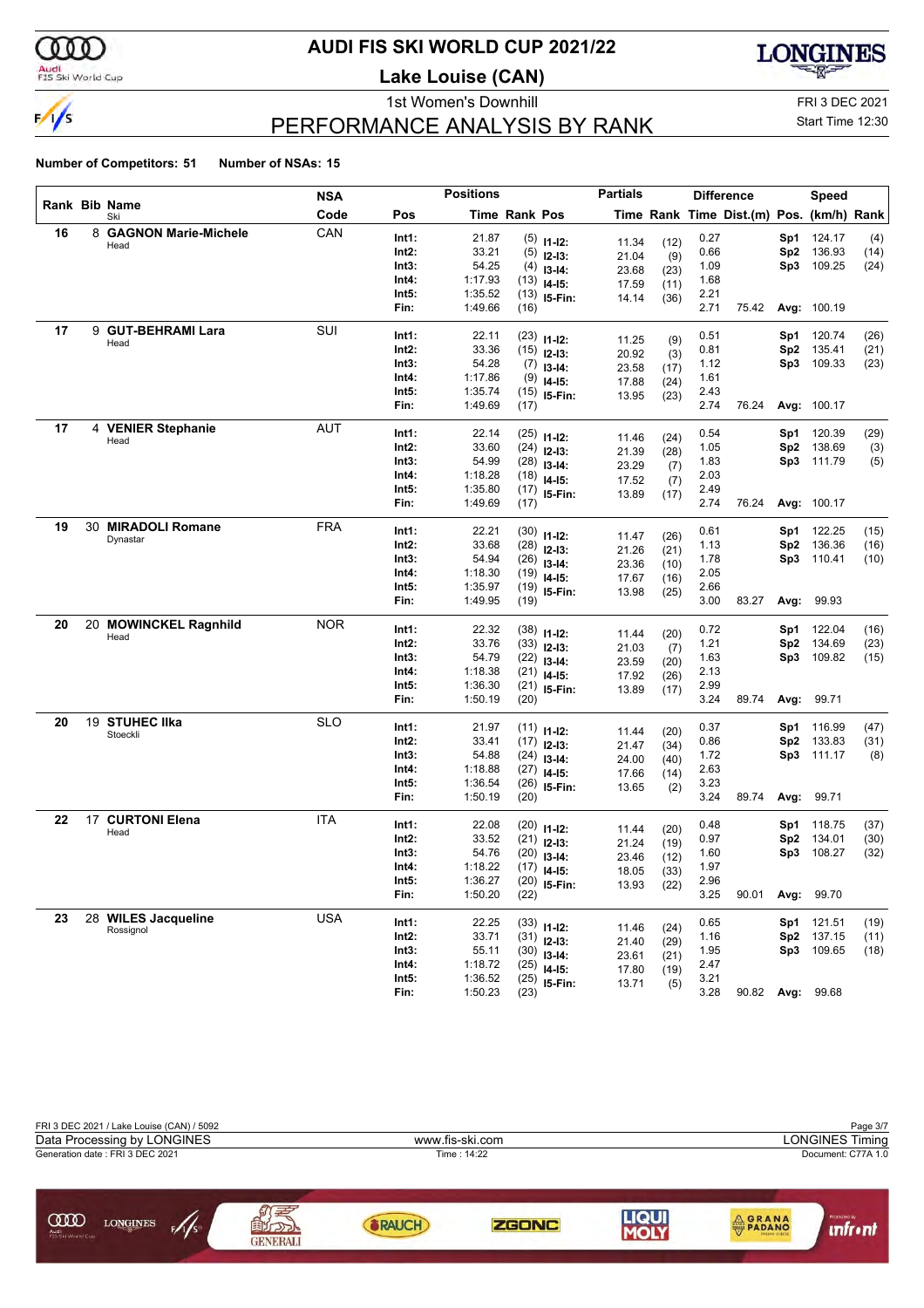

#### **AUDI FIS SKI WORLD CUP 2021/22**

**Lake Louise (CAN)**



### PERFORMANCE ANALYSIS BY RANK

1st Women's Downhill FRI 3 DEC 2021 Start Time 12:30

| Rank Bib Name<br>Code<br><b>Time Rank Pos</b><br>Time Rank Time Dist.(m) Pos. (km/h) Rank<br>Pos<br>Ski<br><b>SWE</b><br>24<br>33 HOERNBLAD Lisa<br>Int1:<br>21.99<br>0.39<br>120.91<br>(23)<br>$(12)$ 11-12:<br>Sp1<br>11.27<br>(11)<br>Fischer<br>33.26<br>134.22<br>(29)<br>Int2:<br>$(9)$ 12-13:<br>0.71<br>Sp <sub>2</sub><br>21.30<br>(24)<br>54.56<br>1.40<br>Sp3<br>110.32<br>Int3:<br>(12)<br>$(15)$ 13-14:<br>23.84<br>(32)<br>1:18.40<br>Int4:<br>2.15<br>$(22)$ 14-15:<br>17.98<br>(29)<br>3.07<br>Int5:<br>1:36.38<br>$(23)$ 15-Fin:<br>13.89<br>(17)<br>1:50.27<br>3.32<br>Fin:<br>(24)<br>91.89<br>Avg:<br>99.64<br>25<br>32 FEST Nadine<br>AUT<br>Int1:<br>22.00<br>0.40<br>120.81<br>(24)<br>Sp1<br>$(15)$ 11-12:<br>(29)<br>11.52<br>Rossignol<br>Int2:<br>33.52<br>0.97<br>Sp <sub>2</sub><br>131.39<br>(42)<br>$(21)$ 12-13:<br>21.26<br>(21)<br>54.78<br>108.43<br>Int3:<br>1.62<br>Sp3<br>(29)<br>$(21)$ 13-14:<br>23.58<br>(17)<br>Int4:<br>1:18.36<br>2.11<br>$(20)$ 14-15:<br>17.96<br>(28)<br>1:36.32<br>Int5:<br>3.01<br>$(22)$ 15-Fin:<br>13.99<br>(26)<br>3.36<br>Fin:<br>1:50.31<br>92.96<br>99.60<br>(25)<br>Avg:<br><b>SHIFFRIN Mikaela</b><br>26<br>31<br><b>USA</b><br>22.10<br>Int1:<br>0.50<br>119.94<br>(32)<br>$(21)$ 11-12:<br>Sp1<br>11.34<br>(12)<br>Atomic<br>33.44<br>0.89<br>133.07<br>Int2:<br>$(19)$ 12-13:<br>Sp <sub>2</sub><br>(34)<br>21.40<br>(29)<br>54.84<br>1.68<br>Int3:<br>Sp3<br>105.84<br>(47)<br>$(23)$ 13-14:<br>23.64<br>(22)<br>1:18.48<br>Int4:<br>2.23<br>$(23)$ 14-15:<br>18.02<br>(31)<br>3.19<br>Int5:<br>1:36.50<br>(24)<br>15-Fin:<br>14.05<br>(33)<br>1:50.55<br>3.60<br>Fin:<br>(26)<br>99.39<br>Avg:<br>99.39<br>26 WRIGHT Isabella<br><b>USA</b><br>27<br>22.05<br>Int1:<br>0.45<br>117.01<br>(46)<br>$(19)$ 11-12:<br>Sp1<br>11.62<br>(41)<br>Atomic<br>33.67<br>132.86<br>Int2:<br>1.12<br>Sp <sub>2</sub><br>(35)<br>$(27)$ 12-13:<br>21.24<br>(19)<br>54.91<br>Int3:<br>1.75<br>Sp3<br>110.85<br>(9)<br>$(25)$ 13-14:<br>23.78<br>(28)<br>2.44<br>Int4:<br>1:18.69<br>(24)<br>$14 - 15$ :<br>17.88<br>(24)<br>3.26<br>Int5:<br>1:36.57<br>$(27)$ 15-Fin:<br>14.00<br>(27)<br>3.62<br>Fin:<br>1:50.57<br>99.92<br>Avg:<br>99.37<br>(27)<br>21 HAEHLEN Joana<br>SUI<br>28<br>22.40<br>0.80<br>Int1:<br>123.35<br>(8)<br>$(45)$ 11-12:<br>Sp1<br>11.53<br>(31)<br>Atomic<br>33.93<br>135.55<br>Int2:<br>$(40)$ 12-13:<br>1.38<br>Sp <sub>2</sub><br>(18)<br>21.50<br>(36)<br>55.43<br>2.27<br>107.67<br>Int3:<br>Sp3<br>(34)<br>(36)<br>$13-14:$<br>23.52<br>(15)<br>1:18.95<br>Int4:<br>2.70<br>$(28)$ 14-15:<br>17.82<br>(20)<br>Int5:<br>1:36.77<br>3.46<br>(28)<br>15-Fin:<br>13.89<br>(17)<br>1:50.66<br>Fin:<br>(28)<br>3.71<br>102.32<br>Avg:<br>99.29<br>37 PLESHKOVA Julia<br>29<br><b>RUS</b><br>Int1:<br>22.35<br>0.75<br>118.59<br>(38)<br>$(41)$ 11-12:<br>Sp1<br>11.21<br>(4)<br>Head<br>Int2:<br>33.56<br>1.01<br>135.54<br>Sp <sub>2</sub><br>(19)<br>$(23)$ 12-13:<br>21.41<br>(32)<br>54.97<br>Int3:<br>1.81<br>Sp3<br>111.58<br>$(27)$ 13-14:<br>(6)<br>23.89<br>(35)<br>2.61<br>Int4:<br>1:18.86<br>(26)<br>$14 - 15$ :<br>17.95<br>(27)<br>1:36.81<br>Int5:<br>3.50<br>$(29)$ 15-Fin:<br>13.86<br>(15)<br>Fin:<br>1:50.67<br>3.72 102.59<br>99.28<br>(29)<br>Avg:<br>22 HAASER Ricarda<br>30<br>AUT<br>Int1:<br>22.22<br>0.62<br>123.59<br>(6)<br>$(31)$ 11-12:<br>Sp1<br>11.54<br>(32)<br>Fischer<br>33.76<br>132.84<br>Int2:<br>1.21<br>Sp <sub>2</sub><br>(37)<br>$(33)$ 12-13:<br>21.34<br>(25)<br>55.10<br>Int3:<br>1.94<br>Sp3<br>107.32<br>(36)<br>(29)<br>$13-14:$<br>23.86<br>(33)<br>1:18.96<br>Int4:<br>2.71<br>$(29)$ 14-15:<br>17.86<br>(22)<br>3.51<br>1:36.82<br>$(30)$ 15-Fin:<br>Int5:<br>14.01<br>(28)<br>1:50.83<br>Fin:<br>(30)<br>3.88 106.85<br>Avg:<br>99.14<br>35 GAUCHE Laura<br><b>FRA</b><br>31<br>22.13<br>Int1:<br>0.53<br>120.97<br>Sp1<br>(22)<br>$(24)$ 11-12:<br>11.57<br>(35)<br>Head<br>Int2:<br>33.70<br>Sp2 134.37<br>1.15<br>(28)<br>$(29)$ 12-13:<br>21.43<br>(33)<br>55.13<br>Sp3 106.71<br>Int3:<br>1.97<br>(41)<br>$(31)$ 13-14:<br>23.88<br>(34)<br>1:19.01<br>Int4:<br>2.76<br>$(30)$ 14-15:<br>17.83<br>(21)<br>1:36.84<br>Int5:<br>3.53<br>$(31)$ 15-Fin:<br>14.19<br>(42)<br>4.08 112.15 Avg: 98.96<br>Fin:<br>1:51.03<br>(31) |  | <b>NSA</b> | <b>Positions</b> |  | <b>Partials</b> |  | <b>Difference</b> | <b>Speed</b> |  |
|------------------------------------------------------------------------------------------------------------------------------------------------------------------------------------------------------------------------------------------------------------------------------------------------------------------------------------------------------------------------------------------------------------------------------------------------------------------------------------------------------------------------------------------------------------------------------------------------------------------------------------------------------------------------------------------------------------------------------------------------------------------------------------------------------------------------------------------------------------------------------------------------------------------------------------------------------------------------------------------------------------------------------------------------------------------------------------------------------------------------------------------------------------------------------------------------------------------------------------------------------------------------------------------------------------------------------------------------------------------------------------------------------------------------------------------------------------------------------------------------------------------------------------------------------------------------------------------------------------------------------------------------------------------------------------------------------------------------------------------------------------------------------------------------------------------------------------------------------------------------------------------------------------------------------------------------------------------------------------------------------------------------------------------------------------------------------------------------------------------------------------------------------------------------------------------------------------------------------------------------------------------------------------------------------------------------------------------------------------------------------------------------------------------------------------------------------------------------------------------------------------------------------------------------------------------------------------------------------------------------------------------------------------------------------------------------------------------------------------------------------------------------------------------------------------------------------------------------------------------------------------------------------------------------------------------------------------------------------------------------------------------------------------------------------------------------------------------------------------------------------------------------------------------------------------------------------------------------------------------------------------------------------------------------------------------------------------------------------------------------------------------------------------------------------------------------------------------------------------------------------------------------------------------------------------------------------------------------------------------------------------------------------------------------------------------------------------------------------------------------------------------------------------------------------------------------------------------------------------------------------------------------------------------------------------------------------------------------------------------------------------------------------------------------------------------------------------------------------------------------------------------------------------------------------------------------------------------------------------------------------------------------------|--|------------|------------------|--|-----------------|--|-------------------|--------------|--|
|                                                                                                                                                                                                                                                                                                                                                                                                                                                                                                                                                                                                                                                                                                                                                                                                                                                                                                                                                                                                                                                                                                                                                                                                                                                                                                                                                                                                                                                                                                                                                                                                                                                                                                                                                                                                                                                                                                                                                                                                                                                                                                                                                                                                                                                                                                                                                                                                                                                                                                                                                                                                                                                                                                                                                                                                                                                                                                                                                                                                                                                                                                                                                                                                                                                                                                                                                                                                                                                                                                                                                                                                                                                                                                                                                                                                                                                                                                                                                                                                                                                                                                                                                                                                                                                                              |  |            |                  |  |                 |  |                   |              |  |
|                                                                                                                                                                                                                                                                                                                                                                                                                                                                                                                                                                                                                                                                                                                                                                                                                                                                                                                                                                                                                                                                                                                                                                                                                                                                                                                                                                                                                                                                                                                                                                                                                                                                                                                                                                                                                                                                                                                                                                                                                                                                                                                                                                                                                                                                                                                                                                                                                                                                                                                                                                                                                                                                                                                                                                                                                                                                                                                                                                                                                                                                                                                                                                                                                                                                                                                                                                                                                                                                                                                                                                                                                                                                                                                                                                                                                                                                                                                                                                                                                                                                                                                                                                                                                                                                              |  |            |                  |  |                 |  |                   |              |  |
|                                                                                                                                                                                                                                                                                                                                                                                                                                                                                                                                                                                                                                                                                                                                                                                                                                                                                                                                                                                                                                                                                                                                                                                                                                                                                                                                                                                                                                                                                                                                                                                                                                                                                                                                                                                                                                                                                                                                                                                                                                                                                                                                                                                                                                                                                                                                                                                                                                                                                                                                                                                                                                                                                                                                                                                                                                                                                                                                                                                                                                                                                                                                                                                                                                                                                                                                                                                                                                                                                                                                                                                                                                                                                                                                                                                                                                                                                                                                                                                                                                                                                                                                                                                                                                                                              |  |            |                  |  |                 |  |                   |              |  |
|                                                                                                                                                                                                                                                                                                                                                                                                                                                                                                                                                                                                                                                                                                                                                                                                                                                                                                                                                                                                                                                                                                                                                                                                                                                                                                                                                                                                                                                                                                                                                                                                                                                                                                                                                                                                                                                                                                                                                                                                                                                                                                                                                                                                                                                                                                                                                                                                                                                                                                                                                                                                                                                                                                                                                                                                                                                                                                                                                                                                                                                                                                                                                                                                                                                                                                                                                                                                                                                                                                                                                                                                                                                                                                                                                                                                                                                                                                                                                                                                                                                                                                                                                                                                                                                                              |  |            |                  |  |                 |  |                   |              |  |
|                                                                                                                                                                                                                                                                                                                                                                                                                                                                                                                                                                                                                                                                                                                                                                                                                                                                                                                                                                                                                                                                                                                                                                                                                                                                                                                                                                                                                                                                                                                                                                                                                                                                                                                                                                                                                                                                                                                                                                                                                                                                                                                                                                                                                                                                                                                                                                                                                                                                                                                                                                                                                                                                                                                                                                                                                                                                                                                                                                                                                                                                                                                                                                                                                                                                                                                                                                                                                                                                                                                                                                                                                                                                                                                                                                                                                                                                                                                                                                                                                                                                                                                                                                                                                                                                              |  |            |                  |  |                 |  |                   |              |  |
|                                                                                                                                                                                                                                                                                                                                                                                                                                                                                                                                                                                                                                                                                                                                                                                                                                                                                                                                                                                                                                                                                                                                                                                                                                                                                                                                                                                                                                                                                                                                                                                                                                                                                                                                                                                                                                                                                                                                                                                                                                                                                                                                                                                                                                                                                                                                                                                                                                                                                                                                                                                                                                                                                                                                                                                                                                                                                                                                                                                                                                                                                                                                                                                                                                                                                                                                                                                                                                                                                                                                                                                                                                                                                                                                                                                                                                                                                                                                                                                                                                                                                                                                                                                                                                                                              |  |            |                  |  |                 |  |                   |              |  |
|                                                                                                                                                                                                                                                                                                                                                                                                                                                                                                                                                                                                                                                                                                                                                                                                                                                                                                                                                                                                                                                                                                                                                                                                                                                                                                                                                                                                                                                                                                                                                                                                                                                                                                                                                                                                                                                                                                                                                                                                                                                                                                                                                                                                                                                                                                                                                                                                                                                                                                                                                                                                                                                                                                                                                                                                                                                                                                                                                                                                                                                                                                                                                                                                                                                                                                                                                                                                                                                                                                                                                                                                                                                                                                                                                                                                                                                                                                                                                                                                                                                                                                                                                                                                                                                                              |  |            |                  |  |                 |  |                   |              |  |
|                                                                                                                                                                                                                                                                                                                                                                                                                                                                                                                                                                                                                                                                                                                                                                                                                                                                                                                                                                                                                                                                                                                                                                                                                                                                                                                                                                                                                                                                                                                                                                                                                                                                                                                                                                                                                                                                                                                                                                                                                                                                                                                                                                                                                                                                                                                                                                                                                                                                                                                                                                                                                                                                                                                                                                                                                                                                                                                                                                                                                                                                                                                                                                                                                                                                                                                                                                                                                                                                                                                                                                                                                                                                                                                                                                                                                                                                                                                                                                                                                                                                                                                                                                                                                                                                              |  |            |                  |  |                 |  |                   |              |  |
|                                                                                                                                                                                                                                                                                                                                                                                                                                                                                                                                                                                                                                                                                                                                                                                                                                                                                                                                                                                                                                                                                                                                                                                                                                                                                                                                                                                                                                                                                                                                                                                                                                                                                                                                                                                                                                                                                                                                                                                                                                                                                                                                                                                                                                                                                                                                                                                                                                                                                                                                                                                                                                                                                                                                                                                                                                                                                                                                                                                                                                                                                                                                                                                                                                                                                                                                                                                                                                                                                                                                                                                                                                                                                                                                                                                                                                                                                                                                                                                                                                                                                                                                                                                                                                                                              |  |            |                  |  |                 |  |                   |              |  |
|                                                                                                                                                                                                                                                                                                                                                                                                                                                                                                                                                                                                                                                                                                                                                                                                                                                                                                                                                                                                                                                                                                                                                                                                                                                                                                                                                                                                                                                                                                                                                                                                                                                                                                                                                                                                                                                                                                                                                                                                                                                                                                                                                                                                                                                                                                                                                                                                                                                                                                                                                                                                                                                                                                                                                                                                                                                                                                                                                                                                                                                                                                                                                                                                                                                                                                                                                                                                                                                                                                                                                                                                                                                                                                                                                                                                                                                                                                                                                                                                                                                                                                                                                                                                                                                                              |  |            |                  |  |                 |  |                   |              |  |
|                                                                                                                                                                                                                                                                                                                                                                                                                                                                                                                                                                                                                                                                                                                                                                                                                                                                                                                                                                                                                                                                                                                                                                                                                                                                                                                                                                                                                                                                                                                                                                                                                                                                                                                                                                                                                                                                                                                                                                                                                                                                                                                                                                                                                                                                                                                                                                                                                                                                                                                                                                                                                                                                                                                                                                                                                                                                                                                                                                                                                                                                                                                                                                                                                                                                                                                                                                                                                                                                                                                                                                                                                                                                                                                                                                                                                                                                                                                                                                                                                                                                                                                                                                                                                                                                              |  |            |                  |  |                 |  |                   |              |  |
|                                                                                                                                                                                                                                                                                                                                                                                                                                                                                                                                                                                                                                                                                                                                                                                                                                                                                                                                                                                                                                                                                                                                                                                                                                                                                                                                                                                                                                                                                                                                                                                                                                                                                                                                                                                                                                                                                                                                                                                                                                                                                                                                                                                                                                                                                                                                                                                                                                                                                                                                                                                                                                                                                                                                                                                                                                                                                                                                                                                                                                                                                                                                                                                                                                                                                                                                                                                                                                                                                                                                                                                                                                                                                                                                                                                                                                                                                                                                                                                                                                                                                                                                                                                                                                                                              |  |            |                  |  |                 |  |                   |              |  |
|                                                                                                                                                                                                                                                                                                                                                                                                                                                                                                                                                                                                                                                                                                                                                                                                                                                                                                                                                                                                                                                                                                                                                                                                                                                                                                                                                                                                                                                                                                                                                                                                                                                                                                                                                                                                                                                                                                                                                                                                                                                                                                                                                                                                                                                                                                                                                                                                                                                                                                                                                                                                                                                                                                                                                                                                                                                                                                                                                                                                                                                                                                                                                                                                                                                                                                                                                                                                                                                                                                                                                                                                                                                                                                                                                                                                                                                                                                                                                                                                                                                                                                                                                                                                                                                                              |  |            |                  |  |                 |  |                   |              |  |
|                                                                                                                                                                                                                                                                                                                                                                                                                                                                                                                                                                                                                                                                                                                                                                                                                                                                                                                                                                                                                                                                                                                                                                                                                                                                                                                                                                                                                                                                                                                                                                                                                                                                                                                                                                                                                                                                                                                                                                                                                                                                                                                                                                                                                                                                                                                                                                                                                                                                                                                                                                                                                                                                                                                                                                                                                                                                                                                                                                                                                                                                                                                                                                                                                                                                                                                                                                                                                                                                                                                                                                                                                                                                                                                                                                                                                                                                                                                                                                                                                                                                                                                                                                                                                                                                              |  |            |                  |  |                 |  |                   |              |  |
|                                                                                                                                                                                                                                                                                                                                                                                                                                                                                                                                                                                                                                                                                                                                                                                                                                                                                                                                                                                                                                                                                                                                                                                                                                                                                                                                                                                                                                                                                                                                                                                                                                                                                                                                                                                                                                                                                                                                                                                                                                                                                                                                                                                                                                                                                                                                                                                                                                                                                                                                                                                                                                                                                                                                                                                                                                                                                                                                                                                                                                                                                                                                                                                                                                                                                                                                                                                                                                                                                                                                                                                                                                                                                                                                                                                                                                                                                                                                                                                                                                                                                                                                                                                                                                                                              |  |            |                  |  |                 |  |                   |              |  |
|                                                                                                                                                                                                                                                                                                                                                                                                                                                                                                                                                                                                                                                                                                                                                                                                                                                                                                                                                                                                                                                                                                                                                                                                                                                                                                                                                                                                                                                                                                                                                                                                                                                                                                                                                                                                                                                                                                                                                                                                                                                                                                                                                                                                                                                                                                                                                                                                                                                                                                                                                                                                                                                                                                                                                                                                                                                                                                                                                                                                                                                                                                                                                                                                                                                                                                                                                                                                                                                                                                                                                                                                                                                                                                                                                                                                                                                                                                                                                                                                                                                                                                                                                                                                                                                                              |  |            |                  |  |                 |  |                   |              |  |
|                                                                                                                                                                                                                                                                                                                                                                                                                                                                                                                                                                                                                                                                                                                                                                                                                                                                                                                                                                                                                                                                                                                                                                                                                                                                                                                                                                                                                                                                                                                                                                                                                                                                                                                                                                                                                                                                                                                                                                                                                                                                                                                                                                                                                                                                                                                                                                                                                                                                                                                                                                                                                                                                                                                                                                                                                                                                                                                                                                                                                                                                                                                                                                                                                                                                                                                                                                                                                                                                                                                                                                                                                                                                                                                                                                                                                                                                                                                                                                                                                                                                                                                                                                                                                                                                              |  |            |                  |  |                 |  |                   |              |  |
|                                                                                                                                                                                                                                                                                                                                                                                                                                                                                                                                                                                                                                                                                                                                                                                                                                                                                                                                                                                                                                                                                                                                                                                                                                                                                                                                                                                                                                                                                                                                                                                                                                                                                                                                                                                                                                                                                                                                                                                                                                                                                                                                                                                                                                                                                                                                                                                                                                                                                                                                                                                                                                                                                                                                                                                                                                                                                                                                                                                                                                                                                                                                                                                                                                                                                                                                                                                                                                                                                                                                                                                                                                                                                                                                                                                                                                                                                                                                                                                                                                                                                                                                                                                                                                                                              |  |            |                  |  |                 |  |                   |              |  |
|                                                                                                                                                                                                                                                                                                                                                                                                                                                                                                                                                                                                                                                                                                                                                                                                                                                                                                                                                                                                                                                                                                                                                                                                                                                                                                                                                                                                                                                                                                                                                                                                                                                                                                                                                                                                                                                                                                                                                                                                                                                                                                                                                                                                                                                                                                                                                                                                                                                                                                                                                                                                                                                                                                                                                                                                                                                                                                                                                                                                                                                                                                                                                                                                                                                                                                                                                                                                                                                                                                                                                                                                                                                                                                                                                                                                                                                                                                                                                                                                                                                                                                                                                                                                                                                                              |  |            |                  |  |                 |  |                   |              |  |
|                                                                                                                                                                                                                                                                                                                                                                                                                                                                                                                                                                                                                                                                                                                                                                                                                                                                                                                                                                                                                                                                                                                                                                                                                                                                                                                                                                                                                                                                                                                                                                                                                                                                                                                                                                                                                                                                                                                                                                                                                                                                                                                                                                                                                                                                                                                                                                                                                                                                                                                                                                                                                                                                                                                                                                                                                                                                                                                                                                                                                                                                                                                                                                                                                                                                                                                                                                                                                                                                                                                                                                                                                                                                                                                                                                                                                                                                                                                                                                                                                                                                                                                                                                                                                                                                              |  |            |                  |  |                 |  |                   |              |  |
|                                                                                                                                                                                                                                                                                                                                                                                                                                                                                                                                                                                                                                                                                                                                                                                                                                                                                                                                                                                                                                                                                                                                                                                                                                                                                                                                                                                                                                                                                                                                                                                                                                                                                                                                                                                                                                                                                                                                                                                                                                                                                                                                                                                                                                                                                                                                                                                                                                                                                                                                                                                                                                                                                                                                                                                                                                                                                                                                                                                                                                                                                                                                                                                                                                                                                                                                                                                                                                                                                                                                                                                                                                                                                                                                                                                                                                                                                                                                                                                                                                                                                                                                                                                                                                                                              |  |            |                  |  |                 |  |                   |              |  |
|                                                                                                                                                                                                                                                                                                                                                                                                                                                                                                                                                                                                                                                                                                                                                                                                                                                                                                                                                                                                                                                                                                                                                                                                                                                                                                                                                                                                                                                                                                                                                                                                                                                                                                                                                                                                                                                                                                                                                                                                                                                                                                                                                                                                                                                                                                                                                                                                                                                                                                                                                                                                                                                                                                                                                                                                                                                                                                                                                                                                                                                                                                                                                                                                                                                                                                                                                                                                                                                                                                                                                                                                                                                                                                                                                                                                                                                                                                                                                                                                                                                                                                                                                                                                                                                                              |  |            |                  |  |                 |  |                   |              |  |
|                                                                                                                                                                                                                                                                                                                                                                                                                                                                                                                                                                                                                                                                                                                                                                                                                                                                                                                                                                                                                                                                                                                                                                                                                                                                                                                                                                                                                                                                                                                                                                                                                                                                                                                                                                                                                                                                                                                                                                                                                                                                                                                                                                                                                                                                                                                                                                                                                                                                                                                                                                                                                                                                                                                                                                                                                                                                                                                                                                                                                                                                                                                                                                                                                                                                                                                                                                                                                                                                                                                                                                                                                                                                                                                                                                                                                                                                                                                                                                                                                                                                                                                                                                                                                                                                              |  |            |                  |  |                 |  |                   |              |  |
|                                                                                                                                                                                                                                                                                                                                                                                                                                                                                                                                                                                                                                                                                                                                                                                                                                                                                                                                                                                                                                                                                                                                                                                                                                                                                                                                                                                                                                                                                                                                                                                                                                                                                                                                                                                                                                                                                                                                                                                                                                                                                                                                                                                                                                                                                                                                                                                                                                                                                                                                                                                                                                                                                                                                                                                                                                                                                                                                                                                                                                                                                                                                                                                                                                                                                                                                                                                                                                                                                                                                                                                                                                                                                                                                                                                                                                                                                                                                                                                                                                                                                                                                                                                                                                                                              |  |            |                  |  |                 |  |                   |              |  |
|                                                                                                                                                                                                                                                                                                                                                                                                                                                                                                                                                                                                                                                                                                                                                                                                                                                                                                                                                                                                                                                                                                                                                                                                                                                                                                                                                                                                                                                                                                                                                                                                                                                                                                                                                                                                                                                                                                                                                                                                                                                                                                                                                                                                                                                                                                                                                                                                                                                                                                                                                                                                                                                                                                                                                                                                                                                                                                                                                                                                                                                                                                                                                                                                                                                                                                                                                                                                                                                                                                                                                                                                                                                                                                                                                                                                                                                                                                                                                                                                                                                                                                                                                                                                                                                                              |  |            |                  |  |                 |  |                   |              |  |
|                                                                                                                                                                                                                                                                                                                                                                                                                                                                                                                                                                                                                                                                                                                                                                                                                                                                                                                                                                                                                                                                                                                                                                                                                                                                                                                                                                                                                                                                                                                                                                                                                                                                                                                                                                                                                                                                                                                                                                                                                                                                                                                                                                                                                                                                                                                                                                                                                                                                                                                                                                                                                                                                                                                                                                                                                                                                                                                                                                                                                                                                                                                                                                                                                                                                                                                                                                                                                                                                                                                                                                                                                                                                                                                                                                                                                                                                                                                                                                                                                                                                                                                                                                                                                                                                              |  |            |                  |  |                 |  |                   |              |  |
|                                                                                                                                                                                                                                                                                                                                                                                                                                                                                                                                                                                                                                                                                                                                                                                                                                                                                                                                                                                                                                                                                                                                                                                                                                                                                                                                                                                                                                                                                                                                                                                                                                                                                                                                                                                                                                                                                                                                                                                                                                                                                                                                                                                                                                                                                                                                                                                                                                                                                                                                                                                                                                                                                                                                                                                                                                                                                                                                                                                                                                                                                                                                                                                                                                                                                                                                                                                                                                                                                                                                                                                                                                                                                                                                                                                                                                                                                                                                                                                                                                                                                                                                                                                                                                                                              |  |            |                  |  |                 |  |                   |              |  |
|                                                                                                                                                                                                                                                                                                                                                                                                                                                                                                                                                                                                                                                                                                                                                                                                                                                                                                                                                                                                                                                                                                                                                                                                                                                                                                                                                                                                                                                                                                                                                                                                                                                                                                                                                                                                                                                                                                                                                                                                                                                                                                                                                                                                                                                                                                                                                                                                                                                                                                                                                                                                                                                                                                                                                                                                                                                                                                                                                                                                                                                                                                                                                                                                                                                                                                                                                                                                                                                                                                                                                                                                                                                                                                                                                                                                                                                                                                                                                                                                                                                                                                                                                                                                                                                                              |  |            |                  |  |                 |  |                   |              |  |
|                                                                                                                                                                                                                                                                                                                                                                                                                                                                                                                                                                                                                                                                                                                                                                                                                                                                                                                                                                                                                                                                                                                                                                                                                                                                                                                                                                                                                                                                                                                                                                                                                                                                                                                                                                                                                                                                                                                                                                                                                                                                                                                                                                                                                                                                                                                                                                                                                                                                                                                                                                                                                                                                                                                                                                                                                                                                                                                                                                                                                                                                                                                                                                                                                                                                                                                                                                                                                                                                                                                                                                                                                                                                                                                                                                                                                                                                                                                                                                                                                                                                                                                                                                                                                                                                              |  |            |                  |  |                 |  |                   |              |  |
|                                                                                                                                                                                                                                                                                                                                                                                                                                                                                                                                                                                                                                                                                                                                                                                                                                                                                                                                                                                                                                                                                                                                                                                                                                                                                                                                                                                                                                                                                                                                                                                                                                                                                                                                                                                                                                                                                                                                                                                                                                                                                                                                                                                                                                                                                                                                                                                                                                                                                                                                                                                                                                                                                                                                                                                                                                                                                                                                                                                                                                                                                                                                                                                                                                                                                                                                                                                                                                                                                                                                                                                                                                                                                                                                                                                                                                                                                                                                                                                                                                                                                                                                                                                                                                                                              |  |            |                  |  |                 |  |                   |              |  |
|                                                                                                                                                                                                                                                                                                                                                                                                                                                                                                                                                                                                                                                                                                                                                                                                                                                                                                                                                                                                                                                                                                                                                                                                                                                                                                                                                                                                                                                                                                                                                                                                                                                                                                                                                                                                                                                                                                                                                                                                                                                                                                                                                                                                                                                                                                                                                                                                                                                                                                                                                                                                                                                                                                                                                                                                                                                                                                                                                                                                                                                                                                                                                                                                                                                                                                                                                                                                                                                                                                                                                                                                                                                                                                                                                                                                                                                                                                                                                                                                                                                                                                                                                                                                                                                                              |  |            |                  |  |                 |  |                   |              |  |
|                                                                                                                                                                                                                                                                                                                                                                                                                                                                                                                                                                                                                                                                                                                                                                                                                                                                                                                                                                                                                                                                                                                                                                                                                                                                                                                                                                                                                                                                                                                                                                                                                                                                                                                                                                                                                                                                                                                                                                                                                                                                                                                                                                                                                                                                                                                                                                                                                                                                                                                                                                                                                                                                                                                                                                                                                                                                                                                                                                                                                                                                                                                                                                                                                                                                                                                                                                                                                                                                                                                                                                                                                                                                                                                                                                                                                                                                                                                                                                                                                                                                                                                                                                                                                                                                              |  |            |                  |  |                 |  |                   |              |  |
|                                                                                                                                                                                                                                                                                                                                                                                                                                                                                                                                                                                                                                                                                                                                                                                                                                                                                                                                                                                                                                                                                                                                                                                                                                                                                                                                                                                                                                                                                                                                                                                                                                                                                                                                                                                                                                                                                                                                                                                                                                                                                                                                                                                                                                                                                                                                                                                                                                                                                                                                                                                                                                                                                                                                                                                                                                                                                                                                                                                                                                                                                                                                                                                                                                                                                                                                                                                                                                                                                                                                                                                                                                                                                                                                                                                                                                                                                                                                                                                                                                                                                                                                                                                                                                                                              |  |            |                  |  |                 |  |                   |              |  |
|                                                                                                                                                                                                                                                                                                                                                                                                                                                                                                                                                                                                                                                                                                                                                                                                                                                                                                                                                                                                                                                                                                                                                                                                                                                                                                                                                                                                                                                                                                                                                                                                                                                                                                                                                                                                                                                                                                                                                                                                                                                                                                                                                                                                                                                                                                                                                                                                                                                                                                                                                                                                                                                                                                                                                                                                                                                                                                                                                                                                                                                                                                                                                                                                                                                                                                                                                                                                                                                                                                                                                                                                                                                                                                                                                                                                                                                                                                                                                                                                                                                                                                                                                                                                                                                                              |  |            |                  |  |                 |  |                   |              |  |
|                                                                                                                                                                                                                                                                                                                                                                                                                                                                                                                                                                                                                                                                                                                                                                                                                                                                                                                                                                                                                                                                                                                                                                                                                                                                                                                                                                                                                                                                                                                                                                                                                                                                                                                                                                                                                                                                                                                                                                                                                                                                                                                                                                                                                                                                                                                                                                                                                                                                                                                                                                                                                                                                                                                                                                                                                                                                                                                                                                                                                                                                                                                                                                                                                                                                                                                                                                                                                                                                                                                                                                                                                                                                                                                                                                                                                                                                                                                                                                                                                                                                                                                                                                                                                                                                              |  |            |                  |  |                 |  |                   |              |  |
|                                                                                                                                                                                                                                                                                                                                                                                                                                                                                                                                                                                                                                                                                                                                                                                                                                                                                                                                                                                                                                                                                                                                                                                                                                                                                                                                                                                                                                                                                                                                                                                                                                                                                                                                                                                                                                                                                                                                                                                                                                                                                                                                                                                                                                                                                                                                                                                                                                                                                                                                                                                                                                                                                                                                                                                                                                                                                                                                                                                                                                                                                                                                                                                                                                                                                                                                                                                                                                                                                                                                                                                                                                                                                                                                                                                                                                                                                                                                                                                                                                                                                                                                                                                                                                                                              |  |            |                  |  |                 |  |                   |              |  |
|                                                                                                                                                                                                                                                                                                                                                                                                                                                                                                                                                                                                                                                                                                                                                                                                                                                                                                                                                                                                                                                                                                                                                                                                                                                                                                                                                                                                                                                                                                                                                                                                                                                                                                                                                                                                                                                                                                                                                                                                                                                                                                                                                                                                                                                                                                                                                                                                                                                                                                                                                                                                                                                                                                                                                                                                                                                                                                                                                                                                                                                                                                                                                                                                                                                                                                                                                                                                                                                                                                                                                                                                                                                                                                                                                                                                                                                                                                                                                                                                                                                                                                                                                                                                                                                                              |  |            |                  |  |                 |  |                   |              |  |
|                                                                                                                                                                                                                                                                                                                                                                                                                                                                                                                                                                                                                                                                                                                                                                                                                                                                                                                                                                                                                                                                                                                                                                                                                                                                                                                                                                                                                                                                                                                                                                                                                                                                                                                                                                                                                                                                                                                                                                                                                                                                                                                                                                                                                                                                                                                                                                                                                                                                                                                                                                                                                                                                                                                                                                                                                                                                                                                                                                                                                                                                                                                                                                                                                                                                                                                                                                                                                                                                                                                                                                                                                                                                                                                                                                                                                                                                                                                                                                                                                                                                                                                                                                                                                                                                              |  |            |                  |  |                 |  |                   |              |  |
|                                                                                                                                                                                                                                                                                                                                                                                                                                                                                                                                                                                                                                                                                                                                                                                                                                                                                                                                                                                                                                                                                                                                                                                                                                                                                                                                                                                                                                                                                                                                                                                                                                                                                                                                                                                                                                                                                                                                                                                                                                                                                                                                                                                                                                                                                                                                                                                                                                                                                                                                                                                                                                                                                                                                                                                                                                                                                                                                                                                                                                                                                                                                                                                                                                                                                                                                                                                                                                                                                                                                                                                                                                                                                                                                                                                                                                                                                                                                                                                                                                                                                                                                                                                                                                                                              |  |            |                  |  |                 |  |                   |              |  |
|                                                                                                                                                                                                                                                                                                                                                                                                                                                                                                                                                                                                                                                                                                                                                                                                                                                                                                                                                                                                                                                                                                                                                                                                                                                                                                                                                                                                                                                                                                                                                                                                                                                                                                                                                                                                                                                                                                                                                                                                                                                                                                                                                                                                                                                                                                                                                                                                                                                                                                                                                                                                                                                                                                                                                                                                                                                                                                                                                                                                                                                                                                                                                                                                                                                                                                                                                                                                                                                                                                                                                                                                                                                                                                                                                                                                                                                                                                                                                                                                                                                                                                                                                                                                                                                                              |  |            |                  |  |                 |  |                   |              |  |
|                                                                                                                                                                                                                                                                                                                                                                                                                                                                                                                                                                                                                                                                                                                                                                                                                                                                                                                                                                                                                                                                                                                                                                                                                                                                                                                                                                                                                                                                                                                                                                                                                                                                                                                                                                                                                                                                                                                                                                                                                                                                                                                                                                                                                                                                                                                                                                                                                                                                                                                                                                                                                                                                                                                                                                                                                                                                                                                                                                                                                                                                                                                                                                                                                                                                                                                                                                                                                                                                                                                                                                                                                                                                                                                                                                                                                                                                                                                                                                                                                                                                                                                                                                                                                                                                              |  |            |                  |  |                 |  |                   |              |  |
|                                                                                                                                                                                                                                                                                                                                                                                                                                                                                                                                                                                                                                                                                                                                                                                                                                                                                                                                                                                                                                                                                                                                                                                                                                                                                                                                                                                                                                                                                                                                                                                                                                                                                                                                                                                                                                                                                                                                                                                                                                                                                                                                                                                                                                                                                                                                                                                                                                                                                                                                                                                                                                                                                                                                                                                                                                                                                                                                                                                                                                                                                                                                                                                                                                                                                                                                                                                                                                                                                                                                                                                                                                                                                                                                                                                                                                                                                                                                                                                                                                                                                                                                                                                                                                                                              |  |            |                  |  |                 |  |                   |              |  |
|                                                                                                                                                                                                                                                                                                                                                                                                                                                                                                                                                                                                                                                                                                                                                                                                                                                                                                                                                                                                                                                                                                                                                                                                                                                                                                                                                                                                                                                                                                                                                                                                                                                                                                                                                                                                                                                                                                                                                                                                                                                                                                                                                                                                                                                                                                                                                                                                                                                                                                                                                                                                                                                                                                                                                                                                                                                                                                                                                                                                                                                                                                                                                                                                                                                                                                                                                                                                                                                                                                                                                                                                                                                                                                                                                                                                                                                                                                                                                                                                                                                                                                                                                                                                                                                                              |  |            |                  |  |                 |  |                   |              |  |
|                                                                                                                                                                                                                                                                                                                                                                                                                                                                                                                                                                                                                                                                                                                                                                                                                                                                                                                                                                                                                                                                                                                                                                                                                                                                                                                                                                                                                                                                                                                                                                                                                                                                                                                                                                                                                                                                                                                                                                                                                                                                                                                                                                                                                                                                                                                                                                                                                                                                                                                                                                                                                                                                                                                                                                                                                                                                                                                                                                                                                                                                                                                                                                                                                                                                                                                                                                                                                                                                                                                                                                                                                                                                                                                                                                                                                                                                                                                                                                                                                                                                                                                                                                                                                                                                              |  |            |                  |  |                 |  |                   |              |  |
|                                                                                                                                                                                                                                                                                                                                                                                                                                                                                                                                                                                                                                                                                                                                                                                                                                                                                                                                                                                                                                                                                                                                                                                                                                                                                                                                                                                                                                                                                                                                                                                                                                                                                                                                                                                                                                                                                                                                                                                                                                                                                                                                                                                                                                                                                                                                                                                                                                                                                                                                                                                                                                                                                                                                                                                                                                                                                                                                                                                                                                                                                                                                                                                                                                                                                                                                                                                                                                                                                                                                                                                                                                                                                                                                                                                                                                                                                                                                                                                                                                                                                                                                                                                                                                                                              |  |            |                  |  |                 |  |                   |              |  |
|                                                                                                                                                                                                                                                                                                                                                                                                                                                                                                                                                                                                                                                                                                                                                                                                                                                                                                                                                                                                                                                                                                                                                                                                                                                                                                                                                                                                                                                                                                                                                                                                                                                                                                                                                                                                                                                                                                                                                                                                                                                                                                                                                                                                                                                                                                                                                                                                                                                                                                                                                                                                                                                                                                                                                                                                                                                                                                                                                                                                                                                                                                                                                                                                                                                                                                                                                                                                                                                                                                                                                                                                                                                                                                                                                                                                                                                                                                                                                                                                                                                                                                                                                                                                                                                                              |  |            |                  |  |                 |  |                   |              |  |
|                                                                                                                                                                                                                                                                                                                                                                                                                                                                                                                                                                                                                                                                                                                                                                                                                                                                                                                                                                                                                                                                                                                                                                                                                                                                                                                                                                                                                                                                                                                                                                                                                                                                                                                                                                                                                                                                                                                                                                                                                                                                                                                                                                                                                                                                                                                                                                                                                                                                                                                                                                                                                                                                                                                                                                                                                                                                                                                                                                                                                                                                                                                                                                                                                                                                                                                                                                                                                                                                                                                                                                                                                                                                                                                                                                                                                                                                                                                                                                                                                                                                                                                                                                                                                                                                              |  |            |                  |  |                 |  |                   |              |  |
|                                                                                                                                                                                                                                                                                                                                                                                                                                                                                                                                                                                                                                                                                                                                                                                                                                                                                                                                                                                                                                                                                                                                                                                                                                                                                                                                                                                                                                                                                                                                                                                                                                                                                                                                                                                                                                                                                                                                                                                                                                                                                                                                                                                                                                                                                                                                                                                                                                                                                                                                                                                                                                                                                                                                                                                                                                                                                                                                                                                                                                                                                                                                                                                                                                                                                                                                                                                                                                                                                                                                                                                                                                                                                                                                                                                                                                                                                                                                                                                                                                                                                                                                                                                                                                                                              |  |            |                  |  |                 |  |                   |              |  |
|                                                                                                                                                                                                                                                                                                                                                                                                                                                                                                                                                                                                                                                                                                                                                                                                                                                                                                                                                                                                                                                                                                                                                                                                                                                                                                                                                                                                                                                                                                                                                                                                                                                                                                                                                                                                                                                                                                                                                                                                                                                                                                                                                                                                                                                                                                                                                                                                                                                                                                                                                                                                                                                                                                                                                                                                                                                                                                                                                                                                                                                                                                                                                                                                                                                                                                                                                                                                                                                                                                                                                                                                                                                                                                                                                                                                                                                                                                                                                                                                                                                                                                                                                                                                                                                                              |  |            |                  |  |                 |  |                   |              |  |

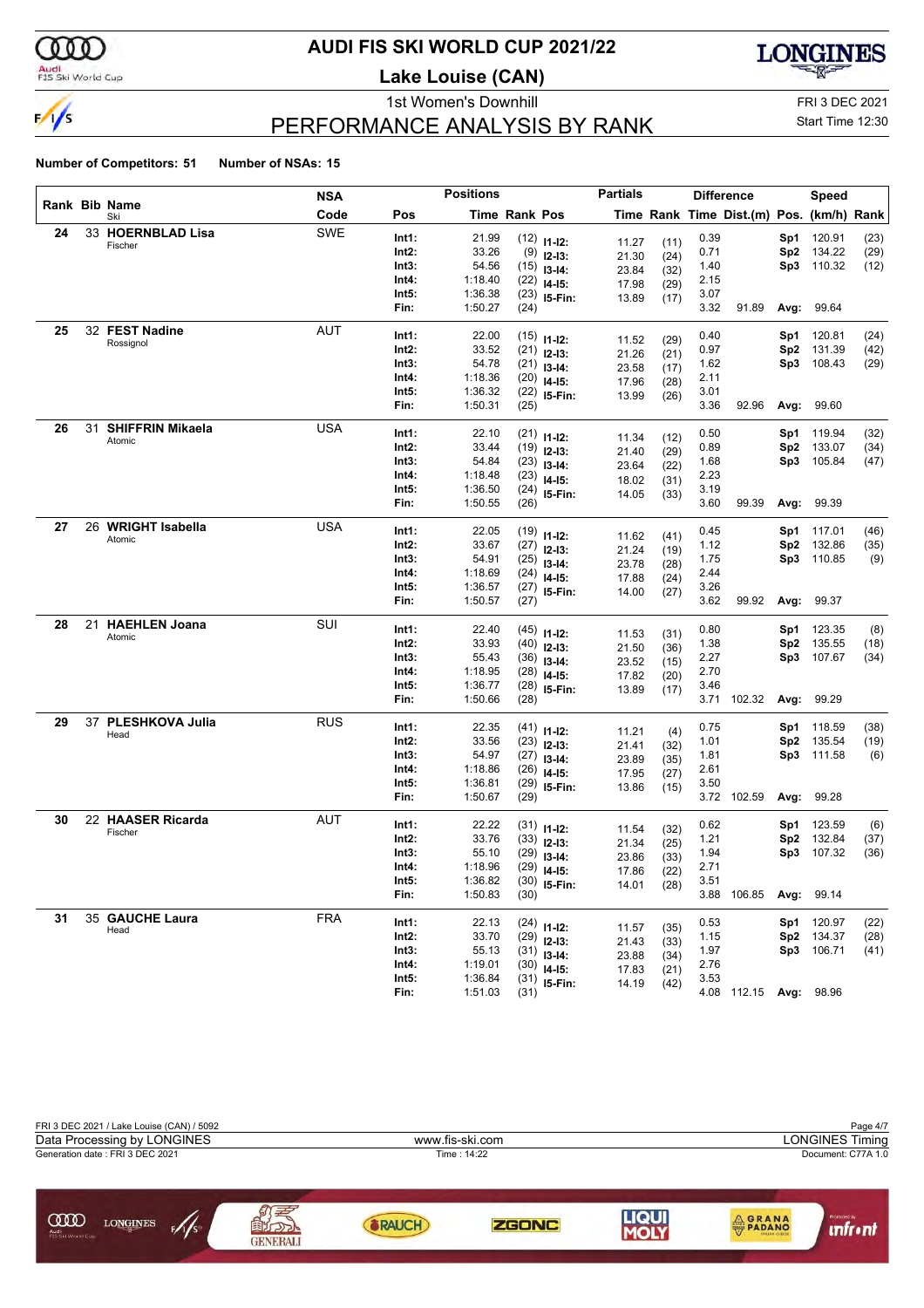

#### Audi<br>FIS Ski World Cup

#### **AUDI FIS SKI WORLD CUP 2021/22**

**Lake Louise (CAN)**



### PERFORMANCE ANALYSIS BY RANK

1st Women's Downhill FRI 3 DEC 2021 Start Time 12:30

| Rank Bib Name<br>Code<br>Time Rank Pos<br>Time Rank Time Dist.(m) Pos. (km/h) Rank<br>Pos<br>Ski<br><b>ITA</b><br>32<br>18 MARSAGLIA Francesca<br>22.34<br>Int1:<br>0.74<br>122.38<br>$(40)$ 11-12:<br>Sp1<br>(14)<br>11.94<br>(50)<br>Salomon<br>34.28<br>Int2:<br>1.73<br>Sp2<br>130.47<br>(47)<br>$(47)$ 12-13:<br>21.10<br>(11)<br>55.38<br>2.22<br>109.01<br>Int3:<br>Sp3<br>(25)<br>$(35)$ 13-14:<br>23.79<br>(29)<br>1:19.17<br>2.92<br>Int4:<br>$(34)$ 14-15:<br>18.08<br>(34)<br>3.94<br>Int5:<br>1:37.25<br>$(33)$ 15-Fin:<br>13.84<br>(13)<br>1:51.09<br>Fin:<br>4.14 113.74<br>98.90<br>(32)<br>Avg:<br><b>USA</b><br><b>45 WILKINSON Alix</b><br>33<br>Int1:<br>22.33<br>0.73<br>Sp1<br>117.80<br>(43)<br>$(39)$ 11-12:<br>(42)<br>11.67<br>34.00<br>1.45<br>Int2:<br>Sp2<br>135.44<br>(20)<br>$(44)$ 12-13:<br>21.61<br>(39)<br>55.61<br>2.45<br>Int3:<br>109.53<br>Sp3.<br>(21)<br>$(39)$ 13-14:<br>23.58<br>(17)<br>1:19.19<br>2.94<br>Int4:<br>$(35)$ 14-15:<br>17.87<br>(23)<br>Int5:<br>1:37.06<br>3.75<br>$(32)$ 15-Fin:<br>14.08<br>(35)<br>1:51.14<br>Fin:<br>4.19 115.06<br>98.86<br>(33)<br>Avg:<br>42 MELESI Roberta<br>34<br>ITA<br>22.27<br>0.67<br>Int1:<br>121.50<br>(20)<br>$(34)$ 11-12:<br>Sp1<br>11.61<br>(39)<br>Dynastar<br>33.88<br>1.33<br>Int2:<br>Sp2<br>134.54<br>(26)<br>$(38)$ 12-13:<br>21.26<br>(21)<br>55.14<br>1.98<br>Int3:<br>Sp3<br>108.13<br>$(32)$ 13-14:<br>(33)<br>23.96<br>(38)<br>1:19.10<br>2.85<br>Int4:<br>$(31)$ 14-15:<br>18.22<br>(38)<br>4.01<br>Int5:<br>1:37.32<br>$(34)$ 15-Fin:<br>14.17<br>(39)<br>1:51.49<br>Fin:<br>4.54 124.28<br>Avg: 98.55<br>(34)<br>12 SCHMIDHOFER Nicole<br><b>AUT</b><br>35<br>22.37<br>Int1:<br>0.77<br>$(42)$ 11-12:<br>Sp1<br>119.71<br>(33)<br>11.47<br>(26)<br>Fischer<br>Int2:<br>33.84<br>1.29<br>135.05<br>Sp2<br>(22)<br>$(37)$ 12-13:<br>21.86<br>(45)<br>55.70<br>Int3:<br>2.54<br>107.11<br>Sp3.<br>(37)<br>$(41)$ 13-14:<br>23.69<br>(24)<br>1:19.39<br>3.14<br>Int4:<br>$(36)$ 14-15:<br>18.04<br>(32)<br>Int5:<br>1:37.43<br>4.12<br>$(35)$ 15-Fin:<br>14.14<br>(36)<br>1:51.57<br>4.62 126.38<br>Fin:<br>98.48<br>Avg:<br>(35)<br>46 CERUTTI Camille<br><b>FRA</b><br>36<br>22.28<br>Int1:<br>0.68<br>115.79<br>(50)<br>$(36)$ 11-12:<br>Sp1<br>11.71<br>(44)<br>Atomic<br>33.99<br>132.04<br>Int2:<br>1.44<br>Sp2<br>(39)<br>$(42)$ 12-13:<br>21.38<br>(27)<br>55.37<br>2.21<br>108.38<br>Int3:<br>Sp3<br>(30)<br>$(34)$ 13-14:<br>23.74<br>(26)<br>1:19.11<br>Int4:<br>2.86<br>$(32)$ 14-15:<br>18.33<br>(41)<br>Int5:<br>1:37.44<br>4.13<br>$(36)$ 15-Fin:<br>14.22<br>(43)<br>4.71 128.74<br>Fin:<br>1:51.66<br>98.40<br>Avg:<br>(36)<br><b>SLO</b><br>39 FERK Marusa<br>36<br>Int1:<br>117.91<br>(42)<br>Sp1<br>$11 - 12$ :<br>Salomon<br>132.27<br>Int2:<br>33.88<br>1.33<br>Sp2<br>(38)<br>(38)<br>$12 - 13:$<br>21.73<br>(42)<br>55.61<br>2.45<br>Int3:<br>107.09<br>Sp3.<br>(38)<br>$(39)$ 13-14:<br>23.96<br>(38)<br>3.32<br>1:19.57<br>Int4:<br>$(41)$ 14-15:<br>18.08<br>(34)<br>Int5:<br>1:37.65<br>4.34<br>$(38)$ 15-Fin:<br>14.01<br>(28)<br>Fin:<br>1:51.66<br>4.71 128.74<br>Avg:<br>98.40<br>(36)<br>50 FLECKENSTEIN Stefanie<br>38<br>CAN<br>22.23<br>Int1:<br>0.63<br>120.24<br>(30)<br>$(32)$ 11-12:<br>Sp1<br>11.42<br>(19)<br>Rossignol<br>33.65<br>Int2:<br>1.10<br>Sp2<br>131.20<br>$(25)$ 12-13:<br>(43)<br>22.07<br>(49)<br>55.72<br>108.93<br>Int3:<br>2.56<br>Sp3<br>(26)<br>$(42)$ 13-14:<br>23.82<br>(31)<br>1:19.54<br>3.29<br>Int4:<br>$(39)$ 14-15:<br>18.39<br>(45)<br>1:37.93<br>Int5:<br>$(39)$ 15-Fin:<br>4.62<br>14.04<br>(31)<br>5.02 136.83<br>1:51.97<br>Avg: 98.13<br>Fin:<br>(38)<br>AUT<br>39<br>36 NUSSBAUMER Vanessa<br>22.14<br>Int1:<br>0.54<br>Sp1 120.78<br>(25)<br>$(25)$ 11-12:<br>11.60<br>(37)<br>Head<br>33.74<br>130.69<br>Int2:<br>1.19<br>Sp2<br>$(32)$ 12-13:<br>(46)<br>21.78<br>(43)<br>55.52<br>Sp3 108.32<br>Int3:<br>2.36<br>(31)<br>$(38)$ 13-14:<br>24.00<br>(40)<br>1:19.52<br>3.27<br>Int4:<br>$(38)$ 14-15:<br>18.09<br>(36)<br>1:37.61<br>Int5:<br>4.30<br>$(37)$ 15-Fin:<br>14.43<br>(48)<br>5.09 138.65 Avg: 98.06 |  | <b>NSA</b> |      | <b>Positions</b> |      | <b>Partials</b> |  | <b>Difference</b> | Speed |  |
|---------------------------------------------------------------------------------------------------------------------------------------------------------------------------------------------------------------------------------------------------------------------------------------------------------------------------------------------------------------------------------------------------------------------------------------------------------------------------------------------------------------------------------------------------------------------------------------------------------------------------------------------------------------------------------------------------------------------------------------------------------------------------------------------------------------------------------------------------------------------------------------------------------------------------------------------------------------------------------------------------------------------------------------------------------------------------------------------------------------------------------------------------------------------------------------------------------------------------------------------------------------------------------------------------------------------------------------------------------------------------------------------------------------------------------------------------------------------------------------------------------------------------------------------------------------------------------------------------------------------------------------------------------------------------------------------------------------------------------------------------------------------------------------------------------------------------------------------------------------------------------------------------------------------------------------------------------------------------------------------------------------------------------------------------------------------------------------------------------------------------------------------------------------------------------------------------------------------------------------------------------------------------------------------------------------------------------------------------------------------------------------------------------------------------------------------------------------------------------------------------------------------------------------------------------------------------------------------------------------------------------------------------------------------------------------------------------------------------------------------------------------------------------------------------------------------------------------------------------------------------------------------------------------------------------------------------------------------------------------------------------------------------------------------------------------------------------------------------------------------------------------------------------------------------------------------------------------------------------------------------------------------------------------------------------------------------------------------------------------------------------------------------------------------------------------------------------------------------------------------------------------------------------------------------------------------------------------------------------------------------------------------------------------------------------------------------------------------------------------------------------------------------------------------------------------------------------------------------------------------------------------------------------------------------------------------------------------------------------------------------------------------------------------------------------------------------------------------------------|--|------------|------|------------------|------|-----------------|--|-------------------|-------|--|
|                                                                                                                                                                                                                                                                                                                                                                                                                                                                                                                                                                                                                                                                                                                                                                                                                                                                                                                                                                                                                                                                                                                                                                                                                                                                                                                                                                                                                                                                                                                                                                                                                                                                                                                                                                                                                                                                                                                                                                                                                                                                                                                                                                                                                                                                                                                                                                                                                                                                                                                                                                                                                                                                                                                                                                                                                                                                                                                                                                                                                                                                                                                                                                                                                                                                                                                                                                                                                                                                                                                                                                                                                                                                                                                                                                                                                                                                                                                                                                                                                                                                                                         |  |            |      |                  |      |                 |  |                   |       |  |
|                                                                                                                                                                                                                                                                                                                                                                                                                                                                                                                                                                                                                                                                                                                                                                                                                                                                                                                                                                                                                                                                                                                                                                                                                                                                                                                                                                                                                                                                                                                                                                                                                                                                                                                                                                                                                                                                                                                                                                                                                                                                                                                                                                                                                                                                                                                                                                                                                                                                                                                                                                                                                                                                                                                                                                                                                                                                                                                                                                                                                                                                                                                                                                                                                                                                                                                                                                                                                                                                                                                                                                                                                                                                                                                                                                                                                                                                                                                                                                                                                                                                                                         |  |            |      |                  |      |                 |  |                   |       |  |
|                                                                                                                                                                                                                                                                                                                                                                                                                                                                                                                                                                                                                                                                                                                                                                                                                                                                                                                                                                                                                                                                                                                                                                                                                                                                                                                                                                                                                                                                                                                                                                                                                                                                                                                                                                                                                                                                                                                                                                                                                                                                                                                                                                                                                                                                                                                                                                                                                                                                                                                                                                                                                                                                                                                                                                                                                                                                                                                                                                                                                                                                                                                                                                                                                                                                                                                                                                                                                                                                                                                                                                                                                                                                                                                                                                                                                                                                                                                                                                                                                                                                                                         |  |            |      |                  |      |                 |  |                   |       |  |
|                                                                                                                                                                                                                                                                                                                                                                                                                                                                                                                                                                                                                                                                                                                                                                                                                                                                                                                                                                                                                                                                                                                                                                                                                                                                                                                                                                                                                                                                                                                                                                                                                                                                                                                                                                                                                                                                                                                                                                                                                                                                                                                                                                                                                                                                                                                                                                                                                                                                                                                                                                                                                                                                                                                                                                                                                                                                                                                                                                                                                                                                                                                                                                                                                                                                                                                                                                                                                                                                                                                                                                                                                                                                                                                                                                                                                                                                                                                                                                                                                                                                                                         |  |            |      |                  |      |                 |  |                   |       |  |
|                                                                                                                                                                                                                                                                                                                                                                                                                                                                                                                                                                                                                                                                                                                                                                                                                                                                                                                                                                                                                                                                                                                                                                                                                                                                                                                                                                                                                                                                                                                                                                                                                                                                                                                                                                                                                                                                                                                                                                                                                                                                                                                                                                                                                                                                                                                                                                                                                                                                                                                                                                                                                                                                                                                                                                                                                                                                                                                                                                                                                                                                                                                                                                                                                                                                                                                                                                                                                                                                                                                                                                                                                                                                                                                                                                                                                                                                                                                                                                                                                                                                                                         |  |            |      |                  |      |                 |  |                   |       |  |
|                                                                                                                                                                                                                                                                                                                                                                                                                                                                                                                                                                                                                                                                                                                                                                                                                                                                                                                                                                                                                                                                                                                                                                                                                                                                                                                                                                                                                                                                                                                                                                                                                                                                                                                                                                                                                                                                                                                                                                                                                                                                                                                                                                                                                                                                                                                                                                                                                                                                                                                                                                                                                                                                                                                                                                                                                                                                                                                                                                                                                                                                                                                                                                                                                                                                                                                                                                                                                                                                                                                                                                                                                                                                                                                                                                                                                                                                                                                                                                                                                                                                                                         |  |            |      |                  |      |                 |  |                   |       |  |
|                                                                                                                                                                                                                                                                                                                                                                                                                                                                                                                                                                                                                                                                                                                                                                                                                                                                                                                                                                                                                                                                                                                                                                                                                                                                                                                                                                                                                                                                                                                                                                                                                                                                                                                                                                                                                                                                                                                                                                                                                                                                                                                                                                                                                                                                                                                                                                                                                                                                                                                                                                                                                                                                                                                                                                                                                                                                                                                                                                                                                                                                                                                                                                                                                                                                                                                                                                                                                                                                                                                                                                                                                                                                                                                                                                                                                                                                                                                                                                                                                                                                                                         |  |            |      |                  |      |                 |  |                   |       |  |
|                                                                                                                                                                                                                                                                                                                                                                                                                                                                                                                                                                                                                                                                                                                                                                                                                                                                                                                                                                                                                                                                                                                                                                                                                                                                                                                                                                                                                                                                                                                                                                                                                                                                                                                                                                                                                                                                                                                                                                                                                                                                                                                                                                                                                                                                                                                                                                                                                                                                                                                                                                                                                                                                                                                                                                                                                                                                                                                                                                                                                                                                                                                                                                                                                                                                                                                                                                                                                                                                                                                                                                                                                                                                                                                                                                                                                                                                                                                                                                                                                                                                                                         |  |            |      |                  |      |                 |  |                   |       |  |
|                                                                                                                                                                                                                                                                                                                                                                                                                                                                                                                                                                                                                                                                                                                                                                                                                                                                                                                                                                                                                                                                                                                                                                                                                                                                                                                                                                                                                                                                                                                                                                                                                                                                                                                                                                                                                                                                                                                                                                                                                                                                                                                                                                                                                                                                                                                                                                                                                                                                                                                                                                                                                                                                                                                                                                                                                                                                                                                                                                                                                                                                                                                                                                                                                                                                                                                                                                                                                                                                                                                                                                                                                                                                                                                                                                                                                                                                                                                                                                                                                                                                                                         |  |            |      |                  |      |                 |  |                   |       |  |
|                                                                                                                                                                                                                                                                                                                                                                                                                                                                                                                                                                                                                                                                                                                                                                                                                                                                                                                                                                                                                                                                                                                                                                                                                                                                                                                                                                                                                                                                                                                                                                                                                                                                                                                                                                                                                                                                                                                                                                                                                                                                                                                                                                                                                                                                                                                                                                                                                                                                                                                                                                                                                                                                                                                                                                                                                                                                                                                                                                                                                                                                                                                                                                                                                                                                                                                                                                                                                                                                                                                                                                                                                                                                                                                                                                                                                                                                                                                                                                                                                                                                                                         |  |            |      |                  |      |                 |  |                   |       |  |
|                                                                                                                                                                                                                                                                                                                                                                                                                                                                                                                                                                                                                                                                                                                                                                                                                                                                                                                                                                                                                                                                                                                                                                                                                                                                                                                                                                                                                                                                                                                                                                                                                                                                                                                                                                                                                                                                                                                                                                                                                                                                                                                                                                                                                                                                                                                                                                                                                                                                                                                                                                                                                                                                                                                                                                                                                                                                                                                                                                                                                                                                                                                                                                                                                                                                                                                                                                                                                                                                                                                                                                                                                                                                                                                                                                                                                                                                                                                                                                                                                                                                                                         |  |            |      |                  |      |                 |  |                   |       |  |
|                                                                                                                                                                                                                                                                                                                                                                                                                                                                                                                                                                                                                                                                                                                                                                                                                                                                                                                                                                                                                                                                                                                                                                                                                                                                                                                                                                                                                                                                                                                                                                                                                                                                                                                                                                                                                                                                                                                                                                                                                                                                                                                                                                                                                                                                                                                                                                                                                                                                                                                                                                                                                                                                                                                                                                                                                                                                                                                                                                                                                                                                                                                                                                                                                                                                                                                                                                                                                                                                                                                                                                                                                                                                                                                                                                                                                                                                                                                                                                                                                                                                                                         |  |            |      |                  |      |                 |  |                   |       |  |
|                                                                                                                                                                                                                                                                                                                                                                                                                                                                                                                                                                                                                                                                                                                                                                                                                                                                                                                                                                                                                                                                                                                                                                                                                                                                                                                                                                                                                                                                                                                                                                                                                                                                                                                                                                                                                                                                                                                                                                                                                                                                                                                                                                                                                                                                                                                                                                                                                                                                                                                                                                                                                                                                                                                                                                                                                                                                                                                                                                                                                                                                                                                                                                                                                                                                                                                                                                                                                                                                                                                                                                                                                                                                                                                                                                                                                                                                                                                                                                                                                                                                                                         |  |            |      |                  |      |                 |  |                   |       |  |
|                                                                                                                                                                                                                                                                                                                                                                                                                                                                                                                                                                                                                                                                                                                                                                                                                                                                                                                                                                                                                                                                                                                                                                                                                                                                                                                                                                                                                                                                                                                                                                                                                                                                                                                                                                                                                                                                                                                                                                                                                                                                                                                                                                                                                                                                                                                                                                                                                                                                                                                                                                                                                                                                                                                                                                                                                                                                                                                                                                                                                                                                                                                                                                                                                                                                                                                                                                                                                                                                                                                                                                                                                                                                                                                                                                                                                                                                                                                                                                                                                                                                                                         |  |            |      |                  |      |                 |  |                   |       |  |
|                                                                                                                                                                                                                                                                                                                                                                                                                                                                                                                                                                                                                                                                                                                                                                                                                                                                                                                                                                                                                                                                                                                                                                                                                                                                                                                                                                                                                                                                                                                                                                                                                                                                                                                                                                                                                                                                                                                                                                                                                                                                                                                                                                                                                                                                                                                                                                                                                                                                                                                                                                                                                                                                                                                                                                                                                                                                                                                                                                                                                                                                                                                                                                                                                                                                                                                                                                                                                                                                                                                                                                                                                                                                                                                                                                                                                                                                                                                                                                                                                                                                                                         |  |            |      |                  |      |                 |  |                   |       |  |
|                                                                                                                                                                                                                                                                                                                                                                                                                                                                                                                                                                                                                                                                                                                                                                                                                                                                                                                                                                                                                                                                                                                                                                                                                                                                                                                                                                                                                                                                                                                                                                                                                                                                                                                                                                                                                                                                                                                                                                                                                                                                                                                                                                                                                                                                                                                                                                                                                                                                                                                                                                                                                                                                                                                                                                                                                                                                                                                                                                                                                                                                                                                                                                                                                                                                                                                                                                                                                                                                                                                                                                                                                                                                                                                                                                                                                                                                                                                                                                                                                                                                                                         |  |            |      |                  |      |                 |  |                   |       |  |
|                                                                                                                                                                                                                                                                                                                                                                                                                                                                                                                                                                                                                                                                                                                                                                                                                                                                                                                                                                                                                                                                                                                                                                                                                                                                                                                                                                                                                                                                                                                                                                                                                                                                                                                                                                                                                                                                                                                                                                                                                                                                                                                                                                                                                                                                                                                                                                                                                                                                                                                                                                                                                                                                                                                                                                                                                                                                                                                                                                                                                                                                                                                                                                                                                                                                                                                                                                                                                                                                                                                                                                                                                                                                                                                                                                                                                                                                                                                                                                                                                                                                                                         |  |            |      |                  |      |                 |  |                   |       |  |
|                                                                                                                                                                                                                                                                                                                                                                                                                                                                                                                                                                                                                                                                                                                                                                                                                                                                                                                                                                                                                                                                                                                                                                                                                                                                                                                                                                                                                                                                                                                                                                                                                                                                                                                                                                                                                                                                                                                                                                                                                                                                                                                                                                                                                                                                                                                                                                                                                                                                                                                                                                                                                                                                                                                                                                                                                                                                                                                                                                                                                                                                                                                                                                                                                                                                                                                                                                                                                                                                                                                                                                                                                                                                                                                                                                                                                                                                                                                                                                                                                                                                                                         |  |            |      |                  |      |                 |  |                   |       |  |
|                                                                                                                                                                                                                                                                                                                                                                                                                                                                                                                                                                                                                                                                                                                                                                                                                                                                                                                                                                                                                                                                                                                                                                                                                                                                                                                                                                                                                                                                                                                                                                                                                                                                                                                                                                                                                                                                                                                                                                                                                                                                                                                                                                                                                                                                                                                                                                                                                                                                                                                                                                                                                                                                                                                                                                                                                                                                                                                                                                                                                                                                                                                                                                                                                                                                                                                                                                                                                                                                                                                                                                                                                                                                                                                                                                                                                                                                                                                                                                                                                                                                                                         |  |            |      |                  |      |                 |  |                   |       |  |
|                                                                                                                                                                                                                                                                                                                                                                                                                                                                                                                                                                                                                                                                                                                                                                                                                                                                                                                                                                                                                                                                                                                                                                                                                                                                                                                                                                                                                                                                                                                                                                                                                                                                                                                                                                                                                                                                                                                                                                                                                                                                                                                                                                                                                                                                                                                                                                                                                                                                                                                                                                                                                                                                                                                                                                                                                                                                                                                                                                                                                                                                                                                                                                                                                                                                                                                                                                                                                                                                                                                                                                                                                                                                                                                                                                                                                                                                                                                                                                                                                                                                                                         |  |            |      |                  |      |                 |  |                   |       |  |
|                                                                                                                                                                                                                                                                                                                                                                                                                                                                                                                                                                                                                                                                                                                                                                                                                                                                                                                                                                                                                                                                                                                                                                                                                                                                                                                                                                                                                                                                                                                                                                                                                                                                                                                                                                                                                                                                                                                                                                                                                                                                                                                                                                                                                                                                                                                                                                                                                                                                                                                                                                                                                                                                                                                                                                                                                                                                                                                                                                                                                                                                                                                                                                                                                                                                                                                                                                                                                                                                                                                                                                                                                                                                                                                                                                                                                                                                                                                                                                                                                                                                                                         |  |            |      |                  |      |                 |  |                   |       |  |
|                                                                                                                                                                                                                                                                                                                                                                                                                                                                                                                                                                                                                                                                                                                                                                                                                                                                                                                                                                                                                                                                                                                                                                                                                                                                                                                                                                                                                                                                                                                                                                                                                                                                                                                                                                                                                                                                                                                                                                                                                                                                                                                                                                                                                                                                                                                                                                                                                                                                                                                                                                                                                                                                                                                                                                                                                                                                                                                                                                                                                                                                                                                                                                                                                                                                                                                                                                                                                                                                                                                                                                                                                                                                                                                                                                                                                                                                                                                                                                                                                                                                                                         |  |            |      |                  |      |                 |  |                   |       |  |
|                                                                                                                                                                                                                                                                                                                                                                                                                                                                                                                                                                                                                                                                                                                                                                                                                                                                                                                                                                                                                                                                                                                                                                                                                                                                                                                                                                                                                                                                                                                                                                                                                                                                                                                                                                                                                                                                                                                                                                                                                                                                                                                                                                                                                                                                                                                                                                                                                                                                                                                                                                                                                                                                                                                                                                                                                                                                                                                                                                                                                                                                                                                                                                                                                                                                                                                                                                                                                                                                                                                                                                                                                                                                                                                                                                                                                                                                                                                                                                                                                                                                                                         |  |            |      |                  |      |                 |  |                   |       |  |
|                                                                                                                                                                                                                                                                                                                                                                                                                                                                                                                                                                                                                                                                                                                                                                                                                                                                                                                                                                                                                                                                                                                                                                                                                                                                                                                                                                                                                                                                                                                                                                                                                                                                                                                                                                                                                                                                                                                                                                                                                                                                                                                                                                                                                                                                                                                                                                                                                                                                                                                                                                                                                                                                                                                                                                                                                                                                                                                                                                                                                                                                                                                                                                                                                                                                                                                                                                                                                                                                                                                                                                                                                                                                                                                                                                                                                                                                                                                                                                                                                                                                                                         |  |            |      |                  |      |                 |  |                   |       |  |
|                                                                                                                                                                                                                                                                                                                                                                                                                                                                                                                                                                                                                                                                                                                                                                                                                                                                                                                                                                                                                                                                                                                                                                                                                                                                                                                                                                                                                                                                                                                                                                                                                                                                                                                                                                                                                                                                                                                                                                                                                                                                                                                                                                                                                                                                                                                                                                                                                                                                                                                                                                                                                                                                                                                                                                                                                                                                                                                                                                                                                                                                                                                                                                                                                                                                                                                                                                                                                                                                                                                                                                                                                                                                                                                                                                                                                                                                                                                                                                                                                                                                                                         |  |            |      |                  |      |                 |  |                   |       |  |
|                                                                                                                                                                                                                                                                                                                                                                                                                                                                                                                                                                                                                                                                                                                                                                                                                                                                                                                                                                                                                                                                                                                                                                                                                                                                                                                                                                                                                                                                                                                                                                                                                                                                                                                                                                                                                                                                                                                                                                                                                                                                                                                                                                                                                                                                                                                                                                                                                                                                                                                                                                                                                                                                                                                                                                                                                                                                                                                                                                                                                                                                                                                                                                                                                                                                                                                                                                                                                                                                                                                                                                                                                                                                                                                                                                                                                                                                                                                                                                                                                                                                                                         |  |            |      |                  |      |                 |  |                   |       |  |
|                                                                                                                                                                                                                                                                                                                                                                                                                                                                                                                                                                                                                                                                                                                                                                                                                                                                                                                                                                                                                                                                                                                                                                                                                                                                                                                                                                                                                                                                                                                                                                                                                                                                                                                                                                                                                                                                                                                                                                                                                                                                                                                                                                                                                                                                                                                                                                                                                                                                                                                                                                                                                                                                                                                                                                                                                                                                                                                                                                                                                                                                                                                                                                                                                                                                                                                                                                                                                                                                                                                                                                                                                                                                                                                                                                                                                                                                                                                                                                                                                                                                                                         |  |            |      |                  |      |                 |  |                   |       |  |
|                                                                                                                                                                                                                                                                                                                                                                                                                                                                                                                                                                                                                                                                                                                                                                                                                                                                                                                                                                                                                                                                                                                                                                                                                                                                                                                                                                                                                                                                                                                                                                                                                                                                                                                                                                                                                                                                                                                                                                                                                                                                                                                                                                                                                                                                                                                                                                                                                                                                                                                                                                                                                                                                                                                                                                                                                                                                                                                                                                                                                                                                                                                                                                                                                                                                                                                                                                                                                                                                                                                                                                                                                                                                                                                                                                                                                                                                                                                                                                                                                                                                                                         |  |            |      |                  |      |                 |  |                   |       |  |
|                                                                                                                                                                                                                                                                                                                                                                                                                                                                                                                                                                                                                                                                                                                                                                                                                                                                                                                                                                                                                                                                                                                                                                                                                                                                                                                                                                                                                                                                                                                                                                                                                                                                                                                                                                                                                                                                                                                                                                                                                                                                                                                                                                                                                                                                                                                                                                                                                                                                                                                                                                                                                                                                                                                                                                                                                                                                                                                                                                                                                                                                                                                                                                                                                                                                                                                                                                                                                                                                                                                                                                                                                                                                                                                                                                                                                                                                                                                                                                                                                                                                                                         |  |            |      |                  |      |                 |  |                   |       |  |
|                                                                                                                                                                                                                                                                                                                                                                                                                                                                                                                                                                                                                                                                                                                                                                                                                                                                                                                                                                                                                                                                                                                                                                                                                                                                                                                                                                                                                                                                                                                                                                                                                                                                                                                                                                                                                                                                                                                                                                                                                                                                                                                                                                                                                                                                                                                                                                                                                                                                                                                                                                                                                                                                                                                                                                                                                                                                                                                                                                                                                                                                                                                                                                                                                                                                                                                                                                                                                                                                                                                                                                                                                                                                                                                                                                                                                                                                                                                                                                                                                                                                                                         |  |            |      |                  |      |                 |  |                   |       |  |
|                                                                                                                                                                                                                                                                                                                                                                                                                                                                                                                                                                                                                                                                                                                                                                                                                                                                                                                                                                                                                                                                                                                                                                                                                                                                                                                                                                                                                                                                                                                                                                                                                                                                                                                                                                                                                                                                                                                                                                                                                                                                                                                                                                                                                                                                                                                                                                                                                                                                                                                                                                                                                                                                                                                                                                                                                                                                                                                                                                                                                                                                                                                                                                                                                                                                                                                                                                                                                                                                                                                                                                                                                                                                                                                                                                                                                                                                                                                                                                                                                                                                                                         |  |            |      |                  |      |                 |  |                   |       |  |
|                                                                                                                                                                                                                                                                                                                                                                                                                                                                                                                                                                                                                                                                                                                                                                                                                                                                                                                                                                                                                                                                                                                                                                                                                                                                                                                                                                                                                                                                                                                                                                                                                                                                                                                                                                                                                                                                                                                                                                                                                                                                                                                                                                                                                                                                                                                                                                                                                                                                                                                                                                                                                                                                                                                                                                                                                                                                                                                                                                                                                                                                                                                                                                                                                                                                                                                                                                                                                                                                                                                                                                                                                                                                                                                                                                                                                                                                                                                                                                                                                                                                                                         |  |            |      |                  |      |                 |  |                   |       |  |
|                                                                                                                                                                                                                                                                                                                                                                                                                                                                                                                                                                                                                                                                                                                                                                                                                                                                                                                                                                                                                                                                                                                                                                                                                                                                                                                                                                                                                                                                                                                                                                                                                                                                                                                                                                                                                                                                                                                                                                                                                                                                                                                                                                                                                                                                                                                                                                                                                                                                                                                                                                                                                                                                                                                                                                                                                                                                                                                                                                                                                                                                                                                                                                                                                                                                                                                                                                                                                                                                                                                                                                                                                                                                                                                                                                                                                                                                                                                                                                                                                                                                                                         |  |            |      |                  |      |                 |  |                   |       |  |
|                                                                                                                                                                                                                                                                                                                                                                                                                                                                                                                                                                                                                                                                                                                                                                                                                                                                                                                                                                                                                                                                                                                                                                                                                                                                                                                                                                                                                                                                                                                                                                                                                                                                                                                                                                                                                                                                                                                                                                                                                                                                                                                                                                                                                                                                                                                                                                                                                                                                                                                                                                                                                                                                                                                                                                                                                                                                                                                                                                                                                                                                                                                                                                                                                                                                                                                                                                                                                                                                                                                                                                                                                                                                                                                                                                                                                                                                                                                                                                                                                                                                                                         |  |            |      |                  |      |                 |  |                   |       |  |
|                                                                                                                                                                                                                                                                                                                                                                                                                                                                                                                                                                                                                                                                                                                                                                                                                                                                                                                                                                                                                                                                                                                                                                                                                                                                                                                                                                                                                                                                                                                                                                                                                                                                                                                                                                                                                                                                                                                                                                                                                                                                                                                                                                                                                                                                                                                                                                                                                                                                                                                                                                                                                                                                                                                                                                                                                                                                                                                                                                                                                                                                                                                                                                                                                                                                                                                                                                                                                                                                                                                                                                                                                                                                                                                                                                                                                                                                                                                                                                                                                                                                                                         |  |            |      |                  |      |                 |  |                   |       |  |
|                                                                                                                                                                                                                                                                                                                                                                                                                                                                                                                                                                                                                                                                                                                                                                                                                                                                                                                                                                                                                                                                                                                                                                                                                                                                                                                                                                                                                                                                                                                                                                                                                                                                                                                                                                                                                                                                                                                                                                                                                                                                                                                                                                                                                                                                                                                                                                                                                                                                                                                                                                                                                                                                                                                                                                                                                                                                                                                                                                                                                                                                                                                                                                                                                                                                                                                                                                                                                                                                                                                                                                                                                                                                                                                                                                                                                                                                                                                                                                                                                                                                                                         |  |            |      |                  |      |                 |  |                   |       |  |
|                                                                                                                                                                                                                                                                                                                                                                                                                                                                                                                                                                                                                                                                                                                                                                                                                                                                                                                                                                                                                                                                                                                                                                                                                                                                                                                                                                                                                                                                                                                                                                                                                                                                                                                                                                                                                                                                                                                                                                                                                                                                                                                                                                                                                                                                                                                                                                                                                                                                                                                                                                                                                                                                                                                                                                                                                                                                                                                                                                                                                                                                                                                                                                                                                                                                                                                                                                                                                                                                                                                                                                                                                                                                                                                                                                                                                                                                                                                                                                                                                                                                                                         |  |            |      |                  |      |                 |  |                   |       |  |
|                                                                                                                                                                                                                                                                                                                                                                                                                                                                                                                                                                                                                                                                                                                                                                                                                                                                                                                                                                                                                                                                                                                                                                                                                                                                                                                                                                                                                                                                                                                                                                                                                                                                                                                                                                                                                                                                                                                                                                                                                                                                                                                                                                                                                                                                                                                                                                                                                                                                                                                                                                                                                                                                                                                                                                                                                                                                                                                                                                                                                                                                                                                                                                                                                                                                                                                                                                                                                                                                                                                                                                                                                                                                                                                                                                                                                                                                                                                                                                                                                                                                                                         |  |            |      |                  |      |                 |  |                   |       |  |
|                                                                                                                                                                                                                                                                                                                                                                                                                                                                                                                                                                                                                                                                                                                                                                                                                                                                                                                                                                                                                                                                                                                                                                                                                                                                                                                                                                                                                                                                                                                                                                                                                                                                                                                                                                                                                                                                                                                                                                                                                                                                                                                                                                                                                                                                                                                                                                                                                                                                                                                                                                                                                                                                                                                                                                                                                                                                                                                                                                                                                                                                                                                                                                                                                                                                                                                                                                                                                                                                                                                                                                                                                                                                                                                                                                                                                                                                                                                                                                                                                                                                                                         |  |            |      |                  |      |                 |  |                   |       |  |
|                                                                                                                                                                                                                                                                                                                                                                                                                                                                                                                                                                                                                                                                                                                                                                                                                                                                                                                                                                                                                                                                                                                                                                                                                                                                                                                                                                                                                                                                                                                                                                                                                                                                                                                                                                                                                                                                                                                                                                                                                                                                                                                                                                                                                                                                                                                                                                                                                                                                                                                                                                                                                                                                                                                                                                                                                                                                                                                                                                                                                                                                                                                                                                                                                                                                                                                                                                                                                                                                                                                                                                                                                                                                                                                                                                                                                                                                                                                                                                                                                                                                                                         |  |            |      |                  |      |                 |  |                   |       |  |
|                                                                                                                                                                                                                                                                                                                                                                                                                                                                                                                                                                                                                                                                                                                                                                                                                                                                                                                                                                                                                                                                                                                                                                                                                                                                                                                                                                                                                                                                                                                                                                                                                                                                                                                                                                                                                                                                                                                                                                                                                                                                                                                                                                                                                                                                                                                                                                                                                                                                                                                                                                                                                                                                                                                                                                                                                                                                                                                                                                                                                                                                                                                                                                                                                                                                                                                                                                                                                                                                                                                                                                                                                                                                                                                                                                                                                                                                                                                                                                                                                                                                                                         |  |            |      |                  |      |                 |  |                   |       |  |
|                                                                                                                                                                                                                                                                                                                                                                                                                                                                                                                                                                                                                                                                                                                                                                                                                                                                                                                                                                                                                                                                                                                                                                                                                                                                                                                                                                                                                                                                                                                                                                                                                                                                                                                                                                                                                                                                                                                                                                                                                                                                                                                                                                                                                                                                                                                                                                                                                                                                                                                                                                                                                                                                                                                                                                                                                                                                                                                                                                                                                                                                                                                                                                                                                                                                                                                                                                                                                                                                                                                                                                                                                                                                                                                                                                                                                                                                                                                                                                                                                                                                                                         |  |            |      |                  |      |                 |  |                   |       |  |
|                                                                                                                                                                                                                                                                                                                                                                                                                                                                                                                                                                                                                                                                                                                                                                                                                                                                                                                                                                                                                                                                                                                                                                                                                                                                                                                                                                                                                                                                                                                                                                                                                                                                                                                                                                                                                                                                                                                                                                                                                                                                                                                                                                                                                                                                                                                                                                                                                                                                                                                                                                                                                                                                                                                                                                                                                                                                                                                                                                                                                                                                                                                                                                                                                                                                                                                                                                                                                                                                                                                                                                                                                                                                                                                                                                                                                                                                                                                                                                                                                                                                                                         |  |            |      |                  |      |                 |  |                   |       |  |
|                                                                                                                                                                                                                                                                                                                                                                                                                                                                                                                                                                                                                                                                                                                                                                                                                                                                                                                                                                                                                                                                                                                                                                                                                                                                                                                                                                                                                                                                                                                                                                                                                                                                                                                                                                                                                                                                                                                                                                                                                                                                                                                                                                                                                                                                                                                                                                                                                                                                                                                                                                                                                                                                                                                                                                                                                                                                                                                                                                                                                                                                                                                                                                                                                                                                                                                                                                                                                                                                                                                                                                                                                                                                                                                                                                                                                                                                                                                                                                                                                                                                                                         |  |            |      |                  |      |                 |  |                   |       |  |
|                                                                                                                                                                                                                                                                                                                                                                                                                                                                                                                                                                                                                                                                                                                                                                                                                                                                                                                                                                                                                                                                                                                                                                                                                                                                                                                                                                                                                                                                                                                                                                                                                                                                                                                                                                                                                                                                                                                                                                                                                                                                                                                                                                                                                                                                                                                                                                                                                                                                                                                                                                                                                                                                                                                                                                                                                                                                                                                                                                                                                                                                                                                                                                                                                                                                                                                                                                                                                                                                                                                                                                                                                                                                                                                                                                                                                                                                                                                                                                                                                                                                                                         |  |            |      |                  |      |                 |  |                   |       |  |
|                                                                                                                                                                                                                                                                                                                                                                                                                                                                                                                                                                                                                                                                                                                                                                                                                                                                                                                                                                                                                                                                                                                                                                                                                                                                                                                                                                                                                                                                                                                                                                                                                                                                                                                                                                                                                                                                                                                                                                                                                                                                                                                                                                                                                                                                                                                                                                                                                                                                                                                                                                                                                                                                                                                                                                                                                                                                                                                                                                                                                                                                                                                                                                                                                                                                                                                                                                                                                                                                                                                                                                                                                                                                                                                                                                                                                                                                                                                                                                                                                                                                                                         |  |            |      |                  |      |                 |  |                   |       |  |
|                                                                                                                                                                                                                                                                                                                                                                                                                                                                                                                                                                                                                                                                                                                                                                                                                                                                                                                                                                                                                                                                                                                                                                                                                                                                                                                                                                                                                                                                                                                                                                                                                                                                                                                                                                                                                                                                                                                                                                                                                                                                                                                                                                                                                                                                                                                                                                                                                                                                                                                                                                                                                                                                                                                                                                                                                                                                                                                                                                                                                                                                                                                                                                                                                                                                                                                                                                                                                                                                                                                                                                                                                                                                                                                                                                                                                                                                                                                                                                                                                                                                                                         |  |            |      |                  |      |                 |  |                   |       |  |
|                                                                                                                                                                                                                                                                                                                                                                                                                                                                                                                                                                                                                                                                                                                                                                                                                                                                                                                                                                                                                                                                                                                                                                                                                                                                                                                                                                                                                                                                                                                                                                                                                                                                                                                                                                                                                                                                                                                                                                                                                                                                                                                                                                                                                                                                                                                                                                                                                                                                                                                                                                                                                                                                                                                                                                                                                                                                                                                                                                                                                                                                                                                                                                                                                                                                                                                                                                                                                                                                                                                                                                                                                                                                                                                                                                                                                                                                                                                                                                                                                                                                                                         |  |            |      |                  |      |                 |  |                   |       |  |
|                                                                                                                                                                                                                                                                                                                                                                                                                                                                                                                                                                                                                                                                                                                                                                                                                                                                                                                                                                                                                                                                                                                                                                                                                                                                                                                                                                                                                                                                                                                                                                                                                                                                                                                                                                                                                                                                                                                                                                                                                                                                                                                                                                                                                                                                                                                                                                                                                                                                                                                                                                                                                                                                                                                                                                                                                                                                                                                                                                                                                                                                                                                                                                                                                                                                                                                                                                                                                                                                                                                                                                                                                                                                                                                                                                                                                                                                                                                                                                                                                                                                                                         |  |            | Fin: | 1:52.04          | (39) |                 |  |                   |       |  |

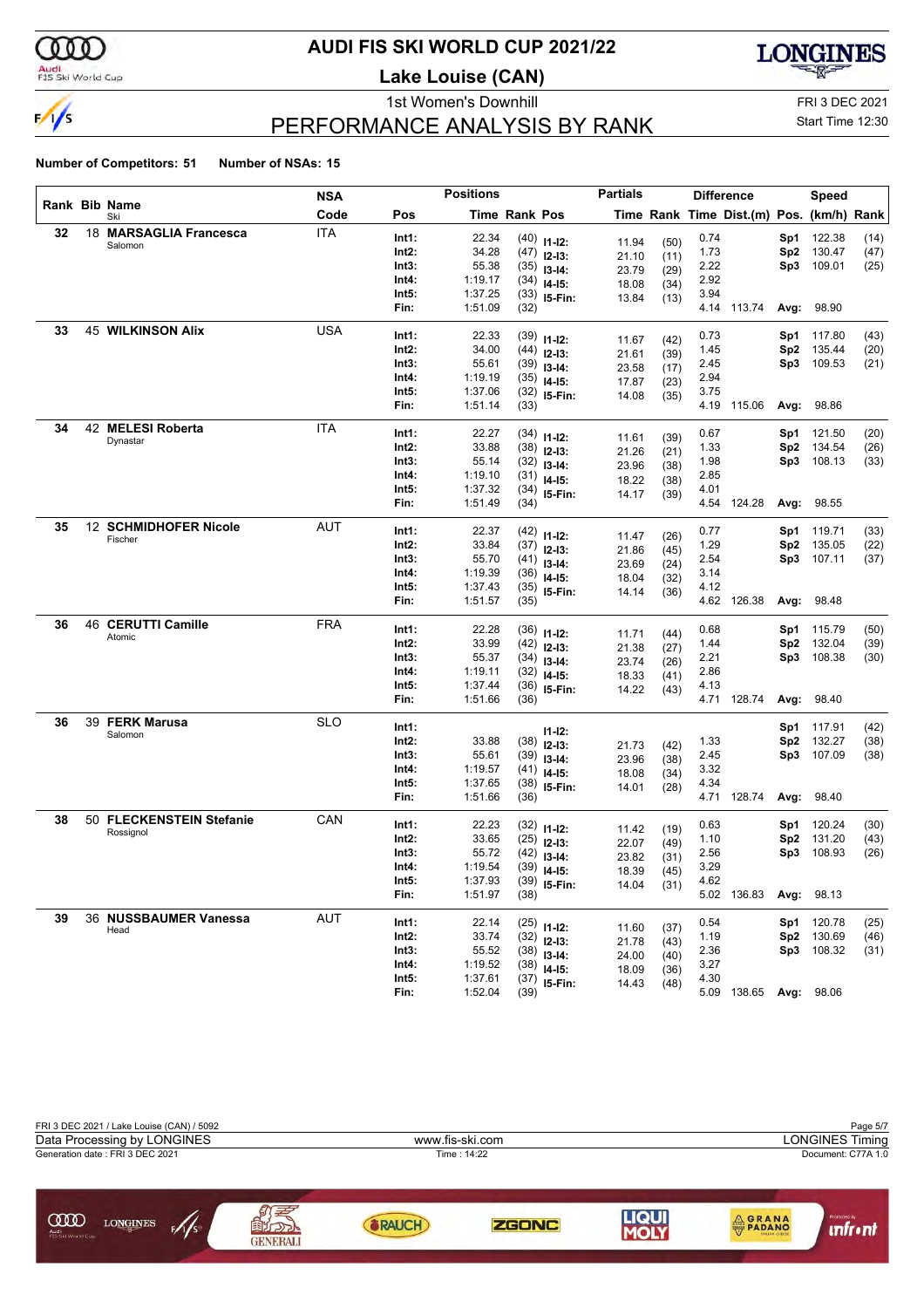

#### **AUDI FIS SKI WORLD CUP 2021/22**

**Lake Louise (CAN)**



### PERFORMANCE ANALYSIS BY RANK

1st Women's Downhill FRI 3 DEC 2021 Start Time 12:30

|    |    |                         | <b>NSA</b> |       | <b>Positions</b> |               |                | <b>Partials</b> |              |      | <b>Difference</b>                        |                 | Speed      |      |
|----|----|-------------------------|------------|-------|------------------|---------------|----------------|-----------------|--------------|------|------------------------------------------|-----------------|------------|------|
|    |    | Rank Bib Name<br>Ski    | Code       | Pos   |                  | Time Rank Pos |                |                 |              |      | Time Rank Time Dist.(m) Pos. (km/h) Rank |                 |            |      |
| 40 |    | 48 MORENO Cande         | <b>AND</b> | Int1: | 22.16            |               | $(28)$ 11-12:  | 11.60           |              | 0.56 |                                          | Sp1             | 118.48     | (39) |
|    |    | Head                    |            | Int2: | 33.76            |               | $(33)$ 12-13:  | 21.51           | (37)<br>(37) | 1.21 |                                          | Sp2             | 124.42     | (50) |
|    |    |                         |            | Int3: | 55.27            |               | $(33)$ 13-14:  | 24.18           | (43)         | 2.11 |                                          | Sp3             | 104.04     | (51) |
|    |    |                         |            | Int4: | 1:19.45          |               | $(37)$ 14-15:  | 18.56           | (48)         | 3.20 |                                          |                 |            |      |
|    |    |                         |            | Int5: | 1:38.01          |               | $(41)$ 15-Fin: | 14.15           | (38)         | 4.70 |                                          |                 |            |      |
|    |    |                         |            | Fin:  | 1:52.16          | (40)          |                |                 |              |      | 5.21 141.77                              |                 | Avg: 97.96 |      |
| 41 | 27 | <b>GAUTHIER Tiffany</b> | <b>FRA</b> | Int1: | 22.41            |               | $(46)$ 11-12:  | 11.79           | (46)         | 0.81 |                                          | Sp1             | 117.05     | (44) |
|    |    | Rossignol               |            | Int2: | 34.20            |               | $(46)$ 12-13:  | 21.67           | (41)         | 1.65 |                                          | Sp <sub>2</sub> | 133.16     | (32) |
|    |    |                         |            | Int3: | 55.87            |               | $(45)$ 13-14:  | 23.95           | (37)         | 2.71 |                                          | Sp3             | 105.61     | (48) |
|    |    |                         |            | Int4: | 1:19.82          |               | $(43)$ 14-15:  | 18.24           | (39)         | 3.57 |                                          |                 |            |      |
|    |    |                         |            | Int5: | 1:38.06          |               | $(42)$ 15-Fin: | 14.17           | (39)         | 4.75 |                                          |                 |            |      |
|    |    |                         |            | Fin:  | 1:52.23          | (41)          |                |                 |              | 5.28 | 143.59                                   |                 | Avg: 97.90 |      |
| 42 | 34 | <b>AGER Christina</b>   | AUT        | Int1: | 21.92            |               | $(9)$ 11-12:   |                 |              | 0.32 |                                          | Sp1             | 122.91     | (11) |
|    |    | Atomic                  |            | Int2: | 33.31            |               | $(12)$ 12-13:  | 11.39           | (18)         | 0.76 |                                          | Sp <sub>2</sub> | 128.26     | (48) |
|    |    |                         |            | Int3: | 54.71            |               | $(19)$ 13-14:  | 21.40<br>24.40  | (29)<br>(46) | 1.55 |                                          | Sp3             | 106.32     | (44) |
|    |    |                         |            | Int4: | 1:19.11          |               | $(32)$ 14-15:  | 18.82           | (49)         | 2.86 |                                          |                 |            |      |
|    |    |                         |            | Int5: | 1:37.93          |               | $(39)$ 15-Fin: | 14.32           | (47)         | 4.62 |                                          |                 |            |      |
|    |    |                         |            | Fin:  | 1:52.25          | (42)          |                |                 |              |      | 5.30 144.10                              |                 | Avg: 97.88 |      |
| 43 | 47 | <b>REMME Roni</b>       | CAN        | Int1: | 22.31            |               | $(37)$ 11-12:  |                 |              | 0.71 |                                          | Sp1             | 115.97     | (49) |
|    |    | Head                    |            | Int2: | 33.99            |               | $(42)$ 12-13:  | 11.68           | (43)         | 1.44 |                                          | Sp2             | 134.47     | (27) |
|    |    |                         |            | Int3: | 55.97            |               | $(47)$ 13-14:  | 21.98           | (47)         | 2.81 |                                          | Sp3             | 108.74     | (27) |
|    |    |                         |            | Int4: | 1:20.21          |               | $(46)$ 14-15:  | 24.24<br>18.00  | (44)         | 3.96 |                                          |                 |            |      |
|    |    |                         |            | Int5: | 1:38.21          |               | $(45)$ 15-Fin: | 14.17           | (30)<br>(39) | 4.90 |                                          |                 |            |      |
|    |    |                         |            | Fin:  | 1:52.38          | (43)          |                |                 |              |      | 5.43 147.47                              | Avg:            | 97.77      |      |
| 44 |    | 40 JENAL Stephanie      | SUI        | Int1: | 22.27            |               | $(34)$ 11-12:  |                 |              | 0.67 |                                          | Sp1             | 119.63     | (35) |
|    |    | Atomic                  |            | Int2: | 33.79            |               | $(36)$ 12-13:  | 11.52           | (29)         | 1.24 |                                          | Sp <sub>2</sub> | 131.05     | (44) |
|    |    |                         |            | Int3: | 55.43            |               | $(36)$ 13-14:  | 21.64           | (40)         | 2.27 |                                          | Sp3             | 106.96     | (40) |
|    |    |                         |            | Int4: | 1:19.67          |               | $(42)$ 14-15:  | 24.24<br>18.50  | (44)<br>(46) | 3.42 |                                          |                 |            |      |
|    |    |                         |            | Int5: | 1:38.17          |               | $(44)$ 15-Fin: | 14.29           | (46)         | 4.86 |                                          |                 |            |      |
|    |    |                         |            | Fin:  | 1:52.46          | (44)          |                |                 |              |      | 5.51 149.53                              |                 | Avg: 97.70 |      |
| 45 |    | 43 KAPFER Nadine        | <b>GER</b> | Int1: | 22.04            |               | $(18)$ 11-12:  |                 |              | 0.44 |                                          | Sp1             | 112.83     | (51) |
|    |    |                         |            | Int2: | 33.65            |               | $(25)$ 12-13:  | 11.61           | (39)         | 1.10 |                                          | Sp <sub>2</sub> | 133.11     | (33) |
|    |    |                         |            | Int3: | 55.77            |               | $(44)$ 13-14:  | 22.12           | (50)         | 2.61 |                                          | Sp3             | 108.53     | (28) |
|    |    |                         |            | Int4: | 1:20.26          |               | $(47)$ 14-15:  | 24.49<br>18.26  | (47)         | 4.01 |                                          |                 |            |      |
|    |    |                         |            | Int5: | 1:38.52          |               | $(47)$ 15-Fin: | 13.95           | (40)<br>(23) | 5.21 |                                          |                 |            |      |
|    |    |                         |            | Fin:  | 1:52.47          | (45)          |                |                 |              |      | 5.52 149.79                              | Avg:            | 97.69      |      |
| 46 |    | 52 PICHLER Karoline     | ITA        | Int1: | 22.49            |               | $(47)$ 11-12:  |                 |              | 0.89 |                                          | Sp1             | 118.93     | (36) |
|    |    | Head                    |            | Int2: | 34.31            |               | $(48)$ 12-13:  | 11.82           | (49)         | 1.76 |                                          | Sp2             | 134.61     | (25) |
|    |    |                         |            | Int3: | 55.89            |               | $(46)$ 13-14:  | 21.58           | (38)         | 2.73 |                                          | Sp3             | 105.21     | (49) |
|    |    |                         |            | Int4: | 1:19.99          |               | $(45)$ 14-15:  | 24.10<br>18.11  | (42)<br>(37) | 3.74 |                                          |                 |            |      |
|    |    |                         |            | Int5: | 1:38.10          |               | $(43)$ 15-Fin: | 14.47           | (50)         | 4.79 |                                          |                 |            |      |
|    |    |                         |            | Fin:  | 1:52.57          | (46)          |                |                 |              |      | 5.62 152.37                              |                 | Avg: 97.60 |      |
| 47 |    | 25 CASHMAN Keely        | <b>USA</b> | Int1: | 22.39            |               | $(43)$ 11-12:  |                 |              | 0.79 |                                          | Sp1             | 120.72     | (27) |
|    |    | Rossignol               |            | Int2: | 33.94            |               | $(41)$ 12-13:  | 11.55           | (33)         | 1.39 |                                          | Sp2             | 131.71     | (41) |
|    |    |                         |            | Int3: | 55.75            |               | $(43)$ 13-14:  | 21.81           | (44)         | 2.59 |                                          |                 | Sp3 106.42 | (43) |
|    |    |                         |            | Int4: | 1:19.56          |               | $(40)$ 14-15:  | 23.81<br>19.05  | (30)         | 3.31 |                                          |                 |            |      |
|    |    |                         |            | Int5: | 1:38.61          |               | $(48)$ 15-Fin: | 14.06           | (50)<br>(34) | 5.30 |                                          |                 |            |      |
|    |    |                         |            | Fin:  | 1:52.67          | (47)          |                |                 |              |      | 5.72 154.94 Avg: 97.52                   |                 |            |      |

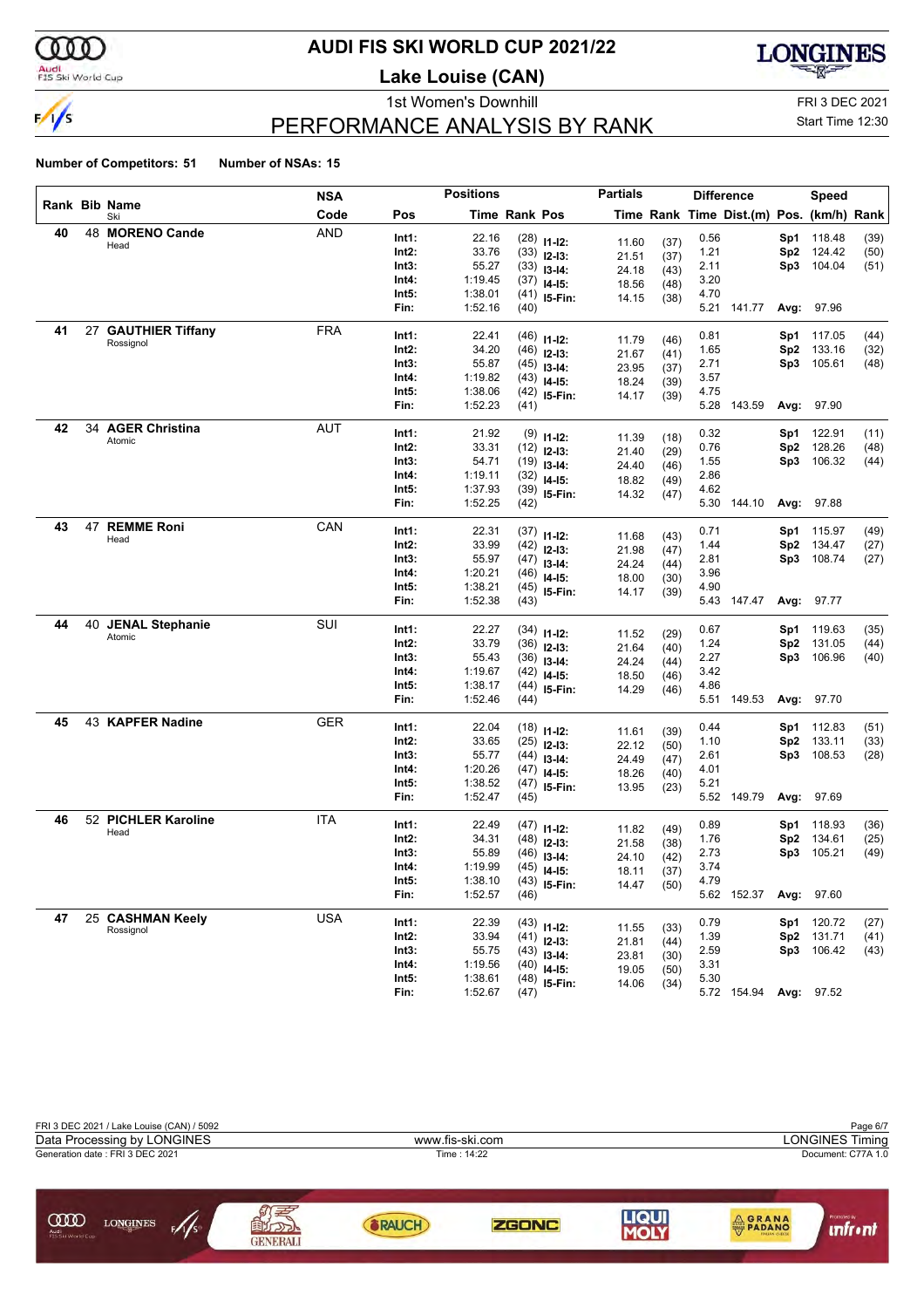

#### Audi<br>FIS Ski World Cup

#### **AUDI FIS SKI WORLD CUP 2021/22**

**Lake Louise (CAN)**





PERFORMANCE ANALYSIS BY RANK

1st Women's Downhill FRI 3 DEC 2021 Start Time 12:30

|    |    |                                      | <b>NSA</b> |                                                   | <b>Positions</b>                                         |                      |                                                                                    | <b>Partials</b>                           |                                      |                                              | <b>Difference</b>                        |                                       | <b>Speed</b>                             |                      |
|----|----|--------------------------------------|------------|---------------------------------------------------|----------------------------------------------------------|----------------------|------------------------------------------------------------------------------------|-------------------------------------------|--------------------------------------|----------------------------------------------|------------------------------------------|---------------------------------------|------------------------------------------|----------------------|
|    |    | Rank Bib Name<br>Ski                 | Code       | Pos                                               |                                                          | <b>Time Rank Pos</b> |                                                                                    |                                           |                                      |                                              | Time Rank Time Dist.(m) Pos. (km/h) Rank |                                       |                                          |                      |
| 48 | 44 | <b>MUZAFERIJA Elvedina</b><br>Atomic | BIH        | Int1:<br>Int2:<br>Int3:<br>Int4:<br>Int5:<br>Fin: | 22.73<br>34.52<br>55.99<br>1:19.90<br>1:38.44<br>1:52.68 | (48)                 | $(50)$ 11-12:<br>$(51)$ 12-13:<br>$(48)$ 13-14:<br>$(44)$ 14-15:<br>$(46)$ 15-Fin: | 11.79<br>21.47<br>23.91<br>18.54<br>14.24 | (46)<br>(34)<br>(36)<br>(47)<br>(45) | 1.13<br>1.97<br>2.83<br>3.65<br>5.13<br>5.73 | 155.20                                   | Sp1<br>Sp <sub>2</sub><br>Sp3         | 120.00<br>132.85<br>106.44<br>Avg: 97.51 | (31)<br>(36)<br>(42) |
| 49 | 49 | <b>MACUGA Lauren</b>                 | <b>USA</b> | Int1:<br>Int2:<br>Int3:<br>Int4:<br>Int5:<br>Fin: | 22.39<br>34.18<br>56.09<br>1:20.71<br>1:39.09<br>1:53.31 | (49)                 | $(43)$ 11-12:<br>$(45)$ 12-13:<br>$(49)$ 13-14:<br>$(48)$ 14-15:<br>$(49)$ 15-Fin: | 11.79<br>21.91<br>24.62<br>18.38<br>14.22 | (46)<br>(46)<br>(48)<br>(44)<br>(43) | 0.79<br>1.63<br>2.93<br>4.46<br>5.78<br>6.36 | 171.31                                   | Sp1<br>Sp <sub>2</sub><br>Sp3<br>Avg: | 116.19<br>131.82<br>104.95<br>96.97      | (48)<br>(40)<br>(50) |
| 50 | 41 | <b>SMALL Greta</b><br>Atomic         | <b>AUS</b> | Int1:<br>Int2:<br>Int3:<br>Int4:<br>Int5:<br>Fin: | 22.72<br>34.31<br>56.34<br>1:21.01<br>1:39.37<br>1:53.80 | (50)                 | $(49)$ 11-12:<br>$(48)$ 12-13:<br>$(50)$ 13-14:<br>$(49)$ 14-15:<br>$(50)$ 15-Fin: | 11.59<br>22.03<br>24.67<br>18.36<br>14.43 | (36)<br>(48)<br>(50)<br>(42)<br>(48) | 1.12<br>1.76<br>3.18<br>4.76<br>6.06<br>6.85 | 183.71                                   | Sp1<br>Sp <sub>2</sub><br>Sp3         | 119.64<br>131.03<br>105.90<br>Avg: 96.55 | (34)<br>(45)<br>(46) |
| 51 | 51 | <b>CRAWFORD Candace</b><br>Head      | CAN        | Int1:<br>Int2:<br>Int3:<br>Int4:<br>Int5:<br>Fin: | 22.66<br>34.41<br>56.53<br>1:21.18<br>1:39.55<br>1:54.21 | (51)                 | $(48)$ 11-12:<br>$(50)$ 12-13:<br>$(51)$ 13-14:<br>$(50)$ 14-15:<br>$(51)$ 15-Fin: | 11.75<br>22.12<br>24.65<br>18.37<br>14.66 | (45)<br>(50)<br>(49)<br>(43)<br>(51) | 1.06<br>1.86<br>3.37<br>4.93<br>6.24<br>7.26 | 194.01                                   | Sp1<br>Sp <sub>2</sub><br>Sp3         | 118.37<br>127.06<br>107.39<br>Avg: 96.20 | (40)<br>(49)<br>(35) |

| Intermediate Time Positions:                                   |                                           | $Int. 1 = Inter1$<br>$Int. 4 = Inter4$ |                                | $Int. 2 = Inter2$<br>$Int. 5 = Inter5$ |              | $Int. 3 = Inter3$ |                                      |                                                          |
|----------------------------------------------------------------|-------------------------------------------|----------------------------------------|--------------------------------|----------------------------------------|--------------|-------------------|--------------------------------------|----------------------------------------------------------|
| Speed Measurement Positions:                                   |                                           | $Sp 1 = Speed 1$                       |                                | $Sp 2 = Speed 2$                       |              | $Sp 3 = Speed 3$  |                                      |                                                          |
| Legend:<br>Avg<br>Average                                      |                                           | Dist.(m)                               | Distance in metres             | Fin                                    | Finish       | Int               | Intermediate                         |                                                          |
| llx                                                            | Intermediate x                            | Pos.                                   | Intermediate or speed position |                                        |              | Sp                | Speed trap                           |                                                          |
| Data Processing by LONGINES<br>Generation date: FRI 3 DEC 2021 | FRI 3 DEC 2021 / Lake Louise (CAN) / 5092 |                                        |                                | www.fis-ski.com<br>Time: 14:22         |              |                   |                                      | Page 7/7<br><b>LONGINES Timing</b><br>Document: C77A 1.0 |
| <b>COOD</b><br>Audi<br>FIS Ski World Cup                       | <b>LONGINES</b><br>5/1/s                  | ורנרז<br><b>GENERALI</b>               | <b>BRAUCH</b>                  |                                        | <b>ZGONC</b> | <b>LIQUI</b>      | <b>ORANA</b><br><b>ITALIAN CHEES</b> | Promoted by<br><i><b><u>infront</u></b></i>              |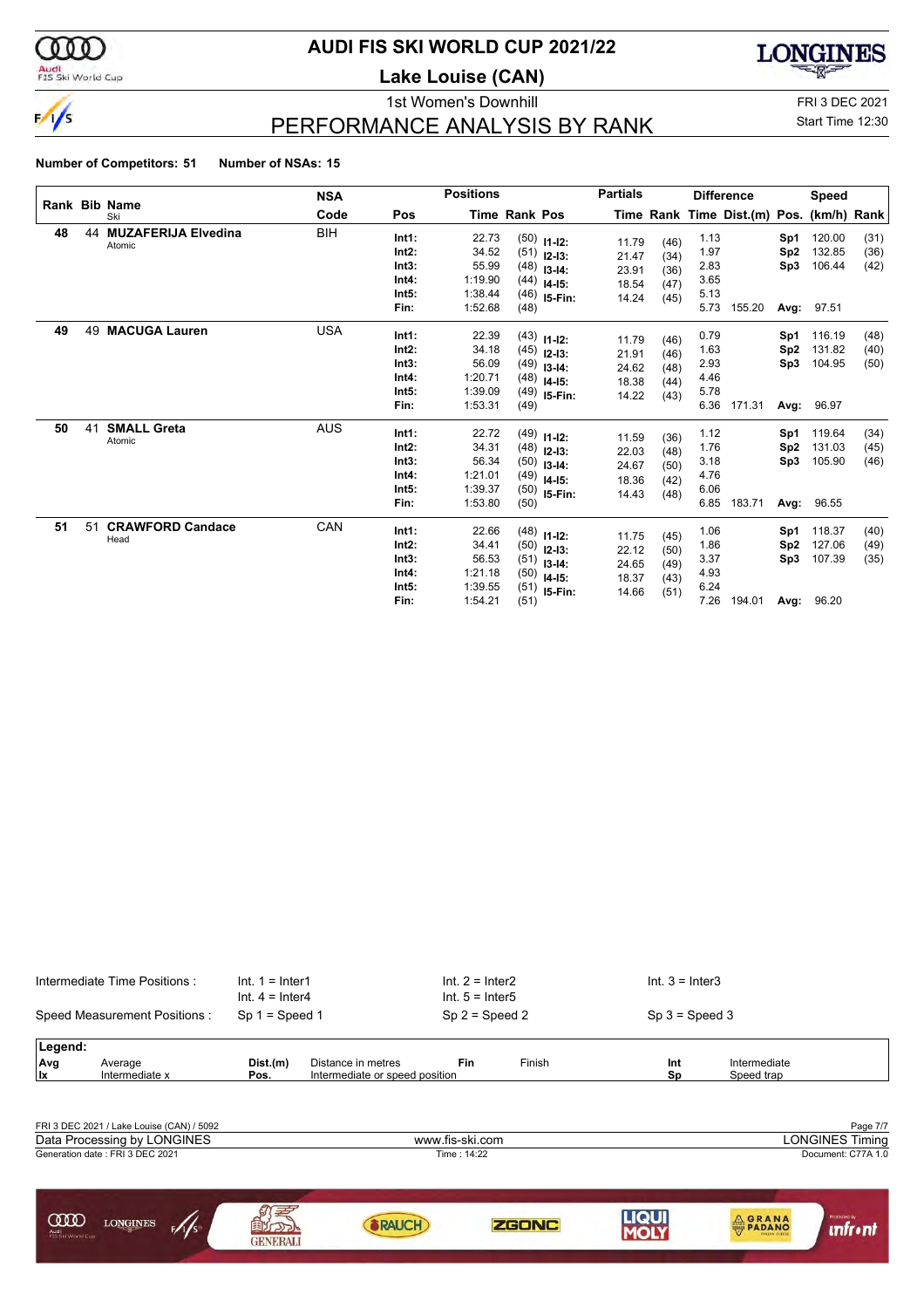







 $000$ Audi<br>FIS Ski World Cup

 $\frac{1}{s}$ 

#### **AUDI FIS SKI WORLD CUP 2021/22**

**Lake Louise (CAN)**

# **LONGINES**

### PERFORMANCE ANALYSIS BY BIB

1st Women's Downhill FRI 3 DEC 2021 Start Time 12:30

|                |                                 | <b>NSA</b> |       | <b>Positions</b> |                      |                         | <b>Partials</b> |              |      | <b>Difference</b>                        |     | Speed       |      |
|----------------|---------------------------------|------------|-------|------------------|----------------------|-------------------------|-----------------|--------------|------|------------------------------------------|-----|-------------|------|
| <b>Bib</b>     | <b>Name</b><br>Ski              | Code       | Pos   |                  | <b>Time Rank Pos</b> |                         |                 |              |      | Time Rank Time Dist.(m) Pos. (km/h) Rank |     |             |      |
| 1              | <b>SIEBENHOFER Ramona</b>       | <b>AUT</b> | Int1: | 22.02            |                      | $(17)$ 11-12:           | 11.21           | (4)          | 0.42 |                                          | Sp1 | 121.66      | (18) |
|                | Fischer                         |            | Int2: | 33.23            | (6)                  | $12-13:$                | 21.22           | (16)         | 0.68 |                                          |     | Sp2 134.62  | (24) |
|                |                                 |            | Int3: | 54.45            | (12)                 | $13-14:$                | 23.27           | (6)          | 1.29 |                                          |     | Sp3 112.85  | (3)  |
|                |                                 |            | Int4: | 1:17.72          | (6)                  | $14-15:$                | 17.42           | (5)          | 1.47 |                                          |     |             |      |
|                |                                 |            | Int5: | 1:35.14          | (4)                  | 15-Fin:                 | 13.77           | (10)         | 1.83 |                                          |     |             |      |
|                |                                 |            | Fin:  | 1:48.91          | (4)                  |                         |                 |              | 1.96 | 54.93                                    |     | Avg: 100.88 |      |
| 2              | <b>DELAGO Nadia</b>             | <b>ITA</b> | Int1: | 21.83            | (3)                  |                         |                 |              | 0.23 |                                          | Sp1 | 125.80      | (2)  |
|                | Atomic                          |            | Int2: | 32.92            | (2)                  | $11 - 12$ :<br>$12-13:$ | 11.09           | (2)          | 0.37 |                                          | Sp2 | 139.18      | (1)  |
|                |                                 |            | Int3: | 54.14            | (3)                  | $13-14:$                | 21.22           | (16)         | 0.98 |                                          | Sp3 | 109.63      | (19) |
|                |                                 |            | Int4: | 1:17.86          | (9)                  | $14-15:$                | 23.72           | (25)         | 1.61 |                                          |     |             |      |
|                |                                 |            | Int5: | 1:35.21          | (6)                  | 15-Fin:                 | 17.35           | (3)          | 1.90 |                                          |     |             |      |
|                |                                 |            | Fin:  | 1:49.04          | (6)                  |                         | 13.83           | (12)         | 2.09 | 58.50                                    |     | Avg: 100.76 |      |
| 3              | <b>JOHNSON Breezy</b>           | <b>USA</b> | Int1: | 22.00            |                      |                         |                 |              | 0.40 |                                          | Sp1 | 117.02      | (45) |
|                | Atomic                          |            | Int2: | 33.23            | (15)<br>(6)          | $11 - 12$ :             | 11.23           | (6)          | 0.68 |                                          |     | Sp2 138.15  | (6)  |
|                |                                 |            | Int3: | 54.38            | (9)                  | $12-13:$                | 21.15           | (13)         | 1.22 |                                          |     | Sp3 113.34  | (2)  |
|                |                                 |            | Int4: | 1:17.40          | (3)                  | $13 - 14$ :             | 23.02           | (1)          | 1.15 |                                          |     |             |      |
|                |                                 |            | Int5: | 1:34.74          | (2)                  | $14 - 15$ :             | 17.34           | (2)          | 1.43 |                                          |     |             |      |
|                |                                 |            | Fin:  | 1:48.42          | (2)                  | I5-Fin:                 | 13.68           | (3)          | 1.47 | 41.38                                    |     | Avg: 101.34 |      |
|                |                                 |            |       |                  |                      |                         |                 |              |      |                                          |     |             |      |
| 4              | <b>VENIER Stephanie</b><br>Head | <b>AUT</b> | Int1: | 22.14            | (25)                 | $11 - 12$ :             | 11.46           | (24)         | 0.54 |                                          | Sp1 | 120.39      | (29) |
|                |                                 |            | Int2: | 33.60            | (24)                 | $12-13:$                | 21.39           | (28)         | 1.05 |                                          | Sp2 | 138.69      | (3)  |
|                |                                 |            | Int3: | 54.99            | (28)                 | $13-14:$                | 23.29           | (7)          | 1.83 |                                          |     | Sp3 111.79  | (5)  |
|                |                                 |            | Int4: | 1:18.28          | (18)                 | $14-15:$                | 17.52           | (7)          | 2.03 |                                          |     |             |      |
|                |                                 |            | Int5: | 1:35.80          | (17)                 | 15-Fin:                 | 13.89           | (17)         | 2.49 |                                          |     |             |      |
|                |                                 |            | Fin:  | 1:49.69          | (17)                 |                         |                 |              | 2.74 | 76.24                                    |     | Avg: 100.17 |      |
| 5              | <b>GOGGIA Sofia</b>             | <b>ITA</b> | Int1: | 21.60            | (1)                  | $11 - 12$ :             | 10.95           | (1)          | 0.00 |                                          | Sp1 | 125.75      | (3)  |
|                | Atomic                          |            | Int2: | 32.55            | (1)                  | $12-13:$                | 20.61           | (1)          | 0.00 |                                          | Sp2 | 138.44      | (5)  |
|                |                                 |            | Int3: | 53.16            | (1)                  | $13-14:$                | 23.09           | (2)          | 0.00 |                                          |     | Sp3 114.23  | (1)  |
|                |                                 |            | Int4: | 1:16.25          | (1)                  | $14-15:$                | 17.06           | (1)          | 0.00 |                                          |     |             |      |
|                |                                 |            | Int5: | 1:33.31          | (1)                  | 15-Fin:                 | 13.64           | (1)          | 0.00 |                                          |     |             |      |
|                |                                 |            | Fin:  | 1:46.95          | (1)                  |                         |                 |              | 0.00 | 0.00                                     |     | Avg: 102.73 |      |
| 6              | <b>NUFER Priska</b>             | SUI        | Int1: | 21.90            |                      | $(8)$ 11-12:            |                 |              | 0.30 |                                          | Sp1 | 122.98      | (10) |
|                | Dynastar                        |            | Int2: | 33.27            | (10)                 | $12-13:$                | 11.37           | (17)         | 0.72 |                                          | Sp2 | 135.64      | (17) |
|                |                                 |            | Int3: | 54.27            | (6)                  | $13 - 14$ :             | 21.00<br>23.77  | (6)          | 1.11 |                                          | Sp3 | 109.45      | (22) |
|                |                                 |            | Int4: | 1:18.04          | (15)                 | $14-15:$                | 17.71           | (27)<br>(18) | 1.79 |                                          |     |             |      |
|                |                                 |            | Int5: | 1:35.75          | (16)                 | 15-Fin:                 | 13.84           | (13)         | 2.44 |                                          |     |             |      |
|                |                                 |            | Fin:  | 1:49.59          | (14)                 |                         |                 |              | 2.64 | 73.52                                    |     | Avg: 100.26 |      |
| $\overline{7}$ | <b>SUTER Corinne</b>            | SUI        | Int1: | 21.83            | (3)                  |                         |                 |              | 0.23 |                                          | Sp1 | 118.34      | (41) |
|                | Head                            |            | Int2: | 33.09            | (4)                  | $11 - 12$ :             | 11.26           | (10)         | 0.54 |                                          |     | Sp2 137.48  | (9)  |
|                |                                 |            | Int3: | 54.30            | (8)                  | $12-13:$<br>$13-14:$    | 21.21           | (15)         | 1.14 |                                          |     | Sp3 111.48  | (7)  |
|                |                                 |            | Int4: | 1:17.85          | (7)                  | $14-15:$                | 23.55           | (16)         | 1.60 |                                          |     |             |      |
|                |                                 |            | Int5: | 1:35.26          | (7)                  |                         | 17.41           | (4)          | 1.95 |                                          |     |             |      |
|                |                                 |            | Fin:  | 1:48.97          | (5)                  | 15-Fin:                 | 13.71           | (5)          | 2.02 | 56.58                                    |     | Avg: 100.83 |      |

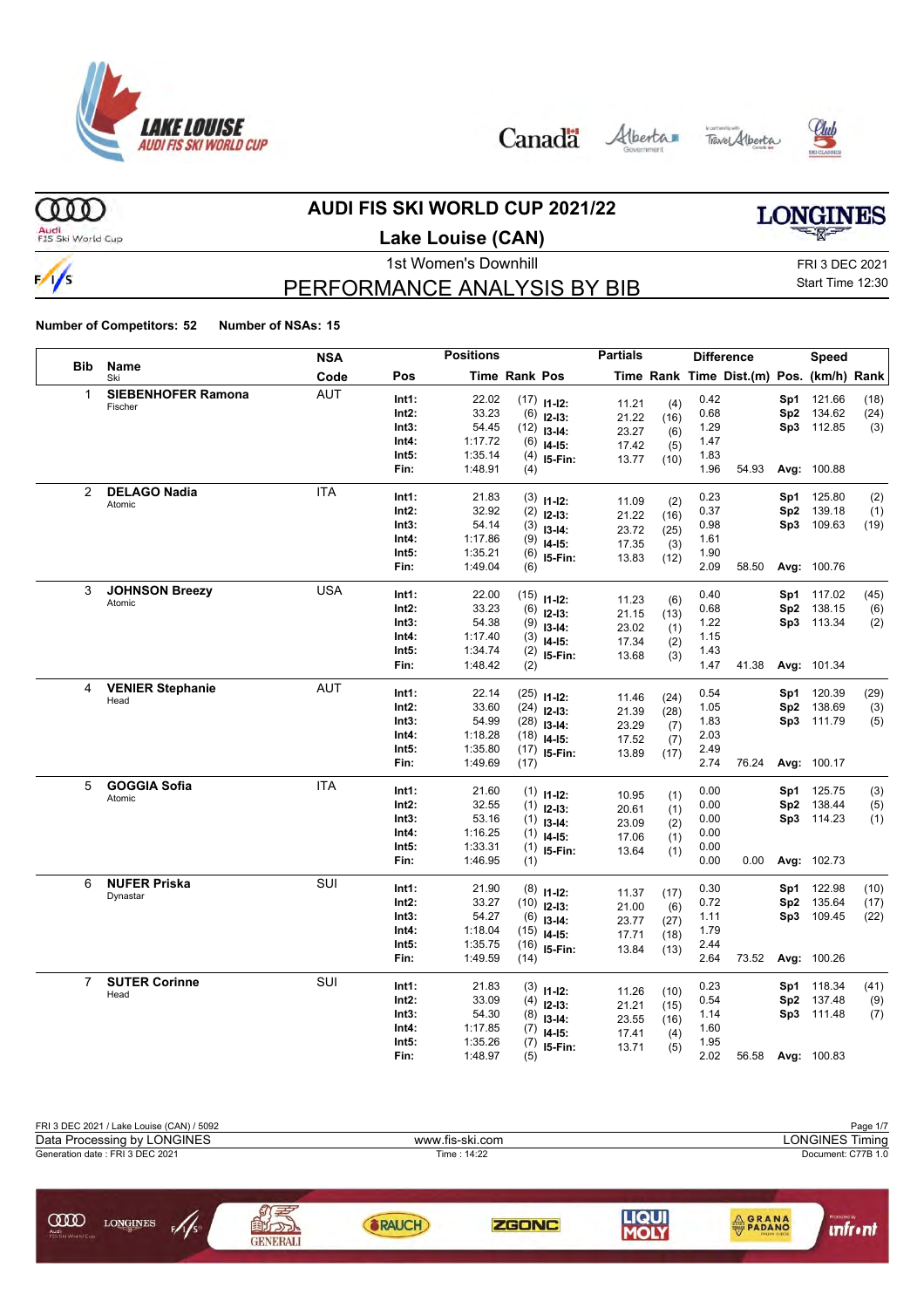

#### Audi<br>FIS Ski World Cup

#### **AUDI FIS SKI WORLD CUP 2021/22**

**Lake Louise (CAN)**



### PERFORMANCE ANALYSIS BY BIB

1st Women's Downhill FRI 3 DEC 2021 Start Time 12:30

|                   |                                 | <b>NSA</b> |                | <b>Positions</b>   |               |                                | <b>Partials</b> |      |              | <b>Difference</b>                        |                 | <b>Speed</b>         |             |
|-------------------|---------------------------------|------------|----------------|--------------------|---------------|--------------------------------|-----------------|------|--------------|------------------------------------------|-----------------|----------------------|-------------|
| <b>Bib</b>        | Name<br>Ski                     | Code       | Pos            |                    | Time Rank Pos |                                |                 |      |              | Time Rank Time Dist.(m) Pos. (km/h) Rank |                 |                      |             |
| 8                 | <b>GAGNON Marie-Michele</b>     | CAN        | Int1:          | 21.87              |               | $(5)$ 11-12:                   | 11.34           | (12) | 0.27         |                                          | Sp1             | 124.17               | (4)         |
|                   | Head                            |            | Int2:          | 33.21              | (5)           | $12-13:$                       | 21.04           | (9)  | 0.66         |                                          | Sp <sub>2</sub> | 136.93               | (14)        |
|                   |                                 |            | Int3:          | 54.25              | (4)           | $13-14:$                       | 23.68           | (23) | 1.09         |                                          | Sp3             | 109.25               | (24)        |
|                   |                                 |            | Int4:          | 1:17.93            | (13)          | $14 - 15$ :                    | 17.59           | (11) | 1.68         |                                          |                 |                      |             |
|                   |                                 |            | Int5:          | 1:35.52            |               | $(13)$ 15-Fin:                 | 14.14           | (36) | 2.21         |                                          |                 |                      |             |
|                   |                                 |            | Fin:           | 1:49.66            | (16)          |                                |                 |      | 2.71         | 75.42                                    |                 | Avg: 100.19          |             |
| 9                 | <b>GUT-BEHRAMI Lara</b>         | SUI        | Int1:          | 22.11              |               | $(23)$ 11-12:                  | 11.25           | (9)  | 0.51         |                                          | Sp1             | 120.74               | (26)        |
|                   | Head                            |            | Int2:          | 33.36              |               | $(15)$ 12-13:                  | 20.92           | (3)  | 0.81         |                                          | Sp <sub>2</sub> | 135.41               | (21)        |
|                   |                                 |            | Int3:          | 54.28              |               | $(7)$ 13-14:                   | 23.58           | (17) | 1.12         |                                          | Sp3             | 109.33               | (23)        |
|                   |                                 |            | Int4:          | 1:17.86            | (9)           | $14-15:$                       | 17.88           | (24) | 1.61         |                                          |                 |                      |             |
|                   |                                 |            | Int5:<br>Fin:  | 1:35.74<br>1:49.69 |               | $(15)$ 15-Fin:                 | 13.95           | (23) | 2.43<br>2.74 | 76.24                                    |                 |                      |             |
|                   |                                 |            |                |                    | (17)          |                                |                 |      |              |                                          |                 | Avg: 100.17          |             |
| 10                | <b>PUCHNER Mirjam</b><br>Atomic | AUT        | Int1:          | 21.82              |               | $(2)$ 11-12:                   | 11.18           | (3)  | 0.22         |                                          | Sp1             | 121.95               | (17)        |
|                   |                                 |            | Int2:          | 33.00              | (3)           | $12 - 13:$                     | 20.88           | (2)  | 0.45         |                                          | Sp <sub>2</sub> | 138.65               | (4)         |
|                   |                                 |            | Int3:          | 53.88              | (2)           | $13-14:$                       | 23.34           | (9)  | 0.72         |                                          | Sp3             | 109.63               | (19)        |
|                   |                                 |            | Int4:          | 1:17.22            | (2)           | $14 - 15$ :                    | 17.54           | (9)  | 0.97         |                                          |                 |                      |             |
|                   |                                 |            | Int5:<br>Fin:  | 1:34.76<br>1:48.49 | (3)<br>(3)    | 15-Fin:                        | 13.73           | (7)  | 1.45<br>1.54 | 43.32                                    |                 | Avg: 101.27          |             |
|                   |                                 |            |                |                    |               |                                |                 |      |              |                                          |                 |                      |             |
| 11                | <b>LEDECKA Ester</b><br>Atomic  | <b>CZE</b> | Int1:          | 21.89              |               | $(7)$ 11-12:                   | 11.34           | (12) | 0.29         |                                          |                 | Sp1 121.40           | (21)        |
|                   |                                 |            | Int2:          | 33.23              | (6)           | $12 - 13:$                     | 21.03           | (7)  | 0.68         |                                          |                 |                      |             |
|                   |                                 |            | Int3:          | 54.26              |               | $(5)$ 13-14:                   |                 |      | 1.10         |                                          |                 | Sp3 106.25           | (45)        |
|                   |                                 |            | Int4:          |                    |               | $14 - 15$ :                    |                 |      |              |                                          |                 |                      |             |
|                   |                                 |            | Int5:<br>Fin:  | 1:35.30<br>1:49.34 | (9)           | 15-Fin:                        | 14.04           | (31) | 1.99<br>2.39 | 66.71                                    |                 | Avg: 100.49          |             |
|                   |                                 |            |                |                    | (12)          |                                |                 |      |              |                                          |                 |                      |             |
| $12 \overline{ }$ | <b>SCHMIDHOFER Nicole</b>       | AUT        | Int1:          | 22.37              |               | $(42)$ 11-12:                  | 11.47           | (26) | 0.77         |                                          | Sp1             | 119.71               | (33)        |
|                   | Fischer                         |            | Int2:          | 33.84              |               | $(37)$ 12-13:                  | 21.86           | (45) | 1.29         |                                          | Sp <sub>2</sub> | 135.05               | (22)        |
|                   |                                 |            | Int3:          | 55.70              |               | $(41)$ 13-14:                  | 23.69           | (24) | 2.54         |                                          | Sp3             | 107.11               | (37)        |
|                   |                                 |            | Int4:          | 1:19.39            | (36)          | $14 - 15$ :                    | 18.04           | (32) | 3.14         |                                          |                 |                      |             |
|                   |                                 |            | Int5:          | 1:37.43            |               | $(35)$ 15-Fin:                 | 14.14           | (36) | 4.12         |                                          |                 |                      |             |
|                   |                                 |            | Fin:           | 1:51.57            | (35)          |                                |                 |      |              | 4.62 126.38                              | Avg:            | 98.48                |             |
| 13                | <b>WEIDLE Kira</b>              | <b>GER</b> | Int1:          | 22.14              |               | $(25)$ 11-12:                  | 11.56           | (34) | 0.54         |                                          | Sp1             | 123.48               | (7)         |
|                   | Rossignol                       |            | Int2:          | 33.70              |               | $(29)$ 12-13:                  | 20.98           | (5)  | 1.15         |                                          | Sp <sub>2</sub> | 137.08               | (12)        |
|                   |                                 |            | Int3:          | 54.68              |               | $(17)$ 13-14:                  | 23.19           | (4)  | 1.52         |                                          | Sp3             | 109.82               | (15)        |
|                   |                                 |            | Int4:          | 1:17.87            |               | $(11)$ 14-15:                  | 17.66           | (14) | 1.62         |                                          |                 |                      |             |
|                   |                                 |            | Int5:<br>Fin:  | 1:35.53<br>1:49.27 | (10)          | $(14)$ 15-Fin:                 | 13.74           | (8)  | 2.22<br>2.32 | 64.80                                    |                 | Avg: 100.55          |             |
| 14                | <b>BRIGNONE Federica</b>        | <b>ITA</b> |                |                    |               |                                |                 |      |              |                                          |                 |                      |             |
|                   | Rossignol                       |            | Int1:          | 22.20              |               | $(29)$ 11-12:                  | 11.24           | (8)  | 0.60         |                                          | Sp1             | 122.60               | (13)        |
|                   |                                 |            | Int2:          | 33.44              |               | $(19)$ 12-13:                  | 20.97           | (4)  | 0.89         |                                          | Sp <sub>2</sub> | 137.08               | (12)        |
|                   |                                 |            | Int3:<br>Int4: | 54.41<br>1:17.85   |               | $(10)$ 13-14:                  | 23.44           | (11) | 1.25<br>1.60 |                                          | Sp3             | 110.23               | (13)        |
|                   |                                 |            | Int5:          | 1:35.49            |               | $(7)$ 14-15:<br>$(12)$ 15-Fin: | 17.64           | (13) | 2.18         |                                          |                 |                      |             |
|                   |                                 |            | Fin:           | 1:49.36            | (13)          |                                | 13.87           | (16) | 2.41         | 67.26                                    |                 | Avg: 100.47          |             |
| 15                | <b>TIPPLER Tamara</b>           | AUT        |                |                    |               |                                |                 |      |              |                                          |                 |                      |             |
|                   | Salomon                         |            | Int1:          | 21.99              |               | $(12)$ 11-12:                  | 11.35           | (15) | 0.39         |                                          |                 | Sp1 120.63           | (28)        |
|                   |                                 |            | Int2:<br>Int3: | 33.34<br>54.46     |               | $(14)$ 12-13:                  | 21.12           | (12) | 0.79<br>1.30 |                                          | Sp2             | 137.50<br>Sp3 109.66 | (8)<br>(17) |
|                   |                                 |            | Int4:          | 1:17.67            |               | $(13)$ 13-14:<br>$(5)$ 14-15:  | 23.21           | (5)  | 1.42         |                                          |                 |                      |             |
|                   |                                 |            | Int5:          | 1:35.27            |               | $(8)$ 15-Fin:                  | 17.60           | (12) | 1.96         |                                          |                 |                      |             |
|                   |                                 |            | Fin:           | 1:49.29            | (11)          |                                | 14.02           | (30) | 2.34         | 65.35                                    |                 | <b>Avg: 100.53</b>   |             |

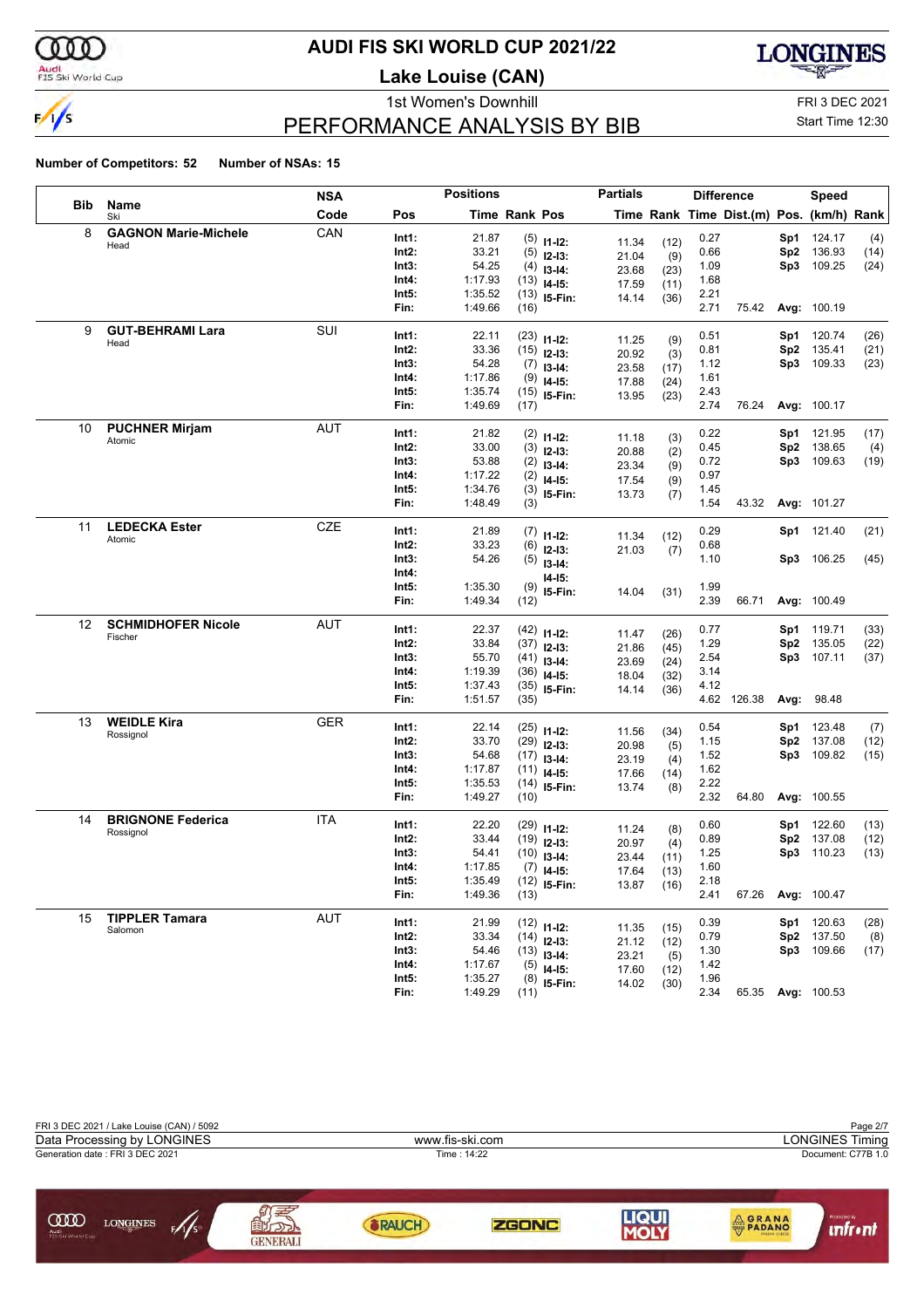

#### Audi<br>FIS Ski World Cup

#### **AUDI FIS SKI WORLD CUP 2021/22**

**Lake Louise (CAN)**



### PERFORMANCE ANALYSIS BY BIB

1st Women's Downhill FRI 3 DEC 2021 Start Time 12:30

|     |                                       | <b>NSA</b> |       | <b>Positions</b> |               |                | <b>Partials</b> |             |      | <b>Difference</b>                        |      | Speed              |      |
|-----|---------------------------------------|------------|-------|------------------|---------------|----------------|-----------------|-------------|------|------------------------------------------|------|--------------------|------|
| Bib | Name<br>Ski                           | Code       | Pos   |                  | Time Rank Pos |                |                 |             |      | Time Rank Time Dist.(m) Pos. (km/h) Rank |      |                    |      |
| 16  | <b>FLURY Jasmine</b>                  | SUI        | Int1: | 22.10            |               | $(21)$ 11-12:  | 11.23           | (6)         | 0.50 |                                          | Sp1  | 122.89             | (12) |
|     | Fischer                               |            | Int2: | 33.33            |               | $(13)$ 12-13:  | 21.35           | (26)        | 0.78 |                                          | Sp2  | 139.18             | (1)  |
|     |                                       |            | Int3: | 54.68            |               | $(17)$ 13-14:  | 23.31           | (8)         | 1.52 |                                          | Sp3  | 109.98             | (14) |
|     |                                       |            | Int4: | 1:17.99          |               | $(14)$ 14-15:  | 17.49           | (6)         | 1.74 |                                          |      |                    |      |
|     |                                       |            | Int5: | 1:35.48          |               | $(11)$ 15-Fin: | 13.78           | (11)        | 2.17 |                                          |      |                    |      |
|     |                                       |            | Fin:  | 1:49.26          | (9)           |                |                 |             | 2.31 | 64.53                                    |      | Avg: 100.56        |      |
| 17  | <b>CURTONI Elena</b>                  | <b>ITA</b> | Int1: | 22.08            |               | $(20)$ 11-12:  | 11.44           | (20)        | 0.48 |                                          | Sp1. | 118.75             | (37) |
|     | Head                                  |            | Int2: | 33.52            |               | $(21)$ 12-13:  | 21.24           | (19)        | 0.97 |                                          | Sp2  | 134.01             | (30) |
|     |                                       |            | Int3: | 54.76            |               | $(20)$ 13-14:  | 23.46           | (12)        | 1.60 |                                          | Sp3  | 108.27             | (32) |
|     |                                       |            | Int4: | 1:18.22          |               | $(17)$ 14-15:  | 18.05           | (33)        | 1.97 |                                          |      |                    |      |
|     |                                       |            | Int5: | 1:36.27          |               | $(20)$ 15-Fin: | 13.93           | (22)        | 2.96 |                                          |      |                    |      |
|     |                                       |            | Fin:  | 1:50.20          | (22)          |                |                 |             | 3.25 | 90.01                                    | Avg: | 99.70              |      |
| 18  | <b>MARSAGLIA Francesca</b><br>Salomon | ITA        | Int1: | 22.34            |               | $(40)$ 11-12:  | 11.94           | (50)        | 0.74 |                                          | Sp1  | 122.38             | (14) |
|     |                                       |            | Int2: | 34.28            |               | $(47)$ 12-13:  | 21.10           | (11)        | 1.73 |                                          | Sp2  | 130.47             | (47) |
|     |                                       |            | Int3: | 55.38            |               | $(35)$ 13-14:  | 23.79           | (29)        | 2.22 |                                          | Sp3  | 109.01             | (25) |
|     |                                       |            | Int4: | 1:19.17          |               | $(34)$ 14-15:  | 18.08           | (34)        | 2.92 |                                          |      |                    |      |
|     |                                       |            | Int5: | 1:37.25          |               | $(33)$ 15-Fin: | 13.84           | (13)        | 3.94 |                                          |      |                    |      |
|     |                                       |            | Fin:  | 1:51.09          | (32)          |                |                 |             |      | 4.14 113.74                              |      | Avg: 98.90         |      |
| 19  | <b>STUHEC IIka</b>                    | <b>SLO</b> | Int1: | 21.97            |               | $(11)$ 11-12:  | 11.44           | (20)        | 0.37 |                                          | Sp1  | 116.99             | (47) |
|     | Stoeckli                              |            | Int2: | 33.41            |               | $(17)$ 12-13:  | 21.47           | (34)        | 0.86 |                                          | Sp2  | 133.83             | (31) |
|     |                                       |            | Int3: | 54.88            |               | $(24)$ 13-14:  | 24.00           | (40)        | 1.72 |                                          |      | Sp3 111.17         | (8)  |
|     |                                       |            | Int4: | 1:18.88          |               | $(27)$ 14-15:  | 17.66           | (14)        | 2.63 |                                          |      |                    |      |
|     |                                       |            | Int5: | 1:36.54          |               | $(26)$ 15-Fin: | 13.65           | (2)         | 3.23 |                                          |      |                    |      |
|     |                                       |            | Fin:  | 1:50.19          | (20)          |                |                 |             | 3.24 | 89.74                                    | Avg: | 99.71              |      |
| 20  | <b>MOWINCKEL Ragnhild</b>             | <b>NOR</b> | Int1: | 22.32            |               | $(38)$ 11-12:  |                 |             | 0.72 |                                          | Sp1  | 122.04             | (16) |
|     | Head                                  |            | Int2: | 33.76            |               | $(33)$ 12-13:  | 11.44<br>21.03  | (20)<br>(7) | 1.21 |                                          | Sp2  | 134.69             | (23) |
|     |                                       |            | Int3: | 54.79            |               | $(22)$ 13-14:  | 23.59           | (20)        | 1.63 |                                          | Sp3  | 109.82             | (15) |
|     |                                       |            | Int4: | 1:18.38          |               | $(21)$ 14-15:  | 17.92           | (26)        | 2.13 |                                          |      |                    |      |
|     |                                       |            | Int5: | 1:36.30          |               | $(21)$ 15-Fin: | 13.89           | (17)        | 2.99 |                                          |      |                    |      |
|     |                                       |            | Fin:  | 1:50.19          | (20)          |                |                 |             | 3.24 | 89.74                                    | Avg: | 99.71              |      |
| 21  | <b>HAEHLEN Joana</b>                  | SUI        | Int1: | 22.40            |               | $(45)$ 11-12:  | 11.53           | (31)        | 0.80 |                                          | Sp1  | 123.35             | (8)  |
|     | Atomic                                |            | Int2: | 33.93            |               | $(40)$ 12-13:  | 21.50           | (36)        | 1.38 |                                          | Sp2  | 135.55             | (18) |
|     |                                       |            | Int3: | 55.43            |               | $(36)$ 13-14:  | 23.52           | (15)        | 2.27 |                                          | Sp3  | 107.67             | (34) |
|     |                                       |            | Int4: | 1:18.95          |               | $(28)$ 14-15:  | 17.82           | (20)        | 2.70 |                                          |      |                    |      |
|     |                                       |            | Int5: | 1:36.77          |               | $(28)$ 15-Fin: | 13.89           | (17)        | 3.46 |                                          |      |                    |      |
|     |                                       |            | Fin:  | 1:50.66          | (28)          |                |                 |             | 3.71 | 102.32                                   | Avg: | 99.29              |      |
| 22  | <b>HAASER Ricarda</b>                 | AUT        | Int1: | 22.22            |               | $(31)$ 11-12:  | 11.54           | (32)        | 0.62 |                                          | Sp1  | 123.59             | (6)  |
|     | Fischer                               |            | Int2: | 33.76            |               | $(33)$ 12-13:  | 21.34           | (25)        | 1.21 |                                          | Sp2  | 132.84             | (37) |
|     |                                       |            | Int3: | 55.10            |               | $(29)$ 13-14:  | 23.86           | (33)        | 1.94 |                                          | Sp3  | 107.32             | (36) |
|     |                                       |            | Int4: | 1:18.96          |               | $(29)$ 14-15:  | 17.86           | (22)        | 2.71 |                                          |      |                    |      |
|     |                                       |            | Int5: | 1:36.82          |               | $(30)$ 15-Fin: | 14.01           | (28)        | 3.51 |                                          |      |                    |      |
|     |                                       |            | Fin:  | 1:50.83          | (30)          |                |                 |             |      | 3.88 106.85                              |      | Avg: 99.14         |      |
| 23  | <b>HUETTER Cornelia</b>               | <b>AUT</b> | Int1: | 21.94            |               | $(10)$ 11-12:  | 11.35           | (15)        | 0.34 |                                          |      | Sp1 123.00         | (9)  |
|     | Head                                  |            | Int2: | 33.29            |               | $(11)$ 12-13:  | 21.17           | (14)        | 0.74 |                                          | Sp2  | 137.74             | (7)  |
|     |                                       |            | Int3: | 54.46            |               | $(13)$ 13-14:  | 23.18           | (3)         | 1.30 |                                          |      | Sp3 110.37         | (11) |
|     |                                       |            | Int4: | 1:17.64          |               | $(4)$ 14-15:   | 17.56           | (10)        | 1.39 |                                          |      |                    |      |
|     |                                       |            | Int5: | 1:35.20          |               | $(5)$ 15-Fin:  | 13.90           | (21)        | 1.89 |                                          |      |                    |      |
|     |                                       |            | Fin:  | 1:49.10          | (7)           |                |                 |             | 2.15 | 60.14                                    |      | <b>Avg: 100.71</b> |      |

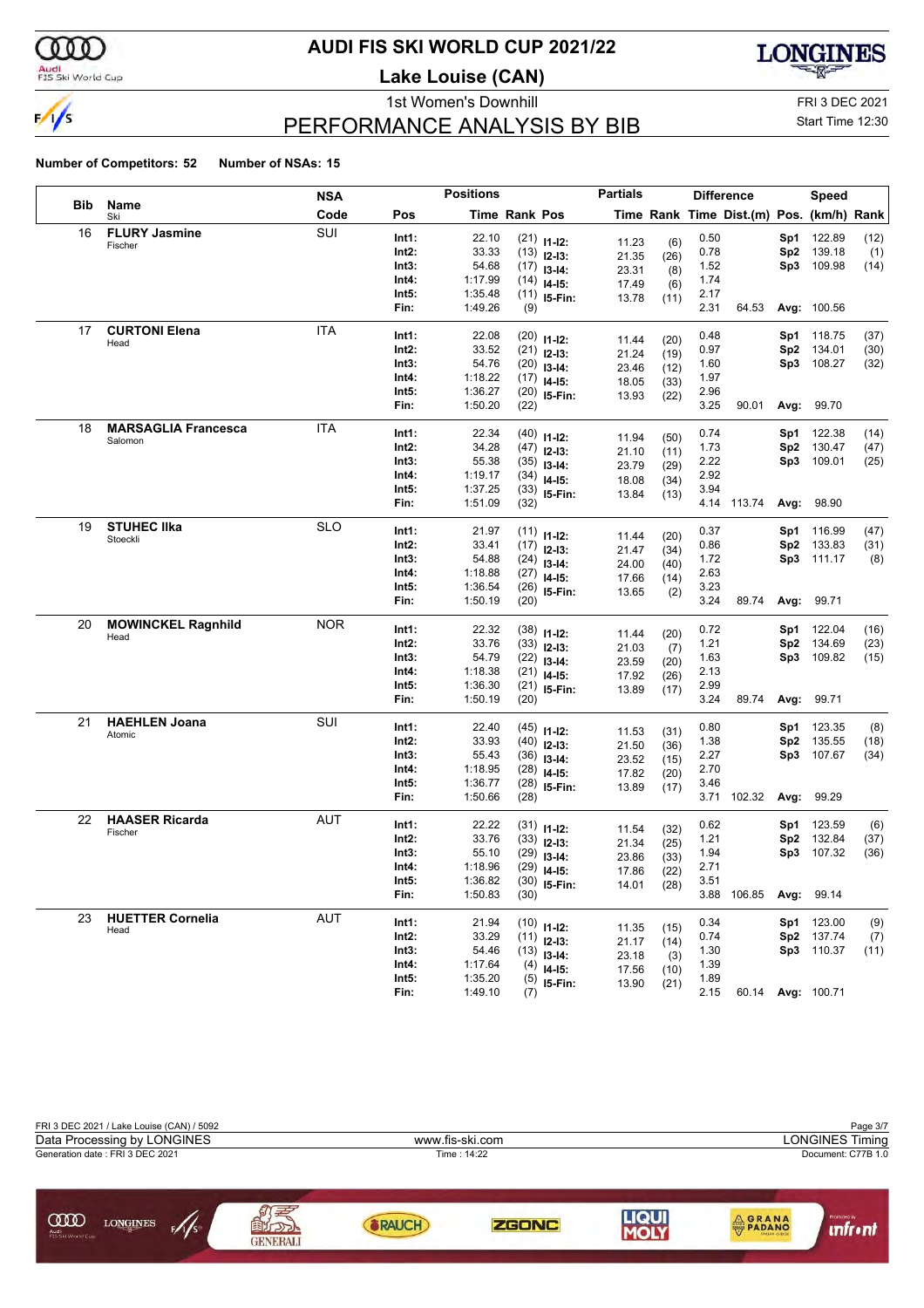

#### Audi<br>FIS Ski World Cup

#### **AUDI FIS SKI WORLD CUP 2021/22**

**Lake Louise (CAN)**



### PERFORMANCE ANALYSIS BY BIB

1st Women's Downhill FRI 3 DEC 2021 Start Time 12:30

|            |                          | <b>NSA</b> |                | <b>Positions</b> |                      |                                 | <b>Partials</b> |              |              | <b>Difference</b>                        |                 | <b>Speed</b>             |              |
|------------|--------------------------|------------|----------------|------------------|----------------------|---------------------------------|-----------------|--------------|--------------|------------------------------------------|-----------------|--------------------------|--------------|
| <b>Bib</b> | Name<br>Ski              | Code       | Pos            |                  | <b>Time Rank Pos</b> |                                 |                 |              |              | Time Rank Time Dist.(m) Pos. (km/h) Rank |                 |                          |              |
| 24         | <b>DELAGO Nicol</b>      | <b>ITA</b> | Int1:          | 21.88            |                      | $(6)$ 11-12:                    |                 |              | 0.28         |                                          | Sp1             | 128.11                   | (1)          |
|            | Atomic                   |            | Int2:          | 33.39            |                      | $(16)$ 12-13:                   | 11.51<br>21.04  | (28)<br>(9)  | 0.84         |                                          | Sp2             | 137.31                   | (10)         |
|            |                          |            | Int3:          | 54.43            |                      | $(11)$ 13-14:                   | 23.46           | (12)         | 1.27         |                                          | Sp3             | 112.27                   | (4)          |
|            |                          |            | Int4:          | 1:17.89          |                      | $(12)$ 14-15:                   | 17.52           | (7)          | 1.64         |                                          |                 |                          |              |
|            |                          |            | Int5:          | 1:35.41          |                      | $(10)$ 15-Fin:                  | 13.70           | (4)          | 2.10         |                                          |                 |                          |              |
|            |                          |            | Fin:           | 1:49.11          | (8)                  |                                 |                 |              | 2.16         | 60.42                                    |                 | Avg: 100.70              |              |
| 25         | <b>CASHMAN Keely</b>     | <b>USA</b> | Int1:          | 22.39            |                      | $(43)$ 11-12:                   |                 |              | 0.79         |                                          |                 | Sp1 120.72               | (27)         |
|            | Rossignol                |            | Int2:          | 33.94            |                      | $(41)$ 12-13:                   | 11.55           | (33)         | 1.39         |                                          | Sp <sub>2</sub> | 131.71                   | (41)         |
|            |                          |            | Int3:          | 55.75            |                      | $(43)$ 13-14:                   | 21.81<br>23.81  | (44)<br>(30) | 2.59         |                                          | Sp3             | 106.42                   | (43)         |
|            |                          |            | Int4:          | 1:19.56          |                      | $(40)$ 14-15:                   | 19.05           | (50)         | 3.31         |                                          |                 |                          |              |
|            |                          |            | Int5:          | 1:38.61          |                      | $(48)$ 15-Fin:                  | 14.06           | (34)         | 5.30         |                                          |                 |                          |              |
|            |                          |            | Fin:           | 1:52.67          | (47)                 |                                 |                 |              |              | 5.72 154.94                              |                 | Avg: 97.52               |              |
| 26         | <b>WRIGHT Isabella</b>   | USA        | Int1:          | 22.05            |                      | $(19)$ 11-12:                   |                 |              | 0.45         |                                          | Sp1.            | 117.01                   | (46)         |
|            | Atomic                   |            | Int2:          | 33.67            |                      | $(27)$ 12-13:                   | 11.62           | (41)         | 1.12         |                                          | Sp2             | 132.86                   | (35)         |
|            |                          |            | Int3:          | 54.91            |                      | $(25)$ 13-14:                   | 21.24           | (19)         | 1.75         |                                          | Sp3             | 110.85                   | (9)          |
|            |                          |            | Int4:          | 1:18.69          |                      | $(24)$ 14-15:                   | 23.78<br>17.88  | (28)<br>(24) | 2.44         |                                          |                 |                          |              |
|            |                          |            | Int5:          | 1:36.57          |                      | $(27)$ 15-Fin:                  | 14.00           | (27)         | 3.26         |                                          |                 |                          |              |
|            |                          |            | Fin:           | 1:50.57          | (27)                 |                                 |                 |              | 3.62         | 99.92                                    |                 | Avg: 99.37               |              |
| 27         | <b>GAUTHIER Tiffany</b>  | <b>FRA</b> | Int1:          | 22.41            |                      |                                 |                 |              | 0.81         |                                          |                 | <b>Sp1</b> 117.05        | (44)         |
|            | Rossignol                |            | Int2:          | 34.20            |                      | $(46)$ 11-12:<br>$(46)$ 12-13:  | 11.79           | (46)         | 1.65         |                                          | Sp <sub>2</sub> | 133.16                   | (32)         |
|            |                          |            | Int3:          | 55.87            |                      | $(45)$ 13-14:                   | 21.67           | (41)         | 2.71         |                                          |                 | Sp3 105.61               | (48)         |
|            |                          |            | Int4:          | 1:19.82          |                      | $(43)$ 14-15:                   | 23.95           | (37)         | 3.57         |                                          |                 |                          |              |
|            |                          |            | Int5:          | 1:38.06          |                      | $(42)$ 15-Fin:                  | 18.24           | (39)         | 4.75         |                                          |                 |                          |              |
|            |                          |            | Fin:           | 1:52.23          | (41)                 |                                 | 14.17           | (39)         | 5.28         | 143.59                                   |                 | Avg: 97.90               |              |
| 28         | <b>WILES Jacqueline</b>  | <b>USA</b> | Int1:          | 22.25            |                      |                                 |                 |              | 0.65         |                                          | Sp1             | 121.51                   | (19)         |
|            | Rossignol                |            | Int2:          | 33.71            |                      | $(33)$ 11-12:                   | 11.46           | (24)         | 1.16         |                                          | Sp2             | 137.15                   | (11)         |
|            |                          |            | Int3:          | 55.11            |                      | $(31)$ 12-13:<br>$(30)$ 13-14:  | 21.40           | (29)         | 1.95         |                                          | Sp3             | 109.65                   | (18)         |
|            |                          |            | Int4:          | 1:18.72          |                      | $(25)$ 14-15:                   | 23.61           | (21)         | 2.47         |                                          |                 |                          |              |
|            |                          |            | Int5:          | 1:36.52          |                      | $(25)$ 15-Fin:                  | 17.80           | (19)         | 3.21         |                                          |                 |                          |              |
|            |                          |            | Fin:           | 1:50.23          | (23)                 |                                 | 13.71           | (5)          | 3.28         | 90.82                                    | Avg:            | 99.68                    |              |
| 29         | <b>SCHEYER Christine</b> | <b>AUT</b> | Int1:          | 21.99            |                      |                                 |                 |              | 0.39         |                                          | Sp1             | 124.01                   | (5)          |
|            | Head                     |            | Int2:          | 33.43            |                      | $(12)$ 11-12:                   | 11.44           | (20)         | 0.88         |                                          | Sp <sub>2</sub> | 136.90                   | (15)         |
|            |                          |            | Int3:          | 54.66            |                      | $(18)$ 12-13:                   | 21.23           | (18)         | 1.50         |                                          | Sp3             | 106.99                   | (39)         |
|            |                          |            | Int4:          | 1:18.17          |                      | $(16)$ 13-14:<br>$(16)$ 14-15:  | 23.51           | (14)         | 1.92         |                                          |                 |                          |              |
|            |                          |            | Int5:          | 1:35.87          |                      | $(18)$ 15-Fin:                  | 17.70           | (17)         | 2.56         |                                          |                 |                          |              |
|            |                          |            | Fin:           | 1:49.63          | (15)                 |                                 | 13.76           | (9)          | 2.68         | 74.61                                    |                 | Avg: 100.22              |              |
| 30         | <b>MIRADOLI Romane</b>   | <b>FRA</b> | Int1:          | 22.21            |                      |                                 |                 |              | 0.61         |                                          |                 | 122.25                   | (15)         |
|            | Dynastar                 |            | Int2:          | 33.68            |                      | $(30)$ 11-12:                   | 11.47           | (26)         | 1.13         |                                          | Sp1<br>Sp2      | 136.36                   | (16)         |
|            |                          |            | Int3:          | 54.94            |                      | $(28)$ 12-13:                   | 21.26           | (21)         | 1.78         |                                          | Sp3             | 110.41                   | (10)         |
|            |                          |            | Int4:          | 1:18.30          |                      | $(26)$ 13-14:<br>$(19)$ 14-15:  | 23.36           | (10)         | 2.05         |                                          |                 |                          |              |
|            |                          |            | Int5:          | 1:35.97          |                      | $(19)$ 15-Fin:                  | 17.67           | (16)         | 2.66         |                                          |                 |                          |              |
|            |                          |            | Fin:           | 1:49.95          | (19)                 |                                 | 13.98           | (25)         | 3.00         | 83.27                                    |                 | Avg: 99.93               |              |
| 31         | <b>SHIFFRIN Mikaela</b>  | <b>USA</b> |                |                  |                      |                                 |                 |              |              |                                          |                 |                          |              |
|            | Atomic                   |            | Int1:<br>Int2: | 22.10<br>33.44   |                      | $(21)$ 11-12:                   | 11.34           | (12)         | 0.50<br>0.89 |                                          |                 | Sp1 119.94<br>Sp2 133.07 | (32)<br>(34) |
|            |                          |            | Int3:          | 54.84            |                      | $(19)$ 12-13:                   | 21.40           | (29)         | 1.68         |                                          |                 | Sp3 105.84               | (47)         |
|            |                          |            | Int4:          | 1:18.48          |                      | $(23)$ 13-14:                   | 23.64           | (22)         | 2.23         |                                          |                 |                          |              |
|            |                          |            | Int5:          | 1:36.50          |                      | $(23)$ 14-15:<br>$(24)$ 15-Fin: | 18.02           | (31)         | 3.19         |                                          |                 |                          |              |
|            |                          |            | Fin:           | 1:50.55          | (26)                 |                                 | 14.05           | (33)         | 3.60         | 99.39                                    |                 | <b>Avg: 99.39</b>        |              |
|            |                          |            |                |                  |                      |                                 |                 |              |              |                                          |                 |                          |              |

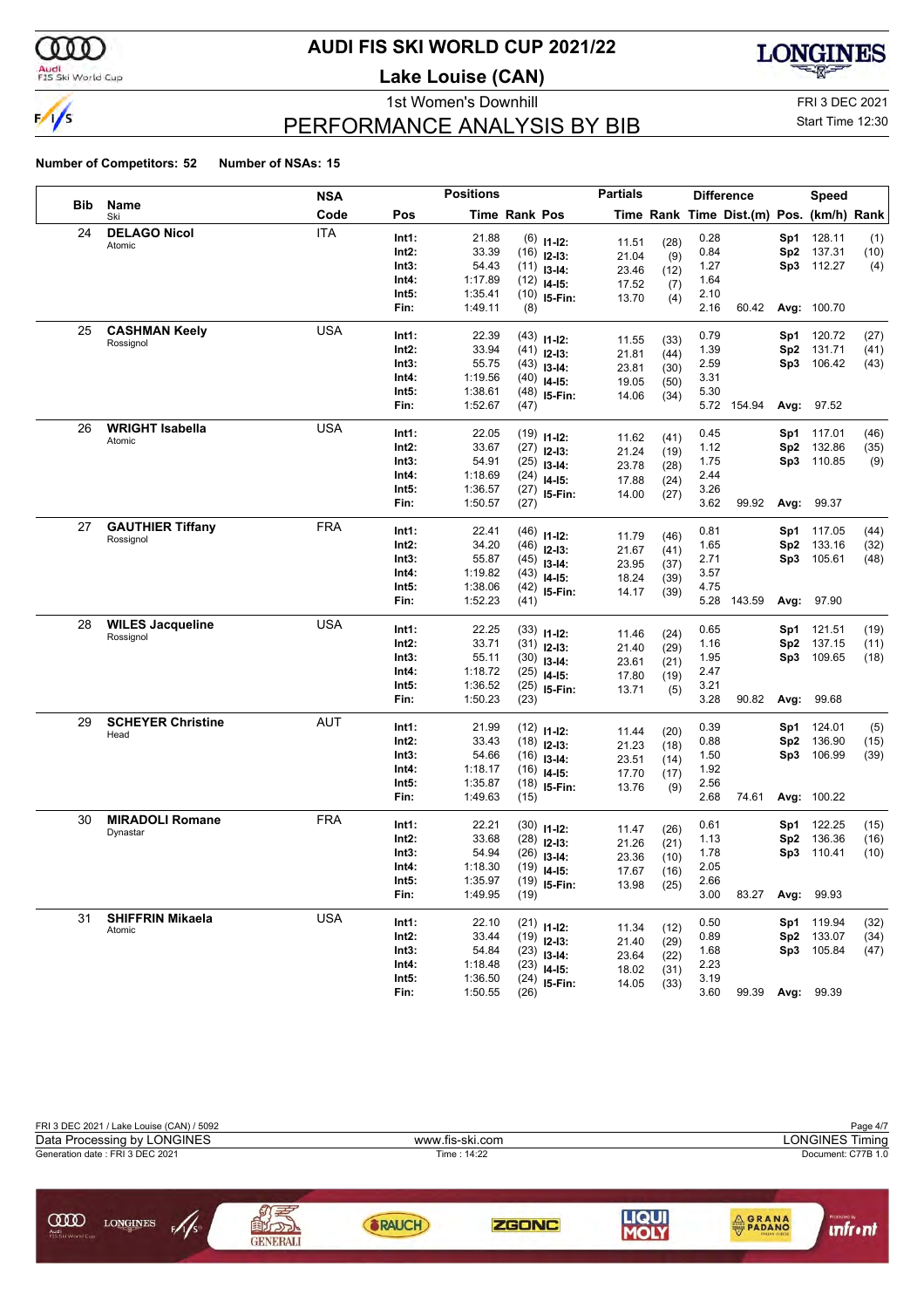

#### Audi<br>FIS Ski World Cup

#### **AUDI FIS SKI WORLD CUP 2021/22**

**Lake Louise (CAN)**



### PERFORMANCE ANALYSIS BY BIB

1st Women's Downhill FRI 3 DEC 2021 Start Time 12:30

|     |                           | NSA        |       | <b>Positions</b> |               |                                | <b>Partials</b> |      |      | <b>Difference</b>                        |                 | <b>Speed</b>      |              |
|-----|---------------------------|------------|-------|------------------|---------------|--------------------------------|-----------------|------|------|------------------------------------------|-----------------|-------------------|--------------|
| Bib | Name<br>Ski               | Code       | Pos   |                  | Time Rank Pos |                                |                 |      |      | Time Rank Time Dist.(m) Pos. (km/h) Rank |                 |                   |              |
| 32  | <b>FEST Nadine</b>        | <b>AUT</b> | Int1: | 22.00            |               | $(15)$ 11-12:                  | 11.52           | (29) | 0.40 |                                          |                 | Sp1 120.81        | (24)         |
|     | Rossignol                 |            | Int2: | 33.52            |               | $(21)$ 12-13:                  | 21.26           | (21) | 0.97 |                                          |                 | Sp2 131.39        | (42)         |
|     |                           |            | Int3: | 54.78            |               | $(21)$ 13-14:                  | 23.58           | (17) | 1.62 |                                          | Sp3             | 108.43            | (29)         |
|     |                           |            | Int4: | 1:18.36          |               | $(20)$ 14-15:                  | 17.96           | (28) | 2.11 |                                          |                 |                   |              |
|     |                           |            | Int5: | 1:36.32          |               | $(22)$ 15-Fin:                 | 13.99           | (26) | 3.01 |                                          |                 |                   |              |
|     |                           |            | Fin:  | 1:50.31          | (25)          |                                |                 |      | 3.36 | 92.96                                    | Avg:            | 99.60             |              |
| 33  | <b>HOERNBLAD Lisa</b>     | <b>SWE</b> | Int1: | 21.99            |               | $(12)$ 11-12:                  |                 |      | 0.39 |                                          | Sp1             | 120.91            | (23)         |
|     | Fischer                   |            | Int2: | 33.26            |               | $(9)$ 12-13:                   | 11.27           | (11) | 0.71 |                                          |                 | Sp2 134.22        | (29)         |
|     |                           |            | Int3: | 54.56            |               | $(15)$ 13-14:                  | 21.30           | (24) | 1.40 |                                          |                 | Sp3 110.32        | (12)         |
|     |                           |            | Int4: | 1:18.40          |               | $(22)$ 14-15:                  | 23.84<br>17.98  | (32) | 2.15 |                                          |                 |                   |              |
|     |                           |            | Int5: | 1:36.38          |               | $(23)$ 15-Fin:                 |                 | (29) | 3.07 |                                          |                 |                   |              |
|     |                           |            | Fin:  | 1:50.27          | (24)          |                                | 13.89           | (17) | 3.32 | 91.89                                    |                 | Avg: 99.64        |              |
| 34  | <b>AGER Christina</b>     | <b>AUT</b> | Int1: | 21.92            |               |                                |                 |      | 0.32 |                                          |                 | Sp1 122.91        | (11)         |
|     | Atomic                    |            | Int2: | 33.31            |               | $(9)$ 11-12:<br>$(12)$ 12-13:  | 11.39           | (18) | 0.76 |                                          | Sp <sub>2</sub> | 128.26            | (48)         |
|     |                           |            | Int3: | 54.71            |               |                                | 21.40           | (29) | 1.55 |                                          |                 | Sp3 106.32        | (44)         |
|     |                           |            | Int4: | 1:19.11          |               | $(19)$ 13-14:<br>$(32)$ 14-15: | 24.40           | (46) | 2.86 |                                          |                 |                   |              |
|     |                           |            | Int5: | 1:37.93          |               | $(39)$ 15-Fin:                 | 18.82           | (49) | 4.62 |                                          |                 |                   |              |
|     |                           |            | Fin:  | 1:52.25          | (42)          |                                | 14.32           | (47) |      | 5.30 144.10                              |                 | Avg: 97.88        |              |
| 35  | <b>GAUCHE Laura</b>       | FRA        | Int1: | 22.13            |               |                                |                 |      | 0.53 |                                          |                 | Sp1 120.97        |              |
|     | Head                      |            | Int2: | 33.70            |               | $(24)$ 11-12:                  | 11.57           | (35) | 1.15 |                                          |                 | Sp2 134.37        | (22)<br>(28) |
|     |                           |            | Int3: | 55.13            |               | $(29)$ 12-13:                  | 21.43           | (33) | 1.97 |                                          |                 | Sp3 106.71        |              |
|     |                           |            | Int4: | 1:19.01          |               | $(31)$ 13-14:                  | 23.88           | (34) | 2.76 |                                          |                 |                   | (41)         |
|     |                           |            | Int5: | 1:36.84          |               | $(30)$ 14-15:                  | 17.83           | (21) | 3.53 |                                          |                 |                   |              |
|     |                           |            | Fin:  | 1:51.03          | (31)          | $(31)$ 15-Fin:                 | 14.19           | (42) |      | 4.08 112.15                              |                 | Avg: 98.96        |              |
| 36  | <b>NUSSBAUMER Vanessa</b> | AUT        |       |                  |               |                                |                 |      |      |                                          |                 |                   |              |
|     | Head                      |            | Int1: | 22.14            |               | $(25)$ 11-12:                  | 11.60           | (37) | 0.54 |                                          |                 | Sp1 120.78        | (25)         |
|     |                           |            | Int2: | 33.74            |               | $(32)$ 12-13:                  | 21.78           | (43) | 1.19 |                                          |                 | Sp2 130.69        | (46)         |
|     |                           |            | Int3: | 55.52            |               | $(38)$ 13-14:                  | 24.00           | (40) | 2.36 |                                          | Sp3             | 108.32            | (31)         |
|     |                           |            | Int4: | 1:19.52          |               | $(38)$ 14-15:                  | 18.09           | (36) | 3.27 |                                          |                 |                   |              |
|     |                           |            | Int5: | 1:37.61          |               | $(37)$ 15-Fin:                 | 14.43           | (48) | 4.30 |                                          |                 |                   |              |
|     |                           |            | Fin:  | 1:52.04          | (39)          |                                |                 |      | 5.09 | 138.65                                   |                 | Avg: 98.06        |              |
| 37  | PLESHKOVA Julia           | <b>RUS</b> | Int1: | 22.35            |               | $(41)$ 11-12:                  | 11.21           | (4)  | 0.75 |                                          |                 | Sp1 118.59        | (38)         |
|     | Head                      |            | Int2: | 33.56            |               | $(23)$ 12-13:                  | 21.41           | (32) | 1.01 |                                          |                 | Sp2 135.54        | (19)         |
|     |                           |            | Int3: | 54.97            |               | $(27)$ 13-14:                  | 23.89           | (35) | 1.81 |                                          |                 | Sp3 111.58        | (6)          |
|     |                           |            | Int4: | 1:18.86          |               | $(26)$ 14-15:                  | 17.95           | (27) | 2.61 |                                          |                 |                   |              |
|     |                           |            | Int5: | 1:36.81          |               | $(29)$ 15-Fin:                 | 13.86           | (15) | 3.50 |                                          |                 |                   |              |
|     |                           |            | Fin:  | 1:50.67          | (29)          |                                |                 |      |      | 3.72 102.59                              |                 | Avg: 99.28        |              |
| 38  | <b>KOLLY Noemie</b>       | SUI        | Int1: | 22.61            |               | $(48)$ 11-12:                  |                 |      | 1.01 |                                          |                 |                   |              |
|     | Stoeckli                  |            | Int2: |                  |               |                                |                 |      |      |                                          |                 |                   |              |
|     |                           |            | Int3: |                  |               | $12-13:$                       |                 |      |      |                                          |                 |                   |              |
|     |                           |            | Int4: |                  |               | $13-14:$                       |                 |      |      |                                          |                 |                   |              |
|     |                           |            | Int5: |                  |               | $14 - 15$ :<br>15-Fin:         |                 |      |      |                                          |                 |                   |              |
|     |                           |            | Fin:  | <b>DNF</b>       |               |                                |                 |      |      |                                          | Avg:            |                   |              |
| 39  | <b>FERK Marusa</b>        | <b>SLO</b> | Int1: |                  |               |                                |                 |      |      |                                          |                 | Sp1 117.91        | (42)         |
|     | Salomon                   |            | Int2: | 33.88            |               | $11 - 12$ :<br>$(38)$ 12-13:   |                 |      | 1.33 |                                          |                 | Sp2 132.27        | (38)         |
|     |                           |            | Int3: | 55.61            |               | $(39)$ 13-14:                  | 21.73           | (42) | 2.45 |                                          |                 | Sp3 107.09        | (38)         |
|     |                           |            | Int4: | 1:19.57          |               | $(41)$ 14-15:                  | 23.96           | (38) | 3.32 |                                          |                 |                   |              |
|     |                           |            | Int5: | 1:37.65          |               | $(38)$ 15-Fin:                 | 18.08           | (34) | 4.34 |                                          |                 |                   |              |
|     |                           |            | Fin:  | 1:51.66          | (36)          |                                | 14.01           | (28) |      | 4.71 128.74                              |                 | <b>Avg: 98.40</b> |              |

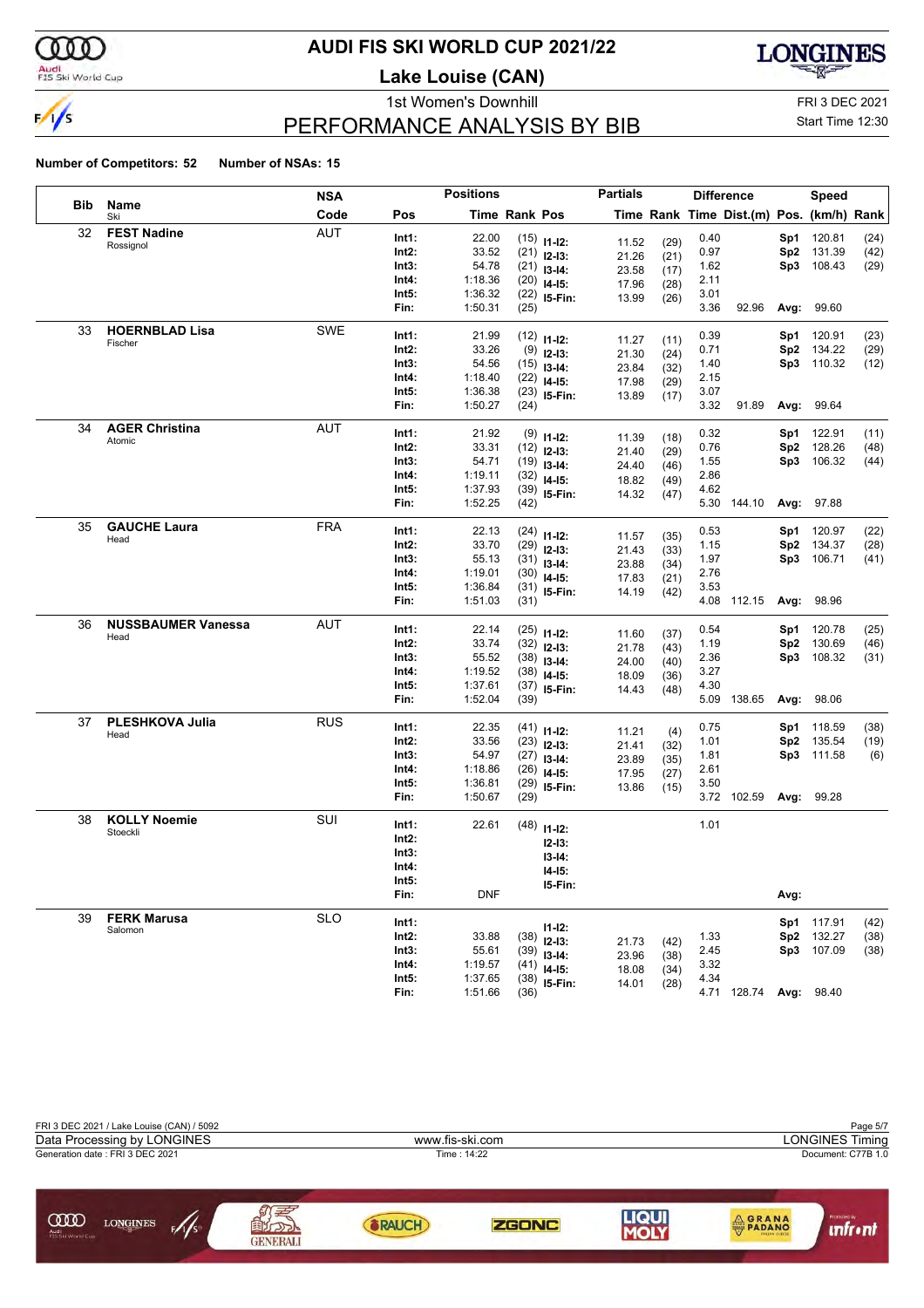

#### Audi<br>FIS Ski World Cup

#### **AUDI FIS SKI WORLD CUP 2021/22**

**Lake Louise (CAN)**



### PERFORMANCE ANALYSIS BY BIB

1st Women's Downhill FRI 3 DEC 2021 Start Time 12:30

|            |                            | <b>NSA</b> |       | <b>Positions</b> |                      |                | <b>Partials</b> |              |      | <b>Difference</b>                        |                 | Speed      |      |
|------------|----------------------------|------------|-------|------------------|----------------------|----------------|-----------------|--------------|------|------------------------------------------|-----------------|------------|------|
| <b>Bib</b> | Name<br>Ski                | Code       | Pos   |                  | <b>Time Rank Pos</b> |                |                 |              |      | Time Rank Time Dist.(m) Pos. (km/h) Rank |                 |            |      |
| 40         | <b>JENAL Stephanie</b>     | SUI        | Int1: | 22.27            |                      | $(34)$ 11-12:  |                 | (29)         | 0.67 |                                          | Sp1             | 119.63     | (35) |
|            | Atomic                     |            | Int2: | 33.79            |                      | $(36)$ 12-13:  | 11.52<br>21.64  | (40)         | 1.24 |                                          | Sp <sub>2</sub> | 131.05     | (44) |
|            |                            |            | Int3: | 55.43            |                      | $(36)$ 13-14:  | 24.24           | (44)         | 2.27 |                                          | Sp3             | 106.96     | (40) |
|            |                            |            | Int4: | 1:19.67          |                      | $(42)$ 14-15:  | 18.50           | (46)         | 3.42 |                                          |                 |            |      |
|            |                            |            | Int5: | 1:38.17          |                      | $(44)$ 15-Fin: | 14.29           | (46)         | 4.86 |                                          |                 |            |      |
|            |                            |            | Fin:  | 1:52.46          | (44)                 |                |                 |              |      | 5.51 149.53                              |                 | Avg: 97.70 |      |
| 41         | <b>SMALL Greta</b>         | AUS        | Int1: | 22.72            |                      | $(50)$ 11-12:  |                 |              | 1.12 |                                          | Sp1             | 119.64     | (34) |
|            | Atomic                     |            | Int2: | 34.31            |                      | $(48)$ 12-13:  | 11.59<br>22.03  | (36)         | 1.76 |                                          | Sp <sub>2</sub> | 131.03     | (45) |
|            |                            |            | Int3: | 56.34            |                      | $(50)$ 13-14:  | 24.67           | (48)<br>(50) | 3.18 |                                          | Sp3             | 105.90     | (46) |
|            |                            |            | Int4: | 1:21.01          |                      | $(49)$ 14-15:  | 18.36           | (42)         | 4.76 |                                          |                 |            |      |
|            |                            |            | Int5: | 1:39.37          |                      | $(50)$ 15-Fin: | 14.43           | (48)         | 6.06 |                                          |                 |            |      |
|            |                            |            | Fin:  | 1:53.80          | (50)                 |                |                 |              | 6.85 | 183.71                                   | Avg:            | 96.55      |      |
| 42         | <b>MELESI Roberta</b>      | ITA        | Int1: | 22.27            |                      | $(34)$ 11-12:  |                 |              | 0.67 |                                          | Sp1             | 121.50     | (20) |
|            | Dynastar                   |            | Int2: | 33.88            |                      | $(38)$ 12-13:  | 11.61           | (39)         | 1.33 |                                          | Sp <sub>2</sub> | 134.54     | (26) |
|            |                            |            | Int3: | 55.14            |                      | $(32)$ 13-14:  | 21.26<br>23.96  | (21)         | 1.98 |                                          | Sp3             | 108.13     | (33) |
|            |                            |            | Int4: | 1:19.10          |                      | $(31)$ 14-15:  | 18.22           | (38)<br>(38) | 2.85 |                                          |                 |            |      |
|            |                            |            | Int5: | 1:37.32          |                      | $(34)$ 15-Fin: | 14.17           | (39)         | 4.01 |                                          |                 |            |      |
|            |                            |            | Fin:  | 1:51.49          | (34)                 |                |                 |              |      | 4.54 124.28                              | Avg:            | 98.55      |      |
| 43         | <b>KAPFER Nadine</b>       | GER        | Int1: | 22.04            |                      | $(18)$ 11-12:  |                 |              | 0.44 |                                          | Sp1             | 112.83     | (51) |
|            |                            |            | Int2: | 33.65            |                      | $(25)$ 12-13:  | 11.61           | (39)         | 1.10 |                                          | Sp <sub>2</sub> | 133.11     | (33) |
|            |                            |            | Int3: | 55.77            |                      | $(44)$ 13-14:  | 22.12           | (50)         | 2.61 |                                          | Sp3             | 108.53     | (28) |
|            |                            |            | Int4: | 1:20.26          |                      | $(47)$ 14-15:  | 24.49<br>18.26  | (47)         | 4.01 |                                          |                 |            |      |
|            |                            |            | Int5: | 1:38.52          |                      | $(47)$ 15-Fin: | 13.95           | (40)<br>(23) | 5.21 |                                          |                 |            |      |
|            |                            |            | Fin:  | 1:52.47          | (45)                 |                |                 |              |      | 5.52 149.79                              | Avg:            | 97.69      |      |
| 44         | <b>MUZAFERIJA Elvedina</b> | BIH        | Int1: | 22.73            |                      | $(51)$ 11-12:  |                 |              | 1.13 |                                          | Sp1             | 120.00     | (31) |
|            | Atomic                     |            | Int2: | 34.52            |                      | $(51)$ 12-13:  | 11.79           | (46)         | 1.97 |                                          | Sp <sub>2</sub> | 132.85     | (36) |
|            |                            |            | Int3: | 55.99            |                      | $(48)$ 13-14:  | 21.47           | (34)         | 2.83 |                                          | Sp3             | 106.44     | (42) |
|            |                            |            | Int4: | 1:19.90          |                      | $(44)$ 14-15:  | 23.91<br>18.54  | (36)         | 3.65 |                                          |                 |            |      |
|            |                            |            | Int5: | 1:38.44          |                      | $(46)$ 15-Fin: | 14.24           | (47)<br>(45) | 5.13 |                                          |                 |            |      |
|            |                            |            | Fin:  | 1:52.68          | (48)                 |                |                 |              |      | 5.73 155.20                              |                 | Avg: 97.51 |      |
| 45         | <b>WILKINSON Alix</b>      | <b>USA</b> | Int1: | 22.33            |                      | $(39)$ 11-12:  |                 |              | 0.73 |                                          | Sp1             | 117.80     | (43) |
|            |                            |            | Int2: | 34.00            |                      | $(44)$ 12-13:  | 11.67           | (42)         | 1.45 |                                          | Sp <sub>2</sub> | 135.44     | (20) |
|            |                            |            | Int3: | 55.61            |                      | $(39)$ 13-14:  | 21.61           | (39)         | 2.45 |                                          | Sp3             | 109.53     | (21) |
|            |                            |            | Int4: | 1:19.19          |                      | $(35)$ 14-15:  | 23.58<br>17.87  | (17)         | 2.94 |                                          |                 |            |      |
|            |                            |            | Int5: | 1:37.06          |                      | $(32)$ 15-Fin: | 14.08           | (23)<br>(35) | 3.75 |                                          |                 |            |      |
|            |                            |            | Fin:  | 1:51.14          | (33)                 |                |                 |              | 4.19 | 115.06                                   | Avg:            | 98.86      |      |
| 46         | <b>CERUTTI Camille</b>     | <b>FRA</b> | Int1: | 22.28            |                      | $(36)$ 11-12:  |                 |              | 0.68 |                                          | Sp1             | 115.79     | (50) |
|            | Atomic                     |            | Int2: | 33.99            |                      | $(42)$ 12-13:  | 11.71           | (44)         | 1.44 |                                          | Sp <sub>2</sub> | 132.04     | (39) |
|            |                            |            | Int3: | 55.37            |                      | $(34)$ 13-14:  | 21.38           | (27)         | 2.21 |                                          | Sp3             | 108.38     | (30) |
|            |                            |            | Int4: | 1:19.11          |                      | $(32)$ 14-15:  | 23.74           | (26)         | 2.86 |                                          |                 |            |      |
|            |                            |            | Int5: | 1:37.44          |                      | $(36)$ 15-Fin: | 18.33<br>14.22  | (41)<br>(43) | 4.13 |                                          |                 |            |      |
|            |                            |            | Fin:  | 1:51.66          | (36)                 |                |                 |              |      | 4.71 128.74                              |                 | Avg: 98.40 |      |
| 47         | <b>REMME Roni</b>          | CAN        | Int1: | 22.31            |                      | $(37)$ 11-12:  |                 |              | 0.71 |                                          |                 | Sp1 115.97 | (49) |
|            | Head                       |            | Int2: | 33.99            |                      | $(42)$ 12-13:  | 11.68           | (43)         | 1.44 |                                          | Sp2             | 134.47     | (27) |
|            |                            |            | Int3: | 55.97            |                      | $(47)$ 13-14:  | 21.98           | (47)         | 2.81 |                                          |                 | Sp3 108.74 | (27) |
|            |                            |            | Int4: | 1:20.21          |                      | $(46)$ 14-15:  | 24.24<br>18.00  | (44)         | 3.96 |                                          |                 |            |      |
|            |                            |            | Int5: | 1:38.21          |                      | $(45)$ 15-Fin: | 14.17           | (30)<br>(39) | 4.90 |                                          |                 |            |      |
|            |                            |            | Fin:  | 1:52.38          | (43)                 |                |                 |              |      | 5.43 147.47 Avg: 97.77                   |                 |            |      |

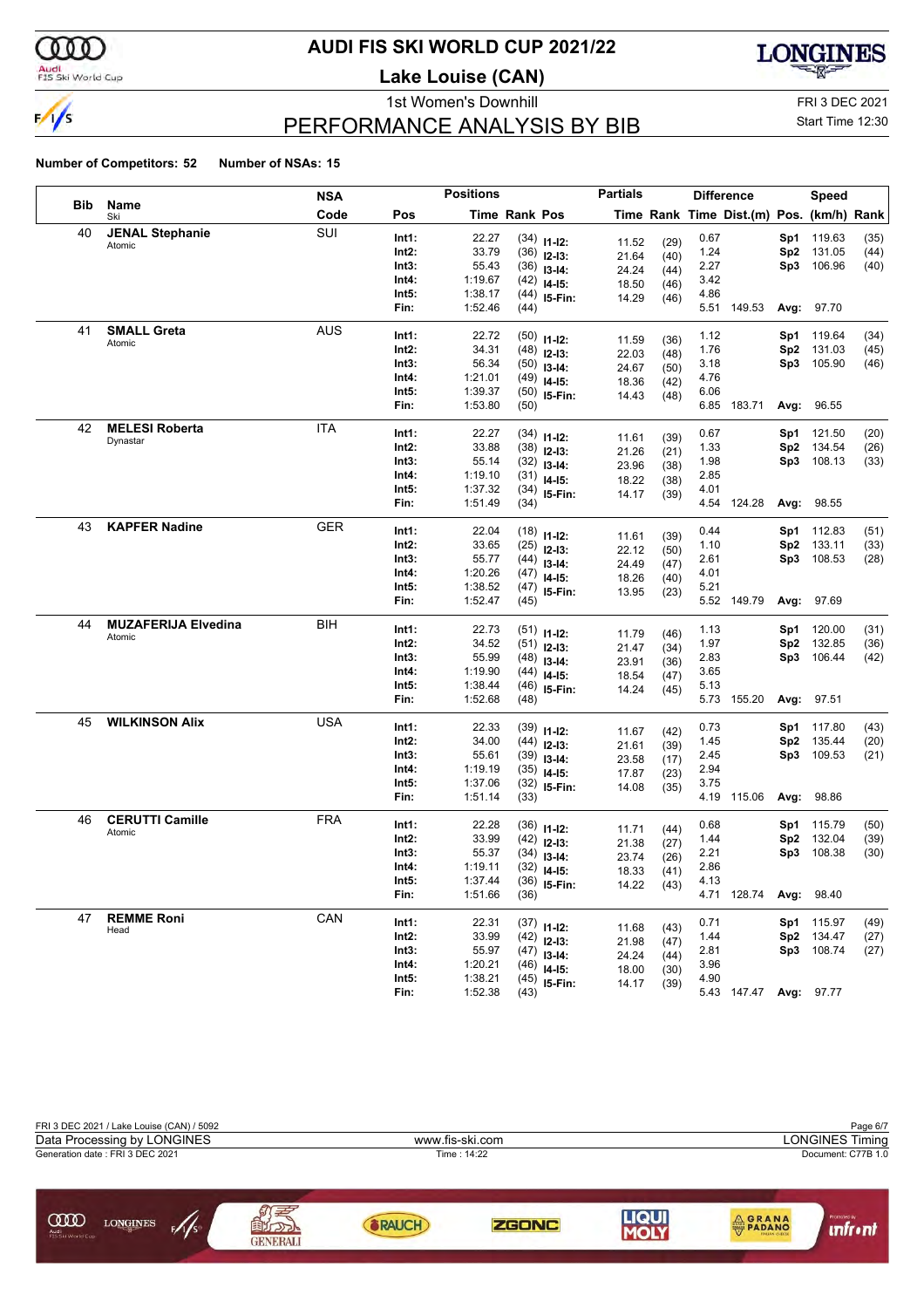

#### Audi<br>FIS Ski World Cup

### **AUDI FIS SKI WORLD CUP 2021/22**

**Lake Louise (CAN)**



## PERFORMANCE ANALYSIS BY BIB

1st Women's Downhill FRI 3 DEC 2021 Start Time 12:30

|            |                                           | <b>NSA</b> |                                                   | <b>Positions</b>                                         |                              |                                                                                    | <b>Partials</b>                           |                                      |                                              | <b>Difference</b>                        |                           | Speed                                        |                      |
|------------|-------------------------------------------|------------|---------------------------------------------------|----------------------------------------------------------|------------------------------|------------------------------------------------------------------------------------|-------------------------------------------|--------------------------------------|----------------------------------------------|------------------------------------------|---------------------------|----------------------------------------------|----------------------|
| <b>Bib</b> | Name<br>Ski                               | Code       | Pos                                               |                                                          | <b>Time Rank Pos</b>         |                                                                                    |                                           |                                      |                                              | Time Rank Time Dist.(m) Pos. (km/h) Rank |                           |                                              |                      |
| 48         | <b>MORENO Cande</b><br>Head               | <b>AND</b> | Int1:<br>Int2:<br>Int3:<br>Int4:<br>Int5:<br>Fin: | 22.16<br>33.76<br>55.27<br>1:19.45<br>1:38.01<br>1:52.16 | (37)<br>(40)                 | $(28)$ 11-12:<br>$(33)$ 12-13:<br>$(33)$ 13-14:<br>$14 - 15$ :<br>$(41)$ 15-Fin:   | 11.60<br>21.51<br>24.18<br>18.56<br>14.15 | (37)<br>(37)<br>(43)<br>(48)<br>(38) | 0.56<br>1.21<br>2.11<br>3.20<br>4.70<br>5.21 | 141.77                                   | Sp2<br>Sp3                | Sp1 118.48<br>124.42<br>104.04<br>Avg: 97.96 | (39)<br>(50)<br>(51) |
| 49         | <b>MACUGA Lauren</b>                      | <b>USA</b> | Int1:<br>Int2:<br>Int3:<br>Int4:<br>Int5:<br>Fin: | 22.39<br>34.18<br>56.09<br>1:20.71<br>1:39.09<br>1:53.31 | (49)                         | $(43)$ 11-12:<br>$(45)$ 12-13:<br>$(49)$ 13-14:<br>$(48)$ 14-15:<br>$(49)$ 15-Fin: | 11.79<br>21.91<br>24.62<br>18.38<br>14.22 | (46)<br>(46)<br>(48)<br>(44)<br>(43) | 0.79<br>1.63<br>2.93<br>4.46<br>5.78<br>6.36 | 171.31                                   | Sp1<br>Sp2<br>Sp3<br>Avg: | 116.19<br>131.82<br>104.95<br>96.97          | (48)<br>(40)<br>(50) |
| 50         | <b>FLECKENSTEIN Stefanie</b><br>Rossignol | CAN        | Int1:<br>Int2:<br>Int3:<br>Int4:<br>Int5:<br>Fin: | 22.23<br>33.65<br>55.72<br>1:19.54<br>1:37.93<br>1:51.97 | (38)                         | $(32)$ 11-12:<br>$(25)$ 12-13:<br>$(42)$ 13-14:<br>$(39)$ 14-15:<br>$(39)$ 15-Fin: | 11.42<br>22.07<br>23.82<br>18.39<br>14.04 | (19)<br>(49)<br>(31)<br>(45)<br>(31) | 0.63<br>1.10<br>2.56<br>3.29<br>4.62<br>5.02 | 136.83                                   | Sp1<br>Sp2<br>Sp3<br>Avg: | 120.24<br>131.20<br>108.93<br>98.13          | (30)<br>(43)<br>(26) |
| 51         | <b>CRAWFORD Candace</b><br>Head           | CAN        | Int1:<br>Int2:<br>Int3:<br>Int4:<br>Int5:<br>Fin: | 22.66<br>34.41<br>56.53<br>1:21.18<br>1:39.55<br>1:54.21 | (51)                         | $(49)$ 11-12:<br>$(50)$ 12-13:<br>$(51)$ 13-14:<br>$(50)$ 14-15:<br>$(51)$ 15-Fin: | 11.75<br>22.12<br>24.65<br>18.37<br>14.66 | (45)<br>(50)<br>(49)<br>(43)<br>(51) | 1.06<br>1.86<br>3.37<br>4.93<br>6.24<br>7.26 | 194.01                                   | Sp1<br>Sp2<br>Avg:        | 118.37<br>127.06<br>Sp3 107.39<br>96.20      | (40)<br>(49)<br>(35) |
| 52         | <b>PICHLER Karoline</b><br>Head           | <b>ITA</b> | Int1:<br>Int2:<br>Int3:<br>Int4:<br>Int5:<br>Fin: | 22.49<br>34.31<br>55.89<br>1:19.99<br>1:38.10<br>1:52.57 | (46)<br>(45)<br>(43)<br>(46) | $(47)$ 11-12:<br>$(48)$ 12-13:<br>$13 - 14$ :<br>$14 - 15$ :<br>15-Fin:            | 11.82<br>21.58<br>24.10<br>18.11<br>14.47 | (49)<br>(38)<br>(42)<br>(37)<br>(50) | 0.89<br>1.76<br>2.73<br>3.74<br>4.79<br>5.62 | 152.37                                   | Sp1<br>Sp2<br>Sp3         | 118.93<br>134.61<br>105.21<br>Avg: 97.60     | (36)<br>(25)<br>(49) |

|                              | Intermediate Time Positions:<br>Speed Measurement Positions: |                | $Int. 1 = Inter1$<br>Int. $4 =$ Inter4<br>$Sp 1 = Speed 1$ | Int. $2 =$ Inter2<br>Int. $5 =$ Inter $5$<br>$Sp 2 = Speed 2$ |                                                  | Int. $3 =$ Inter3<br>$Sp 3 = Speed 3$ |        |  |  |  |
|------------------------------|--------------------------------------------------------------|----------------|------------------------------------------------------------|---------------------------------------------------------------|--------------------------------------------------|---------------------------------------|--------|--|--|--|
| Legend:<br>Avg<br>Int<br> Sp | Average<br>Intermediate<br>Speed trap                        | Dist.(m)<br>Ιx | Distance in metres<br>Intermediate x                       | <b>DNF</b><br>Pos.                                            | Did Not Finish<br>Intermediate or speed position | Fin                                   | Finish |  |  |  |
|                              |                                                              |                |                                                            |                                                               |                                                  |                                       |        |  |  |  |

| FRI 3 DEC 2021 / Lake Louise (CAN) / 5092                           |                 |                 |             |                                         | Page 7/7                 |  |  |  |
|---------------------------------------------------------------------|-----------------|-----------------|-------------|-----------------------------------------|--------------------------|--|--|--|
| Data Processing by LONGINES                                         |                 | www.fis-ski.com |             | <b>LONGINES Timing</b>                  |                          |  |  |  |
| Generation date: FRI 3 DEC 2021                                     |                 |                 | Time: 14:22 |                                         | Document: C77B 1.0       |  |  |  |
|                                                                     |                 |                 |             |                                         |                          |  |  |  |
| <b>COO</b><br><b>LONGINES</b><br>F/1/S<br>Audi<br>FIS Ski World Cup | <b>GENERALI</b> |                 | ZGONC       | <b>AGRANA</b><br>PADANO<br>HALLAN CHEES | Promoted by<br>intr • ni |  |  |  |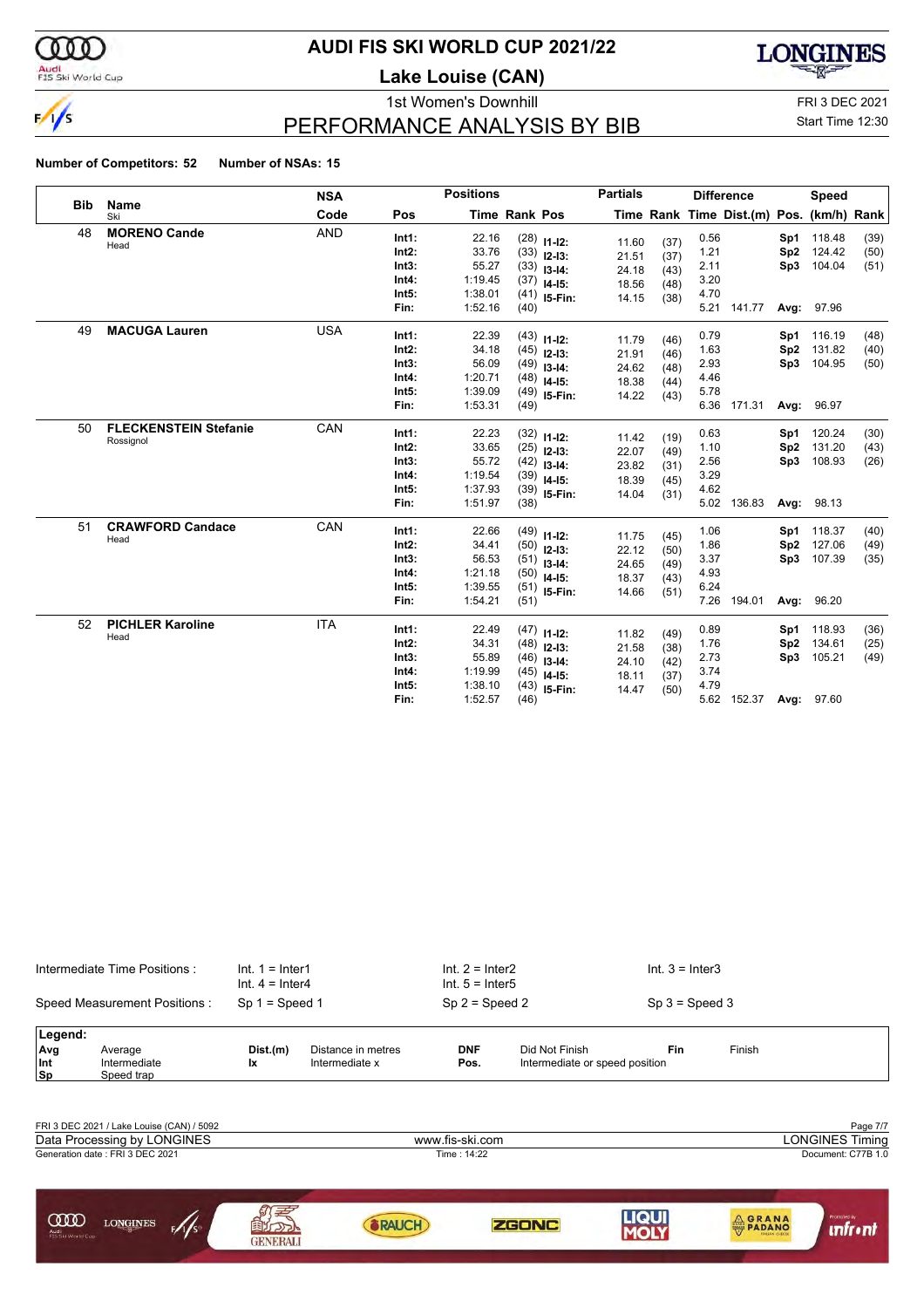

#### Audi<br>FIS Ski World Cup

#### **AUDI FIS SKI WORLD CUP 2021/22**

**Lake Louise (CAN)**



#### 1st Women's Downhill FIS WORLD CUP STANDINGS

#### **Number of Competitors: 30, Number of NSAs: 12** 3 DEC 2021 Lake Louise (CAN)

| Rank | <b>FIS</b><br>Code | Name                        | <b>NSA</b><br>Code | 1              | <b>WC</b><br><b>Points</b> | Diff. |
|------|--------------------|-----------------------------|--------------------|----------------|----------------------------|-------|
| 1    | 298323             | <b>GOGGIA Sofia</b>         | <b>ITA</b>         | 100            | 100                        |       |
| 2    | 6535455            | <b>JOHNSON Breezy</b>       | <b>USA</b>         | 80             | 80                         | 20    |
| 3    | 56125              | <b>PUCHNER Mirjam</b>       | <b>AUT</b>         | 60             | 60                         | 40    |
| 4    | 56087              | <b>SIEBENHOFER Ramona</b>   | <b>AUT</b>         | 50             | 50                         | 50    |
| 5    | 516319             | <b>SUTER Corinne</b>        | SUI                | 45             | 45                         | 55    |
| 6    | 299630             | <b>DELAGO Nadia</b>         | <b>ITA</b>         | 40             | 40                         | 60    |
| 7    | 56128              | <b>HUETTER Cornelia</b>     | <b>AUT</b>         | 36             | 36                         | 64    |
| 8    | 299466             | <b>DELAGO Nicol</b>         | <b>ITA</b>         | 32             | 32                         | 68    |
| 9    | 516248             | <b>FLURY Jasmine</b>        | <b>SUI</b>         | 29             | 29                         | 71    |
| 10   | 206668             | <b>WEIDLE Kira</b>          | <b>GER</b>         | 26             | 26                         | 74    |
| 11   | 56088              | <b>TIPPLER Tamara</b>       | <b>AUT</b>         | 24             | 24                         | 76    |
| 12   | 155763             | <b>LEDECKA Ester</b>        | <b>CZE</b>         | 22             | 22                         | 78    |
| 13   | 297601             | <b>BRIGNONE Federica</b>    | <b>ITA</b>         | 20             | 20                         | 80    |
| 14   | 516219             | <b>NUFER Priska</b>         | SUI                | 18             | 18                         | 82    |
| 15   | 56198              | <b>SCHEYER Christine</b>    | <b>AUT</b>         | 16             | 16                         | 84    |
| 16   | 105269             | <b>GAGNON Marie-Michele</b> | CAN                | 15             | 15                         | 85    |
| 17   | 516138             | <b>GUT-BEHRAMI Lara</b>     | <b>SUI</b>         | 14             | 14                         | 86    |
| 17   | 56177              | <b>VENIER Stephanie</b>     | <b>AUT</b>         | 14             | 14                         | 86    |
| 19   | 197497             | <b>MIRADOLI Romane</b>      | <b>FRA</b>         | 12             | 12                         | 88    |
| 20   | 425929             | <b>MOWINCKEL Ragnhild</b>   | <b>NOR</b>         | 11             | 11                         | 89    |
| 20   | 565360             | <b>STUHEC IIka</b>          | <b>SLO</b>         | 11             | 11                         | 89    |
| 22   | 297910             | <b>CURTONI Elena</b>        | <b>ITA</b>         | 9              | 9                          | 91    |
| 23   | 539536             | <b>WILES Jacqueline</b>     | <b>USA</b>         | 8              | 8                          | 92    |
| 24   | 506701             | <b>HOERNBLAD Lisa</b>       | <b>SWE</b>         | $\overline{7}$ | $\overline{7}$             | 93    |
| 25   | 56417              | <b>FEST Nadine</b>          | <b>AUT</b>         | 6              | 6                          | 94    |
| 26   | 6535237            | <b>SHIFFRIN Mikaela</b>     | <b>USA</b>         | 5              | 5                          | 95    |
| 27   | 6535791            | <b>WRIGHT Isabella</b>      | <b>USA</b>         | 4              | 4                          | 96    |
| 28   | 516185             | <b>HAEHLEN Joana</b>        | SUI                | 3              | 3                          | 97    |
| 29   | 485941             | <b>PLESHKOVA Julia</b>      | <b>RUS</b>         | 2              | 2                          | 98    |
| 30   | 56174              | <b>HAASER Ricarda</b>       | <b>AUT</b>         | 1              | 1                          | 99    |

| Legend: |           |       |                   |    |           |          |
|---------|-----------|-------|-------------------|----|-----------|----------|
| . .     | No points | Diff. | <b>Difference</b> | WC | World Cup |          |
|         |           |       |                   |    |           |          |
|         |           |       |                   |    |           | Page 1/1 |
| ___     | .         |       |                   |    |           | .        |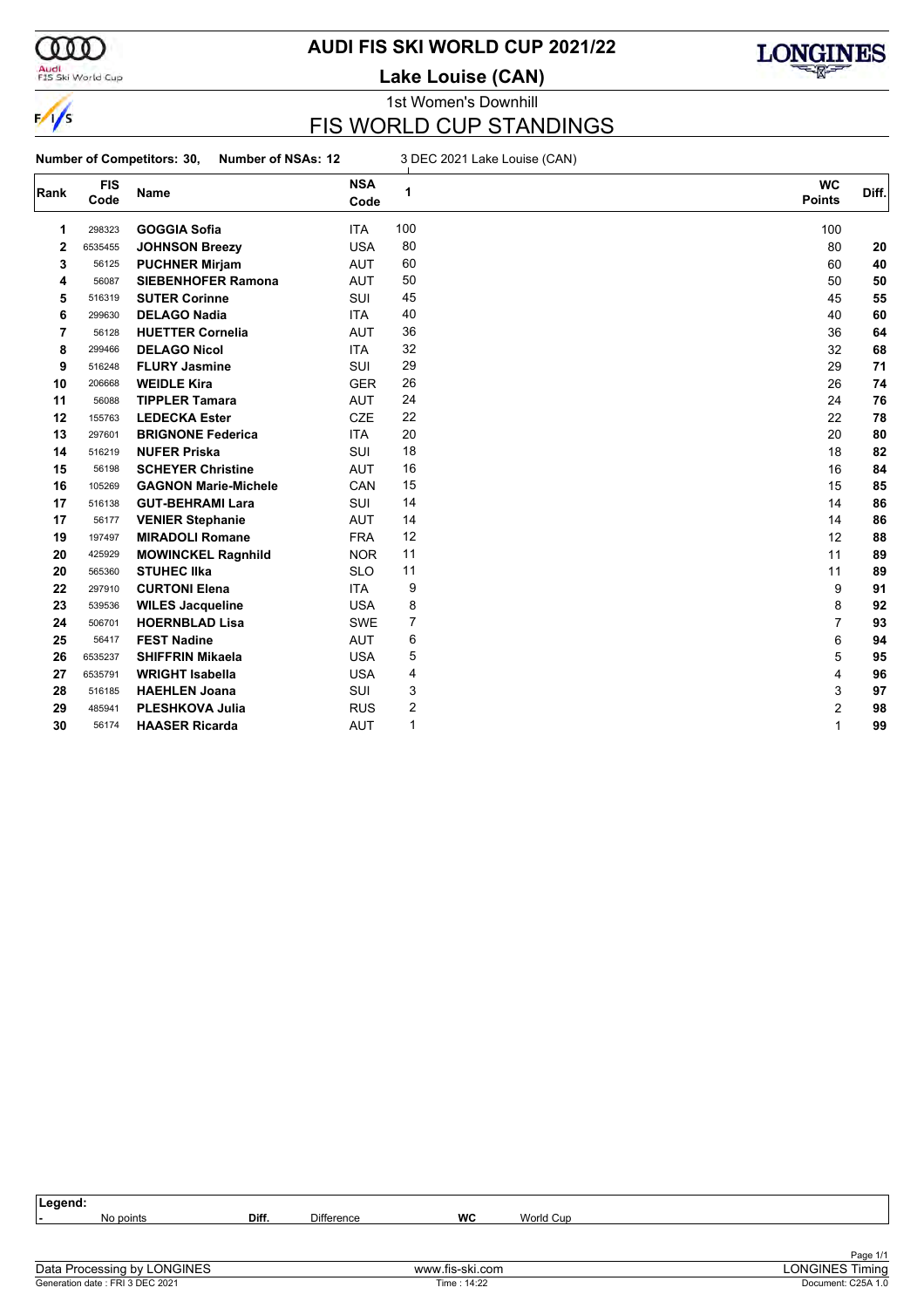

#### **AUDI FIS SKI WORLD CUP 2021/22**

Audi<br>FIS Ski World Cup

1st Women's Downhill **Lake Louise (CAN)**



### OVERALL FIS WORLD CUP STANDINGS

| Rank     | <b>FIS</b>       | Name                                                       | <b>NSA</b>               | <b>WC</b>     | Diff.      | DH                                         | <b>SL</b>                                            | GS                       | SG      | AC      | <b>PAR</b>               |
|----------|------------------|------------------------------------------------------------|--------------------------|---------------|------------|--------------------------------------------|------------------------------------------------------|--------------------------|---------|---------|--------------------------|
|          | Code             |                                                            | Code                     | <b>Points</b> |            | 1 race                                     | 3 races                                              | 1 race                   | 0 races | 0 races | 1 race                   |
| 1        | 6535237          | <b>SHIFFRIN Mikaela</b>                                    | <b>USA</b>               | 365           |            | 5(26)                                      | 260<br>(2)                                           | 100<br>(1)               |         |         |                          |
| 2        | 705423           | <b>VLHOVA Petra</b>                                        | <b>SVK</b>               | 340           | 25         | $\overline{\phantom{a}}$                   | 280<br>(1)                                           | 60<br>(3)                |         |         |                          |
| 3        | 565463           | <b>SLOKAR Andreja</b>                                      | <b>SLO</b>               | 210           | 155        | -                                          | 92<br>(8)                                            | 18 (14)                  |         |         | 100<br>(1)               |
| 4        | 206355           | <b>DUERR Lena</b>                                          | <b>GER</b>               | 201           | 164        | $\overline{a}$                             | (3)<br>165                                           | $\overline{\phantom{a}}$ |         |         | (7)<br>36                |
| 5        | 56388            | <b>LIENSBERGER Katharina</b>                               | <b>AUT</b>               | 187           | 178        | $\blacksquare$                             | 122<br>(5)                                           | 50<br>(4)                |         |         | 15<br>(16)               |
| 6        | 506399           | <b>HECTOR Sara</b>                                         | <b>SWE</b>               | 158           | 207        | -                                          | (9)<br>91                                            | 22 (12)                  |         |         | 45<br>(5)                |
| 7        | 516280           | <b>HOLDENER Wendy</b>                                      | SUI                      | 146           | 219        | $\overline{\phantom{a}}$                   | 146<br>(4)                                           | $\overline{\phantom{a}}$ |         |         |                          |
| 8        | 426193           | <b>STJERNESUND Th.</b>                                     | <b>NOR</b>               | 144           | 221        | $\overline{a}$                             | 52 (13)                                              | 12 (19)                  |         |         | (2)<br>80                |
| 9        | 298323           | GOGGIA Sofia                                               | ITA                      | 115           | 250        | 100<br>(1)                                 | $\overline{a}$                                       | 15<br>(16)               |         |         |                          |
| 10       | 516138           | <b>GUT-BEHRAMI Lara</b>                                    | SUI                      | 110           | 255        | 14 (17)                                    | $\overline{\phantom{a}}$                             | (2)<br>80                |         |         | 16 (15)                  |
| 11       | 516284           | <b>GISIN Michelle</b>                                      | SUI                      | 107           | 258        | ÷,                                         | 101<br>(6)                                           | (25)<br>6                |         |         |                          |
| 12<br>13 | 506146<br>426043 | <b>SWENN LARSSON Anna</b>                                  | <b>SWE</b>               | 98            | 267        | $\overline{a}$                             | 98<br>(7)                                            | $\overline{\phantom{a}}$ |         |         |                          |
| 14       | 565401           | <b>TVIBERG Maria Therese</b><br><b>BUCIK Ana</b>           | <b>NOR</b><br><b>SLO</b> | 84<br>82      | 281<br>283 | $\overline{\phantom{a}}$<br>$\overline{a}$ | 32 (18)<br>82 (10)                                   | 45<br>(5)<br>٠           |         |         | 7(24)                    |
| 15       | 6535455          | <b>JOHNSON Breezy</b>                                      | <b>USA</b>               | 80            | 285        | 80<br>(2)                                  |                                                      |                          |         |         |                          |
| 16       | 56087            | <b>SIEBENHOFER Ramona</b>                                  | <b>AUT</b>               | 76            | 289        | 50<br>(4)                                  |                                                      | 26 (10)                  |         |         |                          |
| 17       | 155728           | <b>DUBOVSKA Martina</b>                                    | <b>CZE</b>               | 73            | 292        | ÷,                                         | 73 (11)                                              | ٠                        |         |         |                          |
| 18       | 56315            | <b>TRUPPE Katharina</b>                                    | AUT                      | 71            | 294        | $\overline{a}$                             | 56 (12)                                              | (27)<br>4                |         |         | 11<br>(20)               |
| 19       | 426187           | <b>LYSDAHL Kristin</b>                                     | <b>NOR</b>               | 66            | 299        | $\overline{\phantom{a}}$                   | 6 (36)                                               |                          |         |         | (3)<br>60                |
| 20       | 565471           | <b>HROVAT Meta</b>                                         | <b>SLO</b>               | 61            | 304        | $\overline{a}$                             | 21(23)                                               | 40<br>(6)                |         |         |                          |
| 21       | 56125            | <b>PUCHNER Mirjam</b>                                      | AUT                      | 60            | 305        | 60<br>(3)                                  |                                                      |                          |         |         |                          |
| 22       | 539909           | <b>MOLTZAN Paula</b>                                       | <b>USA</b>               | 51            | 314        | $\blacksquare$                             | 43 (15)                                              | 8<br>(23)                |         |         |                          |
| 23       | 299276           | <b>BASSINO Marta</b>                                       | ITA                      | 50            | 315        | $\overline{a}$                             |                                                      |                          |         |         | (4)<br>50                |
| 24       | 56253            | <b>HUBER Katharina</b>                                     | AUT                      | 48            | 317        | ÷                                          | 48 (14)                                              |                          |         |         |                          |
| 25       | 516319           | <b>SUTER Corinne</b>                                       | SUI                      | 45            | 320        | 45<br>(5)                                  |                                                      |                          |         |         |                          |
| 26       | 56217            | <b>BRUNNER Stephanie</b>                                   | AUT                      | 43            | 322        | $\overline{a}$                             |                                                      | 14 (17)                  |         |         | 29<br>(9)                |
| 27       | 565373           | <b>ROBNIK Tina</b>                                         | <b>SLO</b>               | 41            | 324        | $\overline{\phantom{a}}$                   |                                                      | (22)<br>9                |         |         | (8)<br>32                |
| 27       | 385096           | <b>POPOVIC Leona</b>                                       | CRO                      | 41            | 324        | $\overline{\phantom{a}}$                   | 41 (16)                                              |                          |         |         |                          |
| 29       | 299630           | <b>DELAGO Nadia</b>                                        | ITA                      | 40            | 325        | 40<br>(6)                                  | ÷                                                    |                          |         |         |                          |
| 29       | 426324           | <b>MONSEN Marte</b>                                        | <b>NOR</b>               | 40            | 325        | $\overline{a}$                             |                                                      |                          |         |         | 40<br>(6)                |
| 31       | 507168           | <b>AICHER Emma</b>                                         | <b>GER</b>               | 38            | 327        | $\overline{\phantom{a}}$                   | 26 (21)                                              |                          |         |         | 12 (19)                  |
| 32       | 107613           | <b>GRENIER Valerie</b>                                     | CAN                      | 36            | 329        | ÷                                          |                                                      | 36<br>(7)                |         |         |                          |
| 32       | 56128            | <b>HUETTER Cornelia</b>                                    | AUT<br><b>FRA</b>        | 36            | 329        | 36<br>(7)                                  |                                                      |                          |         |         |                          |
| 32<br>35 | 197124<br>107427 | <b>FRASSE SOMBET Coralie</b><br><b>ST-GERMAIN Laurence</b> | CAN                      | 36<br>34      | 329<br>331 | $\overline{\phantom{a}}$<br>÷,             |                                                      | 10<br>(21)               |         |         | 26 (10)                  |
| 36       | 299466           | <b>DELAGO Nicol</b>                                        | ITA                      | 32            | 333        | 32<br>(8)                                  | 34 (17)                                              |                          |         |         |                          |
| 36       | 196928           | <b>WORLEY Tessa</b>                                        | <b>FRA</b>               | 32            | 333        | $\blacksquare$                             |                                                      | 32<br>(8)                |         |         |                          |
| 36       | 106961           | <b>MIELZYNSKI Erin</b>                                     | CAN                      | 32            | 333        | $\overline{a}$                             | 32 (18)                                              | $\overline{a}$           |         |         |                          |
| 39       | 6535773          | O BRIEN Nina                                               | <b>USA</b>               | 30            | 335        |                                            |                                                      | 29<br>(9)                |         |         | 1(30)                    |
| 40       | 516248           | <b>FLURY Jasmine</b>                                       | SUI                      | 29            | 336        | 29<br>(9)                                  |                                                      |                          |         |         |                          |
| 40       | 516283           | <b>ELLENBERGER Andrea</b>                                  | SUI                      | 29            | 336        | $\blacksquare$                             |                                                      | (24)<br>7                |         |         | 22 (12)                  |
| 40       | 297601           | <b>BRIGNONE Federica</b>                                   | ITA                      | 29            | 336        | 20 (13)                                    | (33)<br>9                                            |                          |         |         |                          |
| 43       | 565491           | <b>DVORNIK Neja</b>                                        | <b>SLO</b>               | 27            | 338        | $\overline{\phantom{a}}$                   | 27 (20)                                              |                          |         |         |                          |
| 44       | 206668           | <b>WEIDLE Kira</b>                                         | GER                      | 26            | 339        | 26 (10)                                    | $\overline{\phantom{a}}$                             |                          |         |         | ٠                        |
| 44       | 516562           | <b>RAST Camille</b>                                        | SUI                      | 26            | 339        | $\overline{\phantom{a}}$                   | 20(25)                                               |                          |         |         | 6(25)                    |
| 44       | 206497           | <b>FILSER Andrea</b>                                       | <b>GER</b>               | 26            | 339        | -                                          | 13 (32)                                              |                          |         |         | 13 (18)                  |
| 44       | 56333            | <b>MAIR Chiara</b>                                         | <b>AUT</b>               | 26            | 339        | $\overline{\phantom{a}}$                   | 18 (27)                                              | -                        |         |         | 8(23)                    |
| 48       | 299699           | <b>PETERLINI Martina</b>                                   | ITA                      | 25            | 340        | -                                          | 25 (22)                                              |                          | Ĭ.      |         |                          |
| 49       | 435334           | <b>GASIENICA-DANI.</b>                                     | POL                      | 24            | 341        | $\overline{\phantom{a}}$                   | $\overline{a}$                                       | $\overline{a}$           |         |         | 24 (11)                  |
| 49       | 415232           | <b>ROBINSON Alice</b>                                      | <b>NZL</b>               | 24            | 341        | $\overline{\phantom{a}}$                   |                                                      | 24 (11)                  | L,      |         | $\overline{\phantom{0}}$ |
| 49       | 56088            | <b>TIPPLER Tamara</b>                                      | AUT                      | 24            | 341        | 24 (11)                                    | ٠                                                    | $\overline{\phantom{a}}$ |         |         |                          |
| 49<br>53 | 425929<br>155763 | <b>MOWINCKEL Ragnhild</b>                                  | <b>NOR</b><br>CZE        | 24<br>22      | 341<br>343 | 11(20)<br>22 (12)                          | $\overline{\phantom{a}}$<br>$\overline{\phantom{a}}$ | 13(18)                   |         |         |                          |
| 54       | 507109           | <b>LEDECKA Ester</b><br><b>ARONSSON ELFMAN Hanna</b>       | <b>SWE</b>               | 21            | 344        | $\overline{\phantom{a}}$                   | 16 (29)                                              | 5(26)                    |         |         |                          |
| 54       | 196806           | <b>NOENS Nastasia</b>                                      | <b>FRA</b>               | 21            | 344        | -                                          | 21(23)                                               |                          |         |         |                          |
| 56       | 56373            | <b>MOERZINGER Elisa</b>                                    | AUT                      | 20            | 345        | $\overline{\phantom{a}}$                   | $\overline{\phantom{a}}$                             | $\overline{\phantom{a}}$ |         |         | 20 (13)                  |
| 56       | 225525           | <b>TILLEY Alex</b>                                         | GBR                      | 20            | 345        | $\overline{a}$                             | $\overline{\phantom{a}}$                             | 20 (13)                  |         |         |                          |
| 58       | 225518           | <b>GUEST Charlie</b>                                       | <b>GBR</b>               | 19            | 346        | $\overline{\phantom{a}}$                   | 19 (26)                                              | $\overline{\phantom{a}}$ |         |         |                          |
| 59       | 516407           | <b>KASPER Vanessa</b>                                      | SUI                      | 18            | 347        | $\overline{\phantom{a}}$                   | $\overline{\phantom{a}}$                             |                          |         |         | 18 (14)                  |
| 59       | 516219           | <b>NUFER Priska</b>                                        | SUI                      | 18            | 347        | 18 (14)                                    | $\overline{\phantom{a}}$                             |                          |         |         |                          |
| 59       | 107798           | <b>NULLMEYER Ali</b>                                       | CAN                      | 18            | 347        | $\overline{\phantom{a}}$                   | 18 (27)                                              |                          |         |         |                          |
| 62       | 56174            | <b>HAASER Ricarda</b>                                      | <b>AUT</b>               | 17            | 348        | 1(30)                                      | $\overline{\phantom{a}}$                             | 16 (15)                  |         |         |                          |
| 63       | 56198            | <b>SCHEYER Christine</b>                                   | AUT                      | 16            | 349        | 16 (15)                                    | ٠                                                    | $\overline{a}$           |         |         |                          |
| 63       | 6536392          | <b>HURT A J</b>                                            | <b>USA</b>               | 16            | 349        | $\overline{\phantom{a}}$                   | ٠                                                    | 11(20)                   |         |         | 5(26)                    |
|          |                  |                                                            |                          |               |            |                                            |                                                      |                          |         |         |                          |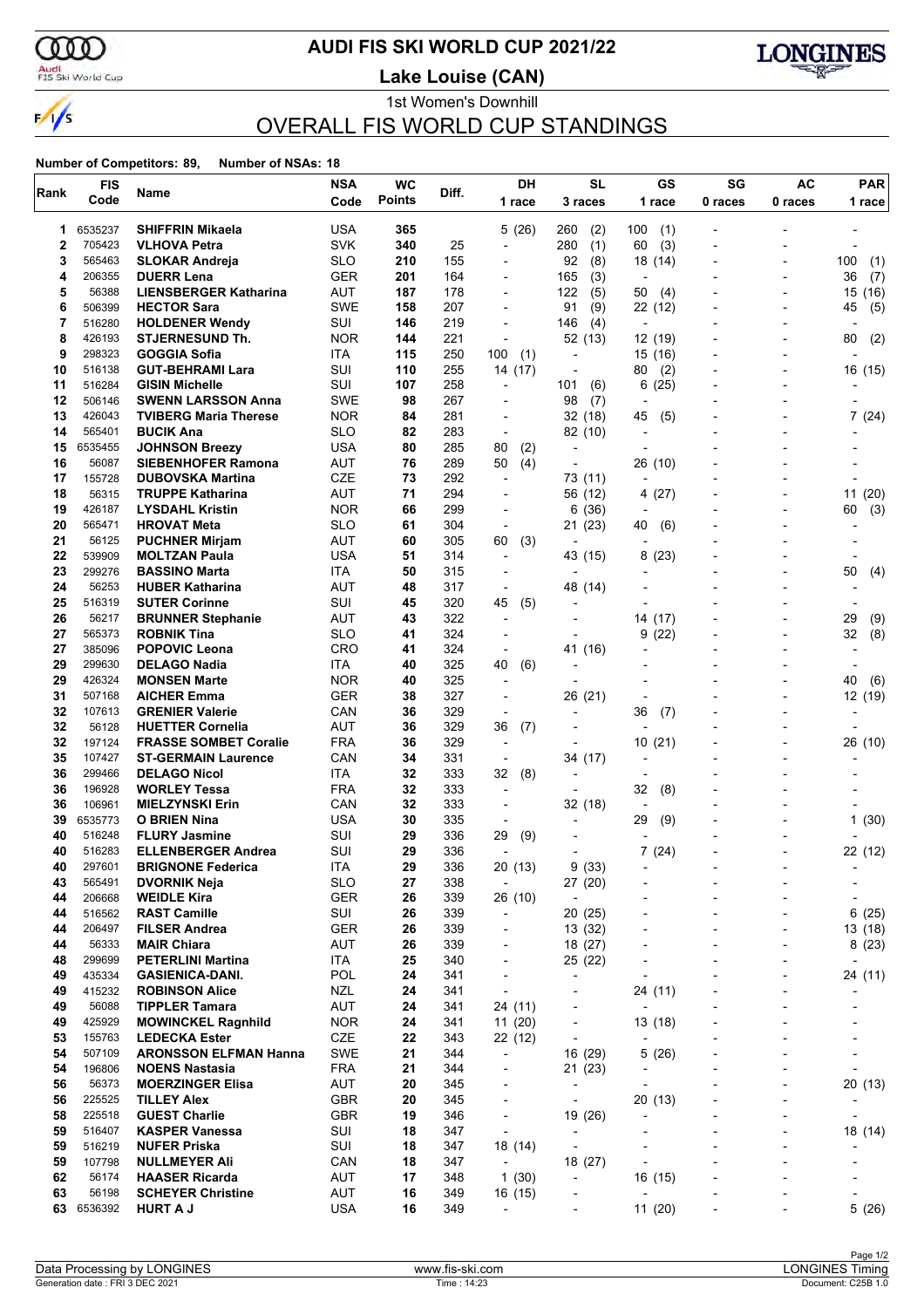

#### Audi<br>FIS Ski World Cup

### **AUDI FIS SKI WORLD CUP 2021/22**

**Lake Louise (CAN)**



#### 1st Women's Downhill OVERALL FIS WORLD CUP STANDINGS

|      | <b>FIS</b> | <b>Name</b>                  | <b>NSA</b> | <b>WC</b>     | Diff. | <b>DH</b>                | <b>SL</b>                | <b>GS</b> | SG             | AC      | <b>PAR</b> |
|------|------------|------------------------------|------------|---------------|-------|--------------------------|--------------------------|-----------|----------------|---------|------------|
| Rank | Code       |                              | Code       | <b>Points</b> |       | 1 race                   | 3 races                  | 1 race    | 0 races        | 0 races | 1 race     |
|      |            |                              | CAN        |               |       |                          |                          |           |                |         |            |
| 65   | 105269     | <b>GAGNON Marie-Michele</b>  |            | 15            | 350   | 15 (16)                  |                          |           |                |         |            |
| 65   | 56344      | <b>SPORER Marie-Therese</b>  | <b>AUT</b> | 15            | 350   |                          | 15(30)                   |           |                |         |            |
| 65   | 355061     | <b>HILZINGER Jessica</b>     | <b>GER</b> | 15            | 350   |                          | 15(30)                   |           |                |         |            |
| 68   | 56177      | <b>VENIER Stephanie</b>      | AUT        | 14            | 351   | 14 (17)                  |                          |           |                |         |            |
| 68   | 516268     | <b>WILD Simone</b>           | SUI        | 14            | 351   |                          |                          |           | $\blacksquare$ |         | 14 (17)    |
| 70   | 197497     | <b>MIRADOLI Romane</b>       | <b>FRA</b> | 12            | 353   | 12 (19)                  |                          |           |                |         |            |
| 71   | 565360     | <b>STUHEC IIka</b>           | <b>SLO</b> | 11            | 354   | 11(20)                   |                          |           |                |         |            |
| 72   | 197616     | <b>ALPHAND Estelle</b>       | <b>SWE</b> | 10            | 355   |                          | $\blacksquare$           |           | -              |         | 10(21)     |
| 73   | 297910     | <b>CURTONI Elena</b>         | <b>ITA</b> | 9             | 356   | 9(22)                    |                          |           |                |         |            |
| 73   | 197651     | <b>DIREZ Clara</b>           | <b>FRA</b> | 9             | 356   |                          |                          |           |                |         | 9(22)      |
| 75   | 506583     | <b>SAEFVENBERG Charlotta</b> | SWE        | 8             | 357   | $\overline{\phantom{a}}$ | 8(34)                    |           |                |         |            |
| 75   | 539536     | <b>WILES Jacqueline</b>      | <b>USA</b> | 8             | 357   | 8(23)                    |                          |           |                |         |            |
| 77   | 506701     | <b>HOERNBLAD Lisa</b>        | SWE        |               | 358   | 7(24)                    |                          |           |                |         |            |
| 77   | 185493     | <b>POHJOLAINEN Rosa</b>      | <b>FIN</b> |               | 358   |                          | 7(35)                    |           |                |         |            |
| 77   | 56367      | <b>GALLHUBER Katharina</b>   | <b>AUT</b> |               | 358   |                          | 4 (38)                   |           |                |         | 3(28)      |
| 80   | 56417      | <b>FEST Nadine</b>           | <b>AUT</b> | 6             | 359   | 6(25)                    |                          |           |                |         |            |
| 80   | 516426     | <b>STOFFEL Elena</b>         | SUI        | 6             | 359   |                          | 6(36)                    |           |                |         |            |
| 82   | 426100     | <b>HOLTMANN Mina Fuerst</b>  | <b>NOR</b> | 5             | 360   |                          | 3(39)                    | 2(29)     |                |         |            |
| 83   | 516394     | <b>SUTER Jasmina</b>         | SUI        | 4             | 361   |                          |                          |           |                |         | 4(27)      |
| 83   | 6535791    | <b>WRIGHT Isabella</b>       | <b>USA</b> | 4             | 361   | 4(27)                    | -                        |           | -              |         |            |
| 85   | 516185     | <b>HAEHLEN Joana</b>         | SUI        | 3             | 362   | 3(28)                    |                          |           |                |         |            |
| 85   | 185430     | <b>HONKANEN Riikka</b>       | <b>FIN</b> | 3             | 362   |                          | 3(39)                    |           |                |         |            |
| 85   | 206532     | <b>SCHMOTZ Marlene</b>       | <b>GER</b> | 3             | 362   |                          | $\overline{\phantom{0}}$ | 3(28)     |                |         |            |
| 88   | 56392      | <b>GRITSCH Franziska</b>     | AUT        | 2             | 363   |                          |                          |           |                |         | 2(29)      |
| 88   | 485941     | <b>PLESHKOVA Julia</b>       | <b>RUS</b> | $\mathbf{2}$  | 363   | 2(29)                    |                          |           |                |         |            |
|      |            |                              |            |               |       |                          |                          |           |                |         |            |

| Legend:           |                                               |                  |                             |          |                     |                    |                             |  |
|-------------------|-----------------------------------------------|------------------|-----------------------------|----------|---------------------|--------------------|-----------------------------|--|
| . ا<br> GS<br> wc | No points<br><b>Giant Slalom</b><br>World Cup | AC<br><b>PAR</b> | Alpine Combined<br>Parallel | DH<br>SG | Downhill<br>Super-G | Diff.<br><b>SL</b> | <b>Difference</b><br>Slalom |  |
|                   |                                               |                  |                             |          |                     |                    |                             |  |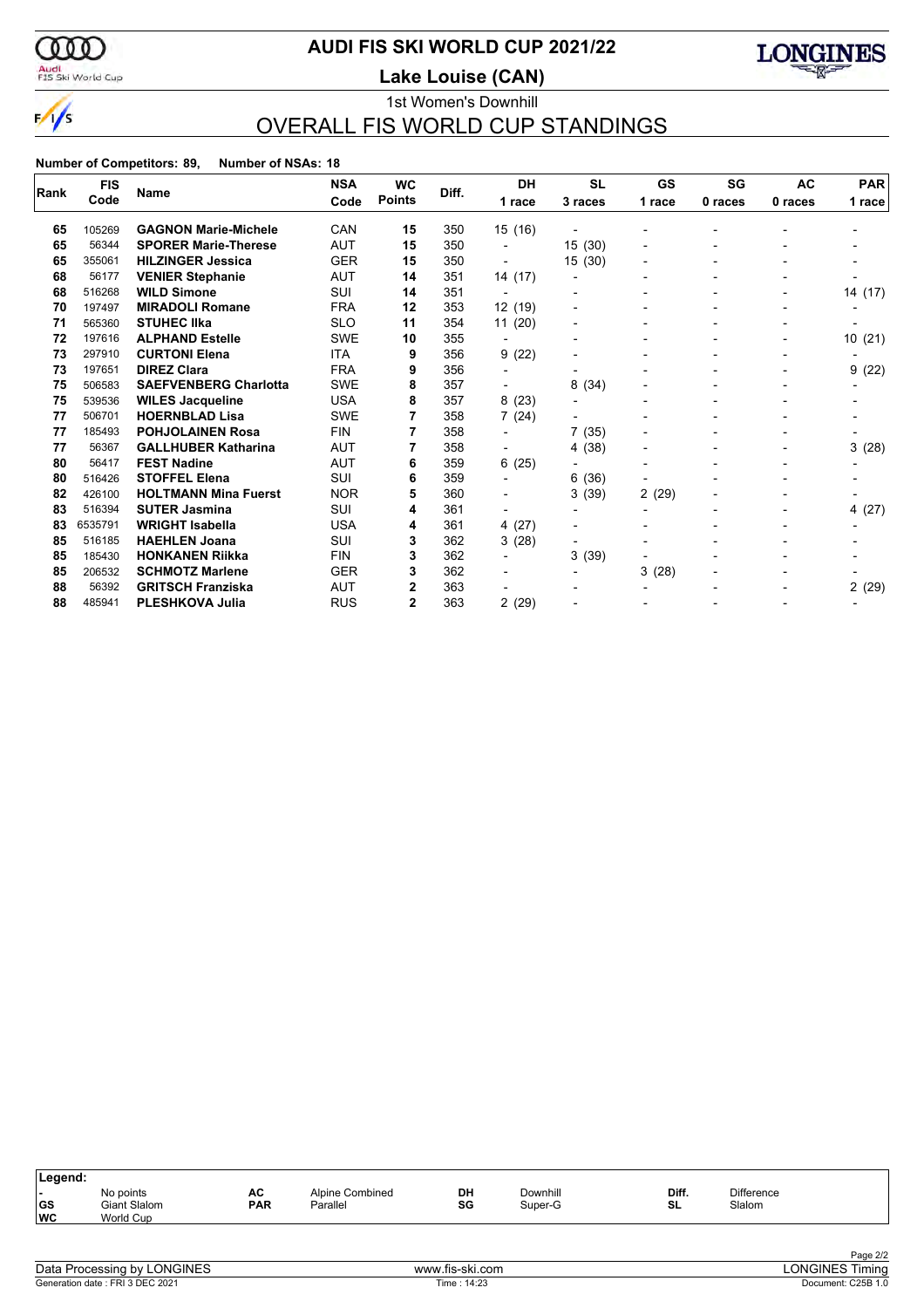

#### Audi<br>FIS Ski World Cup

#### **AUDI FIS SKI WORLD CUP 2021/22**

**Lake Louise (CAN)**



1st Women's Downhill FIS WCSL LIST

#### **Number of Competitors: 56, Number of NSAs: 13** 3 DEC 2021 Lake Louise (CAN)

| Rank | <b>FIS</b><br>Code | Name                        | <b>NSA</b><br>Code | 1                            |     |              |                          | Base $-X + Y = WCSL-DH$ |
|------|--------------------|-----------------------------|--------------------|------------------------------|-----|--------------|--------------------------|-------------------------|
| 1    | 298323             | GOGGIA Sofia                | ITA                | 100                          | 480 | 48           | 100                      | 532                     |
| 2    | 516319             | <b>SUTER Corinne</b>        | SUI                | 45                           | 510 | 51           | 45                       | 504                     |
| 3    | 516138             | <b>GUT-BEHRAMI Lara</b>     | SUI                | 14                           | 443 | 44           | 14                       | 413                     |
| 4    | 6535455            | <b>JOHNSON Breezy</b>       | <b>USA</b>         | 80                           | 359 | 36           | 80                       | 403                     |
| 5    | 206668             | <b>WEIDLE Kira</b>          | <b>GER</b>         | 26                           | 345 | 35           | 26                       | 336                     |
| 6    | 56087              | <b>SIEBENHOFER Ramona</b>   | <b>AUT</b>         | 50                           | 239 | 24           | 50                       | 265                     |
| 7    | 155763             | <b>LEDECKA Ester</b>        | <b>CZE</b>         | 22                           | 256 | 26           | 22                       | 252                     |
| 8    | 56088              | <b>TIPPLER Tamara</b>       | <b>AUT</b>         | 24                           | 247 | 25           | 24                       | 246                     |
| 9    | 297910             | <b>CURTONI Elena</b>        | ITA                | 9                            | 238 | 24           | 9                        | 223                     |
| 10   | 299624             | <b>PIROVANO Laura</b>       | ITA                | -                            | 242 | 24           | $\overline{\phantom{a}}$ | 218                     |
| 11   | 56125              | <b>PUCHNER Mirjam</b>       | AUT                | 60                           | 137 | 14           | 60                       | 183                     |
| 12   | 516284             | <b>GISIN Michelle</b>       | SUI                | $\overline{\phantom{a}}$     | 188 | 19           | $\overline{\phantom{a}}$ | 169                     |
| 13   | 516248             | <b>FLURY Jasmine</b>        | SUI                | 29                           | 154 | 15           | 29                       | 168                     |
| 14   | 426257             | <b>LIE Kajsa Vickhoff</b>   | <b>NOR</b>         | $\overline{\phantom{a}}$     | 179 | 18           | $\overline{\phantom{a}}$ | 161                     |
| 15   | 565360             | <b>STUHEC IIka</b>          | <b>SLO</b>         | 11                           | 163 | 16           | 11                       | 158                     |
| 16   | 105269             | <b>GAGNON Marie-Michele</b> | CAN                | 15                           | 148 | 15           | 15                       | 148                     |
| 16   | 705423             | <b>VLHOVA Petra</b>         | <b>SVK</b>         | $\overline{\phantom{a}}$     | 164 | 16           | $\overline{\phantom{a}}$ | 148                     |
| 18   | 299630             | <b>DELAGO Nadia</b>         | ITA                | 40                           | 111 | 11           | 40                       | 140                     |
| 19   | 55970              | <b>SCHMIDHOFER Nicole</b>   | <b>AUT</b>         | $\overline{a}$               | 154 | 15           | $\overline{\phantom{a}}$ | 139                     |
| 19   | 56328              | <b>ORTLIEB Nina</b>         | <b>AUT</b>         | $\overline{\phantom{a}}$     | 154 | 15           | $\overline{a}$           | 139                     |
| 21   | 516219             | <b>NUFER Priska</b>         | SUI                | 18                           | 125 | 13           | 18                       | 130                     |
| 22   | 297601             | <b>BRIGNONE Federica</b>    | ITA                | 20                           | 96  | 10           | 20                       | 106                     |
| 23   | 425929             | <b>MOWINCKEL Ragnhild</b>   | <b>NOR</b>         | 11                           | 84  | 8            | 11                       | 87                      |
| 24   | 56177              | <b>VENIER Stephanie</b>     | AUT                | 14                           | 80  | 8            | 14                       | 86                      |
| 25   | 299466             | <b>DELAGO Nicol</b>         | ITA                | 32                           | 51  | 5            | 32                       | 78                      |
| 26   | 56128              | <b>HUETTER Cornelia</b>     | AUT                | 36                           | 39  | 4            | 36                       | 71                      |
| 27   | 516394             | <b>SUTER Jasmina</b>        | SUI                | $\overline{\phantom{a}}$     | 71  | 7            | ÷,                       | 64                      |
| 28   | 56198              | <b>SCHEYER Christine</b>    | <b>AUT</b>         | 16                           | 52  | 5            | 16                       | 63                      |
| 29   | 197497             | <b>MIRADOLI Romane</b>      | <b>FRA</b>         | 12                           | 51  | 5            | 12                       | 58                      |
| 30   | 516185             | <b>HAEHLEN Joana</b>        | SUI                | 3                            | 56  | 6            | 3                        | 53                      |
| 31   | 297702             | <b>MARSAGLIA Francesca</b>  | ITA                | ٠                            | 57  | 6            | ÷,                       | 51                      |
| 32   | 56174              | <b>HAASER Ricarda</b>       | <b>AUT</b>         | 1                            | 51  | 5            | $\mathbf{1}$             | 47                      |
| 33   | 299276             | <b>BASSINO Marta</b>        | ITA                | $\blacksquare$               | 44  | 4            | $\overline{\phantom{a}}$ | 40                      |
| 34   | 6535791            | <b>WRIGHT Isabella</b>      | USA                | 4                            | 39  | 4            | 4                        | 39                      |
| 35   | 56256              | <b>RAEDLER Ariane</b>       | AUT                | $\overline{a}$               | 33  | 3            | $\overline{\phantom{a}}$ | 30                      |
| 36   | 539536             | <b>WILES Jacqueline</b>     | <b>USA</b>         | 8                            | 21  | 2            | 8                        | 27                      |
| 37   | 6536213            | <b>CASHMAN Keely</b>        | <b>USA</b>         | -                            | 29  | 3            | L,                       | 26                      |
| 38   | 56224              | <b>MAIER Sabrina</b>        | AUT                |                              | 26  | 3            |                          | 23                      |
| 39   | 197383             | <b>GAUTHIER Tiffany</b>     | <b>FRA</b>         |                              | 23  | 2            |                          | 21                      |
| 40   | 56417              | <b>FEST Nadine</b>          | AUT                | 6                            | 13  | 1            | 6                        | 18                      |
| 40   | 485941             | PLESHKOVA Julia             | <b>RUS</b>         | 2                            | 18  | 2            | 2                        | 18                      |
| 42   | 197641             | <b>GAUCHE Laura</b>         | <b>FRA</b>         | $\qquad \qquad \blacksquare$ | 17  | 2            | ÷,                       | 15                      |
| 42   | 56311              | <b>REISINGER Elisabeth</b>  | <b>AUT</b>         |                              | 17  | 2            | $\overline{\phantom{a}}$ | 15                      |
| 44   | 56241              | <b>SCHNEEBERGER Rosina</b>  | <b>AUT</b>         |                              | 13  | 1            | -                        | 12                      |
| 44   | 6535600            | <b>MERRYWEATHER Alice</b>   | <b>USA</b>         |                              | 13  | 1            | $\overline{a}$           | 12                      |
| 44   | 516521             | <b>KOLLY Noemie</b>         | SUI                |                              | 13  | $\mathbf{1}$ | $\overline{\phantom{a}}$ | 12                      |
| 47   | 56268              | <b>HEIDER Michaela</b>      | AUT                | -                            | 11  | $\mathbf{1}$ | $\overline{\phantom{a}}$ | 10                      |
| 48   | 506701             | <b>HOERNBLAD Lisa</b>       | <b>SWE</b>         | 7                            |     |              | 7                        | 7                       |
| 48   | 299383             | <b>MELESI Roberta</b>       | ITA                |                              | 8   | $\mathbf{1}$ | ÷,                       | 7                       |
| 48   | 538573             | <b>ROSS Laurenne</b>        | <b>USA</b>         |                              | 8   | 1            | $\overline{\phantom{a}}$ | 7                       |
| 51   | 6535237            | <b>SHIFFRIN Mikaela</b>     | <b>USA</b>         | 5                            |     |              | 5                        | 5                       |
| 52   | 565320             | <b>FERK Marusa</b>          | <b>SLO</b>         |                              | 3   |              | $\blacksquare$           | 3                       |
| 52   | 506718             | <b>IVARSSON Lin</b>         | SWE                |                              | 3   |              | $\overline{\phantom{a}}$ | 3                       |
| 54   | 516344             | <b>KOPP Rahel</b>           | SUI                |                              | 2   |              |                          | 2                       |
| 54   | 538685             | <b>MCKENNIS DURAN Alice</b> | <b>USA</b>         |                              | 2   |              |                          | 2                       |
| 54   | 516519             | <b>SUTER Juliana</b>        | SUI                |                              | 2   |              |                          | 2                       |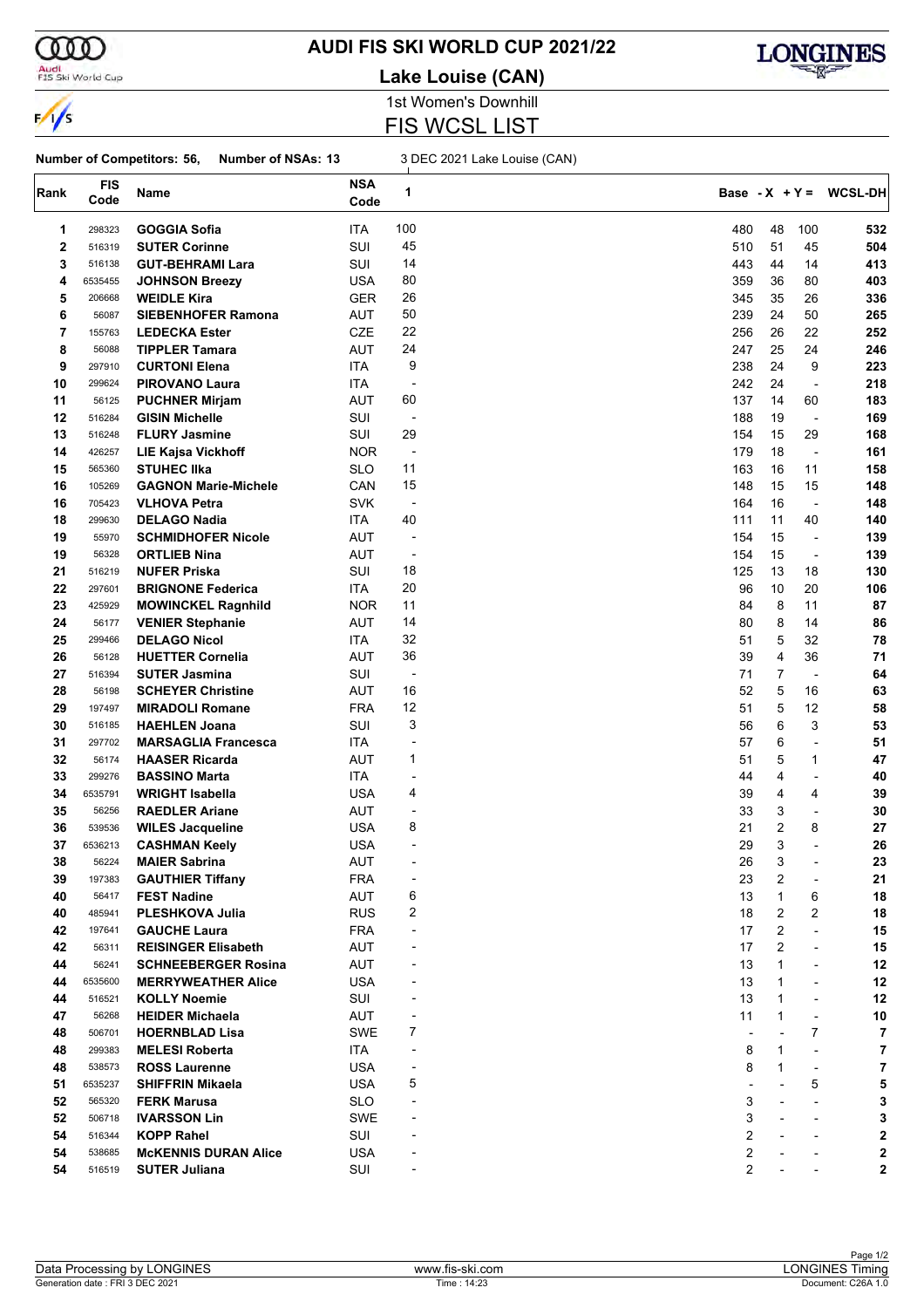|                           |                    |                                             |      |                           | <b>AUDI FIS SKI WORLD CUP 2021/22</b> |   | <b>IGINES</b>                |       |      |   |                  |                |
|---------------------------|--------------------|---------------------------------------------|------|---------------------------|---------------------------------------|---|------------------------------|-------|------|---|------------------|----------------|
| Audi<br>FIS Ski World Cup |                    |                                             |      |                           | Lake Louise (CAN)                     |   |                              | 一个人的人 |      |   |                  |                |
|                           |                    |                                             |      |                           |                                       |   | 1st Women's Downhill         |       |      |   |                  |                |
| $\frac{1}{s}$             |                    |                                             |      |                           |                                       |   | <b>FIS WCSL LIST</b>         |       |      |   |                  |                |
|                           |                    | <b>Number of Competitors: 56,</b>           |      | <b>Number of NSAs: 13</b> |                                       |   | 3 DEC 2021 Lake Louise (CAN) |       |      |   |                  |                |
| Rank                      | <b>FIS</b><br>Code | <b>Name</b>                                 |      |                           | <b>NSA</b><br>Code                    | 1 |                              |       |      |   | Base - $X + Y =$ | <b>WCSL-DH</b> |
|                           |                    | Number of competitors per NSA in the top 60 |      |                           |                                       |   |                              |       |      |   |                  |                |
| AUT:                      | 15                 |                                             | CAN: |                           | $CZE$ :                               | 1 | FRA:                         | 3     | GER: | 1 | ITA:             | 9              |
| NOR:                      | 2                  |                                             | RUS: |                           | SLO:                                  | 2 | SUI:                         | 10    | SVK: | 1 | SWE:             | 2              |
| USA:                      | 8                  |                                             |      |                           |                                       |   |                              |       |      |   |                  |                |

| ∣Legend: |                                                              |                                                                                                         |
|----------|--------------------------------------------------------------|---------------------------------------------------------------------------------------------------------|
|          | No points<br>Base                                            | Last season FIS World Cup Start List points                                                             |
|          | <b>IWCSL-DH</b> FIS World Cup Start List points for Downhill |                                                                                                         |
|          |                                                              | (Base/number of planned races in the current season) *(number of completed races in the current season) |
|          | FIS World Cup points won in the current season               |                                                                                                         |
|          |                                                              |                                                                                                         |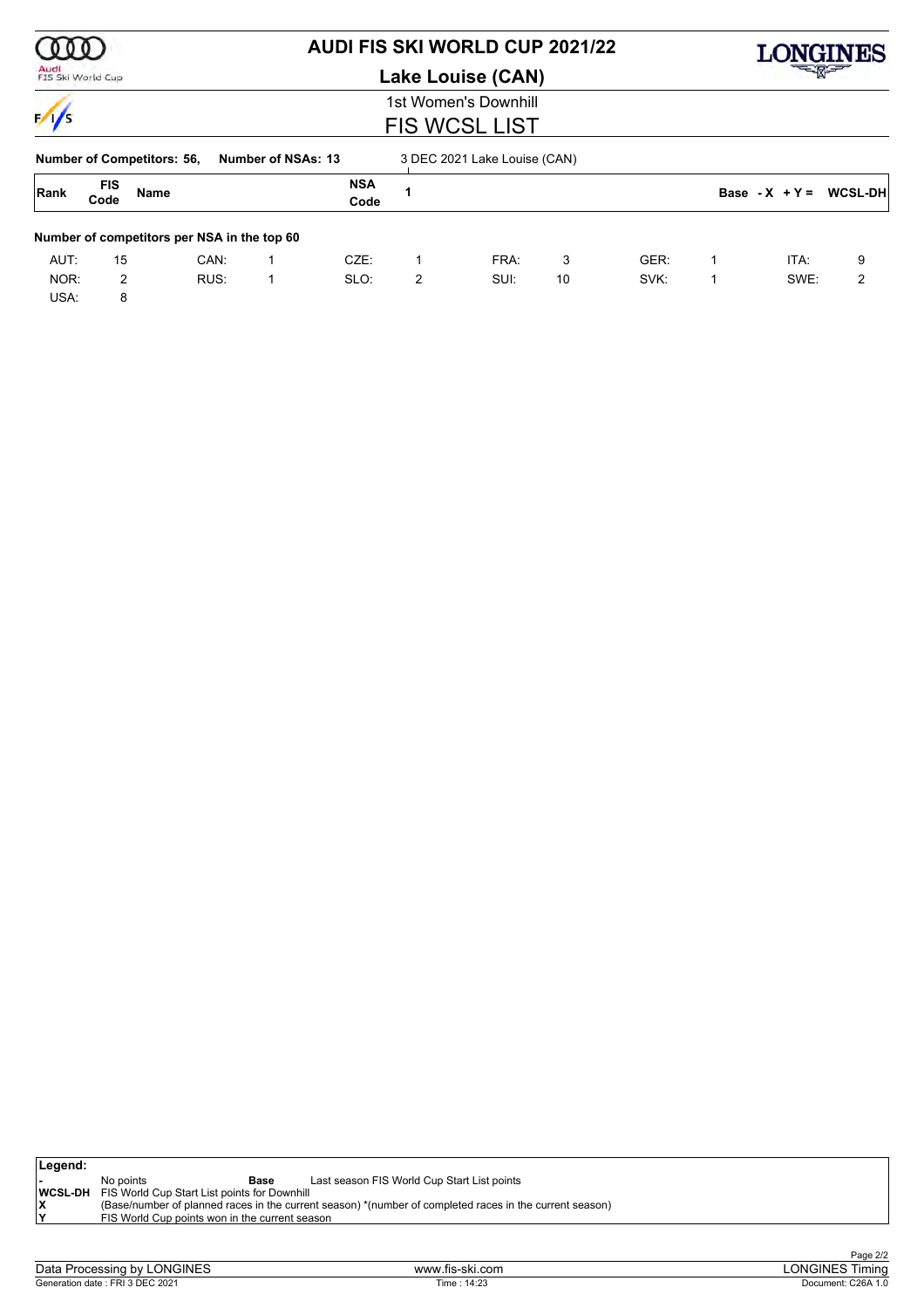$\alpha$ Audi<br>FIS Ski World Cup

 $\frac{1}{\sqrt{2}}$ 

### **AUDI FIS SKI WORLD CUP 2021/22**

**Lake Louise (CAN)**



1st Women's Downhill

OVERALL FIS WCSL LIST

| Rank     | <b>FIS</b>      | Name                                             | <b>NSA</b>        | <b>WCSL</b> | Diff.        | DH                                   | <b>SL</b>                                            | GS                                  | SG                                  | <b>AC</b>                | <b>PAR</b>               |
|----------|-----------------|--------------------------------------------------|-------------------|-------------|--------------|--------------------------------------|------------------------------------------------------|-------------------------------------|-------------------------------------|--------------------------|--------------------------|
|          | Code            |                                                  | Code              |             |              | 1 race                               | 3 races                                              | 1 race                              | 0 races                             | 0 races                  | 1 race                   |
| 1        | 705423          | <b>VLHOVA Petra</b>                              | <b>SVK</b>        | 1595        |              | 148 (16)                             | 792<br>(1)                                           | 388<br>(5)                          | 187<br>(9)                          | 80<br>(2)                |                          |
| 2        | 516138          | <b>GUT-BEHRAMI Lara</b>                          | SUI               | 1483        | 112          | 413<br>(3)                           | ÷,                                                   | 429<br>(3)                          | 625<br>(1)                          | $\overline{a}$           | 16 (15)                  |
| 3        | 6535237         | <b>SHIFFRIN Mikaela</b>                          | USA               | 1475        | 120          | 5 (51)                               | 760<br>(2)                                           | 550<br>(1)                          | 60 (24)                             | 100<br>(1)               |                          |
| 4        | 516284          | <b>GISIN Michelle</b>                            | SUI               | 1191        | 404          | 169 (12)                             | (5)<br>445                                           | 378<br>(6)                          | 139 (12)                            | (3)<br>60                |                          |
| 5        | 56388           | <b>LIENSBERGER Katharina</b>                     | AUT               | 972         | 623          |                                      | 675<br>(3)                                           | 282<br>(9)                          | ÷                                   |                          | 15 (16)                  |
| 6        | 516319          | <b>SUTER Corinne</b>                             | SUI               | 924         | 671          | 504<br>(2)                           | $\overline{a}$                                       | 30<br>(33)                          | 390<br>(2)                          |                          |                          |
| 7        | 299276          | <b>BASSINO Marta</b>                             | ITA               | 900         | 695          | 40 (33)                              | 9<br>(51)                                            | 509<br>(2)                          | 252<br>(6)                          | 40<br>(6)                | 50<br>(4)                |
| 8        | 297601          | <b>BRIGNONE Federica</b>                         | ITA               | 827         | 768          | 106 (22)                             | 37 (37)                                              | 335<br>(7)                          | (3)<br>349                          |                          |                          |
| 9        | 298323          | <b>GOGGIA Sofia</b>                              | ITA               | 786         | 809          | 532<br>(1)                           |                                                      | 168 (13)                            | 86 (19)                             |                          |                          |
| 10       | 516280          | <b>HOLDENER Wendy</b>                            | SUI               | 603         | 992          | $\overline{\phantom{a}}$             | 471<br>(4)                                           | 85 (20)                             | 47 (33)                             |                          |                          |
| 11       | 155763          | <b>LEDECKA Ester</b>                             | <b>CZE</b>        | 580         | 1015         | 252<br>(7)                           | $\overline{a}$                                       | 10(50)                              | 286<br>(5)                          | 32<br>(8)                |                          |
| 12<br>13 | 56088<br>56087  | <b>TIPPLER Tamara</b>                            | AUT<br><b>AUT</b> | 554         | 1041         | 246<br>(8)                           |                                                      | $\overline{a}$                      | 308<br>(4)                          |                          |                          |
| 14       | 196928          | <b>SIEBENHOFER Ramona</b><br><b>WORLEY Tessa</b> | <b>FRA</b>        | 540<br>524  | 1055<br>1071 | 265<br>(6)<br>$\overline{a}$         |                                                      | 222 (11)<br>416                     | 8(52)<br>108(17)                    | 45<br>(5)                |                          |
| 15       | 297910          | <b>CURTONI Elena</b>                             | ITA               | 490         | 1105         | 223<br>(9)                           | ٠                                                    | (4)<br>81 (21)                      | 136 (13)                            | (4)<br>50                |                          |
| 16       | 6535455         | <b>JOHNSON Breezy</b>                            | USA               | 456         | 1139         | 403<br>(4)                           |                                                      | $\overline{\phantom{a}}$            | 53 (26)                             |                          |                          |
| 17       | 506399          | <b>HECTOR Sara</b>                               | <b>SWE</b>        | 435         | 1160         | ÷,                                   | 192<br>(9)                                           | 198 (12)                            |                                     |                          | 45<br>(5)                |
| 18       | 426257          | <b>LIE Kajsa Vickhoff</b>                        | <b>NOR</b>        | 388         | 1207         | 161 (14)                             | $\overline{a}$                                       |                                     | 227<br>(7)                          |                          |                          |
| 19       | 206668          | <b>WEIDLE Kira</b>                               | <b>GER</b>        | 387         | 1208         | 336<br>(5)                           |                                                      |                                     | 51<br>(28)                          |                          |                          |
| 20       | 206355          | <b>DUERR Lena</b>                                | <b>GER</b>        | 378         | 1217         | $\overline{\phantom{a}}$             | 342<br>(6)                                           |                                     |                                     |                          | 36<br>(7)                |
| 21       | 55970           | <b>SCHMIDHOFER Nicole</b>                        | AUT               | 366         | 1229         | 139 (19)                             | $\overline{a}$                                       | $\overline{a}$                      | 227<br>(7)                          |                          |                          |
| 22       | 415232          | <b>ROBINSON Alice</b>                            | <b>NZL</b>        | 355         | 1240         | $\overline{\phantom{a}}$             |                                                      | 319<br>(8)                          | 36 (36)                             |                          |                          |
| 23       | 425929          | <b>MOWINCKEL Ragnhild</b>                        | <b>NOR</b>        | 341         | 1254         | 87 (23)                              |                                                      | (17)<br>111                         | 114 (15)                            | (9)<br>29                |                          |
| 24       | 565463          | <b>SLOKAR Andreja</b>                            | <b>SLO</b>        | 334         | 1261         | $\overline{\phantom{a}}$             | 191 (10)                                             | 43 (28)                             |                                     | $\overline{\phantom{a}}$ | 100<br>(1)               |
| 25       | 105269          | <b>GAGNON Marie-Michele</b>                      | CAN               | 313         | 1282         | 148 (16)                             |                                                      | $\overline{\phantom{a}}$            | 165 (10)                            |                          |                          |
| 26       | 565471          | <b>HROVAT Meta</b>                               | <b>SLO</b>        | 278         | 1317         |                                      | 27 (43)                                              | 251 (10)                            |                                     |                          |                          |
| 27       | 516219          | <b>NUFER Priska</b>                              | SUI               | 271         | 1324         | 130 (21)                             | $\overline{a}$                                       | 19 (41)                             | 122 (14)                            |                          |                          |
| 28       | 299624          | <b>PIROVANO Laura</b>                            | ITA               | 270         | 1325         | 218 (10)                             |                                                      | 4 (60)                              | 48 (32)                             |                          |                          |
| 29       | 426187          | <b>LYSDAHL Kristin</b>                           | <b>NOR</b>        | 268         | 1327         | $\overline{\phantom{a}}$             | 190 (12)                                             | 18 (42)                             | -                                   |                          | (3)<br>60                |
| 30       | 565401          | <b>BUCIK Ana</b>                                 | <b>SLO</b>        | 259         | 1336         |                                      | 190 (12)                                             | 69 (23)                             |                                     |                          |                          |
| 31       | 506146          | <b>SWENN LARSSON Anna</b>                        | <b>SWE</b>        | 255         | 1340         | $\overline{\phantom{0}}$             | 255<br>(7)                                           | $\overline{\phantom{a}}$            |                                     |                          |                          |
| 32<br>33 | 56315           | <b>TRUPPE Katharina</b>                          | <b>AUT</b>        | 238         | 1357         | $\overline{\phantom{a}}$             | 153 (16)                                             | 74 (22)                             |                                     |                          | 11 (20)                  |
| 34       | 56125<br>56328  | <b>PUCHNER Mirjam</b>                            | AUT<br><b>AUT</b> | 232<br>225  | 1363<br>1370 | 183 (11)                             | $\overline{a}$                                       |                                     | 49 (30)                             |                          |                          |
| 35       | 539909          | <b>ORTLIEB Nina</b><br><b>MOLTZAN Paula</b>      | <b>USA</b>        | 214         | 1381         | 139 (19)<br>$\overline{\phantom{a}}$ | 172 (15)                                             | 42 (29)                             | 86 (19)                             |                          |                          |
| 36       | 56174           | <b>HAASER Ricarda</b>                            | AUT               | 212         | 1383         | 47 (32)                              | -                                                    | 68 (24)                             | 97 (18)                             |                          |                          |
| 37       | 435334          | <b>GASIENICA-DANI.</b>                           | POL               | 207         | 1388         | $\blacksquare$                       |                                                      | 157 (14)                            | 4 (59)                              | 22 (12)                  | 24 (11)                  |
| 38       | 155728          | <b>DUBOVSKA Martina</b>                          | <b>CZE</b>        | 205         | 1390         | $\overline{\phantom{a}}$             | 205<br>(8)                                           |                                     |                                     |                          |                          |
| 39       | 516248          | <b>FLURY Jasmine</b>                             | SUI               | 203         | 1392         | 168 (13)                             | ٠                                                    |                                     | 35 (37)                             |                          |                          |
| 40       | 297702          | <b>MARSAGLIA Francesca</b>                       | ITA               | 197         | 1398         | 51 (31)                              |                                                      |                                     | 146 (11)                            |                          |                          |
| 41       | 107427          | <b>ST-GERMAIN Laurence</b>                       | CAN               | 191         | 1404         | $\overline{\phantom{0}}$             | 191 (10)                                             |                                     |                                     |                          |                          |
| 42       | 56333           | <b>MAIR Chiara</b>                               | AUT               | 189         | 1406         |                                      | 181 (14)                                             |                                     |                                     |                          | 8(23)                    |
| 43       | 426193          | <b>STJERNESUND Th.</b>                           | <b>NOR</b>        | 185         | 1410         | $\overline{\phantom{a}}$             | 93 (22)                                              | 12 (47)                             | $\overline{\phantom{a}}$            |                          | 80<br>(2)                |
| 44       | 56198           | <b>SCHEYER Christine</b>                         | AUT               | 175         | 1420         | 63 (28)                              | $\overline{\phantom{a}}$                             | $\overline{\phantom{a}}$            | 112 (16)                            |                          | $\overline{\phantom{a}}$ |
| 45       | 565360          | <b>STUHEC IIka</b>                               | <b>SLO</b>        | 174         | 1421         | 158 (15)                             | $\overline{\phantom{a}}$                             | $\overline{a}$                      | 16 (46)                             | ٠                        | -                        |
| 46       | 6535773         | <b>O BRIEN Nina</b>                              | <b>USA</b>        | 173         | 1422         | $\overline{\phantom{a}}$             | 33 (38)                                              | 139 (15)                            | $\overline{\phantom{a}}$            | $\overline{\phantom{a}}$ | 1(30)                    |
| 47       | 56392           | <b>GRITSCH Franziska</b>                         | <b>AUT</b>        | 164         | 1431         | $\overline{\phantom{a}}$             | 98 (21)                                              | 40 (31)                             | $\overline{\phantom{a}}$            | 24 (11)                  | 2(29)                    |
| 48       | 197497          | <b>MIRADOLI Romane</b>                           | <b>FRA</b>        | 154         | 1441         | 58 (29)                              | $\overline{\phantom{a}}$                             | 18 (42)                             | 78 (21)                             |                          |                          |
| 49       | 56217           | <b>BRUNNER Stephanie</b>                         | AUT               | 150         | 1445         | $\overline{\phantom{a}}$             | $\overline{\phantom{a}}$                             | 121 (16)                            | $\overline{\phantom{a}}$            |                          | (9)<br>29                |
| 50       | 426100          | <b>HOLTMANN Mina Fuerst</b>                      | <b>NOR</b>        | 146         | 1449         | $\overline{\phantom{a}}$             | 54 (30)                                              | 92 (18)                             | $\overline{a}$                      |                          | $\overline{\phantom{a}}$ |
| 51<br>52 | 299630<br>56177 | <b>DELAGO Nadia</b><br><b>VENIER Stephanie</b>   | ITA<br>AUT        | 140<br>139  | 1455<br>1456 | 140 (18)<br>86 (24)                  | $\overline{\phantom{a}}$<br>$\overline{\phantom{a}}$ | $\overline{\phantom{a}}$            | $\overline{\phantom{a}}$            |                          | -                        |
| 53       | 426043          | <b>TVIBERG Maria Therese</b>                     | <b>NOR</b>        | 132         | 1463         | $\overline{\phantom{a}}$             | 66 (26)                                              | $\overline{\phantom{a}}$<br>59 (25) | 53 (26)<br>$\overline{\phantom{a}}$ | $\overline{\phantom{a}}$ | 7(24)                    |
| 53       | 56253           | <b>HUBER Katharina</b>                           | AUT               | 132         | 1463         | $\overline{\phantom{a}}$             | 112 (17)                                             |                                     | $\overline{\phantom{a}}$            | 20 (13)                  |                          |
| 55       | 299466          | <b>DELAGO Nicol</b>                              | ITA               | 127         | 1468         | 78 (25)                              | $\overline{\phantom{a}}$                             | $\overline{\phantom{a}}$            | 49 (30)                             |                          |                          |
| 56       | 516562          | <b>RAST Camille</b>                              | SUI               | 122         | 1473         | $\overline{\phantom{a}}$             | 107 (19)                                             | 9(52)                               | $\overline{\phantom{a}}$            |                          | 6(25)                    |
| 57       | 516394          | <b>SUTER Jasmina</b>                             | SUI               | 119         | 1476         | 64 (27)                              | $\overline{\phantom{a}}$                             | $\overline{a}$                      | 51 (28)                             |                          | 4 (27)                   |
| 58       | 516185          | <b>HAEHLEN Joana</b>                             | SUI               | 113         | 1482         | 53 (30)                              |                                                      |                                     | 60 (24)                             |                          |                          |
| 59       | 106961          | <b>MIELZYNSKI Erin</b>                           | CAN               | 108         | 1487         | $\overline{\phantom{a}}$             | 108(18)                                              | $\overline{a}$                      | $\overline{\phantom{a}}$            | $\overline{\phantom{0}}$ |                          |
| 60       | 196806          | <b>NOENS Nastasia</b>                            | <b>FRA</b>        | 100         | 1495         | $\overline{\phantom{a}}$             | 100 (20)                                             |                                     | $\centerdot$                        | ٠                        |                          |
| 61       | 197383          | <b>GAUTHIER Tiffany</b>                          | <b>FRA</b>        | 99          | 1496         | 21 (39)                              | $\overline{a}$                                       |                                     | 78 (21)                             | $\overline{a}$           |                          |
| 62       | 197641          | <b>GAUCHE Laura</b>                              | <b>FRA</b>        | 95          | 1500         | 15 (42)                              |                                                      | $\overline{a}$                      | 44 (34)                             | 36<br>(7)                | -                        |
| 63       | 56256           | <b>RAEDLER Ariane</b>                            | AUT               | 92          | 1503         | 30(35)                               |                                                      |                                     | 62 (23)                             |                          |                          |
| 64       | 107613          | <b>GRENIER Valerie</b>                           | CAN               | 87          | 1508         | $\overline{\phantom{0}}$             |                                                      | 87 (19)                             | $\overline{\phantom{a}}$            |                          |                          |
|          |                 |                                                  |                   |             |              |                                      |                                                      |                                     |                                     |                          |                          |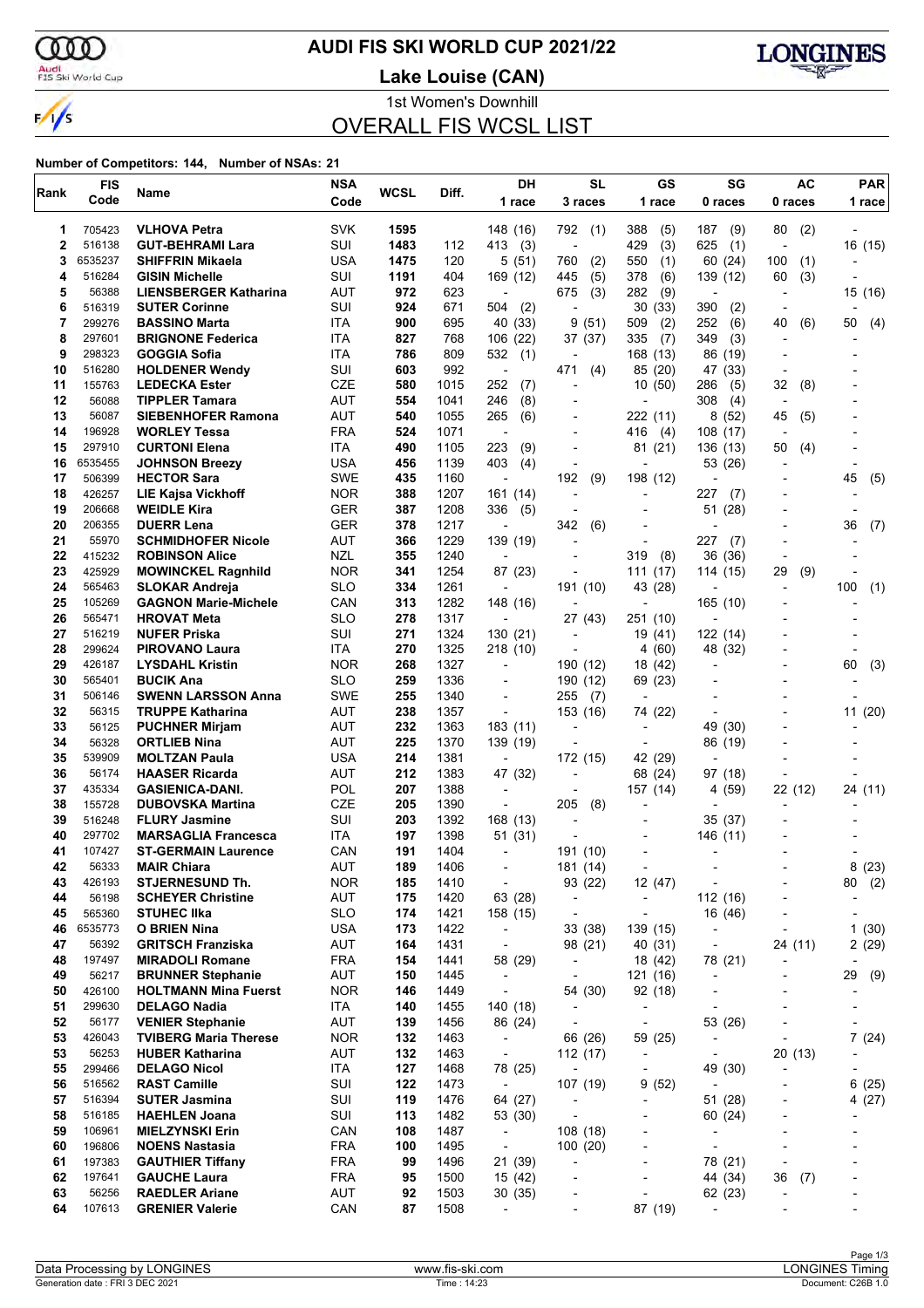

#### **AUDI FIS SKI WORLD CUP 2021/22**

**Lake Louise (CAN)**



1st Women's Downhill

### OVERALL FIS WCSL LIST

|            | <b>FIS</b>       |                                                              | <b>NSA</b>               | <b>WCSL</b> |              | <b>DH</b>                                            | <b>SL</b>                 | GS                                | SG                                  | <b>AC</b> | <b>PAR</b> |
|------------|------------------|--------------------------------------------------------------|--------------------------|-------------|--------------|------------------------------------------------------|---------------------------|-----------------------------------|-------------------------------------|-----------|------------|
| Rank       | Code             | Name                                                         | Code                     |             | Diff.        | 1 race                                               | 3 races                   | 1 race                            | 0 races                             | 0 races   | 1 race     |
| 64         | 565373           | <b>ROBNIK Tina</b>                                           | <b>SLO</b>               | 87          | 1508         |                                                      |                           | 55 (27)                           |                                     |           | 32 (8)     |
| 66         | 197124           | <b>FRASSE SOMBET Coralie</b>                                 | <b>FRA</b>               | 84          | 1511         | $\overline{a}$                                       | $\blacksquare$            | 58 (26)                           |                                     |           | 26 (10)    |
| 67         | 56367            | <b>GALLHUBER Katharina</b>                                   | AUT                      | 83          | 1512         | $\overline{\phantom{a}}$                             | 80 (23)                   | $\overline{a}$                    |                                     |           | 3(28)      |
| 68         | 56128            | <b>HUETTER Cornelia</b>                                      | <b>AUT</b>               | 81          | 1514         | 71 (26)                                              | $\blacksquare$            |                                   | 10(51)                              |           |            |
| 69         | 516504           | <b>DANIOTH Aline</b>                                         | SUI                      | 76          | 1519         | $\overline{\phantom{a}}$                             | 76 (24)                   | ٠                                 |                                     |           |            |
| 70         | 425879           | <b>RIIS-JOHANNESS.</b>                                       | <b>NOR</b>               | 75          | 1520         | $\overline{\phantom{a}}$                             | 75 (25)                   |                                   |                                     |           |            |
| 71         | 6535791          | <b>WRIGHT Isabella</b>                                       | <b>USA</b>               | 73          | 1522         | 39 (34)                                              | $\overline{\phantom{a}}$  |                                   | 16 (46)                             | 18 (14)   |            |
| 72         | 565320           | <b>FERK Marusa</b>                                           | <b>SLO</b>               | 69          | 1526         | 3(52)                                                | $\overline{a}$            |                                   | 40 (35)                             | 26 (10)   |            |
| 73         | 385096           | <b>POPOVIC Leona</b>                                         | <b>CRO</b>               | 65          | 1530         | $\overline{\phantom{a}}$                             | 65 (27)                   |                                   |                                     |           |            |
| 73<br>75   | 296509<br>299699 | <b>CURTONI Irene</b>                                         | ITA<br><b>ITA</b>        | 65<br>63    | 1530<br>1532 |                                                      | 65 (27)<br>63 (29)        |                                   |                                     |           |            |
| 75         | 516528           | <b>PETERLINI Martina</b><br><b>MEILLARD Melanie</b>          | SUI                      | 63          | 1532         | $\overline{\phantom{a}}$                             | 42 (36)                   | $\overline{a}$<br>21 (39)         |                                     |           |            |
| 77         | 206497           | <b>FILSER Andrea</b>                                         | <b>GER</b>               | 59          | 1536         | $\overline{\phantom{a}}$                             | 30 (41)                   | 16 (44)                           |                                     |           | 13 (18)    |
| 78         | 107798           | <b>NULLMEYER Ali</b>                                         | CAN                      | 52          | 1543         | ÷,                                                   | 52 (31)                   | $\overline{a}$                    |                                     |           |            |
| 78         | 6536213          | <b>CASHMAN Keely</b>                                         | <b>USA</b>               | 52          | 1543         | 26 (37)                                              | $\overline{a}$            | ٠                                 | 26 (40)                             |           |            |
| 80         | 516283           | <b>ELLENBERGER Andrea</b>                                    | SUI                      | 51          | 1544         | $\blacksquare$                                       | $\blacksquare$            | 29<br>(35)                        | $\overline{\phantom{a}}$            |           | 22 (12)    |
| 80         | 307493           | <b>ANDO Asa</b>                                              | <b>JPN</b>               | 51          | 1544         |                                                      | 43 (34)                   | 8(54)                             |                                     |           | ٠          |
| 82         | 506341           | <b>WIKSTROEM Emelie</b>                                      | <b>SWE</b>               | 50          | 1545         |                                                      | 50 (32)                   | $\overline{\phantom{a}}$          |                                     |           |            |
| 83         | 506664           | <b>FJAELLSTROEM Magdalena</b>                                | <b>SWE</b>               | 49          | 1546         | $\overline{\phantom{a}}$                             | 43 (34)                   | (57)<br>6                         |                                     |           |            |
| 84         | 299383           | <b>MELESI Roberta</b>                                        | ITA                      | 46          | 1549         | 7(48)                                                | $\overline{a}$            | (58)<br>5                         | 34 (38)                             |           |            |
| 85         | 565491           | <b>DVORNIK Neja</b>                                          | <b>SLO</b>               | 45          | 1550         | $\overline{\phantom{a}}$                             | 29 (42)                   | 16 (44)                           |                                     |           |            |
| 86         | 225518           | <b>GUEST Charlie</b>                                         | <b>GBR</b>               | 44          | 1551         |                                                      | 44 (33)                   | $\overline{\phantom{0}}$          |                                     |           |            |
| 87         | 6536392          | <b>HURT A J</b>                                              | <b>USA</b>               | 43          | 1552         | $\overline{a}$                                       | 1(62)                     | 31 (32)                           | 6(56)                               |           | 5 (26)     |
| 87<br>89   | 56268<br>56373   | <b>HEIDER Michaela</b><br><b>MOERZINGER Elisa</b>            | AUT<br><b>AUT</b>        | 43<br>42    | 1552<br>1553 | 10(47)                                               | $\overline{a}$            | $\overline{\phantom{a}}$          | 33 (39)                             |           |            |
| 89         | 56241            | <b>SCHNEEBERGER Rosina</b>                                   | AUT                      | 42          | 1553         | $\overline{\phantom{a}}$<br>12 (44)                  |                           | 22 (38)<br>4(60)                  | $\overline{\phantom{a}}$<br>26 (40) |           | 20 (13)    |
| 91         | 405138           | JELINKOVA Adriana                                            | <b>NED</b>               | 41          | 1554         | $\overline{\phantom{a}}$                             |                           | 41 (30)                           |                                     |           |            |
| 92         | 426324           | <b>MONSEN Marte</b>                                          | <b>NOR</b>               | 40          | 1555         | $\overline{\phantom{a}}$                             |                           |                                   |                                     |           | 40<br>(6)  |
| 92         | 56417            | <b>FEST Nadine</b>                                           | <b>AUT</b>               | 40          | 1555         | 18 (40)                                              |                           | $\blacksquare$                    | 22 (43)                             |           |            |
| 94         | 197651           | <b>DIREZ Clara</b>                                           | <b>FRA</b>               | 39          | 1556         | $\overline{\phantom{a}}$                             | $\blacksquare$            | 30(33)                            | $\overline{a}$                      |           | 9<br>(22)  |
| 95         | 507168           | <b>AICHER Emma</b>                                           | <b>GER</b>               | 38          | 1557         | $\overline{\phantom{a}}$                             | 26 (44)                   | $\blacksquare$                    |                                     |           | 12 (19)    |
| 95         | 6535600          | <b>MERRYWEATHER Alice</b>                                    | <b>USA</b>               | 38          | 1557         | 12 (44)                                              | $\overline{a}$            | $\overline{a}$                    | 26 (40)                             |           |            |
| 97         | 516268           | <b>WILD Simone</b>                                           | SUI                      | 37          | 1558         | $\overline{\phantom{a}}$                             |                           | 23 (37)                           |                                     |           | 14 (17)    |
| 97         | 485941           | <b>PLESHKOVA Julia</b>                                       | <b>RUS</b>               | 37          | 1558         | 18 (40)                                              |                           |                                   | 19 (45)                             |           |            |
| 99         | 516521           | <b>KOLLY Noemie</b>                                          | SUI                      | 34          | 1561         | 12 (44)                                              | $\blacksquare$            |                                   | 22 (43)                             |           |            |
| 100<br>100 | 56344<br>355061  | <b>SPORER Marie-Therese</b><br><b>HILZINGER Jessica</b>      | AUT<br><b>GER</b>        | 31<br>31    | 1564<br>1564 | $\overline{\phantom{a}}$<br>$\overline{\phantom{a}}$ | 31 (39)                   |                                   | $\overline{a}$                      |           |            |
| 102        | 516407           | <b>KASPER Vanessa</b>                                        | SUI                      | 27          | 1568         | $\overline{a}$                                       | 31 (39)<br>$\overline{a}$ | 9<br>(52)                         |                                     |           | 18 (14)    |
| 102        | 539536           | <b>WILES Jacqueline</b>                                      | USA                      | 27          | 1568         | 27 (36)                                              |                           |                                   |                                     |           |            |
| 104        | 225525           | <b>TILLEY Alex</b>                                           | <b>GBR</b>               | 26          | 1569         | $\overline{\phantom{a}}$                             |                           | 26 (36)                           |                                     |           |            |
| 104        | 516426           | <b>STOFFEL Elena</b>                                         | SUI                      | 26          | 1569         |                                                      | 26 (44)                   | $\overline{\phantom{a}}$          |                                     |           |            |
| 106        | 197616           | <b>ALPHAND Estelle</b>                                       | <b>SWE</b>               | 25          | 1570         |                                                      | $\overline{a}$            | 7(56)                             | 8(52)                               |           | 10 (21)    |
| 107        | 6295165          | ROSSETTI Marta                                               | ITA                      | 24          | 1571         | $\overline{\phantom{a}}$                             | 24 (46)                   |                                   | $\overline{\phantom{0}}$            |           |            |
| 108        | 56224            | <b>MAIER Sabrina</b>                                         | AUT                      | 23          | 1572         | 23 (38)                                              | $\overline{\phantom{a}}$  |                                   | Ĭ.                                  |           |            |
| 108        | 56311            | <b>REISINGER Elisabeth</b>                                   | AUT                      | 23          | 1572         | 15 (42)                                              | ٠                         | $\overline{\phantom{0}}$          | 8<br>(52)                           |           |            |
| 108        | 56416            | <b>SCHEIB Julia</b>                                          | <b>AUT</b>               | 23          | 1572         | $\overline{\phantom{a}}$                             | $\overline{\phantom{a}}$  | 20 (40)                           | 3(60)                               |           |            |
| 111        | 426303           | <b>NORBYE Kaja</b>                                           | <b>NOR</b>               | 22          | 1573         | $\overline{a}$                                       | 8(53)                     | 14 (46)                           | L,                                  |           |            |
| 112<br>112 | 507109<br>506583 | <b>ARONSSON ELFMAN Hanna</b><br><b>SAEFVENBERG Charlotta</b> | <b>SWE</b><br><b>SWE</b> | 21<br>21    | 1574<br>1574 | -<br>$\blacksquare$                                  | 16 (49)<br>21 (47)        | 5(58)<br>$\overline{\phantom{0}}$ |                                     |           |            |
| 114        | 506867           | <b>FERMBAECK Elsa</b>                                        | SWE                      | 20          | 1575         | $\overline{\phantom{a}}$                             | 20 (48)                   | $\overline{\phantom{0}}$          | L,                                  |           |            |
| 115        | 45331            | <b>SMALL Greta</b>                                           | <b>AUS</b>               | 16          | 1579         | $\overline{\phantom{a}}$                             | $\overline{a}$            |                                   | $\overline{\phantom{a}}$            | 16 (15)   |            |
| 115        | 516344           | KOPP Rahel                                                   | SUI                      | 16          | 1579         | 2(54)                                                |                           |                                   | 14 (49)                             |           |            |
| 117        | 197860           | <b>ROUX Tifany</b>                                           | <b>FRA</b>               | 15          | 1580         | $\overline{\phantom{a}}$                             |                           | $\overline{\phantom{0}}$          | 15 (48)                             |           |            |
| 118        | 56509            | <b>GRILL Lisa</b>                                            | AUT                      | 13          | 1582         | -                                                    | ٠                         | -                                 | 13 (50)                             |           |            |
| 119        | 298723           | <b>MIDALI Roberta</b>                                        | ITA                      | 12          | 1583         | $\overline{a}$                                       |                           | 12 (47)                           | ٠                                   |           |            |
| 119        | 485802           | <b>TKACHENKO Ekaterina</b>                                   | <b>RUS</b>               | 12          | 1583         | $\blacksquare$                                       | ÷,                        | 12 (47)                           |                                     |           |            |
| 121        | 185493           | <b>POHJOLAINEN Rosa</b>                                      | <b>FIN</b>               | 10          | 1585         | -                                                    | 10(50)                    | $\overline{\phantom{a}}$          |                                     |           |            |
| 121        | 198016           | <b>ESCANE Doriane</b>                                        | <b>FRA</b>               | 10          | 1585         | $\overline{\phantom{a}}$                             | $\overline{a}$            | 10(50)                            | $\overline{\phantom{a}}$            |           |            |
| 121        | 538685           | <b>McKENNIS DURAN Alice</b>                                  | <b>USA</b>               | 10          | 1585         | 2(54)                                                | $\overline{\phantom{a}}$  | -                                 | 8(52)                               |           |            |
| 124        | 6536171          | <b>HENSIEN Katie</b>                                         | USA                      | 9           | 1586         | $\overline{\phantom{a}}$                             | 9(51)                     | -                                 | ÷,                                  |           |            |
| 125<br>125 | 56551            | <b>EGGER Magdalena</b><br><b>GRAY Cassidy</b>                | <b>AUT</b><br>CAN        | 8<br>8      | 1587<br>1587 | -<br>$\overline{\phantom{a}}$                        | 8(53)<br>$\overline{a}$   |                                   |                                     |           |            |
| 125        | 108077<br>56032  | <b>SCHILD Bernadette</b>                                     | AUT                      | 8           | 1587         | -                                                    | 8(53)                     | 8<br>(54)                         |                                     |           |            |
| 125        | 107747           | <b>SMART Amelia</b>                                          | CAN                      | 8           | 1587         | $\overline{a}$                                       | 8(53)                     |                                   |                                     |           |            |
|            |                  |                                                              |                          |             |              |                                                      |                           |                                   |                                     |           |            |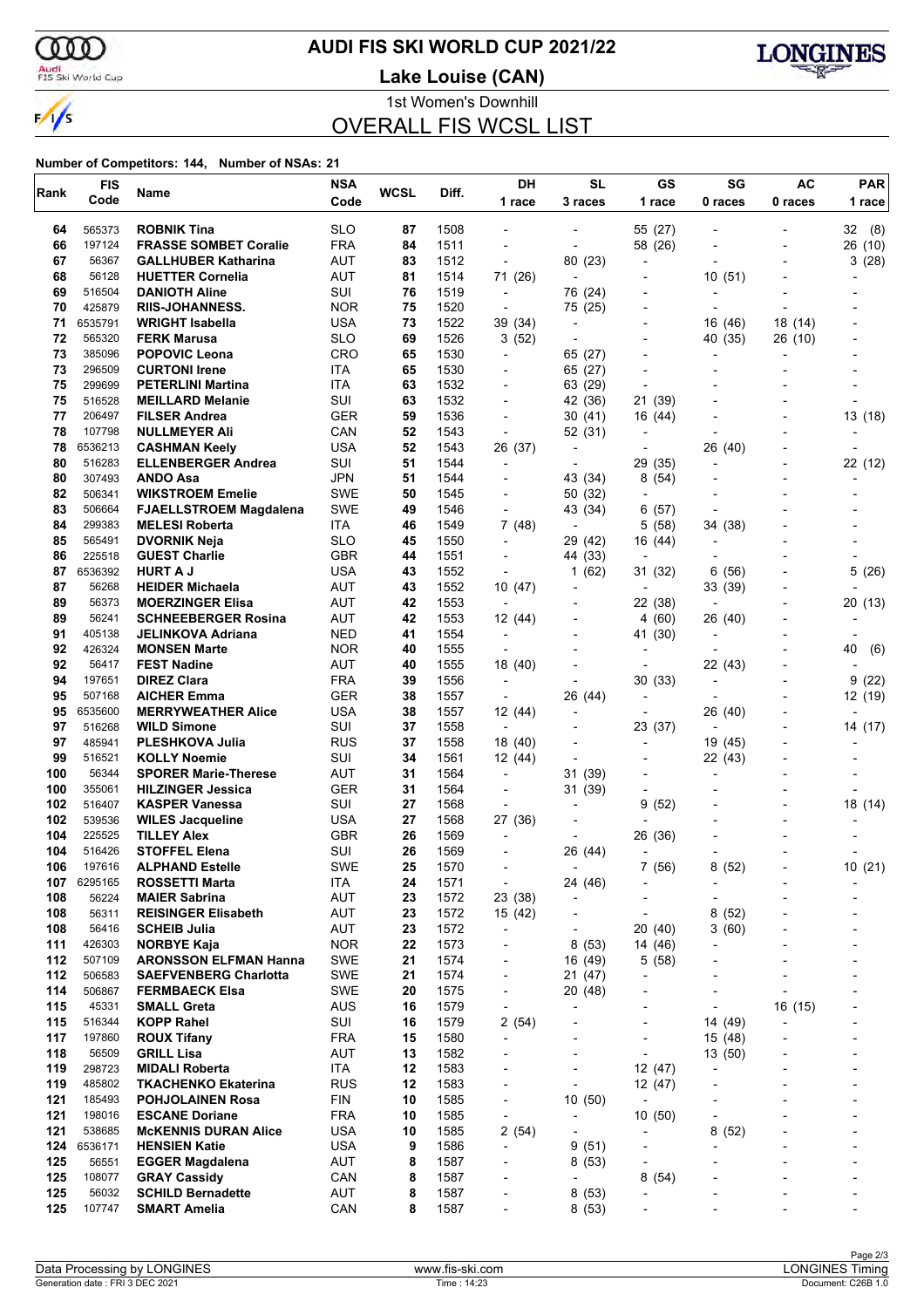

### **AUDI FIS SKI WORLD CUP 2021/22**

Audi<br>FIS Ski World Cup

**Lake Louise (CAN)**



1st Women's Downhill OVERALL FIS WCSL LIST

| Rank | <b>FIS</b> |                          | <b>NSA</b> | <b>WCSL</b> | Diff. | <b>DH</b>                | <b>SL</b>                | GS                       | SG                       | AC                       | <b>PAR</b> |  |
|------|------------|--------------------------|------------|-------------|-------|--------------------------|--------------------------|--------------------------|--------------------------|--------------------------|------------|--|
|      | Code       | Name                     | Code       |             |       | 1 race                   | 3 races                  | 1 race                   | 0 races                  | 0 races                  | 1 race     |  |
| 129  | 506701     | <b>HOERNBLAD Lisa</b>    | <b>SWE</b> |             | 1588  | 7(48)                    | $\overline{\phantom{0}}$ | $\blacksquare$           |                          |                          |            |  |
| 129  | 538573     | <b>ROSS Laurenne</b>     | USA        |             | 1588  | 7(48)                    | $\blacksquare$           | $\blacksquare$           | $\overline{\phantom{a}}$ |                          |            |  |
| 131  | 56258      | <b>AGER Christina</b>    | AUT        | 6           | 1589  | $\blacksquare$           | $\overline{\phantom{a}}$ | $\overline{\phantom{a}}$ | 6<br>(56)                | $\overline{\phantom{0}}$ |            |  |
| 131  | 516429     | <b>GROEBLI Nathalie</b>  | SUI        | 6           | 1589  | $\blacksquare$           | $\overline{\phantom{0}}$ | $\blacksquare$           | 6<br>(56)                | $\overline{\phantom{0}}$ |            |  |
| 133  | 197540     | <b>FORNI Josephine</b>   | <b>FRA</b> | 5           | 1590  | $\overline{\phantom{0}}$ | 5(57)                    | $\overline{\phantom{0}}$ | $\overline{\phantom{a}}$ |                          |            |  |
| 133  | 206536     | <b>WALLNER Marina</b>    | <b>GER</b> | 5           | 1590  | $\blacksquare$           | 5(57)                    | $\overline{\phantom{a}}$ |                          |                          |            |  |
| 135  | 539927     | <b>LAPANJA Lila</b>      | <b>USA</b> | 4           | 1591  | $\blacksquare$           | 4 (59)                   | $\overline{\phantom{a}}$ |                          |                          |            |  |
| 136  | 185430     | <b>HONKANEN Riikka</b>   | <b>FIN</b> | 3           | 1592  | -                        | 3(60)                    | $\blacksquare$           |                          |                          |            |  |
| 136  | 206532     | <b>SCHMOTZ Marlene</b>   | <b>GER</b> | 3           | 1592  | -                        |                          | 3(62)                    | $\overline{\phantom{a}}$ |                          |            |  |
| 136  | 55898      | <b>BREM Eva-Maria</b>    | <b>AUT</b> | 3           | 1592  | $\overline{\phantom{0}}$ | $\overline{\phantom{a}}$ | 3(62)                    |                          |                          |            |  |
| 136  | 299402     | <b>GASSLITTER Verena</b> | <b>ITA</b> | 3           | 1592  |                          | $\overline{\phantom{0}}$ | $\overline{\phantom{0}}$ | 3(60)                    | $\overline{\phantom{0}}$ |            |  |
| 136  | 506718     | <b>IVARSSON Lin</b>      | <b>SWE</b> | 3           | 1592  | 3(52)                    | $\overline{\phantom{0}}$ | $\blacksquare$           |                          |                          |            |  |
| 141  | 299983     | <b>GULLI Anita</b>       | <b>ITA</b> | 2           | 1593  | $\overline{a}$           | 2(61)                    | $\overline{\phantom{0}}$ |                          |                          |            |  |
| 141  | 197295     | <b>PIOT Jennifer</b>     | <b>FRA</b> | 2           | 1593  | $\blacksquare$           | $\overline{\phantom{0}}$ | $\overline{\phantom{a}}$ | 2(62)                    | $\overline{\phantom{0}}$ |            |  |
| 141  | 516519     | <b>SUTER Juliana</b>     | SUI        | 2           | 1593  | 2(54)                    | $\overline{\phantom{0}}$ | $\overline{\phantom{0}}$ |                          |                          |            |  |
| 144  | 507018     | <b>RASK Sara</b>         | <b>SWE</b> | 1           | 1594  |                          | 1(62)                    |                          |                          |                          |            |  |

| Legend:                  |                                             |                  |                             |          |                     |             |                             |  |
|--------------------------|---------------------------------------------|------------------|-----------------------------|----------|---------------------|-------------|-----------------------------|--|
| <b>GS</b><br><b>WCSL</b> | No points<br>Giant Slalom<br>Overall points | AC<br><b>PAR</b> | Alpine Combined<br>Parallel | DH<br>SG | Downhill<br>Super-G | Diff.<br>SL | <b>Difference</b><br>Slalom |  |
|                          |                                             |                  |                             |          |                     |             |                             |  |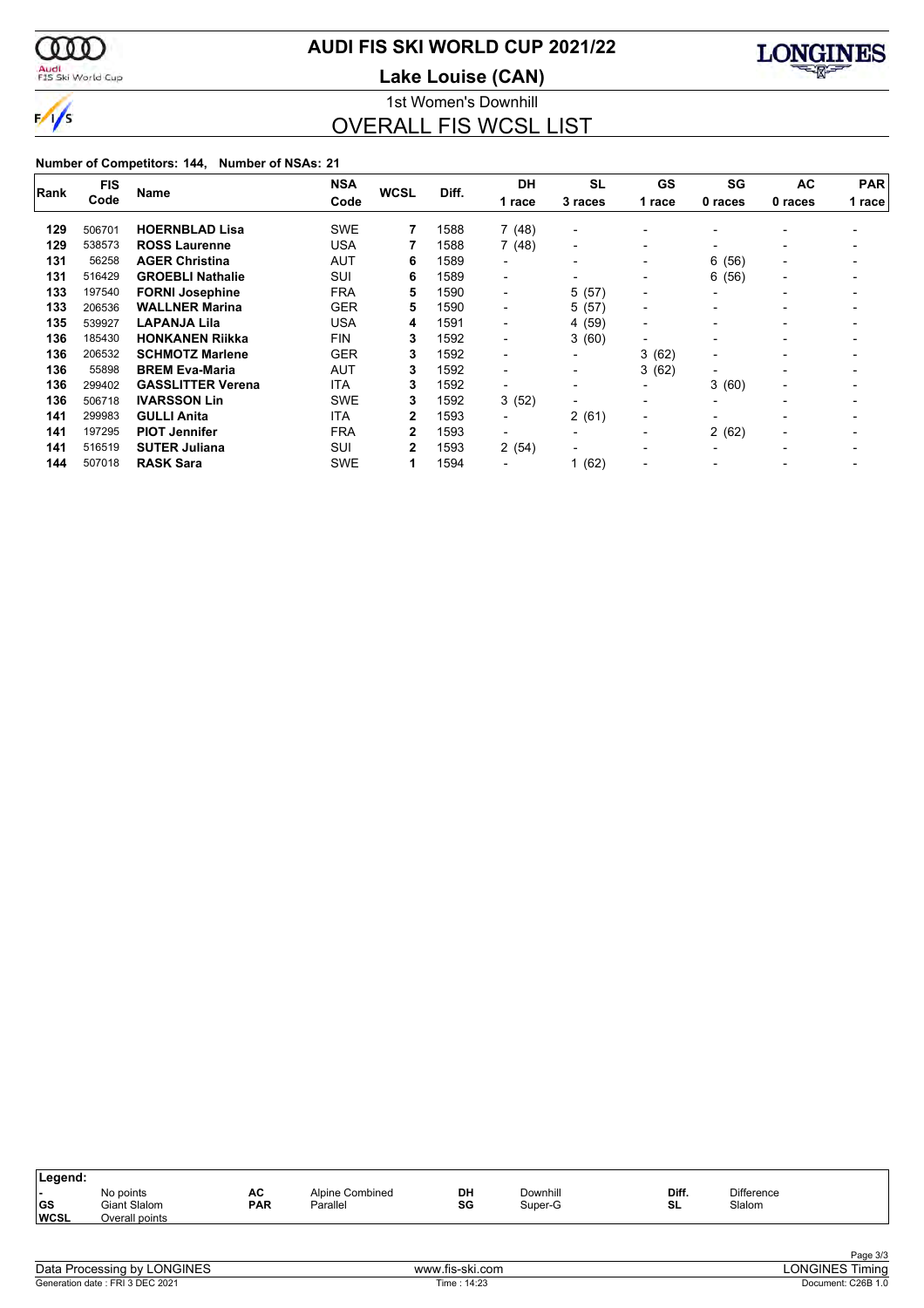

#### Audi<br>FIS Ski World Cup

### **AUDI FIS SKI WORLD CUP 2021/22**

1st Women's Downhill **Lake Louise (CAN)**

FIS NATION CUP



|          | <b>Number of Nations: 18</b> |                                 |               |       |           |                          |     |                          |                          |                          |                          |  |  |  |  |
|----------|------------------------------|---------------------------------|---------------|-------|-----------|--------------------------|-----|--------------------------|--------------------------|--------------------------|--------------------------|--|--|--|--|
| Rank NSA |                              | <b>Name</b>                     | <b>Points</b> | Diff. | <b>DH</b> | <b>SL</b>                | GS  | SG                       | AC                       | <b>PAR</b>               | TE                       |  |  |  |  |
|          | 1 AUT                        | Austria                         | 668           |       | 207       | 263                      | 110 | $\overline{\phantom{a}}$ | $\overline{\phantom{a}}$ | 88                       |                          |  |  |  |  |
| 2        | SUI                          | <b>Switzerland</b>              | 555           | 113   | 109       | 273                      | 93  |                          | $\overline{\phantom{a}}$ | 80                       |                          |  |  |  |  |
| 3        | <b>USA</b>                   | <b>United States of America</b> | 554           | 114   | 97        | 303                      | 148 |                          | $\overline{\phantom{0}}$ | 6                        | -                        |  |  |  |  |
| 4        | <b>SLO</b>                   | Slovenia                        | 432           | 236   | 11        | 222                      | 67  | $\overline{\phantom{0}}$ | $\overline{\phantom{a}}$ | 132                      |                          |  |  |  |  |
| 5        | <b>NOR</b>                   | Norway                          | 363           | 305   | 11        | 93                       | 72  | $\overline{\phantom{0}}$ | $\overline{\phantom{a}}$ | 187                      |                          |  |  |  |  |
| 6        | <b>SVK</b>                   | Slovakia                        | 340           | 328   | ۰         | 280                      | 60  |                          | $\overline{\phantom{0}}$ |                          |                          |  |  |  |  |
|          | <b>GER</b>                   | Germany                         | 309           | 359   | 26        | 219                      | 3   | $\overline{\phantom{0}}$ | $\overline{\phantom{0}}$ | 61                       | $\overline{\phantom{a}}$ |  |  |  |  |
| 8        | <b>SWE</b>                   | <b>Sweden</b>                   | 302           | 366   | 7         | 213                      | 27  | $\overline{\phantom{0}}$ | $\overline{\phantom{0}}$ | 55                       |                          |  |  |  |  |
| 9        | ITA                          | <b>Italy</b>                    | 300           | 368   | 201       | 34                       | 15  |                          | $\overline{\phantom{0}}$ | 50                       |                          |  |  |  |  |
| 10       | CAN                          | Canada                          | 135           | 533   | 15        | 84                       | 36  |                          | $\overline{\phantom{0}}$ |                          |                          |  |  |  |  |
| 11       | <b>FRA</b>                   | <b>France</b>                   | 110           | 558   | 12        | 21                       | 42  |                          | $\overline{\phantom{a}}$ | 35                       |                          |  |  |  |  |
| 12       | <b>CZE</b>                   | <b>Czech Republic</b>           | 95            | 573   | 22        | 73                       | ۰   | $\overline{\phantom{0}}$ | $\overline{\phantom{0}}$ | $\overline{\phantom{0}}$ |                          |  |  |  |  |
| 13       | <b>CRO</b>                   | Croatia                         | 41            | 627   | -         | 41                       |     |                          |                          |                          |                          |  |  |  |  |
| 14       | <b>GBR</b>                   | <b>Great Britain</b>            | 39            | 629   | -         | 19                       | 20  |                          |                          |                          |                          |  |  |  |  |
| 15       | POL                          | <b>Poland</b>                   | 24            | 644   | -         |                          |     |                          | $\overline{\phantom{0}}$ | 24                       |                          |  |  |  |  |
| 15       | <b>NZL</b>                   | <b>New Zealand</b>              | 24            | 644   | -         | $\overline{\phantom{0}}$ | 24  |                          | $\overline{\phantom{0}}$ | $\overline{\phantom{0}}$ |                          |  |  |  |  |
| 17       | <b>FIN</b>                   | <b>Finland</b>                  | 10            | 658   |           | 10                       |     |                          |                          |                          |                          |  |  |  |  |
| 18       | <b>RUS</b>                   | <b>Russian Federation</b>       | $\mathbf{2}$  | 666   | 2         |                          |     |                          |                          |                          | -                        |  |  |  |  |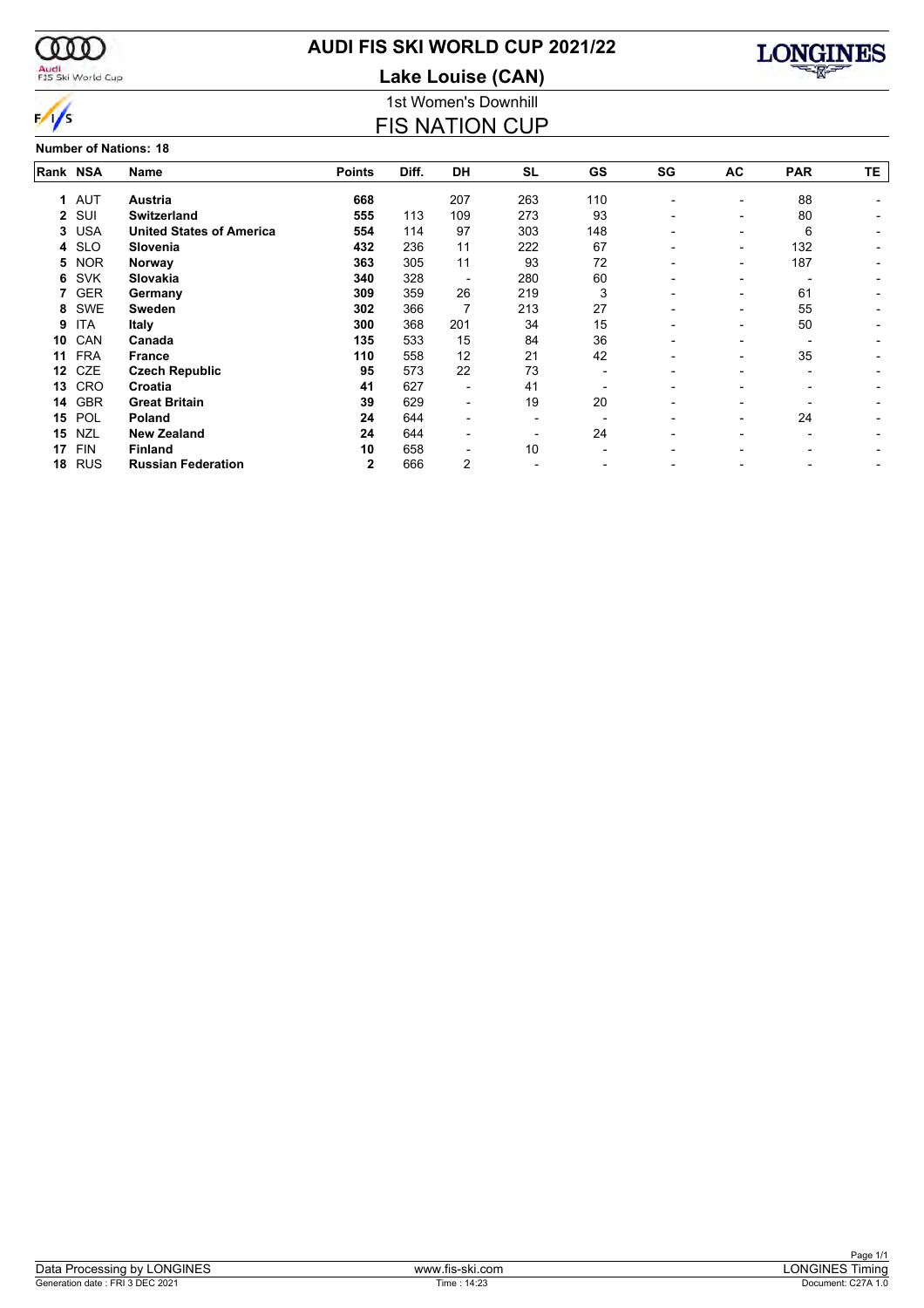$\infty$ Audi<br>FIS Ski World Cup

 $\frac{1}{s}$ 

### **AUDI FIS SKI WORLD CUP 2021/22**

**Lake Louise (CAN)**



#### 1st Women's Downhill OVERALL FIS NATION CUP

**Number of Nations: 20**

| <b>RK NSA</b> |      | Overall |     |     | <b>DH Points</b> |     | <b>SL Points</b> |     |        |     | <b>GS Points</b> |     |     | <b>SG Points</b> |   | <b>AC Points</b> |   |   |     | <b>PAR Points</b> |     | <b>TE Points</b> |
|---------------|------|---------|-----|-----|------------------|-----|------------------|-----|--------|-----|------------------|-----|-----|------------------|---|------------------|---|---|-----|-------------------|-----|------------------|
|               | M+W  | М       | W   | M+W | м                | W   | M+W              | м   | W      | M+W | м                | W   | M+W | м                | W | M+W              | М | W | M+W | м                 | W   | M+W              |
| 1 AUT         | 1642 | 974     | 668 | 490 | 283              | 207 | 263              |     | $-263$ | 226 | 116              | 110 | 323 | 323              |   |                  |   |   | 340 | 252               | 88  |                  |
| 2 SUI         | 1300 | 745     | 555 | 255 | 146              | 109 | 273              |     | $-273$ | 290 | 197              | 93  | 379 | 379              |   |                  |   |   | 103 | 23                | 80  |                  |
| 3 NOR         |      | 786 423 | 363 | 55  | 44               | 11  | 93               | . . | 93     | 159 | 87               | 72  | 174 | 174              |   |                  |   |   | 305 | 118               | 187 |                  |
| 4 USA         | 711  | 157     | 554 | 133 | 36               | 97  | 303              |     | $-303$ | 188 | 40               | 148 | 81  | 81               | ٠ |                  |   |   | 6   |                   | 6   |                  |
| 5 SLO         | 580  | 148     | 432 | 35  | 24               | 11  | 222              |     | - 222  | 133 | 66               | 67  |     |                  |   |                  |   |   | 190 | 58                | 132 |                  |
| 6 GER         | 560  | 251     | 309 | 98  | 72               | 26  | 219              |     | - 219  | 29  | 26               | 3   | 84  | 84               |   |                  |   |   | 130 | 69                | 61  |                  |
| 7 ITA         | 491  | 191     | 300 | 239 | 38               | 201 | 34               |     | 34     | 63  | 48               | 15  | 79  | 79               |   |                  |   |   | 76  | 26                | 50  |                  |
| 8 FRA         | 481  | 371     | 110 | 61  | 49               | 12  | 21               |     | 21     | 123 | 81               | 42  | 200 | 200              |   |                  |   |   | 76  | 41                | 35  |                  |
| 9 CAN         | 367  | 232     | 135 | 22  |                  | 15  | 84               |     | 84     | 58  | 22               | 36  | 122 | 122              | ٠ |                  |   |   | 81  | 81                |     |                  |
| <b>10 SVK</b> | 343  | 3       | 340 |     |                  |     | 280              |     | $-280$ | 63  | 3                | 60  |     |                  |   |                  |   |   |     |                   |     |                  |
| <b>11 SWE</b> | 335  | 33      | 302 | 27  | 20               | 7   | 213              |     | $-213$ | 27  |                  | 27  | 3   | 3                |   |                  |   |   | 65  | 10                | 55  |                  |
| 12 CZE        | 95   |         | 95  | 22  |                  | 22  | 73               |     | 73     |     |                  |     |     |                  |   |                  |   |   |     |                   |     |                  |
| <b>13 CRO</b> | 77   | 36      | 41  |     |                  |     | 41               |     | 41     | 29  | 29               |     |     |                  |   |                  |   |   |     |                   |     |                  |
| 14 GBR        | 53   | 14      | 39  |     |                  |     | 19               |     | 19     | 20  | -                | 20  |     |                  |   |                  |   |   | 14  | 14                |     |                  |
| <b>15 POL</b> | 24   |         | 24  |     |                  |     |                  |     |        |     |                  |     |     |                  |   |                  |   |   | 24  |                   | 24  |                  |
| <b>15 NZL</b> | 24   |         | 24  |     |                  |     |                  |     |        | 24  |                  | 24  |     |                  |   |                  |   |   |     |                   |     |                  |
| <b>17 BEL</b> | 15   | 15      |     |     |                  |     |                  |     |        |     |                  |     |     |                  |   |                  |   |   | 15  | 15                |     |                  |
| <b>18 FIN</b> | 10   |         | 10  |     |                  |     | 10               |     | 10     |     |                  |     |     |                  |   |                  |   |   |     |                   |     |                  |
| <b>19 JPN</b> | 4    | 4       |     |     |                  |     |                  |     |        |     |                  |     |     |                  |   |                  |   |   |     |                   |     |                  |
| <b>20 RUS</b> | 2    |         | 2   | 2   |                  | 2   |                  |     |        |     |                  |     |     |                  |   |                  |   |   |     |                   |     |                  |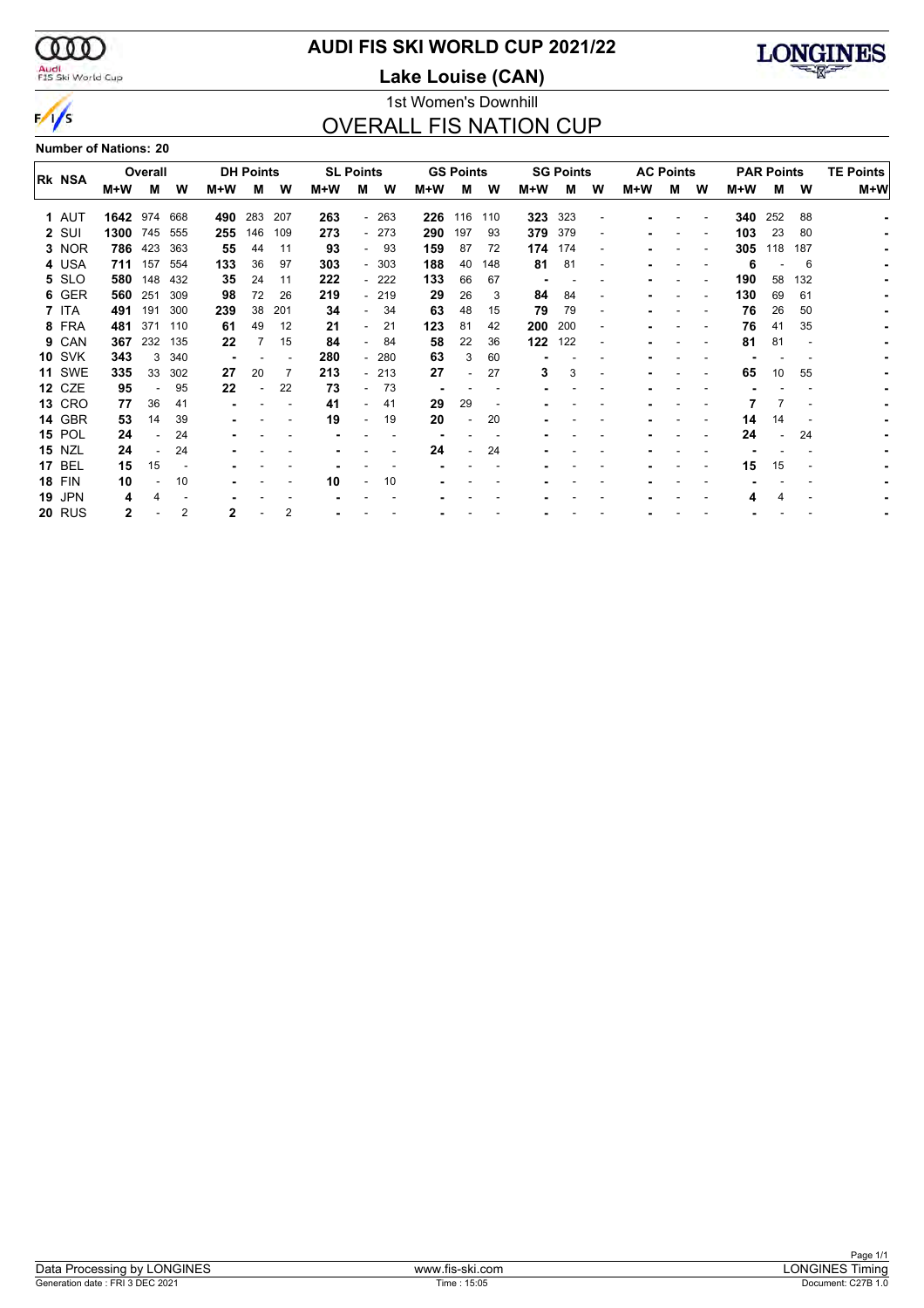

Audi<br>FIS Ski World Cup

### **AUDI FIS SKI WORLD CUP 2021/22**

**Lake Louise (CAN)**



#### 1st Women's Downhill BRANDS STANDINGS

#### **Number of Brands: 7**

| Rank Name     | <b>Points</b> | Diff. | DH                       | SL                       | GS                       | SG                       | AC                       | <b>PAR</b>               |
|---------------|---------------|-------|--------------------------|--------------------------|--------------------------|--------------------------|--------------------------|--------------------------|
| Rossignol     | 705           |       | $\overline{\phantom{0}}$ | 415                      | 110                      |                          | -                        | 180                      |
| 2 Atomic      | 640           | 65    | 280                      | 260                      | 100                      | $\overline{\phantom{a}}$ | -                        |                          |
| 3 Head        | 575           | 130   | 45                       | 360                      | 125                      |                          | $\overline{\phantom{0}}$ | 45                       |
| 4 Nordica     | 150           | 555   | $\overline{\phantom{0}}$ | 50                       | $\overline{\phantom{0}}$ | $\overline{\phantom{0}}$ | -                        | 100                      |
| 5 Salomon     | 90            | 615   | $\overline{\phantom{0}}$ | ٠                        | 40                       | $\overline{\phantom{0}}$ | -                        | 50                       |
| 6 Fischer     | 50            | 655   | 50                       | $\overline{\phantom{a}}$ | $\overline{\phantom{a}}$ | $\overline{\phantom{a}}$ | -                        | $\overline{\phantom{a}}$ |
| <b>Voelkl</b> | 40            | 665   | $\overline{\phantom{0}}$ | 40                       | $\overline{\phantom{0}}$ | $\overline{\phantom{a}}$ |                          | $\overline{\phantom{a}}$ |
|               |               |       |                          |                          |                          |                          |                          |                          |